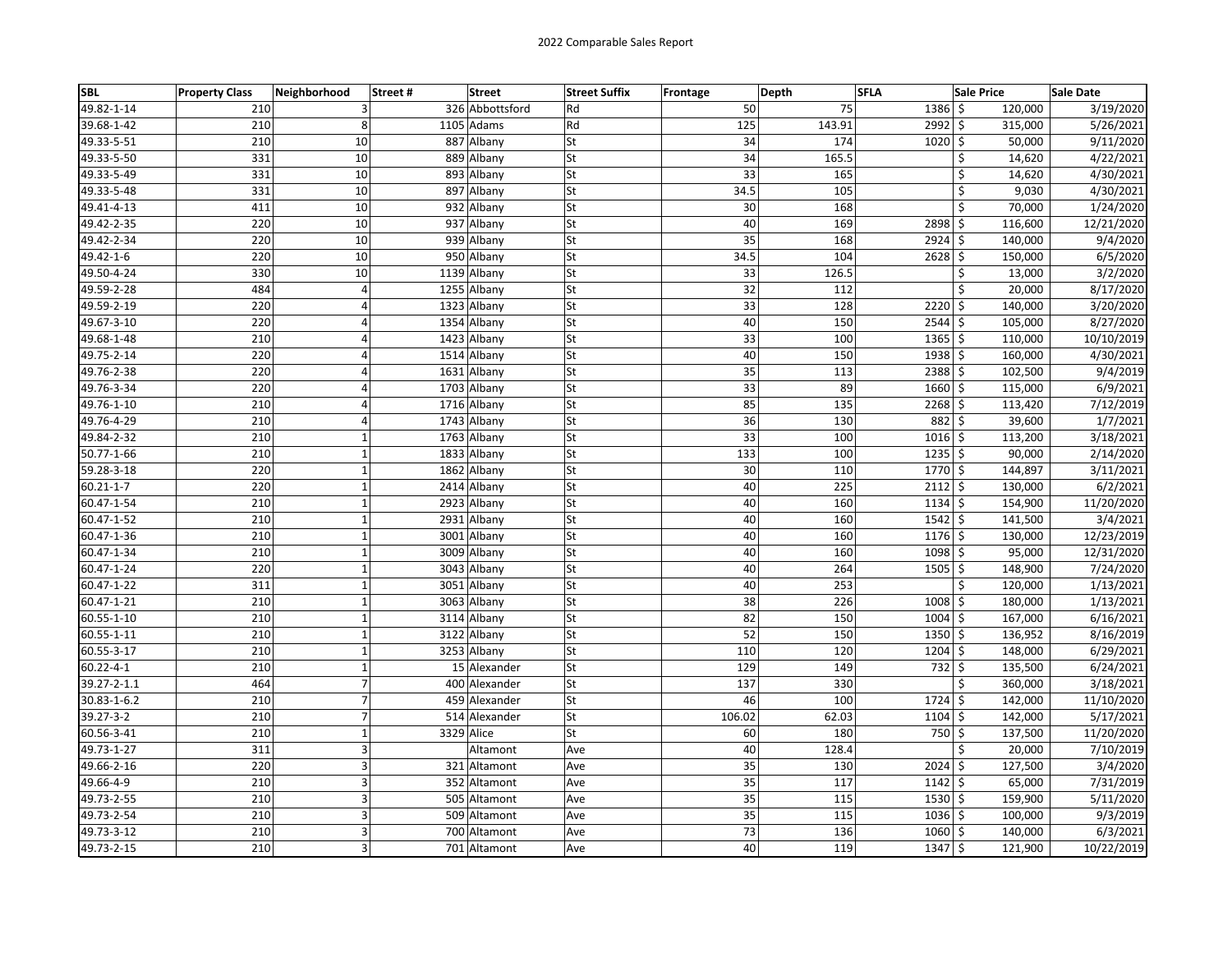| <b>SBL</b>  | <b>Property Class</b> | Neighborhood<br>Street# | <b>Street</b> | <b>Street Suffix</b> | Frontage | Depth | <b>SFLA</b> | <b>Sale Price</b>    |         | <b>Sale Date</b> |
|-------------|-----------------------|-------------------------|---------------|----------------------|----------|-------|-------------|----------------------|---------|------------------|
| 49.73-1-29  | 210                   | 3                       | 913 Altamont  | Ave                  |          | 40    | 128         | $1608 \le$           | 92,000  | 7/19/2019        |
| 49.73-1-29  | 210                   | 3                       | 913 Altamont  | Ave                  |          | 40    | 128         | $1608$ \$            | 194,000 | 6/4/2021         |
| 49.81-1-8   | 210                   | $\overline{3}$          | 922 Altamont  | Ave                  |          | 40    | 125         | $1464$ \$            | 135,000 | 2/10/2021        |
| 50.77-1-44  | 210                   | $\mathbf 1$             | 9 Alvey       | <b>St</b>            |          | 35    | 126         | $1244$ \$            | 84,400  | 3/16/2020        |
| 50.77-1-58  | 210                   | $\mathbf 1$             | 24 Alvey      | st                   |          | 35    | 140         | $1663$ \$            | 87,000  | 12/12/2019       |
| 30.68-1-10  | 210                   | $\overline{7}$          | 431 Anthony   | <b>St</b>            |          | 50    | 60          | 1392 \$              | 169,900 | 8/10/2020        |
| 30.68-1-16  | 210                   | $\overline{7}$          | 442 Anthony   | <b>St</b>            |          | 50    | 150         | $1658$ \$            | 135,000 | 6/9/2020         |
| 49.33-2-45  | 210                   | 10                      | 808 Arch      | <b>St</b>            |          | 24.5  | 46.5        | $1169$ \$            | 15,000  | 3/5/2021         |
| 39.84-2-59  | 210                   | 5                       | 1069 Ardsley  | Rd                   |          | 50    | 148         | $2329$ \$            | 221,500 | 3/4/2021         |
| 39.84-2-61  | 210                   | 5                       | 1085 Ardsley  | Rd                   |          | 50    | 148         | 2680 \$              | 215,000 | 10/8/2020        |
| 39.84-2-63  | 210                   | 5                       | 1095 Ardsley  | Rd                   |          | 50    | 148         | $2212 \mid 5$        | 193,800 | 9/27/2019        |
| 40.77-1-47  | 210                   | 5                       | 1108 Ardsley  | Rd                   |          | 65    | 90          | $2538$ \$            | 195,000 | 3/13/2020        |
| 40.77-1-45  | 210                   | 5                       | 1118 Ardsley  | Rd                   |          | 45    | 148         | 2410 \$              | 175,000 | 10/23/2020       |
| 40.77-1-43  | 210                   | 5                       | 1126 Ardsley  | Rd                   |          | 45    | 148         | $1676$ \$            | 170,000 | 1/15/2020        |
| 40.77-1-22  | 210                   | 5                       | 1133 Ardsley  | Rd                   |          | 45    | 148         | 1984 \$              | 220,000 | 6/22/2021        |
| 40.77-1-36  | 210                   | 5                       | 1158 Ardsley  | Rd                   |          | 45    | 148         | 1789 \$              | 180,744 | 9/11/2019        |
| 48.51-5-12  | 210                   | $\mathbf 2$             | 442 Arthur    | lSt                  |          | 50    | 120         | $902$ \$             | 171,350 | 6/4/2021         |
| 48.51-5-12  | 210                   | $\mathbf 2$             | 442 Arthur    | St                   |          | 50    | 120         | $902$ \$             | 75,000  | 12/8/2020        |
| 48.59-2-33  | 210                   | $\overline{2}$          | 458 Arthur    | <b>St</b>            |          | 50    | 120         | 1836 \$              | 140,000 | 5/21/2021        |
| 48.59-3-3   | 210                   | $\overline{2}$          | 467 Arthur    | lSt                  |          | 66    | 120         | 1308 \$              | 100,000 | 12/21/2020       |
| 48.59-2-27  | 220                   | $\overline{2}$          | 490 Arthur    | <b>St</b>            |          | 75    | 120         | $1456$ \$            | 128,000 | 3/27/2020        |
| 48.59-2-26  | 230                   | $\mathbf 2$             | 494 Arthur    | <b>St</b>            |          | 47    | 120         | $2511$ \$            | 136,600 | 3/27/2020        |
| 50.39-3-15  | 210                   | 5                       | 831 Ashmore   | Ave                  |          | 80    | 125         | $1615$ \$            | 215,000 | 3/12/2021        |
| 39.52-2-15  | 210                   | 6                       | 1719 Athol    | Rd                   |          | 86.93 | 197.28      | 1584 \$              | 212,500 | 11/10/2020       |
| 39.44-4-9   | 210                   | $\overline{7}$          | 1769 Athol    | Rd                   |          | 136   | 150         | $2152$ \$            | 225,000 | 3/29/2021        |
| 48.83-2-51  | 220                   | 2 2481 A+B              | Augustine     | Ave                  |          | 47    | 125         | $2272 \mid 5$        | 205,000 | 7/10/2019        |
| 49.61-1-29  | 210                   | $\overline{2}$          | 1029 Austin   | PI                   |          | 66    | 142         | $1254$ \$            | 159,900 | 4/6/2021         |
| 48.68-8-10  | 210                   | $\mathbf 2$             | 1064 Austin   | P                    |          | 75    | 175         | $954$ \$             | 79,900  | 3/27/2020        |
| 49.69-2-1.1 | 210                   | $\mathbf 2$             | 1067 Austin   | PI                   |          | 46    | 175         | $1188$ \$            | 145,000 | 9/28/2020        |
| 49.69-2-12  | 210                   | $\mathbf 2$             | 1071 Austin   | $\mathsf{PI}$        |          | 46    | 70          | $900$ \$             | 115,000 | 6/1/2021         |
| 49.69-2-25  | 210                   | $\overline{2}$          | 1117 Austin   | P                    |          | 63    | 162         | $1023$ \$            | 169,000 | 7/31/2020        |
| 39.51-1-60  | 220                   | $\overline{7}$          | 1571 Avenue A |                      |          | 33    | 150         | $2040$ \$            | 120,000 | 10/19/2020       |
| 39.51-1-61  | 220                   | $\overline{7}$          | 1575 Avenue A |                      |          | 33    | 150         | $2260$ \$            | 108,150 | 12/13/2019       |
| 39.59-2-36  | 220                   | 8                       | 1584 Avenue A |                      |          | 33    | 120         | $2072$ \$            | 94,000  | 8/28/2019        |
| 39.51-1-64  | 220                   | $\overline{7}$          | 1587 Avenue A |                      |          | 33    | 150         | 2472 \$              | 125,000 | 7/24/2020        |
| 39.51-2-63  | 220                   | $\overline{7}$          | 1606 Avenue A |                      |          | 50    | 150         | 2578 \$              | 158,000 | 3/30/2021        |
| 39.51-2-62  | 220                   | $\boldsymbol{7}$        | 1610 Avenue A |                      |          | 33    | 150         | $2442$ \$            | 124,000 | 1/9/2020         |
| 39.51-2-61  | 230                   | $\boldsymbol{7}$        | 1614 Avenue A |                      |          | 33    | 150         | $2578$ \$            | 130,000 | 11/19/2020       |
| 39.51-2-30  | 210                   | $\overline{7}$          | 1617 Avenue A |                      |          | 33    | 150         | 1742 \$              | 137,000 | 5/10/2021        |
| 39.51-2-34  | 220                   | $\overline{7}$          | 1633 Avenue A |                      |          | 33    | 117         | $2502 \mid$ \$       | 140,000 | 7/17/2020        |
| 39.51-2-53  | 230                   | $\overline{7}$          | 1664 Avenue A |                      |          | 113   | 150         | 2694 \$              | 190,000 | 11/9/2020        |
| 39.43-3-47  | 220                   | $\overline{7}$          | 1724 Avenue A |                      |          | 35    | 150         | $\overline{2046}$ \$ | 156,000 | 12/30/2019       |
| 39.43-3-28  | 220                   | $\overline{7}$          | 1751 Avenue A |                      |          | 33    | 140         | 1836 \$              | 115,000 | 3/2/2021         |
| 39.35-4-24  | 210                   | $\overline{7}$          | 1805 Avenue A |                      |          | 33    | 115         | 1584 \$              | 145,000 | 11/1/2019        |
| 39.35-4-18  | 210                   | $\boldsymbol{7}$        | 1829 Avenue A |                      |          | 33    | 175         | $1158$ \$            | 134,020 | 6/26/2020        |
| 39.44-1-3   | 210                   | $\overline{7}$          | 1838 Avenue A |                      |          | 40    | 113         | 1390 \$              | 115,000 | 6/18/2021        |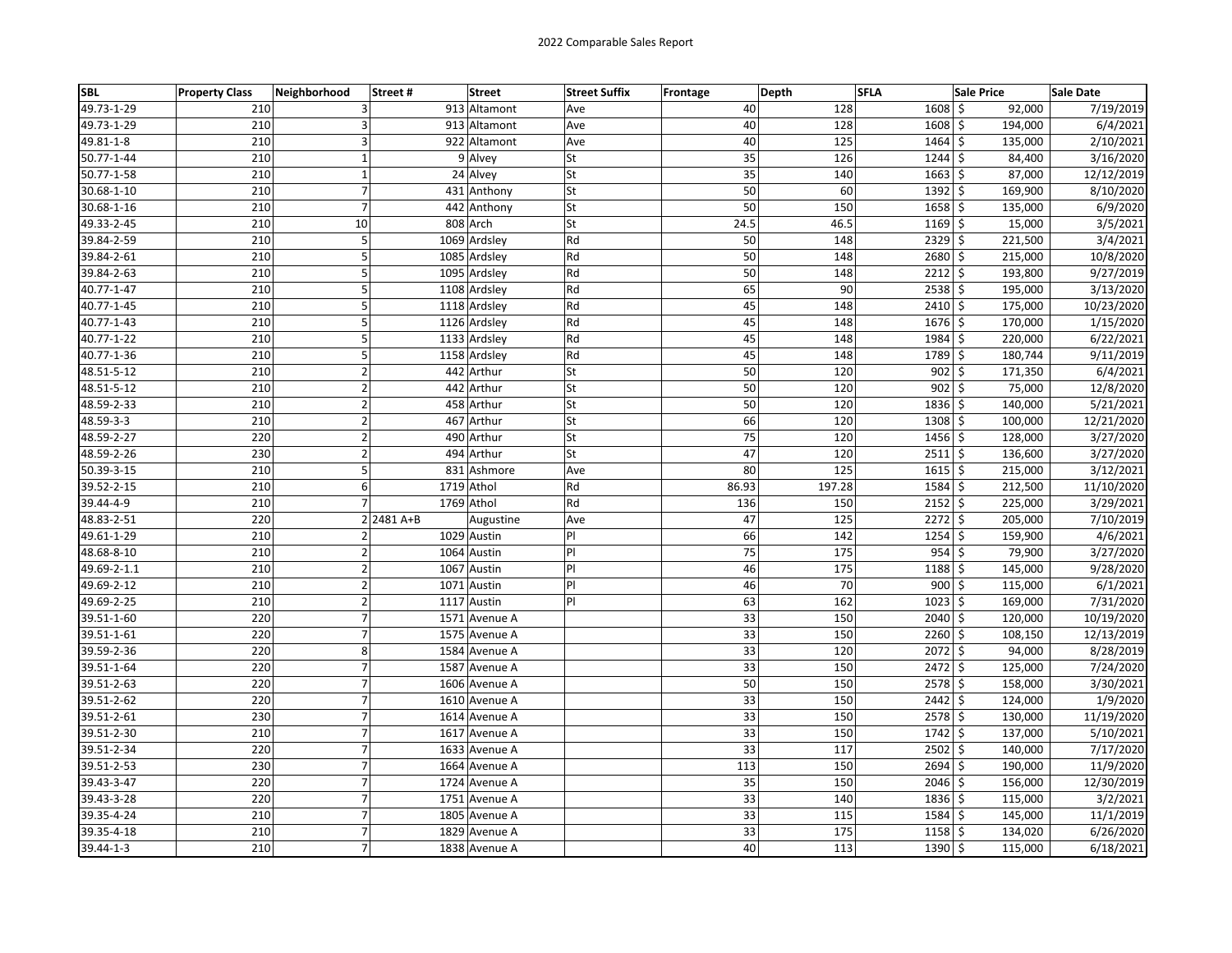| <b>SBL</b>    | <b>Property Class</b> | Neighborhood   | Street# | <b>Street</b> | <b>Street Suffix</b> | Frontage | Depth | <b>SFLA</b>          | <b>Sale Price</b> | Sale Date  |
|---------------|-----------------------|----------------|---------|---------------|----------------------|----------|-------|----------------------|-------------------|------------|
| 39.36-4-34    | 210                   | 7              |         | 1910 Avenue A |                      | 40       | 76    | $1296$ \$            | 160,000           | 2/24/2021  |
| 39.35-4-4     | 220                   | $\overline{7}$ |         | 1937 Avenue A |                      | 33       | 115   | $1676$ \$            | 80,000            | 9/13/2019  |
| 39.36-2-36    | 210                   | $\overline{7}$ |         | 2016 Avenue A |                      | 52       | 150   | $\overline{1734}$ \$ | 113,314           | 1/22/2020  |
| 39.36-2-42    | 220                   | 7              |         | 2042 Avenue A |                      | 33.33    | 76    | $1374 \,$ \$         | 66,000            | 8/22/2019  |
| 39.51-2-70    | 220                   | $\overline{7}$ |         | 1613 Avenue B |                      | 50       | 150   | $2384$ \$            | 189,000           | 1/22/2021  |
| 39.51-2-73    | 220                   | $\overline{7}$ |         | 1625 Avenue B |                      | 33       | 150   | $2562$ \$            | 90,000            | 1/24/2020  |
| 39.51-3-8     | 210                   | $\overline{7}$ |         | 1660 Avenue B |                      | 41       | 105   | 1440 \$              | 132,500           | 5/8/2020   |
| 39.44-1-42    | 210                   | $\overline{7}$ |         | 1718 Avenue B |                      | 51       | 140   | $1216 \mid 5$        | 135,000           | 1/21/2021  |
| 39.43-3-62    | 220                   | $\overline{7}$ |         | 1727 Avenue B |                      | 70       | 150   | $2428$ \$            | 186,500           | 4/16/2021  |
| 39.43-3-69    | 220                   | $\overline{7}$ |         | 1759 Avenue B |                      | 34       | 138.5 | $2316$ \$            | 154,000           | 10/6/2020  |
| 39.44-1-13    | 210                   | 7              |         | 1801 Avenue B |                      | 33       | 100   | $1516 \mid 5$        | 52,000            | 1/30/2020  |
| 39.44-1-13    | 210                   | $\overline{7}$ |         | 1801 Avenue B |                      | 33       | 100   | $1516$ \$            | 127,094           | 5/29/2020  |
| 39.44-1-29    | 210                   | $\overline{7}$ |         | 1806 Avenue B |                      | 37       | 100   | $1237$ \$            | 170,000           | 6/10/2021  |
| 39.44-1-27    | 220                   | 7              |         | 1814 Avenue B |                      | 74       | 100   | $2296$ \$            | 169,900           | 3/6/2021   |
| 39.36-2-29    | 220                   | $\overline{7}$ |         | 2009 Avenue B |                      | 25       | 76    | $1654$ \$            | 60,000            | 10/9/2020  |
| 39.36-2-28    | 210                   | $\overline{7}$ |         | 2013 Avenue B |                      | 30       | 76    | 1386 \$              | 50,000            | 10/9/2020  |
| 39.36-2-18    | 210                   | $\overline{7}$ |         | 2018 Avenue B |                      | 40       | 130   | $912 \div$           | 83,740            | 9/18/2019  |
| 39.36-2-20    | 210                   | 7              |         | 2024 Avenue B |                      | 72       | 140   | 1288 \$              | 155,000           | 1/7/2021   |
| 39.28-2-32.1  | 220                   | $\overline{7}$ |         | 2128 Avenue B |                      | 105      | 140   | $2376$ \$            | 200,000           | 3/1/2021   |
| 49.74-2-7     | 210                   | 3              |         | 1733 Avenue H |                      | 35       | 120   | $1134$ \$            | 150,000           | 11/12/2019 |
| 49.74-1-18    | 210                   | 3              |         | 1768 Avenue H |                      | 35       | 150   | $1609$ \$            | 100,000           | 11/26/2019 |
| 49.74-1-25    | 210                   | 3              |         | 1737 Avenue M |                      | 35       | 150   | 885 \$               | 114,900           | 10/9/2020  |
| 49.74-1-35    | 210                   | 3              |         | 1742 Avenue M |                      | 35       | 150   | $1078$ \$            | 65,000            | 2/19/2021  |
| 39.59-3-7     | 210                   | 8              |         | 1049 Avon     | Rd                   | 120      | 190.5 | 3489 \$              | 369,000           | 9/26/2019  |
| 39.60-2-19    | 210                   | 8              |         | 1145 Avon     | Rd                   | 75       | 213.8 | 4076 \$              | 290,000           | 8/29/2019  |
| 49.50-2-65.1  | 210                   | 10             |         | 13 Backus     | <b>St</b>            | 87       | 99    | $1207 \mid 5$        | 50,000            | 8/4/2020   |
| 49.45-3-26    | 220                   | $\overline{2}$ |         | 725 Bailey    | St                   | 33       | 72    | $2162$ \$            | 130,000           | 1/26/2021  |
| 49.45-3-13.11 | 220                   | $\mathbf{2}$   |         | 776 Bailey    | St                   | 133      | 121   | $2324$ \$            | 81,500            | 4/17/2020  |
| 50.31-1-30    | 220                   | 5              |         | 1030 Baker    | Ave                  | 35       | 130   | $2858$ \$            | 265,000           | 11/24/2020 |
| 50.30-1-42    | 220                   | 5              |         | 1033 Baker    | Ave                  | 40       | 145   | $2368$ \$            | 200,000           | 6/23/2021  |
| 50.31-1-37    | 220                   | 5              |         | 1058 Baker    | Ave                  | 35       | 130   | $2220$ \$            | 177,000           | 9/13/2019  |
| 50.31-1-38    | 220                   | 5              |         | 1062 Baker    | Ave                  | 35       | 130   | 2184 \$              | 191,000           | 11/20/2020 |
| 50.23-4-2     | 220                   | 6              |         | 1078 Baker    | Ave                  | 35       | 130   | $2394$ \$            | 192,000           | 1/27/2021  |
| 50.23-1-18    | 210                   | 6              |         | 1102 Baker    | Ave                  | 35       | 130   | $1608$ \$            | 125,000           | 7/8/2019   |
| 50.23-1-20    | 210                   | 6              |         | 1116 Baker    | Ave                  | 40       | 130   | $1568$ \$            | 142,000           | 12/26/2019 |
| 50.23-1-22    | 210                   | 6              |         | 1130 Baker    | Ave                  | 40       | 130   | 1670 \$              | 165,000           | 2/26/2021  |
| 50.23-1-27    | 210                   | 6              |         | 1158 Baker    | Ave                  | 40       | 130   | $1174$ \$            | 135,000           | 11/8/2019  |
| 40.79-1-23    | 210                   | 6              |         | 1253 Baker    | Ave                  | 64       | 123   | 1890 \$              | 165,000           | 5/22/2020  |
| 40.79-1-26    | 210                   | 6              |         | 1277 Baker    | Ave                  | 43       | 120   | $1320 \mid 5$        | 177,000           | 4/28/2020  |
| 40.63-2-15    | 312                   | 6              |         | 1459 Baker    | Ave                  | 40       | 38    |                      | \$<br>204,000     | 1/21/2020  |
| 60.56-3-12    | 210                   | $\mathbf{1}$   |         | 3330 Balltown | Rd                   | 80       | 165   | $1644$ \$            | 180,000           | 10/23/2019 |
| 39.44-2-19    | 210                   | 7              |         | 1930 Banker   | Ave                  | 132      | 150   | $1296$ \$            | 71,000            | 2/10/2021  |
| 39.65-2-32    | 220                   | 9              |         | 1048 Barrett  | St                   | 33       | 109   | 1596 \$              | 55,000            | 6/22/2021  |
| 39.57-4-53    | 210                   | 9              |         | 1151 Barrett  | St                   | 20.39    | 88.25 | 1490 \$              | 271,000           | 7/1/2021   |
| 39.57-4-57    | 210                   | 9              |         | 1167 Barrett  | St                   | 32.81    | 88.25 | 2479 \$              | 308,000           | 4/15/2020  |
| 60.47-2-17    | 330                   | $\mathbf 1$    |         | Barringer     | St                   | 50       | 147   |                      | \$<br>30,000      | 12/10/2020 |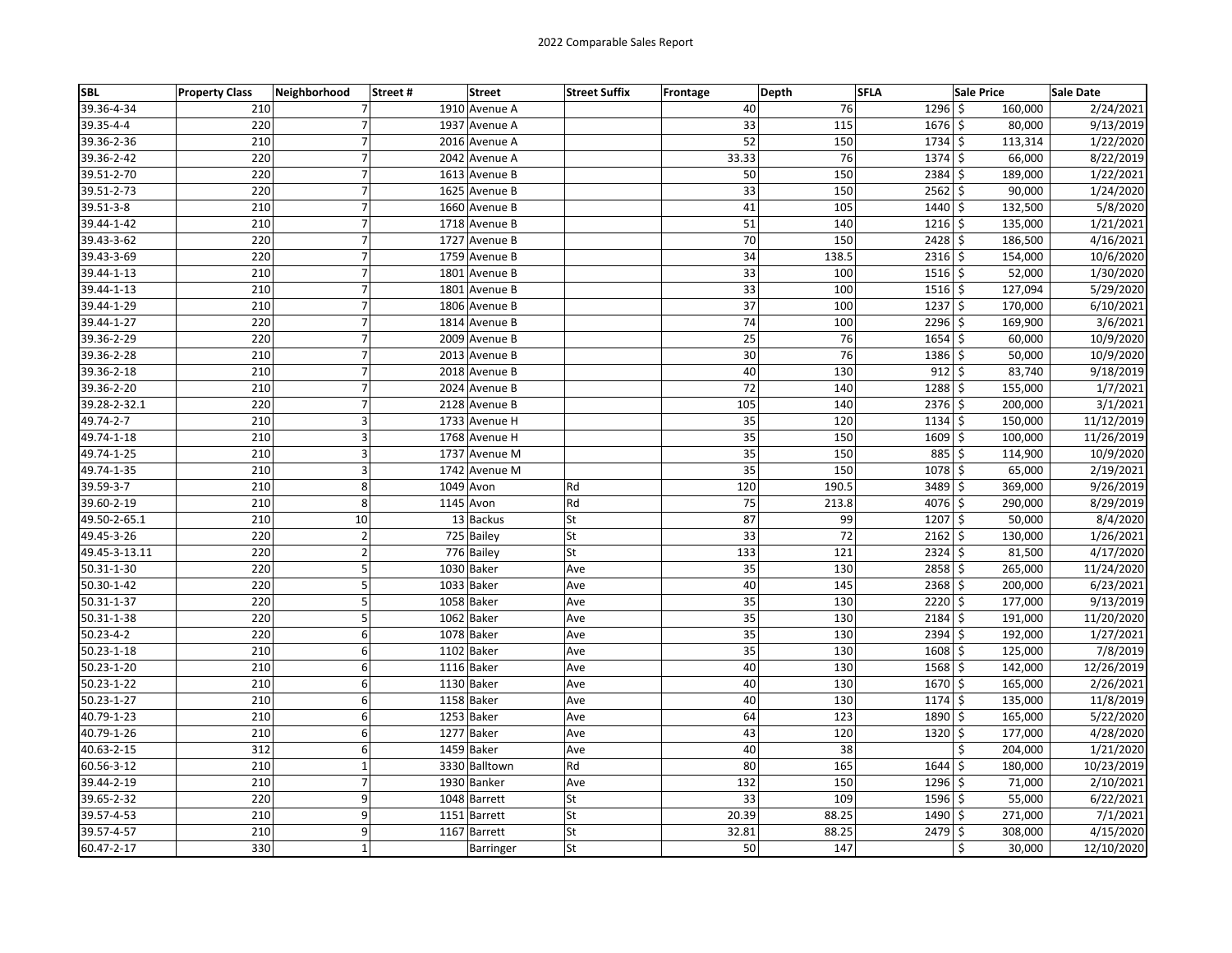| SBL          | <b>Property Class</b> | Neighborhood   | Street # | <b>Street</b> | <b>Street Suffix</b> | <b>Frontage</b> | Depth | <b>SFLA</b> |                    | <b>Sale Price</b> | Sale Date  |
|--------------|-----------------------|----------------|----------|---------------|----------------------|-----------------|-------|-------------|--------------------|-------------------|------------|
| 49.43-2-71   | 210                   | 4              |          | 1514 Becker   | lSt                  |                 | 27    | 59          | $420 \,$ \$        | 40,000            | 6/16/2021  |
| 49.43-2-67   | 220                   |                |          | 1530 Becker   | St                   |                 | 36    | 67          | $2364$ \$          | 52,500            | 2/17/2021  |
| 49.51-2-20   | 220                   | 4              |          | 1560 Becker   | St                   |                 | 28    | 66          | $2232$ \$          | 95,000            | 10/2/2019  |
| 49.51-4-19   | 411                   | 4              |          | 1601 Becker   | <b>St</b>            |                 | 35    | 131.67      |                    | \$<br>271,625     | 11/5/2020  |
| 49.51-3-21   | 230                   | $\overline{a}$ |          | 1620 Becker   | <b>St</b>            |                 | 35    | 100         | $3132$ \$          | 184,000           | 8/31/2020  |
| 49.60-5-72   | 210                   | 4              |          | 1813 Becker   | <b>St</b>            |                 | 35    | 91          | $1316 \,$ \$       | 135,000           | 10/6/2020  |
| 49.68-2-24   | 220                   | 4              |          | 1842 Becker   | lSt                  |                 | 32    | 77          | $1582 \mid 5$      | 82,000            | 12/11/2020 |
| 49.68-2-25   | 210                   | $\overline{4}$ |          | 1846 Becker   | lSt                  |                 | 35    | 77          | 1908 \$            | 78,000            | 6/19/2020  |
| 49.35-2-13   | 210                   | 10             |          | 401 Bedford   | Rd                   |                 | 52    | 101         | 1464 \$            | 82,000            | 10/4/2019  |
| 49.35-3-24   | 210                   | 10             |          | 426 Bedford   | Rd                   |                 | 43    | 150         | $2016$ \$          | 190,000           | 4/8/2021   |
| 49.27-3-40   | 210                   | 10             |          | 605 Bedford   | Rd                   |                 | 40    | 100         | $1421 \,$ \$       | 105,000           | 12/23/2019 |
| 49.28-2-45   | 210                   | 5              |          | 606 Bedford   | Rd                   |                 | 40    | 100         | $1372 \,$ \$       | 165,900           | 5/11/2020  |
| 49.28-2-43   | 210                   | 5              |          | 614 Bedford   | Rd                   |                 | 40    | 183         | 1740 \$            | 165,000           | 6/18/2021  |
| 49.27-3-41.1 | 210                   | 10             |          | 615 Bedford   | Rd                   |                 | 80    | 136         | $1803$ \$          | 162,600           | 3/15/2021  |
| 49.28-2-39   | 210                   | 5              |          | 718 Bedford   | Rd                   |                 | 40    | 100         | $2100 \,$ \$       | 135,000           | 3/2/2020   |
| 49.28-2-36   | 210                   | 6              |          | 728 Bedford   | Rd                   |                 | 40    | 100         | $1584$ \$          | 119,900           | 11/8/2019  |
| 49.28-2-31   | 210                   | 5              |          | 818 Bedford   | Rd                   |                 | 50    | 229         | 1920 \$            | 147,200           | 10/23/2019 |
| 49.28-2-19   | 210                   | 5              |          | 819 Bedford   | Rd                   |                 | 40    | 196         | $1711 \frac{1}{2}$ | 165,000           | 7/29/2020  |
| 49.28-2-30   | 411                   | 5              |          | 822 Bedford   | Rd                   |                 | 40    | 225         |                    | \$<br>149,000     | 11/15/2019 |
| 49.28-2-27   | 210                   | 5              |          | 834 Bedford   | Rd                   |                 | 35    | 137         | 2076 \$            | 135,000           | 5/24/2021  |
| 40.45-1-48   | 210                   | 6              |          | 1319 Belmont  | Ave                  |                 | 40    | 120         | $1372 \,$ \$       | 175,100           | 1/11/2021  |
| 40.54-2-9    | 210                   | 6              |          | 1500 Belmont  | Ave                  |                 | 60    | 150         | $1204$ \$          | 225,000           | 6/18/2021  |
| 40.54-2-11   | 210                   | 6              |          | 1516 Belmont  | Ave                  |                 | 60    | 150         | 1381 \$            | 165,830           | 8/21/2019  |
| 49.67-3-3.11 | 210                   | 4              |          | 2 Bigelow     | Ave                  |                 | 62    | 62          | $1200 \mid 5$      | 130,000           | 6/24/2021  |
| 49.67-3-6    | 330                   | 4              |          | 3 Bigelow     | Ave                  |                 | 80    | 133         |                    | \$<br>20,000      | 7/7/2020   |
| 60.54-2-20   | 210                   | $\mathbf{1}$   |          | 140 Bradford  | Rd                   |                 | 40    | 150         | $1372$ \$          | 137,500           | 11/16/2020 |
| 60.55-1-43   | 210                   | $\mathbf 1$    |          | 149 Bradford  | Rd                   |                 | 80    | 150         | $1000 \,$ \$       | 137,500           | 7/17/2019  |
| 60.55-1-43   | 210                   | $\mathbf 1$    |          | 149 Bradford  | Rd                   |                 | 80    | 150         | $1000 \mid 5$      | 176,800           | 1/19/2021  |
| 60.55-1-42   | 210                   | $\mathbf{1}$   |          | 153 Bradford  | Rd                   |                 | 80    | 150         | $1728$ \$          | 185,000           | 3/19/2021  |
| 60.62-1-34   | 210                   | $\mathbf 1$    |          | 369 Bradford  | Rd                   |                 | 53.34 | 150         | $1175$ \$          | 165,000           | 11/9/2020  |
| 60.62-1-40   | 210                   | $\mathbf{1}$   |          | 372 Bradford  | Rd                   |                 | 90    | 155.6       | 720 \$             | 89,000            | 10/2/2020  |
| 60.62-1-22   | 210                   | $\mathbf{1}$   |          | 481 Bradford  | Rd                   |                 | 50    | 150         | 1080 \$            | 135,000           | 8/3/2020   |
| 60.61-2-14   | 210                   | $\mathbf 1$    |          | 488 Bradford  | Rd                   |                 | 40    | 159         | $1836$ \$          | 175,000           | 10/7/2019  |
| 60.61-2-15.1 | 220                   | $\mathbf 1$    |          | 542 Bradford  | Rd                   |                 | 80    | 160         | $2393$ \$          | 169,900           | 11/6/2020  |
| 60.61-2-23   | 210                   | $\mathbf 1$    |          | 548 Bradford  | Rd                   |                 | 80    | 160         | $2310 \mid 5$      | 184,900           | 2/11/2021  |
| 60.61-2-23   | 210                   | $\mathbf{1}$   |          | 548 Bradford  | Rd                   |                 | 80    | 160         | 2310 \$            | 106,700           | 11/13/2020 |
| 49.70-2-26   | 210                   | $\overline{2}$ |          | 1301 Bradford | lSt                  |                 | 64    | 100         | $936$ \$           | 150,000           | 3/15/2021  |
| 49.78-1-4    | 210                   | $\mathbf 2$    |          | 1338 Bradford | <b>St</b>            |                 | 36    | 170         | $1456$ \$          | 148,900           | 6/10/2020  |
| 49.70-2-19   | 210                   | $\overline{2}$ |          | 1347 Bradford | <b>St</b>            |                 | 60    | 100         | $1818$ \$          | 146,700           | 9/27/2019  |
| 50.45-1-13   | 210                   | 4              |          | 266 Bradley   | <b>Blvd</b>          |                 | 50    | 110         | 1980 \$            | 176,900           | 1/12/2021  |
| 49.44-1-21   | 210                   | 4              |          | 1568 Bradley  | <b>St</b>            |                 | 33    | 102.3       | 1398 \$            | 150,000           | 6/8/2021   |
| 49.44-1-23   | 210                   | 4              |          | 1576 Bradley  | St                   |                 | 33.33 | 144.3       | $1632 \mid 5$      | 70,000            | 9/2/2020   |
| 49.44-3-7    | 210                   | 4              |          | 1587 Bradley  | <b>St</b>            |                 | 40    | 119.5       | 1862 \$            | 125,000           | 4/1/2021   |
| 48.68-2-37   | 230                   | $\overline{2}$ |          | 805 Bradt     | <b>St</b>            |                 | 50    | 120         | 2480 \$            | 139,050           | 7/20/2020  |
| 48.68-1-4    | 210                   | $\mathbf 2$    |          | 810 Bradt     | <b>St</b>            |                 | 33    | 129         | $1296$ \$          | 108,000           | 3/22/2021  |
| 48.68-2-33   | 210                   | $\overline{2}$ |          | 821 Bradt     | <b>St</b>            |                 | 33    | 120         | $1427$ \$          | 160,000           | 6/10/2021  |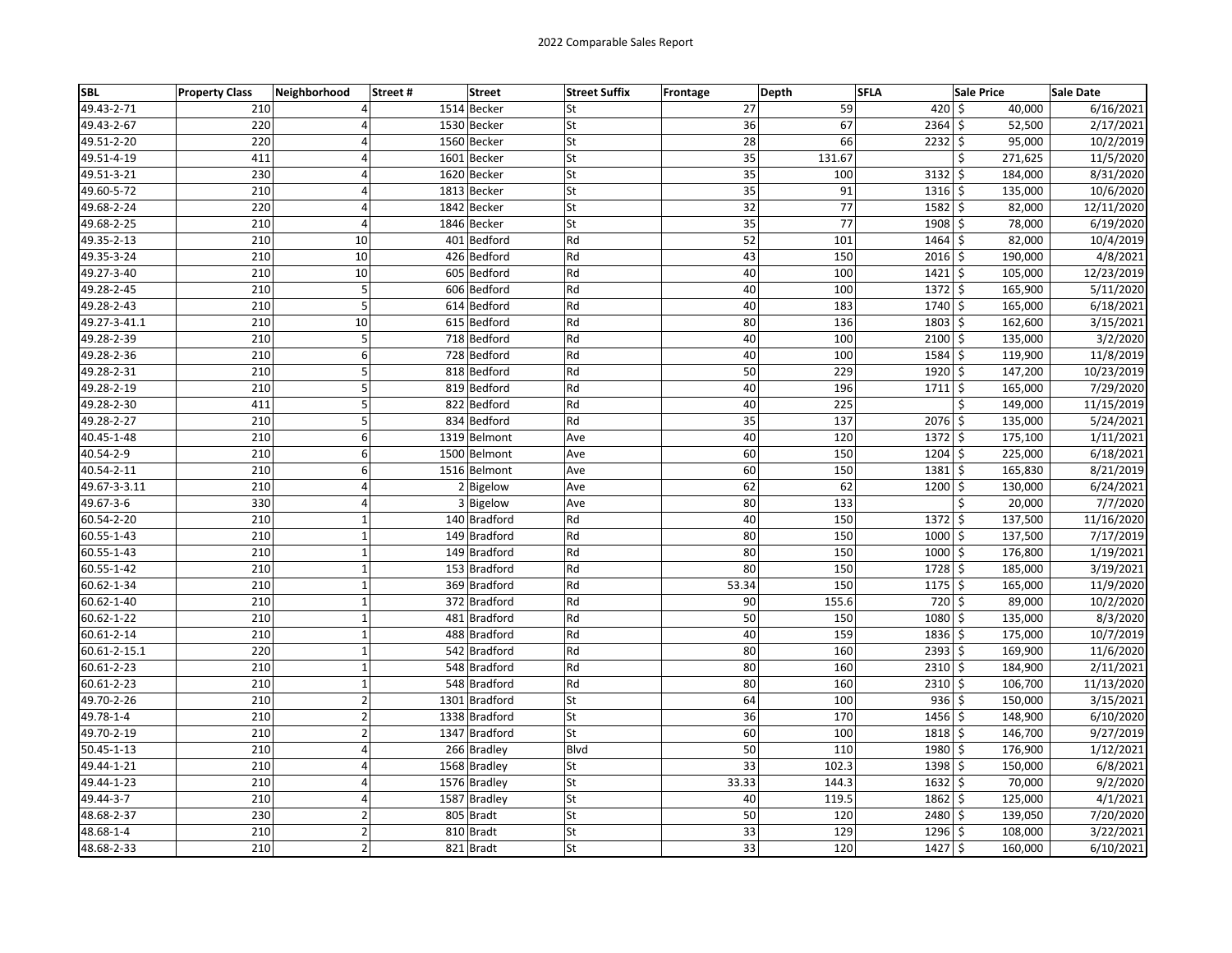| <b>SBL</b>      | <b>Property Class</b> | Neighborhood   | Street# | <b>Street</b>   | <b>Street Suffix</b> | Frontage        | <b>Depth</b> | <b>SFLA</b>   | <b>Sale Price</b>  | <b>Sale Date</b> |
|-----------------|-----------------------|----------------|---------|-----------------|----------------------|-----------------|--------------|---------------|--------------------|------------------|
| 48.68-2-31      | 210                   | 2              |         | 831 Bradt       | St                   | 33              | 120          | 1294          | \$<br>96,250       | 4/23/2021        |
| 48.68-1-8       | 210                   | $\overline{2}$ |         | 832 Bradt       | St                   | 30              | 124          | $1413$ \$     | 63,500             | 5/21/2021        |
| 48.68-2-20.11   | 220                   | $\overline{2}$ |         | 917 Bradt       | St                   | 33.33           | 145.5        | $2232$ \$     | 155,000            | 11/19/2019       |
| 49.43-1-17      | 220                   | 4              |         | 61 Brandywine   | Ave                  | 33              | 125          | $2721$ \$     | 140,000            | 3/17/2020        |
| 49.51-1-8       | 210                   | $\overline{a}$ |         | 62 Brandywine   | Ave                  | 33.4            | 145          | 1528          | \$<br>111,000      | 7/2/2020         |
| 49.43-2-6       | 210                   | $\overline{4}$ |         | 142 Brandywine  | Ave                  | 33              | 176          | 1440 \$       | 70,000             | 2/17/2021        |
| 49.43-2-14      | 220                   | $\overline{4}$ |         | 222 Brandywine  | Ave                  | $\overline{33}$ | 156          | 2344          | \$<br>110,000      | 2/22/2021        |
| 49.43-2-24      | 411                   | $\overline{4}$ |         | 318 Brandywine  | Ave                  | 44              | 161          |               | \$<br>180,000      | 6/23/2020        |
| 49.36-2-4       | 230                   | 4              |         | 410 Brandywine  | Ave                  | 36              | 147          | $2616$ \$     | 95,000             | 7/19/2019        |
| 49.36-3-4       | 210                   | $\overline{4}$ |         | 514 Brandywine  | Ave                  | 36              | 135          | 1826 \$       | 105,000            | 7/31/2020        |
| 49.36-1-63      | 210                   | $\overline{4}$ |         | 531 Brandywine  | Ave                  | 35              | 136          | 1810 \$       | 168,000            | 4/3/2020         |
| 49.36-3-12      | 220                   | $\overline{a}$ |         | 602 Brandywine  | Ave                  | 33              | 121          | 2448          | \$<br>145,000      | 10/29/2020       |
| 49.36-1-69      | 210                   | 4              |         | 615 Brandywine  | Ave                  | 40              | 140          | 1548 \$       | 160,000            | 8/30/2019        |
| 49.28-3-58      | 220                   | 5              |         | 639 Brandywine  | Ave                  | 40              | 141          | $2520 \mid 5$ | 106,000            | 3/13/2020        |
| 49.28-3-63      | 220                   | 5              |         | 719 Brandywine  | Ave                  | 40              | 140          | $2526$ \$     | 159,000            | 12/14/2020       |
| 49.28-3-65      | 220                   | 5              |         | 727 Brandywine  | Ave                  | 40              | 139          | $2414$ \$     | 157,000            | 4/29/2020        |
| 49.36-3-30      | 210                   | $\overline{4}$ |         | 730 Brandywine  | Ave                  | 35              | 120          | 1732          | \$<br>91,000       | 9/23/2019        |
| 49.39-2-25      | 411                   | 3              |         | 811 Bridge      | St                   | 60              | 118.5        |               | \$<br>180,000      | 4/21/2020        |
| 49.48-2-17      | 210                   | 3              |         | 1022 Bridge     | St                   | 33              | 112          | 1318          | \$<br>125,000      | 4/22/2021        |
| 49.48-2-15      | 210                   | 3              |         | 1030 Bridge     | St                   | 33              | 112          | $1548$ \$     | 62,900             | 8/14/2019        |
| 49.69-2-6       | 210                   | $\overline{2}$ |         | 1819 Broad      | St                   | $\overline{35}$ | 188          | $1224$ \$     | 155,500            | 4/7/2021         |
| 49.69-2-8       | 210                   | $\mathbf 2$    |         | 1827 Broad      | St                   | $\overline{35}$ | 188          | 3260          | \$<br>231,000      | 3/26/2021        |
| 48.68-8-17      | 210                   | $\mathbf 2$    |         | 1931 Broad      | St                   | 31              | 190          | 1437          | \$<br>85,800       | 7/24/2020        |
| 48.59-2-19      | 331                   | $\overline{2}$ |         | Broadway        |                      | 43              | 149          |               | \$<br>143,000      | 7/8/2020         |
| 49.38-1-9.11    | 714                   | 3              |         | 727 Broadway    |                      | 255.51          | 293          |               | \$<br>500,000      | 3/31/2021        |
| 49.38-1-8.11    | 464                   | 3              |         | 797 Broadway    |                      | 0               | 0            |               | \$<br>11,294,283   | 9/17/2020        |
| 49.37-1-8.2     | 484                   | $\mathbf 2$    |         | 1435 Broadway   |                      | 51.8            | 100          |               | \$<br>80,000       | 9/10/2019        |
| 49.37-1-17      | 220                   | $\mathbf 2$    |         | 1521 Broadway   |                      | 42              | 150          | $2360$ \$     | 44,500             | 4/28/2021        |
| 49.37-1-19      | 210                   | $\overline{2}$ |         | 1529 Broadway   |                      | 35              | 150          | 1762          | \$<br>50,000       | 12/28/2020       |
| 49.37-1-21      | 433                   | $\mathbf 2$    |         | 1545 Broadway   |                      | 215             | 260          |               | \$<br>130,000      | 7/1/2020         |
| 49.45-2-11      | 220                   | $\overline{2}$ |         | 1548 Broadway   |                      | 30              | 150          | 1634 \$       | 44,500             | 4/28/2021        |
| 49.45-1-17      | 220                   | $\mathbf 2$    |         | 1667 Broadway   |                      | 28              | 100          | 3130          | \$<br>109,000      | 11/19/2020       |
| 48.52-3-35      | 433                   | $\overline{2}$ |         | 1705 Broadway   |                      | 69              | 70           |               | \$<br>47,500       | 3/6/2020         |
| 48.52-2-32      | 411                   | $\overline{2}$ |         | 1801 Broadway   |                      | 60              | 110          |               | \$<br>225,000      | 1/23/2020        |
| 48.59-4-6.11    | 483                   | $\overline{2}$ |         | 2102 Broadway   |                      | 75.5            | 155          |               | \$<br>95,000       | 1/28/2020        |
| 48.59-3-12      | 220                   | $\overline{2}$ |         | 2127 Broadway   |                      | 35              | 150          | 2466          | \$<br>120,000      | 9/11/2020        |
| 48.67-3-1       | 432                   | $\overline{2}$ |         | 2246 Broadway   |                      | 80              | 120          |               | \$<br>375,000      | 10/1/2020        |
| 48.67-3-1       | 432                   | $\overline{2}$ |         | 2246 Broadway   |                      | 80              | 120          |               | \$<br>325,000      | 10/1/2020        |
| 48.67-1-23      | 454                   | $\overline{2}$ |         | 2502 Broadway   |                      | 137.4           | 122.4        |               | \$<br>140,000      | 1/22/2020        |
| $50.77 - 2 - 4$ | 210                   | $\mathbf 1$    |         | 27 Brown        | St                   | 33              | 115          | $814 \div$    | 130,000            | 4/1/2021         |
| 49.66-3-6       | 210                   | $\overline{3}$ |         | 1625 California | Ave                  | 60              | 129          | 1294          | \$<br>111,000      | 9/9/2019         |
| 48.51-1-3.11    | 312                   | $\overline{2}$ |         | Campbell        | Ave                  | 100             | 50           | 3322          | \$<br>222,000      | 1/15/2021        |
| 48.52-3-13      | 210                   | $\overline{2}$ |         | 1655 Campbell   | Ave                  | 45              | 125          | 1418 \$       | 143,000            | 9/13/2019        |
| 49.45-1-28      | 220                   | $\mathbf 2$    |         | 1676 Campbell   | Ave                  | 36              | 113          | $2256$ \$     | 175,000            | 5/26/2021        |
| 48.52-3-6       | 210                   | $\mathbf 2$    |         | 1705 Campbell   | Ave                  | 60              | 137          | $1128$ \$     | 129,500            | 12/10/2020       |
| 48.52-3-1       | 220                   | $\overline{2}$ |         | 1725 Campbell   | Ave                  | 45              | 125          | 1980          | $\zeta$<br>104,900 | 12/12/2019       |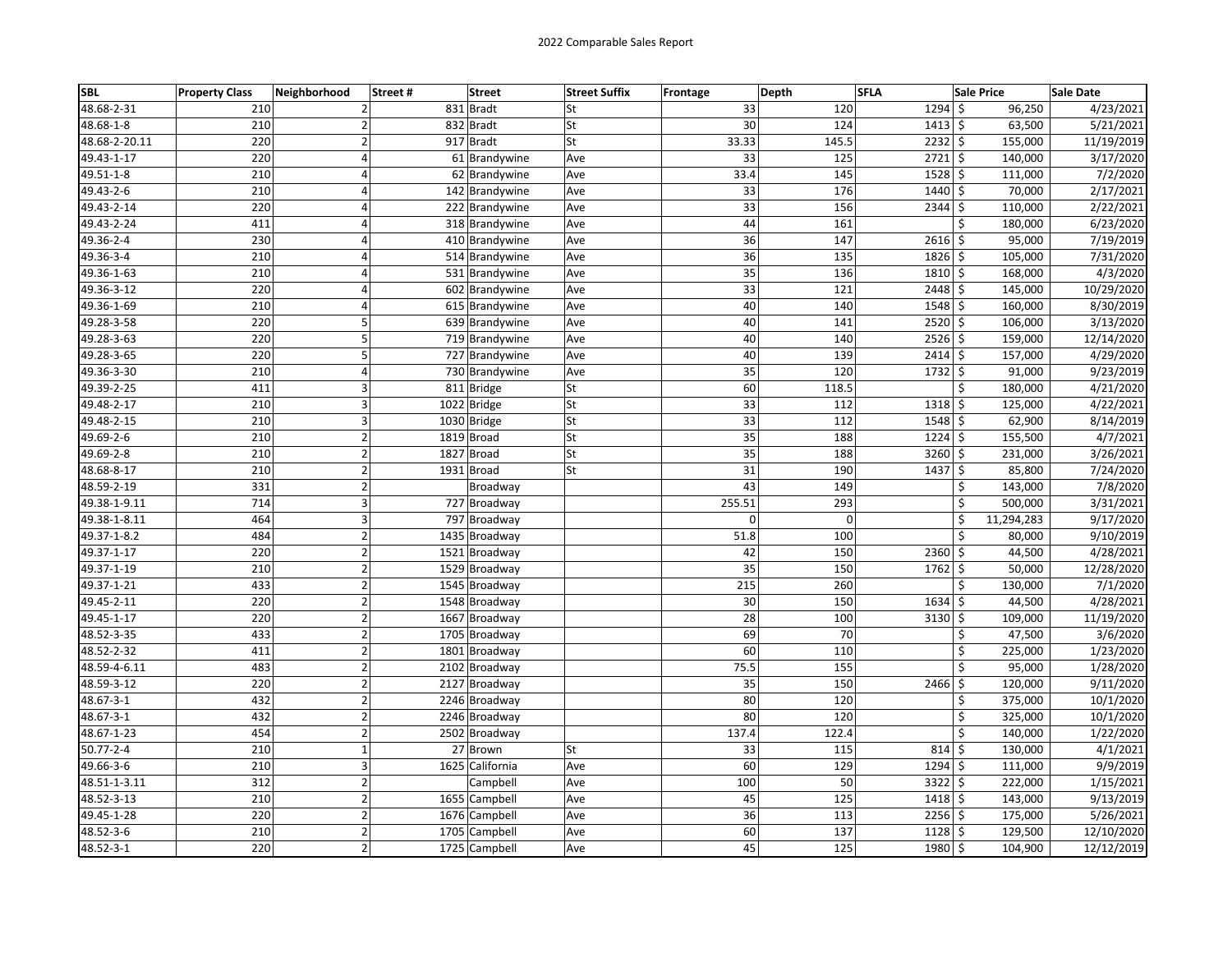| <b>SBL</b>   | <b>Property Class</b> | Neighborhood   | <b>Street</b><br>Street# | <b>Street Suffix</b> | Depth<br>Frontage |       | <b>SFLA</b>   | <b>Sale Price</b>  | <b>Sale Date</b> |
|--------------|-----------------------|----------------|--------------------------|----------------------|-------------------|-------|---------------|--------------------|------------------|
| 48.52-2-7    | 220                   | $\overline{2}$ | 1801 Campbell            | Ave                  | 45                | 125   | $2616$ \$     | 131,000            | 4/30/2020        |
| 48.52-2-3    | 220                   | $\overline{2}$ | 1825 Campbell            | Ave                  | 45                | 125   | 1688 \$       | 118,000            | 6/30/2020        |
| 48.52-1-7    | 220                   | $\overline{2}$ | 2001 Campbell            | Ave                  | 45                | 125   | 2018 \$       | 88,000             | 2/28/2020        |
| 48.51-1-6.1  | 210                   | $\overline{2}$ | 2157 Campbell            | Ave                  | 50                | 150   | $1344$ \$     | 182,500            | 4/1/2020         |
| 48.51-4-1    | 220                   |                | 2 2220-2222<br>Campbell  | Ave                  | 56                | 103   | 2620          | $\zeta$<br>147,000 | 12/16/2020       |
| 48.51-1-2    | 210                   | $\overline{2}$ | 2301 Campbell            | Ave                  | 71                | 210   | $1839$ \$     | 187,000            | 1/15/2021        |
| 48.50-2-25   | 220                   | $\overline{2}$ | 2414 Campbell            | Ave                  | 30                | 150   | 2700          | \$<br>250,000      | 1/22/2021        |
| 48.42-1-43.2 | 220                   | $\overline{2}$ | 2427 Campbell            | Ave                  | 38                | 150   | $1792$ \$     | 150,000            | 11/12/2019       |
| 48.42-1-32   | 220                   | $\mathbf 2$    | 2501 Campbell            | Ave                  | 30                | 150   | $2566$ \$     | 115,000            | 3/11/2020        |
| 48.50-1-64   | 220                   | $\mathbf 2$    | 2502 Campbell            | Ave                  | 60                | 150   | $2136$ \$     | 155,000            | 12/22/2020       |
| 48.50-1-1    | 210                   | $\overline{2}$ | 2630 Campbell            | Ave                  | 96                | 150   | 1740 \$       | 149,000            | 10/3/2019        |
| 48.42-1-13.1 | 210                   | $\mathbf 2$    | 2637 Campbell            | Ave                  | 120               | 290   | 2320          | $\zeta$<br>215,900 | 3/8/2021         |
| 48.49-1-20   | 210                   | $\mathbf 2$    | 2776 Campbell            | Ave                  | 40                | 115   | 1451          | \$<br>90,000       | 12/12/2019       |
| 48.41-1-12   | 210                   | $\overline{2}$ | 2820 Campbell            | Ave                  | 60                | 150   | 1776 \$       | 170,000            | 10/30/2020       |
| 48.41-1-27   | 210                   | $\overline{2}$ | 2878 Campbell            | Ave                  | 59                | 142   | $1368$ \$     | 148,400            | 2/24/2020        |
| 48.41-1-26   | 210                   | $\mathbf 2$    | 2882 Campbell            | Ave                  | 78                | 117   | $1358$ \$     | 143,100            | 2/28/2020        |
| 39.50-3-23   | 220                   | $\overline{7}$ | 1573 Carrie              | St                   | 33                | 246   | 1920          | \$<br>70,000       | 9/16/2020        |
| 39.50-3-20.1 | 220                   | $\overline{7}$ | 1585<br>Carrie           | <b>St</b>            | 41.03             | 246   | 1722          | \$<br>185,000      | 5/6/2021         |
| 39.43-2-25   | 210                   | $\overline{7}$ | 1664<br>Carrie           | <b>St</b>            | 38                | 150   | 1012 \$       | 55,000             | 3/5/2020         |
| 39.43-2-25   | 210                   | $\overline{7}$ | 1664 Carrie              | <b>St</b>            | 38                | 150   | $1012 \mid 5$ | 198,453            | 6/22/2021        |
| 39.43-2-17   | 220                   | $\overline{7}$ | 1710 Carrie              | <b>St</b>            | 33                | 150   | $2320 \leq$   | 80,000             | 4/22/2020        |
| 39.43-2-16   | 220                   | $\overline{7}$ | 1714 Carrie              | lSt                  | 50                | 150   | 2178          | \$<br>139,000      | 3/15/2021        |
| 49.80-1-35.2 | 433                   | 3              | 1112 Catalyn             | <b>St</b>            | 120               | 100   |               | \$<br>250,000      | 11/13/2019       |
| 49.26-2-19   | 220                   | 10             | 29 Catherine             | St                   | 33                | 95    | 2776 \$       | 75,000             | 12/9/2019        |
| 48.59-2-38   | 220                   | $\overline{2}$ | 439<br>Cedar             | <b>St</b>            | 35                | 136.4 | 2016 \$       | 167,500            | 3/2/2021         |
| 48.59-2-40   | 220                   | $\overline{2}$ | 447 Cedar                | <b>St</b>            | 35                | 137.1 | $2424$ \$     | 145,000            | 6/22/2020        |
| 48.59-2-42   | 220                   | $\overline{2}$ | 455 Cedar                | St                   | $\overline{35}$   | 135.8 | $2112 \,$ \$  | 168,000            | 8/16/2019        |
| 48.59-2-56   | 220                   | $\overline{2}$ | 458 Cedar                | <b>St</b>            | 35                | 150   | $2012 \mid 5$ | 179,900            | 3/12/2021        |
| 50.37-1-44   | 210                   | 5              | 745<br>Central           | Pkwy                 | 40                | 124   | 1680          | \$<br>185,000      | 9/16/2020        |
| 50.37-1-42   | 210                   | 5              | 753 Central              | Pkwy                 | 40                | 135   | 1680          | \$<br>200,000      | 12/7/2020        |
| 50.37-1-31   | 210                   | 5              | 756 Central              | Pkwy                 | 55                | 115   | 1440 \$       | 132,000            | 3/2/2021         |
| 50.29-1-26   | 210                   | 5              | 942 Central              | Pkwy                 | 40                | 131   | $2383$ \$     | 165,000            | 5/11/2021        |
| 50.47-2-5    | 210                   | 5              | 2220 Central             | Pkwy                 | 150               | 160   | $1936$ \$     | 231,000            | 11/16/2020       |
| 60.70-3-13.2 | 210                   | $\mathbf 1$    | 424 Chadwick             | Rd                   | 40                | 140   | 1512          | \$<br>170,900      | 11/12/2020       |
| 60.70-3-29   | 210                   | $\mathbf 1$    | 505 Chadwick             | Rd                   | 70                | 140   | 1075          | \$<br>140,000      | 2/1/2021         |
| 60.70-3-30   | 210                   | $\mathbf{1}$   | 511 Chadwick             | Rd                   | 80                | 140   | 2056 \$       | 182,500            | 2/2/2021         |
| 49.68-1-39   | 210                   | $\overline{4}$ | $\overline{2}$ Charles   | lSt                  | 30                | 108   | 1680 \$       | 129,850            | 7/7/2020         |
| 49.70-1-10   | 220                   | $\mathbf 2$    | 1 Cheltingham            | Ave                  | 32                | 150   | 1806 \$       | 15,000             | 10/10/2019       |
| 49.70-2-8.1  | 220                   | $\mathbf 2$    | 40 Cheltingham           | Ave                  | 55                | 150   | 1848          | \$<br>90,100       | 8/11/2020        |
| 49.69-4-3    | 311                   | $\overline{2}$ | 60 Cheltingham           | Ave                  | 183               | 130   |               | \$<br>15,500       | 6/15/2021        |
| 48.51-4-16   | 210                   | $\overline{2}$ | 266 Cherry               | <b>St</b>            | 36                | 150   | 1134          | \$<br>93,000       | 11/22/2019       |
| 49.25-4-16   | 220                   | 10             | 10 Chestnut              | <b>St</b>            | 33                | 150   | 2475 \$       | 200,000            | 6/23/2021        |
| 49.25-4-16   | 220                   | 10             | 10 Chestnut              | <b>St</b>            | 33                | 150   | 2480 \$       | 140,000            | 8/13/2019        |
| 60.55-4-39   | 210                   | $\mathbf 1$    | 166<br>Chiswell          | Rd                   | 60                | 140   | 875           | Ś.<br>148,400      | 1/22/2021        |
| 60.54-3-7    | 210                   | $\mathbf 1$    | 221<br>Chiswell          | Rd                   | 80                | 150   | 1545          | \$<br>165,000      | 8/2/2019         |
| 60.63-1-32   | 210                   | $\mathbf{1}$   | 246 Chiswell             | Rd                   | 80                | 140   | 1104          | \$<br>115,000      | 3/12/2021        |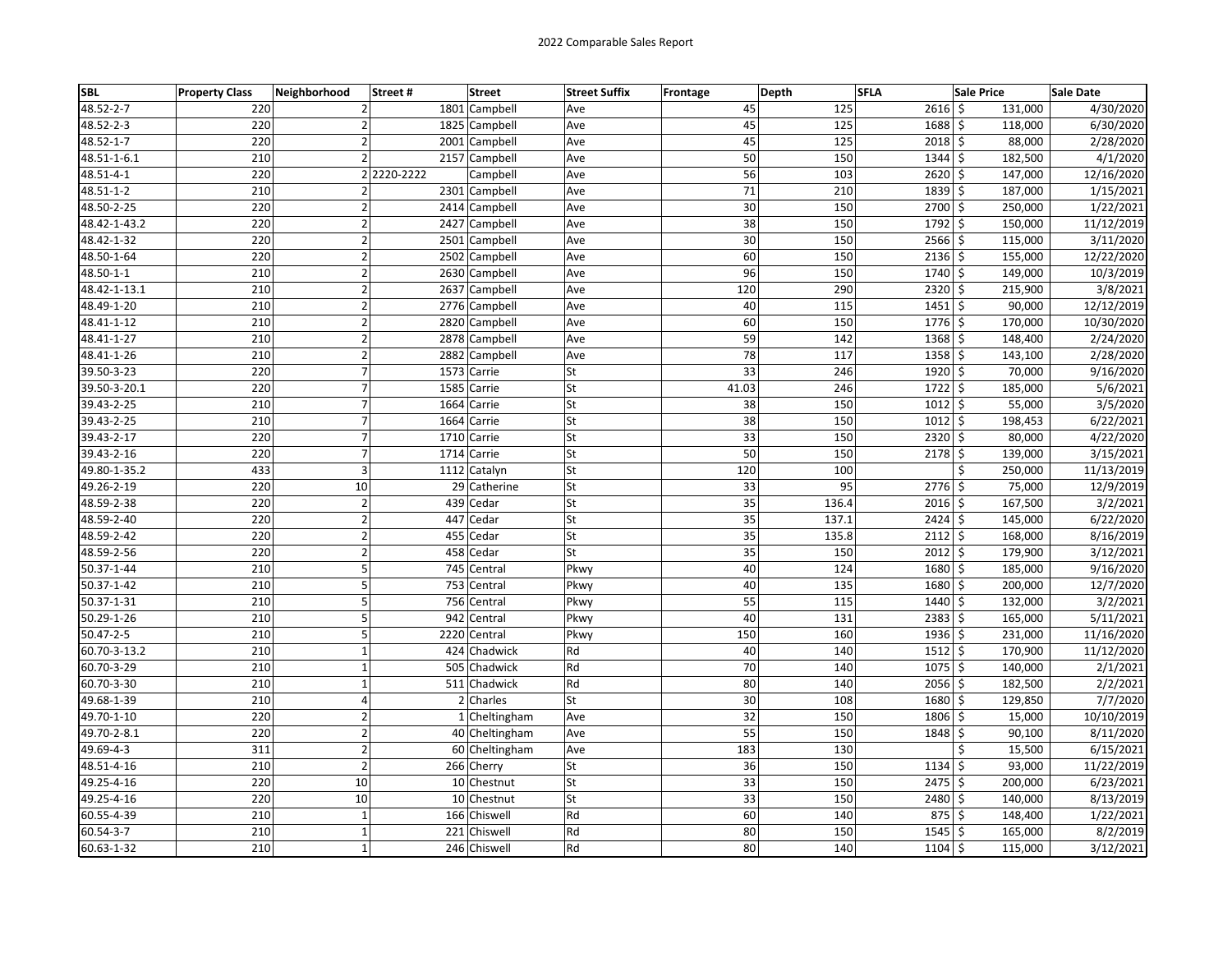| <b>SBL</b>      | <b>Property Class</b> | Neighborhood            | Street# | <b>Street</b> | <b>Street Suffix</b> | Frontage        | Depth  | <b>SFLA</b>   | <b>Sale Price</b> | Sale Date  |
|-----------------|-----------------------|-------------------------|---------|---------------|----------------------|-----------------|--------|---------------|-------------------|------------|
| $60.62 - 2 - 5$ | 210                   | $\mathbf{1}$            |         | 247 Chiswell  | Rd                   | 60              | 150    | 875S          | 88,580            | 6/4/2020   |
| 60.62-2-11.1    | 210                   | $\mathbf{1}$            |         | 311 Chiswell  | Rd                   | 45              | 150    | $1456$ \$     | 185,000           | 1/29/2021  |
| 60.62-3-36      | 210                   | $\mathbf 1$             |         | 424 Chiswell  | Rd                   | 60              | 140    | $1100 \le$    | 134,900           | 6/30/2020  |
| 60.69-2-11      | 210                   | $\mathbf 1$             |         | 529 Chiswell  | Rd                   | 60              | 150    | $900$ \$      | 76,612            | 9/4/2020   |
| 49.55-3-10.2    | 230                   | 3                       | 1102    | Chrisler      | Ave                  | 42              | 114    | $2320$ \$     | 152,000           | 10/21/2020 |
| 49.64-2-24      | 220                   | 3                       |         | 1241 Chrisler | Ave                  | 34              | 160    | $2118$ \$     | 85,000            | 8/2/2019   |
| 49.64-3-47      | 220                   | 3                       |         | 1337 Chrisler | Ave                  | 70              | 125    | $1651 \mid 5$ | 45,000            | 2/7/2020   |
| 49.64-1-21      | 220                   | 3                       | 1338    | Chrisler      | Ave                  | 35              | 135    | $2226$ \$     | 145,000           | 12/9/2020  |
| 49.64-3-46      | 210                   | 3                       |         | 1345 Chrisler | Ave                  | 35              | 125    | $1472 \mid 5$ | 138,000           | 6/10/2020  |
| 49.72-1-27      | 210                   | 3                       |         | 1410 Chrisler | Ave                  | $\overline{35}$ | 135    | 1750 \$       | 169,600           | 4/24/2020  |
| 49.72-3-2       | 220                   | 3                       |         | 1425 Chrisler | Ave                  | 35              | 125    | $2306$ \$     | 65,000            | 9/4/2020   |
| 49.72-2-22      | 210                   | 3                       |         | 1458 Chrisler | Ave                  | 49              | 105    | $1625$ \$     | 90,500            | 9/13/2019  |
| 49.72-3-12      | 220                   | 3                       | 1517    | Chrisler      | Ave                  | 35              | 125    | $1914$ \$     | 110,000           | 8/9/2019   |
| 49.72-3-13      | 220                   | 3                       |         | 1521 Chrisler | Ave                  | 35              | 125    | 2046 \$       | 149,000           | 11/26/2019 |
| 39.35-3-60      | 220                   | $\overline{7}$          |         | 517 Clarendon | St                   | 58.18           | 104.88 | $1664$ \$     | 160,000           | 1/8/2021   |
| 60.55-1-40      | 210                   | $\mathbf{1}$            |         | 159 Clayton   | Rd                   | 40              | 150    | $1684$ \$     | 147,000           | 9/30/2020  |
| 60.54-3-13      | 210                   | $\mathbf 1$             |         | 217 Clayton   | Rd                   | 40              | 150    | 1906 \$       | 142,500           | 9/20/2019  |
| 60.62-2-40      | 210                   | $\mathbf 1$             |         | 348 Clayton   | Rd                   | 40              | 150    | $864 \le$     | 120,000           | 2/25/2020  |
| 60.62-2-38.1    | 210                   | $\mathbf{1}$            |         | 358 Clayton   | Rd                   | 45              | 150    | 1788 \$       | 164,000           | 12/3/2019  |
| 60.62-2-36      | 210                   | $\mathbf{1}$            |         | 412 Clayton   | Rd                   | 50              | 150    | 840 \$        | 121,900           | 1/22/2021  |
| 60.62-1-13.1    | 210                   | $\mathbf 1$             |         | 431 Clayton   | Rd                   | 80              | 150    | 768 \$        | 165,000           | 6/7/2021   |
| 60.62-2-32      | 210                   | $\mathbf 1$             |         | 432 Clayton   | Rd                   | 50              | 150    | $1091$ \$     | 107,000           | 12/23/2019 |
| 60.61-2-19      | 210                   | $\mathbf 1$             |         | 503 Clayton   | Rd                   | 70              | 150    | 1728 \$       | 216,000           | 5/26/2021  |
| 60.69-2-2       | 210                   | $\mathbf{1}$            |         | 519 Clayton   | Rd                   | 60              | 150    | $864$ \$      | 120,000           | 11/7/2019  |
| 60.69-2-16      | 210                   | $\mathbf 1$             |         | 534 Clayton   | Rd                   | 60              | 150    | $912 \div$    | 128,865           | 1/22/2021  |
| 60.64-1-1       | 210                   | $\mathbf 1$             |         | 110 Clement   | Ave                  | 75              | 135    | $593$ \$      | 82,500            | 6/29/2021  |
| 60.64-1-18      | 210                   | $\mathbf{1}$            |         | 170 Clement   | Ave                  | 120             | 80     | 1404 \$       | 151,000           | 5/15/2020  |
| 48.67-1-27      | 210                   | $\overline{2}$          |         | 513 Cleveland | Ave                  | 28              | 91.48  | $1352$ \$     | 110,000           | 8/31/2020  |
| 48.67-1-33      | 210                   | $\overline{2}$          | 537     | Cleveland     | Ave                  | 45              | 137.2  | 880 \$        | 125,500           | 7/10/2019  |
| 48.67-1-14      | 220                   | $\mathbf{2}$            |         | 548 Cleveland | Ave                  | 45              | 137    | $2614$ \$     | 94,500            | 8/26/2019  |
| 48.75-1-52      | 220                   | $\overline{2}$          |         | 804 Cleveland | Ave                  | 45              | 177    | 1750 \$       | 150,000           | 5/10/2021  |
| 48.75-1-51      | 210                   | $\mathbf{2}$            |         | 808 Cleveland | Ave                  | 45              | 177    | $1212 \mid 5$ | 117,600           | 7/3/2019   |
| 48.75-1-35      | 220                   | $\overline{\mathbf{c}}$ |         | 902 Cleveland | Ave                  | 45              | 137    | 2006 \$       | 102,500           | 3/2/2021   |
| 48.75-1-67      | 220                   | $\mathbf{2}$            | 921     | Cleveland     | Ave                  | 45              | 137    | $2476$ \$     | 126,000           | 1/30/2020  |
| 39.72-4-23      | 482                   | 9                       |         | 126 Clinton   | St                   | 25.5            | 135    |               | \$<br>135,000     | 12/8/2020  |
| 39.72-4-25.1    | 482                   | 9                       |         | 140 Clinton   | St                   | 35              | 114.79 |               | \$<br>370,000     | 3/6/2020   |
| 49.25-2-2       | 220                   | 10                      |         | 1 Close       | St                   | 21              | 100    | $1438$ \$     | 90,000            | 2/19/2021  |
| 49.25-2-10      | 220                   | 10                      |         | 17 Close      | St                   | 33              | 100    | 2048 \$       | 65,700            | 6/25/2021  |
| 39.81-3-7       | 210                   | 10                      |         | 24 Close      | St                   | 27              | 100    | $1464$ \$     | 113,300           | 11/5/2020  |
| 60.71-2-9       | 210                   | $\mathbf{1}$            |         | 177 Colonial  | Ave                  | 40              | 120    | $1008$ \$     | 155,000           | 3/19/2021  |
| 60.71-2-9       | 210                   | $\mathbf{1}$            |         | 177 Colonial  | Ave                  | 40              | 120    | $1008$ \$     | 132,000           | 3/13/2020  |
| 49.27-2-1       | 230                   | 10                      |         | 1 Columbia    | St                   | 32              | 85     | 2096 \$       | 165,000           | 9/26/2019  |
| 49.27-2-13      | 220                   | 10                      |         | 23 Columbia   | <b>St</b>            | 40              | 111    | $2426 \mid 5$ | 165,000           | 5/7/2020   |
| 49.27-2-19      | 210                   | 10                      |         | 31 Columbia   | St                   | 40              | 111    | $1112 \mid 5$ | 126,000           | 6/14/2021  |
| 49.27-2-26      | 220                   | 10                      |         | 45 Columbia   | <b>St</b>            | 33              | 111    | $1930 \mid 5$ | 109,975           | 7/14/2020  |
| 49.27-2-29      | 220                   | 10                      |         | 51 Columbia   | St                   | 33              | 111    | $2376$ \$     | 199,000           | 1/19/2021  |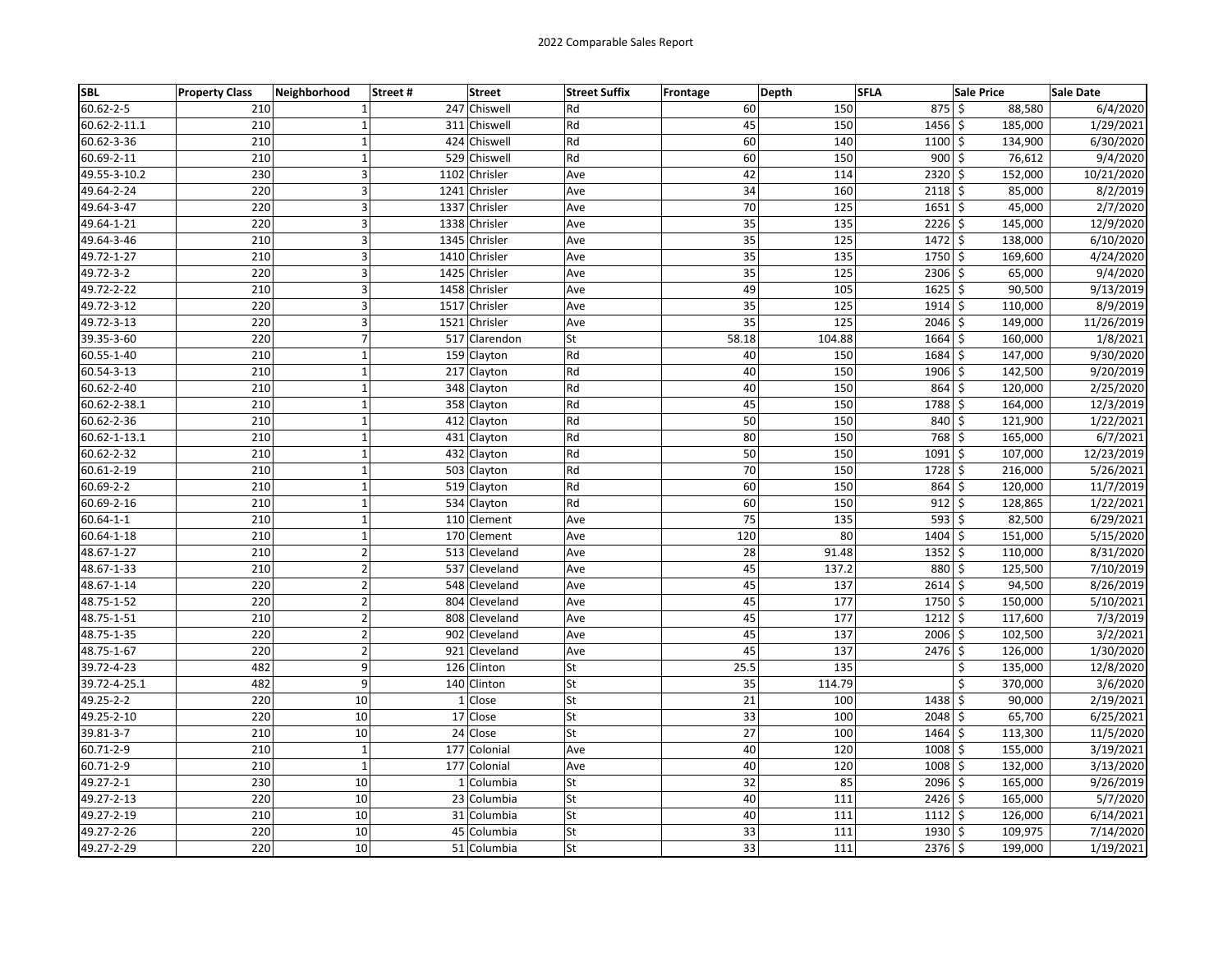| <b>SBL</b>      | <b>Property Class</b> | Neighborhood   | Street#     | <b>Street</b> | <b>Street Suffix</b> | Frontage | Depth | <b>SFLA</b>   | <b>Sale Price</b> | Sale Date  |
|-----------------|-----------------------|----------------|-------------|---------------|----------------------|----------|-------|---------------|-------------------|------------|
| 49.35-1-1       | 210                   | 10             |             | 52 Columbia   | St                   | 45       | 109   | $1658$ \$     | 44,000            | 3/4/2021   |
| 48.75-2-59      | 210                   | $\overline{2}$ |             | 2220 Concord  | St                   | 36       | 154   | 1694 \$       | 139,900           | 3/19/2021  |
| 49.54-4-24      | 220                   | 3              |             | 1029 Congress | St                   | 30       | 150   | 2288 \$       | 95,000            | 5/12/2020  |
| 49.62-2-19      | 220                   | 3              |             | 1067 Congress | <b>St</b>            | 69       | 174   | $2456$ \$     | 115,000           | 3/19/2021  |
| 49.62-2-25      | 220                   | 3              |             | 1076 Congress | St                   | 33       | 150   | 1920 \$       | 115,000           | 6/2/2021   |
| 49.62-2-14      | 220                   | 3              |             | 1087 Congress | St                   | 36       | 104   | $1344$ \$     | 80,000            | 3/19/2021  |
| 49.62-2-28      | 230                   |                | 3 1088-1092 | Congress      | St                   | 33       | 106   | $3060$ \$     | 140,000           | 1/27/2020  |
| 49.62-2-29      | 220                   | 3              |             | 1094 Congress | St                   | 33.3     | 131   | 880 \$        | 25,000            | 6/11/2021  |
| 49.62-5-44      | 411                   | 3              |             | 1209 Congress | St                   | 99       | 138   | \$            | 230,000           | 8/5/2019   |
| 60.54-2-46      | 210                   | $\mathbf 1$    |             | 2910 Coniston | Rd                   | 40       | 150   | $1306$ \$     | 70,500            | 9/22/2020  |
| 60.54-2-46      | 210                   | $\mathbf 1$    |             | 2910 Coniston | Rd                   | 40       | 150   | $1306$ \$     | 180,250           | 4/15/2021  |
| 60.54-2-51      | 210                   | $\mathbf 1$    |             | 2934 Coniston | Rd                   | 111      | 166   | $910$ \$      | 144,097           | 7/20/2020  |
| $50.77 - 3 - 8$ | 210                   | $\mathbf 1$    | 2342        | Consaul       | Rd                   | 80       | 95    | $1170 \,$ \$  | 125,000           | 4/29/2020  |
| 60.22-2-1.1     | 210                   | $\mathbf{1}$   |             | 2430 Consaul  | Rd                   | 95       | 145   | $1674$ \$     | 137,501           | 7/10/2019  |
| 50.79-1-36      | 210                   | $\mathbf{1}$   |             | 2521 Consaul  | Rd                   | 60       | 155   | 980 \$        | 148,900           | 12/12/2019 |
| 60.23-1-41      | 210                   | $\mathbf{1}$   |             | 2552 Consaul  | Rd                   | 75       | 110   | $1209$ \$     | 161,900           | 10/5/2020  |
| 60.23-1-2.1     | 210                   | $\mathbf 1$    |             | 2577 Consaul  | Rd                   | 56       | 373   | $1428$ \$     | 165,000           | 5/22/2020  |
| 60.23-1-2.2     | 210                   | $\mathbf{1}$   |             | 2583 Consaul  | Rd                   | 42       | 382   | $1762 \mid 5$ | 225,000           | 7/1/2021   |
| $60.23 - 1 - 3$ | 210                   | $\mathbf{1}$   | 2595        | Consaul       | Rd                   | 50       | 200   | 1386 \$       | 150,000           | 12/30/2020 |
| 60.23-1-27      | 210                   | $\mathbf 1$    |             | 2806 Consaul  | Rd                   | 40       | 240   | $935$ \$      | 139,050           | 7/1/2021   |
| 60.32-2-29.1    | 210                   | $\mathbf 1$    |             | 3170 Consaul  | Rd                   | 170      | 140   | 1580 \$       | 221,500           | 12/4/2020  |
| 40.21-3-24.1    | 210                   | $\overline{7}$ |             | 1117 Coplon   | Ave                  | 60       | 100   | 1508 \$       | 250,000           | 6/30/2021  |
| 40.21-3-30      | 210                   | $\overline{7}$ |             | 1126 Coplon   | Ave                  | 80       | 100   | \$            | 22,000            | 9/14/2020  |
| 40.21-3-18.1    | 210                   | $\overline{7}$ |             | 1155 Coplon   | Ave                  | 60       | 100   | 1404 \$       | 190,000           | 10/16/2020 |
| 40.29-1-8.1     | 210                   | 6              |             | 1236 Coplon   | Ave                  | 60       | 100   | 1436 \$       | 190,000           | 7/18/2019  |
| 48.51-6-21      | 220                   | $\overline{2}$ |             | 413 Cora      | St                   | 66       | 121   | 2060 \$       | 150,000           | 12/29/2020 |
| 60.39-1-30      | 210                   | $\mathbf 1$    |             | 9 Corlaer     | Ave                  | 60       | 168   | 1823 \$       | 205,000           | 2/4/2021   |
| 49.38-1-15      | 210                   | 3              |             | 542 Crane     | St                   | 22       | 90    | $1140 \mid 5$ | 37,000            | 4/30/2021  |
| 49.38-1-19      | 220                   | 3              |             | 562 Crane     | St                   | 30       | 159   | $1496$ \$     | 57,000            | 11/26/2019 |
| 49.38-1-20      | 220                   | 3              |             | 566 Crane     | St                   | 30       | 200   | $2190$ \$     | 14,000            | 2/4/2021   |
| 49.38-1-24      | 220                   | 3              |             | 584 Crane     | St                   | 60       | 97    | $2024$ \$     | 95,000            | 11/4/2019  |
| 49.39-1-26      | 220                   | 3              |             | 609 Crane     | St                   | 66       | 117   | 1888 \$       | 115,000           | 3/24/2021  |
| 49.39-1-23      | 220                   | 3              |             | 631 Crane     | St                   | 34       | 120   | 2484 \$       | 20,000            | 2/26/2021  |
| 49.46-3-14      | 482                   | 3              |             | 742 Crane     | St                   | 30       | 105   | Ś             | 150,000           | 10/21/2020 |
| 49.46-5-30      | 230                   | 3              |             | 816 Crane     | St                   | 35       | 140   | $2474$ \$     | 53,000            | 12/10/2020 |
| 49.46-5-36      | 482                   | 3              |             | 868 Crane     | St                   | 47.4     | 128.8 | \$            | 305,000           | 1/14/2021  |
| 49.47-3-38      | 481                   | 3              |             | 907 Crane     | St                   | 46       | 116.8 | Ś             | 200,000           | 2/4/2020   |
| 49.55-3-5       | 230                   | 3              |             | 1069 Crane    | St                   | 49       | 175   | $2119$ \$     | 73,000            | 8/4/2020   |
| 49.63-6-17      | 220                   | 3              | 1306        | Crane         | St                   | 32       | 100   | $2266$ \$     | 111,000           | 7/22/2019  |
| 49.63-6-20      | 220                   | 3              |             | 1318 Crane    | St                   | 32       | 150   | $2260$ \$     | 168,000           | 2/10/2021  |
| 49.71-3-6       | 220                   | 3              |             | 1352 Crane    | St                   | 30       | 150   | 2440 \$       | 121,800           | 1/6/2021   |
| 49.79-3-1.2     | 411                   | $\overline{2}$ |             | 1608 Crane    | St                   | 120      | 227.4 | \$            | 1,300,000         | 2/7/2020   |
| 40.29-1-36      | 210                   | 6              |             | 1137 Cresse   | Ave                  | 75       | 100   | $1294$ \$     | 148,000           | 6/30/2020  |
| 40.29-1-45      | 210                   | 6              |             | 1253 Cresse   | Ave                  | 120      | 100   | 1566 \$       | 219,000           | 6/22/2021  |
| 60.30-2-43      | 210                   | $\mathbf 1$    |             | 5 Cromer      | Ave                  | 38       | 135   | $1152 \mid 5$ | 127,000           | 10/10/2019 |
| 60.30-2-44      | 210                   | $\mathbf 1$    |             | 7 Cromer      | Ave                  | 38       | 242   | $1219$ \$     | 45,000            | 4/28/2020  |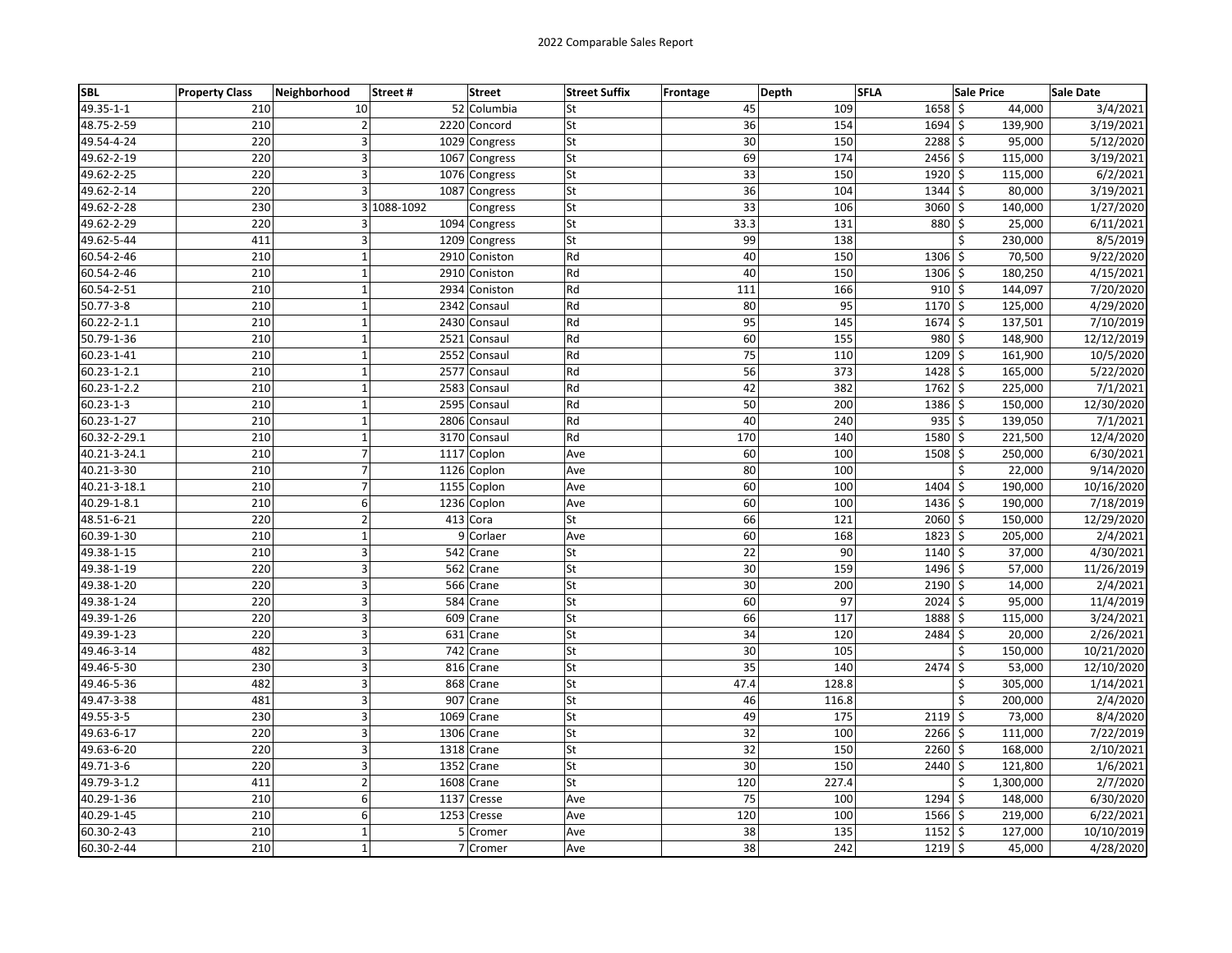| <b>SBL</b>      | <b>Property Class</b> | Neighborhood   | Street# | <b>Street</b> | <b>Street Suffix</b> | Frontage | Depth | <b>SFLA</b>    | <b>Sale Price</b> | Sale Date  |
|-----------------|-----------------------|----------------|---------|---------------|----------------------|----------|-------|----------------|-------------------|------------|
| 60.30-2-44      | 210                   | $\mathbf{1}$   |         | 7 Cromer      | Ave                  | 38       | 242   | $1219$ \$      | 168,000           | 2/3/2021   |
| 60.31-2-21      | 210                   | $\mathbf{1}$   |         | 150 Cromer    | Ave                  | 85       | 135   | $1248$ \$      | 130,000           | 12/17/2019 |
| 60.31-2-22      | 210                   | $\mathbf 1$    |         | 166 Cromer    | Ave                  | 85       | 135   | 1040 \$        | 148,000           | 1/12/2021  |
| 60.31-2-1       | 210                   | $\mathbf 1$    |         | 170 Cromer    | Ave                  | 87       | 95    | $1296$ \$      | 149,900           | 12/31/2020 |
| 40.21-2-25      | 210                   | $\overline{7}$ |         | 1120 Cullen   | Ave                  | 100      | 99.11 | $1924$ \$      | 154,625           | 2/5/2020   |
| 40.22-1-34      | 210                   | $\overline{7}$ |         | 1305 Cullen   | Ave                  | 120      | 100   | $2717$ \$      | 187,900           | 8/20/2019  |
| 40.22-2-8       | 210                   | $\overline{7}$ |         | 1398 Cullen   | Ave                  | 120      | 100   | $1600 \mid 5$  | 210,000           | 6/30/2021  |
| 49.45-3-49      | 220                   | $\overline{2}$ |         | 733 Cutler    | St                   | 40       | 146   | $1518$ \$      | 79,780            | 6/18/2020  |
| 49.46-4-1       | 220                   | 3              |         | 801 Cutler    | St                   | 33       | 105   | $1260 \mid 5$  | 62,000            | 11/5/2020  |
| 49.54-1-25      | 220                   | 3              |         | 913 Cutler    | St                   | 33       | 145   | 1800 \$        | 130,000           | 3/10/2021  |
| 49.54-1-28      | 230                   | 3              |         | 916 Cutler    | St                   | 33       | 145   | $2568$ \$      | 70,000            | 12/10/2019 |
| 49.54-1-29      | 220                   | 3              |         | 922 Cutler    | St                   | 66       | 145   | $1624$ \$      | 79,000            | 12/7/2020  |
| 49.62-3-26      | 220                   | 3              |         | 1109 Cutler   | St                   | 33       | 145   | $2084$ \$      | 90,100            | 7/15/2019  |
| 39.81-3-43      | 311                   | 10             |         | 7 Daggett     | Ter                  | 25       | 75    |                | \$<br>5,000       | 8/21/2019  |
| 40.53-3-21      | 210                   | 6              |         | 1452 Dalton   | Dr                   | 60       | 130   | 888 \$         | 103,000           | 8/21/2019  |
| 40.54-2-39      | 210                   | 6              |         | 1463 Dalton   | Dr                   | 40       | 115   | $851 \;$ \$    | 123,500           | 8/23/2019  |
| 40.54-2-38      | 210                   | 6              |         | 1467 Dalton   | Dr                   | 85       | 101.4 | $1458$ \$      | 175,000           | 8/7/2020   |
| 40.54-2-43      | 210                   | 6              |         | 1468 Dalton   | Dr                   | 60       | 130   | $1014$ \$      | 170,000           | 5/17/2021  |
| 40.54-2-44      | 210                   | 6              |         | 1472 Dalton   | Dr                   | 70       | 130   | $1194 \mid 5$  | 169,900           | 6/3/2020   |
| 50.78-3-20      | 210                   | $\mathbf 1$    |         | 155 Daniels   | Ave                  | 60       | 100   | 756 \$         | 58,000            | 1/24/2020  |
| 50.79-1-16      | 210                   | $\mathbf 1$    |         | 228 Daniels   | Ave                  | 75       | 96    | 748 \$         | 95,000            | 10/29/2019 |
| 50.79-1-16      | 210                   | $\mathbf 1$    |         | 228 Daniels   | Ave                  | 75       | 96    | 748 \$         | 95,000            | 10/29/2019 |
| $50.79 - 1 - 8$ | 210                   | $\mathbf 1$    |         | 295 Daniels   | Ave                  | 90       | 100   | $1224$ \$      | 120,000           | 11/22/2019 |
| 50.71-1-12      | 210                   | $\mathbf{1}$   |         | 340 Daniels   | Ave                  | 90       | 96    | $936$ \$       | 140,000           | 4/15/2021  |
| 50.71-1-9       | 210                   | $\mathbf{1}$   |         | 390 Daniels   | Ave                  | 80       | 96    | 1092 \$        | 170,100           | 12/7/2020  |
| 59.28-2-15      | 210                   | $\mathbf{1}$   |         | 137 Dartmouth | <b>St</b>            | 70       | 129   | 1276 \$        | 185,000           | 6/10/2021  |
| 59.28-2-51      | 210                   | $\mathbf 1$    |         | 138 Dartmouth | St                   | 70       | 125   | 1680 \$        | 190,000           | 11/5/2020  |
| 50.37-1-14      | 210                   | 5              |         | 714 De Camp   | Ave                  | 42       | 142   | $1752 \mid 5$  | 184,900           | 3/18/2020  |
| 50.37-1-26      | 210                   | 5              |         | 719 De Camp   | Ave                  | 40       | 120   | $1388$ \$      | 189,900           | 12/12/2019 |
| 50.37-1-20      | 210                   | 5              |         | 742 De Camp   | Ave                  | 40       | 140   | 1440 \$        | 152,000           | 9/13/2019  |
| 50.29-3-35      | 210                   | 5              |         | 831 De Camp   | Ave                  | 50       | 145   | $1972 \mid 5$  | 182,000           | 10/25/2019 |
| 50.38-3-23      | 210                   | 5              |         | 819 Dean      | St                   | 73       | 122   | $2352 \mid 5$  | 135,000           | 3/12/2020  |
| 50.38-3-23      | 210                   | 5              |         | 819 Dean      | St                   | 73       | 122   | $2352$ \$      | 261,000           | 11/18/2020 |
| 50.38-3-22      | 210                   | 5              |         | 823 Dean      | St                   | 50       | 120   | 1767 \$        | 145,000           | 3/26/2020  |
| 50.39-3-34      | 210                   | 5              |         | 842 Dean      | St                   | 40       | 120   | $1592 \mid$ \$ | 165,000           | 11/16/2020 |
| 50.39-3-31      | 210                   | 5              |         | 862 Dean      | St                   | 40       | 120   | $2016$ \$      | 165,000           | 4/20/2021  |
| 50.39-3-28      | 210                   | 5              |         | 880 Dean      | St                   | 40       | 120   | $1283$ \$      | 132,000           | 10/13/2020 |
| 50.31-2-16      | 331                   | 5              |         | 1017 Dean     | St                   | 40       | 125   |                | \$<br>65,000      | 2/22/2021  |
| 50.31-3-31      | 210                   | 5              |         | 1022 Dean     | St                   | 40       | 140   | $1627$ \$      | 200,000           | 1/7/2021   |
| 50.31-3-32      | 210                   | 5              |         | 1026 Dean     | St                   | 45       | 140   | $1983$ \$      | 147,000           | 9/3/2019   |
| 50.31-3-35      | 220                   | 5              |         | 1034 Dean     | St                   | 40       | 146   | $2216$ \$      | 175,000           | 5/18/2021  |
| 50.23-4-26      | 210                   | 6              |         | 1085 Dean     | St                   | 40       | 135   | $1134$ \$      | 136,000           | 12/11/2020 |
| 50.23-4-23      | 210                   | 6              |         | 1097 Dean     | St                   | 38       | 135   | 1808 \$        | 155,000           | 9/16/2020  |
| 50.23-3-16      | 210                   | 6              |         | 1114 Dean     | St                   | 40       | 135   | $1324$ \$      | 165,000           | 11/19/2020 |
| $50.23 - 3 - 1$ | 210                   | 6              |         | 1190 Dean     | St                   | 140      | 50    | $1127 \,$ \$   | 160,000           | 12/16/2020 |
| 39.82-2-81      | 220                   | 10             |         | 104 DeGraff   | St                   | 30       | 90    | 1808 \$        | 45,000            | 10/27/2020 |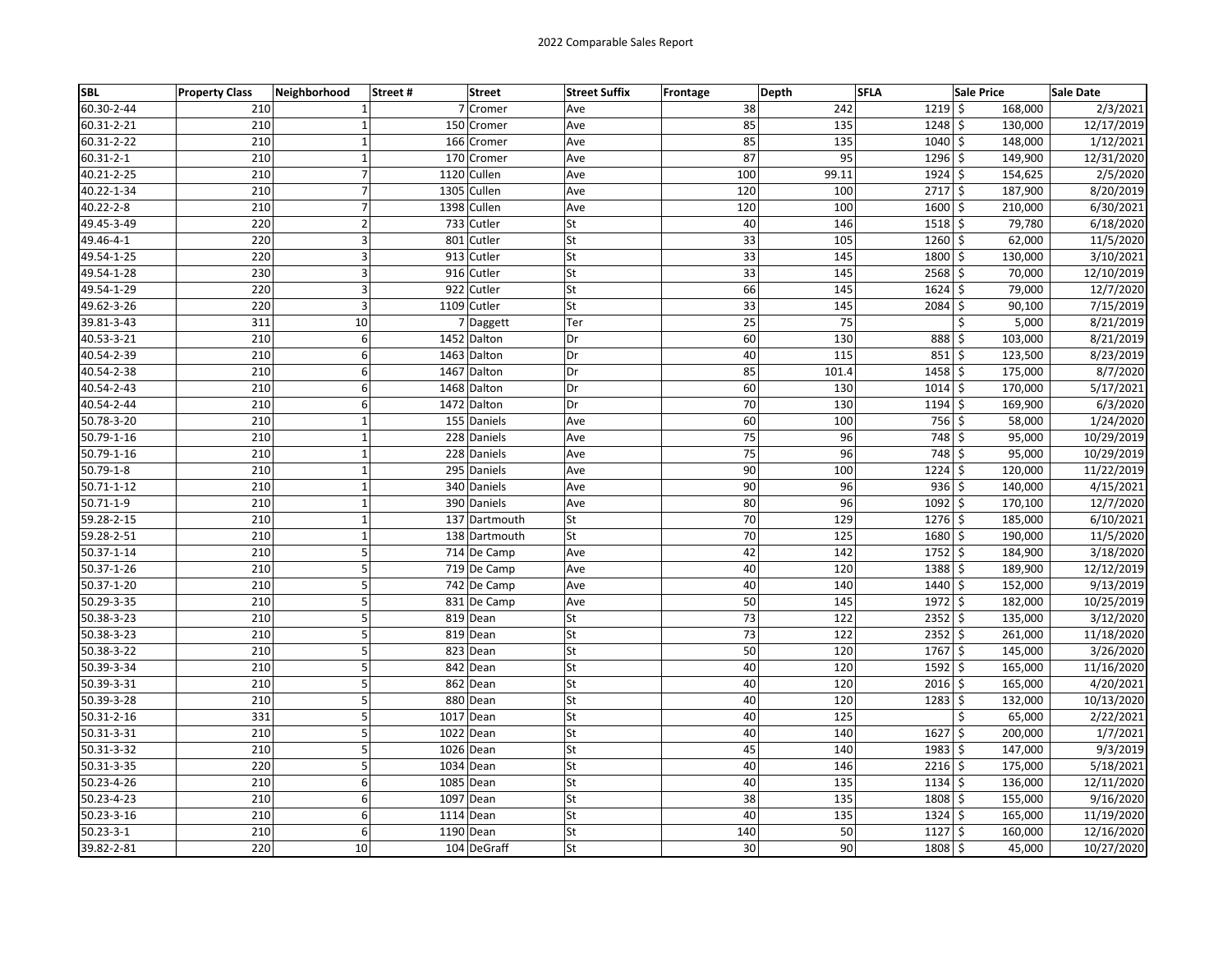| <b>SBL</b>       | <b>Property Class</b> | Neighborhood       | Street# | <b>Street</b> | <b>Street Suffix</b> | Frontage | Depth           | <b>SFLA</b> |                      | <b>Sale Price</b> | Sale Date  |
|------------------|-----------------------|--------------------|---------|---------------|----------------------|----------|-----------------|-------------|----------------------|-------------------|------------|
| 39.82-2-85       | 220                   | 10                 |         | 112 DeGraff   | lSt                  |          | 30              | 150         | 1800 \$              | 60,000            | 3/9/2020   |
| 39.82-2-85       | 220                   | 10                 |         | 112 DeGraff   | St                   |          | 30              | 150         | 1800 \$              | 125,000           | 4/30/2021  |
| 39.82-2-89       | 230                   | 10                 |         | 120 DeGraff   | lSt                  |          | 34.45           | 150.3       | $3249$ \$            | 125,000           | 7/16/2019  |
| 49.40-6-2        | 220                   | 10                 |         | 902 Delamont  | Ave                  |          | 36              | 125         | 2940 \$              | 159,900           | 9/19/2019  |
| 49.33-3-29       | 220                   | 10                 |         | 907 Delamont  | Ave                  |          | 30              | 100         | $2460 \div$          | 92,500            | 1/19/2021  |
| 49.40-6-8        | 220                   | 10                 |         | 914 Delamont  | Ave                  |          | 33.33           | 125         | $2622$ \$            | 90,000            | 2/14/2020  |
| 49.41-1-7        | 220                   | 10                 |         | 1002 Delamont | Ave                  |          | 67.77           | 144.67      | $2652$ \$            | 82,500            | 8/5/2019   |
| 49.41-2-38       | 220                   | 10                 |         | 1009 Delamont | Ave                  |          | 33.33           | 125         | $2600$ \$            | 125,000           | 5/26/2021  |
| 39.50-2-50       | 220                   | $\overline{7}$     |         | 1529 Devine   | lSt                  |          | 30              | 117         | $2024$ \$            | 55,000            | 3/13/2020  |
| 49.64-3-34       | 210                   | 3                  |         | 1327 DeWitt   | lSt                  |          | $\overline{35}$ | 125         | $1276$ \$            | 116,600           | 6/30/2020  |
| 49.72-3-51       | 210                   | 3                  |         | 1531 DeWitt   | <b>St</b>            |          | 35              | 125         | 1578 \$              | 64,000            | 4/22/2021  |
| 49.72-3-51       | 210                   | 3                  |         | 1531 DeWitt   | <b>St</b>            |          | 35              | 125         | $1578$ \$            | 115,000           | 6/8/2021   |
| 49.73-1-26       | 210                   | 3                  |         | 1645 DeWitt   | <b>St</b>            |          | 60              | 120         | $1638$ \$            | 181,500           | 11/10/2020 |
| 49.59-3-6        | 220                   | $\overline{4}$     |         | 32 Division   | <b>St</b>            |          | 33              | 143         | 2348 \$              | 69,500            | 2/26/2021  |
| 49.59-3-6        | 220                   | $\overline{4}$     |         | 32 Division   | lSt                  |          | 33              | 143         | $2348$ \$            | 155,000           | 2/19/2021  |
| 49.59-3-11       | 220                   | 4                  |         | 52 Division   | <b>St</b>            |          | 33              | 143         | 2770 \$              | 160,000           | 12/7/2020  |
| 49.51-3-33       | 220                   | $\overline{4}$     |         | 55 Division   | lSt                  |          | 33.33           | 175         | $2228$ \$            | 76,000            | 10/15/2019 |
| 49.51-3-26       | 220                   | 4                  |         | 83 Division   | St                   |          | 36              | 112         | $2360$ \$            | 73,000            | 7/12/2019  |
| 49.52-2-2        | 230                   | 4                  |         | 106 Division  | <b>St</b>            |          | 33              | 90          | 2070 \$              | 90,100            | 7/22/2019  |
| 49.52-2-10       | 210                   | $\overline{4}$     |         | 144 Division  | lSt                  |          | 33              | 143         | $\overline{1500}$ \$ | 60,000            | 2/7/2020   |
| 49.52-2-19       | 210                   | $\overline{4}$     |         | 234 Division  | <b>St</b>            |          | 33              | 148         | 1440 \$              | 125,000           | 11/23/2020 |
| 49.44-2-66.1     | 220                   | $\overline{4}$     |         | 322 Division  | <b>St</b>            |          | 48.35           | 110.6       | $2272$ \$            | 40,000            | 3/22/2021  |
| 49.44-2-48       | 220                   | 4                  |         | 327 Division  | St                   |          | 32.35           | 175.75      | 2736 \$              | 210,000           | 10/19/2020 |
| 49.44-2-43       | 220                   | 4                  |         | 347 Division  | <b>St</b>            |          | 34              | 175.75      | 2376 \$              | 110,000           | 9/14/2020  |
| 49.44-2-78       | 220                   | $\overline{4}$     |         | 426 Division  | St                   |          | 33              | 151         | 2344 \$              | 160,000           | 12/16/2020 |
| 50.70-1-67       | 210                   | $\mathbf 1$        |         | 154 Donald    | Ave                  |          | 30              | 115         | 1296 \$              | 131,000           | 7/2/2019   |
| 49.80-1-8.1      | 433                   | 3                  |         | 1624 Dongan   | lSt                  |          | 50              | 50          |                      | Ś<br>55,000       | 2/4/2020   |
| 40.30-1-26       | 210                   | 6                  |         | 1268 Dorwaldt | Ave                  |          | 40              | 100         | $1288$ \$            | 94,000            | 7/23/2019  |
| 40.39-1-1        | 210                   | 6                  |         | 1475 Dorwaldt | Blvd                 |          | 53.5            | 140.28      | $1185$ \$            | 141,750           | 7/21/2020  |
| 40.39-1-16       | 311                   | 6                  |         | 1495 Dorwaldt | Blvd                 |          | 20.08           | 135.42      |                      | \$<br>222,500     | 3/2/2021   |
| 39.67-1-13.1     | 210                   | 8                  |         | 8 Douglas     | Rd                   |          | 80.17           | 165.13      | 3488 \$              | 325,000           | 6/29/2020  |
| 39.67-1-16       | 210                   | 8                  |         | 1043 Douglas  | Rd                   |          | 80              | 182.7       | $3551$ \$            | 280,000           | 11/13/2019 |
| 49.40-3-7        | 312                   | 10                 |         | 110 Duane     | Ave                  |          | 30              | 60          |                      | \$<br>5,000       | 2/17/2021  |
| 49.49-5-1        | 210                   | 10                 |         | 302 Duane     | Ave                  |          | 30              | 102         | $1417 \frac{1}{5}$   | 17,100            | 9/18/2019  |
| 49.49-5-4        | 210                   | 10                 |         | 308 Duane     | Ave                  |          | 30              | 102         | $1122$ \$            | 30,000            | 9/9/2020   |
| 49.49-4-16       | 220                   | 10                 |         | 311 Duane     | Ave                  |          | 37              | 83.5        | 1584 \$              | 25,000            | 5/3/2021   |
| 49.49-5-9        | 220                   | 10                 |         | 318 Duane     | Ave                  |          | 30              | 102         | $\overline{2254}$ \$ | 80,000            | 7/12/2019  |
| 49.49-5-14       | 220                   | 10                 |         | 332 Duane     | Ave                  |          | 30              | 102         | $2376$ \$            | 60,000            | 7/6/2020   |
| 49.50-1-13       | 210                   | 10                 |         | 388 Duane     | Ave                  |          | 39              | 102         | $1100 \mid 5$        | 25,000            | 9/8/2020   |
| 49.50-1-14       | 210                   | 10                 |         | 390 Duane     | Ave                  |          | 30              | 102         | $1274$ \$            | 32,900            | 12/14/2020 |
| 49.58-3-26       | 220                   | 3                  |         | 427 Duane     | Ave                  |          | 34              | 112         | 1992 \$              | 80,000            | 1/6/2021   |
| 49.34-2-59       | 220                   | 10                 |         | 12 Eagle      | St                   |          | 35              | 140         | $2824$ \$            | 96,000            | 1/24/2020  |
| $50.22 - 1 - 13$ | 210                   | 6                  |         | 1103 Earl     | Ave                  |          | 72              | 59          | $1608$ \$            | 185,300           | 11/30/2020 |
| $50.22 - 1 - 3$  | 210                   | 6                  |         | 1139 Earl     | Ave                  |          | 80              | 95          | $1024$ \$            | 160,000           | 3/2/2021   |
| 39.74-3-4        | 210                   | 8                  |         | 734 Eastern   | Ave                  |          | 33              | 160         | $1224$ \$            | 86,500            | 12/7/2020  |
| 39.74-2-40       | 220                   | $\overline{\bf 8}$ |         | 755 Eastern   | Ave                  |          | 32              | 170         | $2376$ \$            | 128,000           | 2/18/2020  |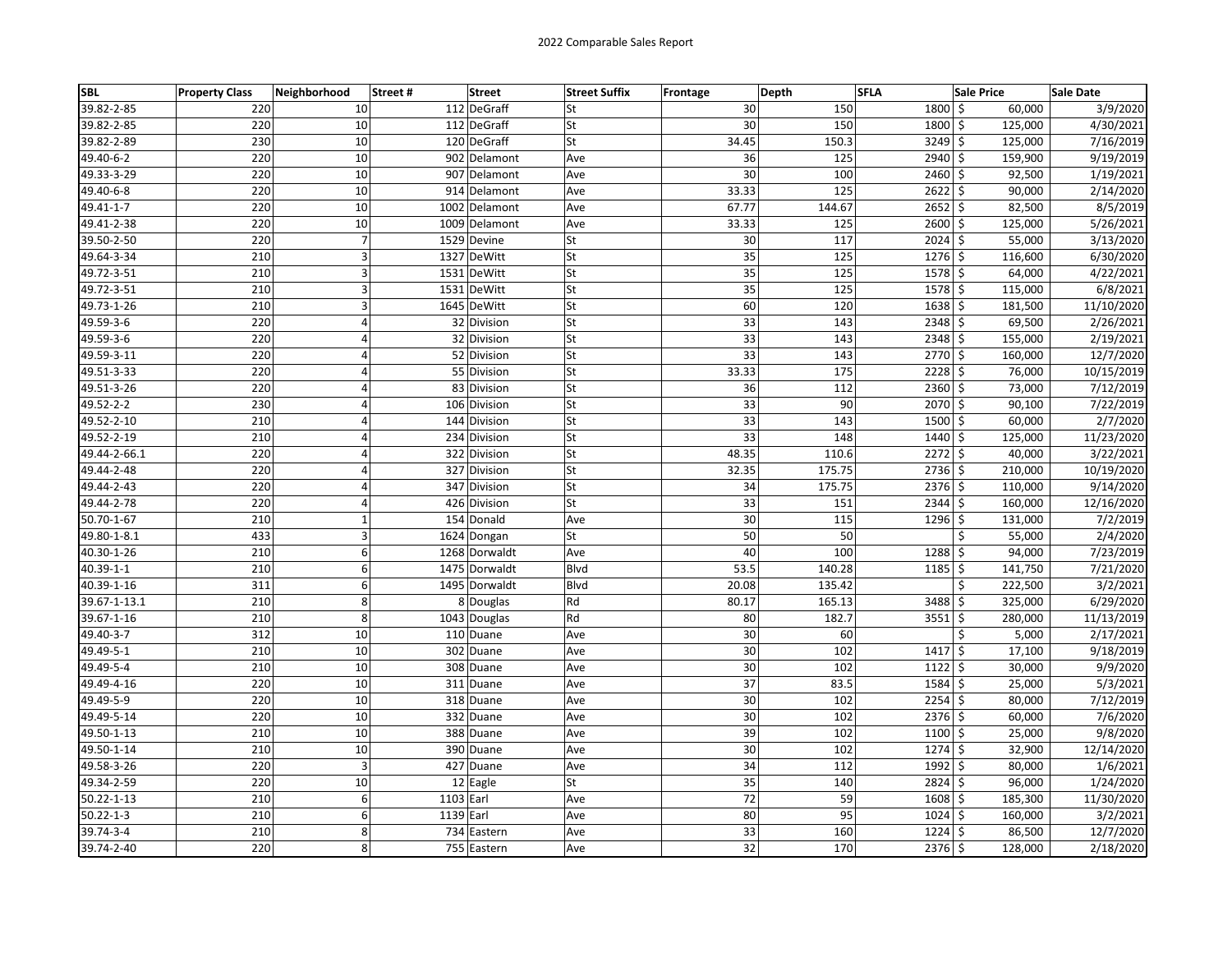| <b>SBL</b>      | <b>Property Class</b> | Neighborhood   | Street #<br><b>Street</b> | <b>Street Suffix</b> | <b>Frontage</b> | Depth    | <b>SFLA</b>   | <b>Sale Price</b> | <b>Sale Date</b> |
|-----------------|-----------------------|----------------|---------------------------|----------------------|-----------------|----------|---------------|-------------------|------------------|
| 39.74-3-13      | 220                   | 8              | 756 Eastern               | Ave                  | 33              | 140      | 2348          | \$<br>169,500     | 1/24/2020        |
| 39.82-2-15      | 482                   | 10             | 814 Eastern               | Ave                  | 62              | 90       |               | \$<br>342,000     | 6/22/2020        |
| 39.83-2-49.21   | 411                   | 10             | 839 Eastern               | Ave                  | 98.33           | 66.86    |               | \$<br>215,000     | 1/13/2020        |
| 39.83-2-64      | 220                   | 10             | 854 Eastern               | Ave                  | 30              | 205      | $2388$ \$     | 165,000           | 5/28/2020        |
| 49.27-2-59      | 220                   | 10             | 1028 Eastern              | Ave                  | 50              | 142      | 2940          | Ś.<br>180,200     | 2/21/2020        |
| 49.28-2-24      | 210                   | 5              | 1036 Eastern              | Ave                  | 72              | 47       | $1657$ \$     | 229,900           | 4/27/2021        |
| 49.28-3-36      | 220                   | 5              | 1132 Eastern              | Ave                  | 72              | 135      | 2526          | \$<br>170,000     | 11/27/2019       |
| 49.28-1-35      | 411                   | 5              | 1135 Eastern              | Ave                  | 90              | 114      |               | \$<br>100,000     | 9/12/2019        |
| 49.28-1-24      | 210                   | 5              | 1199 Eastern              | Ave                  | $\overline{35}$ | 130      | $1624$ \$     | 160,000           | 10/3/2019        |
| 50.21-3-30.1    | 453                   | 5              | 1203 Eastern              | Ave                  | 291.7           | 141.39   |               | Ś<br>3,000,000    | 3/2/2020         |
| 50.29-1-31      | 210                   | 5              | 1659 Eastern              | Pkwy                 | 40              | 98       | 1536          | \$<br>164,300     | 9/16/2020        |
| $50.29 - 2 - 6$ | 210                   | 5              | 1662 Eastern              | Pkwy                 | 40              | 140      | $1609$ \$     | 85,000            | 5/12/2020        |
| 50.29-3-5       | 210                   | 5              | 1718 Eastern              | Pkwy                 | 45              | 140      | $1596$ \$     | 163,000           | 6/12/2020        |
| 50.30-2-28      | 230                   | 5              | 1809 Eastern              | Pkwy                 | 40              | 60       | 1784 \$       | 219,000           | 2/12/2021        |
| 50.30-2-40      | 210                   | 5              | 1810 Eastern              | Pkwy                 | 42              | 140      | 1760 \$       | 195,000           | 6/28/2021        |
| 50.30-2-21      | 220                   | 5              | 1855 Eastern              | Pkwy                 | 40              | 140      | $2640 \le$    | 148,000           | 12/6/2019        |
| 50.38-3-4       | 210                   | 5              | 1964 Eastern              | Pkwy                 | 40              | 121      | 1250          | \$<br>156,000     | 11/6/2020        |
| 50.38-3-9       | 210                   | 5              | 2010 Eastern              | Pkwy                 | 40              | 172      | 1782          | \$<br>145,000     | 4/24/2020        |
| 50.39-2-27      | 210                   | 5              | 2109 Eastern              | Pkwy                 | 125             | 138      | 1162 \$       | 126,000           | 10/1/2020        |
| 60.39-2-19      | 210                   | $\mathbf{1}$   | 31 Eastholm               | Rd                   | 80              | 125      | $1464$ \$     | 146,000           | 10/2/2019        |
| 60.39-2-18      | 210                   | $\mathbf{1}$   | 35 Eastholm               | Rd                   | 40              | 125      | $1086$ \$     | 121,000           | 5/6/2020         |
| 60.39-3-33      | 210                   | $\mathbf 1$    | 64 Eastholm               | Rd                   | 58              | 125      | $1351$ \$     | 169,900           | 10/2/2019        |
| 60.39-2-10      | 220                   | $\mathbf 1$    | 71 Eastholm               | Rd                   | 70              | 125      | $1755$ \$     | 145,000           | 9/30/2019        |
| 60.39-2-7       | 210                   | $\mathbf{1}$   | 119 Eastholm              | Rd                   | 80              | 125      | 1860          | \$<br>205,000     | 8/31/2020        |
| 60.39-2-5       | 210                   | $\mathbf{1}$   | 131 Eastholm              | Rd                   | 100             | 125      | $1040 \,$ \$  | 138,500           | 12/20/2019       |
| $60.40 - 1 - 3$ | 210                   | $\mathbf{1}$   | 156 Eastholm              | Rd                   | 60              | 139      | $1008$ \$     | 129,000           | 9/27/2019        |
| 60.32-1-18      | 210                   | $\mathbf{1}$   | 159 Eastholm              | Rd                   | 40              | 125      | $1138$ \$     | 186,000           | 6/7/2021         |
| 49.31-1-31.2    | 340                   | 10             | Edison                    | Ave                  | $\pmb{0}$       | $\Omega$ |               | \$<br>15,725      | 8/24/2020        |
| 49.76-3-5       | 220                   | $\overline{4}$ | 115 Edward                | lSt                  | 32              | 160      | 1883          | \$<br>68,000      | 1/29/2021        |
| 49.76-2-33      | 210                   | $\overline{4}$ | 116 Edward                | <b>St</b>            | 32              | 175      | 1388 \$       | 90,000            | 3/1/2021         |
| 49.76-1-2       | 210                   | 4              | 209 Edward                | <b>St</b>            | 54              | 150      | $1017$ \$     | 73,000            | 5/27/2021        |
| 49.76-4-3       | 210                   | 4              | 23 Elbert                 | lSt                  | 32              | 120      | $1240 \mid 5$ | 132,500           | 1/7/2020         |
| 49.60-2-4       | 220                   | 4              | 22 Elder                  | <b>St</b>            | 34              | 100      | $2440$ \$     | 110,000           | 10/27/2020       |
| 49.60-1-37      | 220                   | 4              | 35 Elder                  | <b>St</b>            | 34              | 100      | 2292          | \$<br>115,000     | 8/27/2020        |
| 49.60-2-9       | 220                   | 4              | 42 Elder                  | St                   | 34              | 100      | 2260          | \$<br>125,000     | 10/22/2020       |
| 49.52-4-44      | 210                   | 4              | 302 Elder                 | <b>St</b>            | 54              | 109      | 1386 \$       | 163,500           | 9/4/2020         |
| 49.52-4-23      | 210                   | 4              | 313 Elder                 | lSt                  | 53              | 129      | $975$ \$      | 136,000           | 10/13/2020       |
| 48.58-3-25      | 220                   | $\mathbf 2$    | 322 Eleanor               | <b>St</b>            | 36              | 143      | $2116 \,$ \$  | 160,000           | 6/28/2021        |
| 48.58-3-24      | 220                   | $\mathbf 2$    | 326 Eleanor               | <b>St</b>            | 36              | 143      | 1938          | Ś.<br>149,000     | 4/30/2020        |
| 48.58-3-21      | 210                   | $\overline{2}$ | 342 Eleanor               | <b>St</b>            | 35              | 143      | $1450 \,$ \$  | 145,000           | 6/1/2021         |
| 48.58-3-18      | 210                   | $\overline{2}$ | 422 Eleanor               | <b>St</b>            | 40              | 216      | 1776 \$       | 139,000           | 1/14/2021        |
| 48.59-1-54      | 220                   | $\overline{2}$ | 425 Eleanor               | <b>St</b>            | 35              | 150      | 2626 \$       | 140,000           | 3/3/2021         |
| 48.66-2-26      | 210                   | $\mathbf 2$    | 434 Eleanor               | <b>St</b>            | 40              | 178      | $1150 \mid 5$ | 134,000           | 6/19/2020        |
| 48.50-2-39      | 210                   | $\overline{2}$ | 265 Eleventh              | <b>St</b>            | 45              | 150      | 1632          | \$<br>137,500     | 12/11/2019       |
| 48.58-3-3       | 210                   | $\overline{2}$ | 305 Eleventh              | <b>St</b>            | 45              | 135      | $1276$ \$     | 115,000           | 9/19/2019        |
| 48.58-3-6       | 210                   | $\overline{2}$ | 325 Eleventh              | <b>St</b>            | 90              | 135      | 1344          | \$<br>155,000     | 8/31/2020        |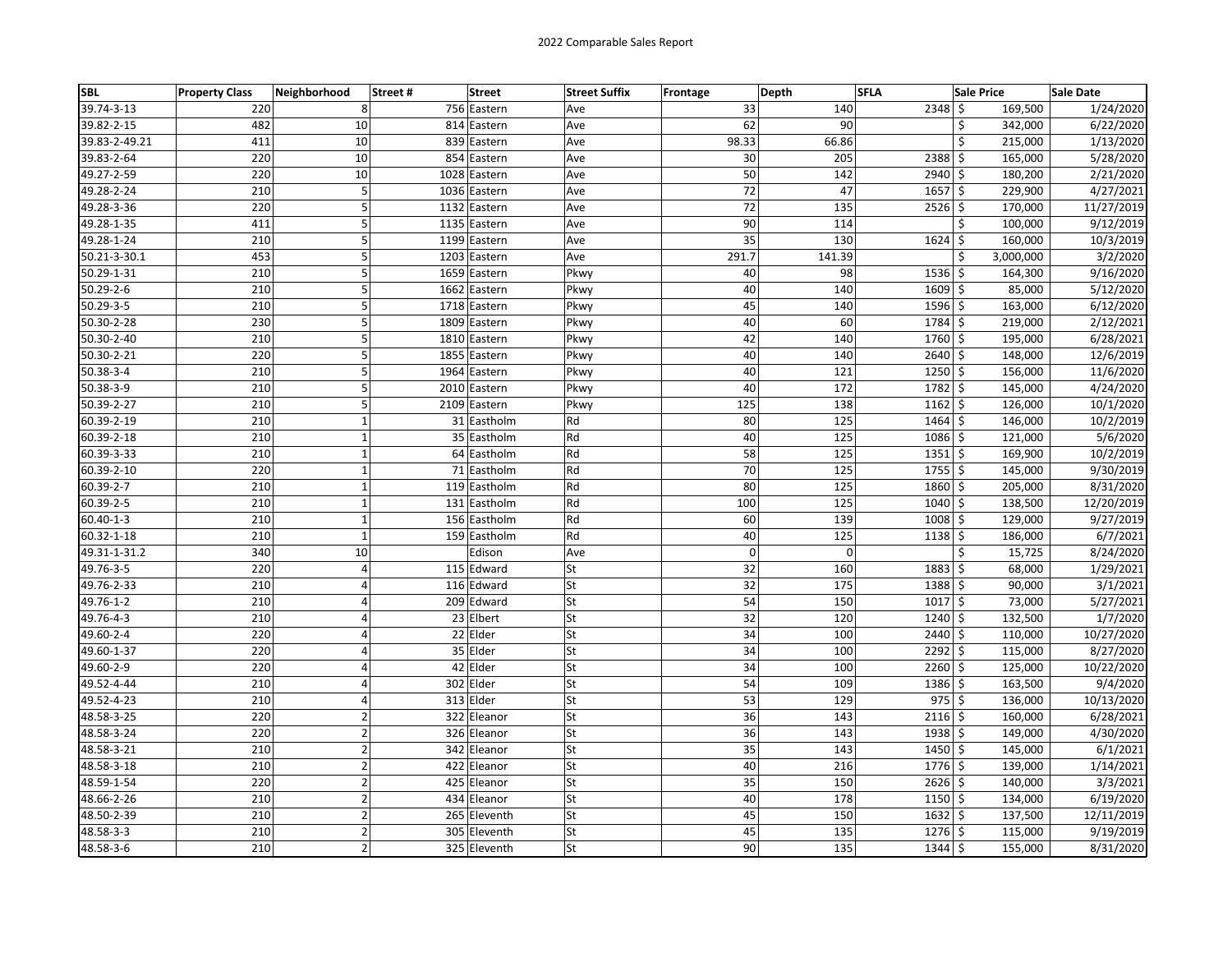| <b>SBL</b>  | <b>Property Class</b> | Neighborhood   | Street#   | <b>Street</b> | <b>Street Suffix</b> | Frontage        | Depth | <b>SFLA</b>    | <b>Sale Price</b> | Sale Date  |
|-------------|-----------------------|----------------|-----------|---------------|----------------------|-----------------|-------|----------------|-------------------|------------|
| 48.58-3-7   | 210                   | $\overline{2}$ |           | 329 Eleventh  | St                   | 45              | 135   | $1240 \mid$ \$ | 71,000            | 2/20/2020  |
| 60.30-1-23  | 210                   | $\mathbf{1}$   |           | 25 Elliott    | Ave                  | 40              | 205   | $1112$ \$      | 119,900           | 11/10/2020 |
| 60.22-3-43  | 210                   | $\mathbf 1$    |           | 91 Elliott    | Ave                  | 57              | 125   | $1406 \le$     | 132,500           | 10/22/2020 |
| 60.22-3-43  | 210                   | $\mathbf 1$    |           | 91 Elliott    | Ave                  | 57              | 125   | 1406 \$        | 100,000           | 7/22/2019  |
| 49.59-3-43  | 220                   | $\overline{4}$ |           | $19$ Elm      | St                   | 35              | 95    | $2192$ \$      | 95,000            | 1/27/2020  |
| 49.59-3-42  | 220                   | 4              |           | $23$ Elm      | St                   | 33              | 143   | 1760 \$        | 84,000            | 1/27/2020  |
| 49.59-4-5   | 210                   | 4              |           | $28$ Elm      | St                   | 33              | 143   | $1825$ \$      | 63,000            | 9/11/2020  |
| 49.52-2-45  | 220                   | 4              |           | 109 Elm       | St                   | 33              | 110   | 2300 \$        | 168,000           | 11/19/2020 |
| 49.52-3-6   | 210                   | 4              |           | $122$ Elm     | St                   | 33              | 143   | $1248$ \$      | 70,000            | 9/17/2020  |
| 49.52-2-35  | 220                   | $\overline{4}$ |           | 201 Elm       | St                   | 33              | 143   | 1996 \$        | 105,000           | 4/21/2020  |
| 50.45-1-1.1 | 210                   | 4              |           | 436 Elm       | St                   | 64              | 125   | 1500 \$        | 195,000           | 6/11/2021  |
| 39.84-1-88  | 230                   | 5              |           | 2 Elmer       | Ave                  | 40              | 115   | $3060$ \$      | 105,000           | 2/12/2021  |
| 49.27-2-48  | 210                   | 10             |           | 126 Elmer     | Ave                  | 40              | 111   | $2355$ \$      | 186,000           | 8/10/2020  |
| 49.27-2-44  | 210                   | 10             |           | 134 Elmer     | Ave                  | 40              | 111   | 2292 \$        | 139,900           | 9/6/2019   |
| 49.27-3-13  | 220                   | 10             |           | 145 Elmer     | Ave                  | 38              | 120   | $2694$ \$      | 105,000           | 6/17/2021  |
| 49.27-2-37  | 210                   | 10             |           | 148 Elmer     | Ave                  | 39              | 111   | $1742 \mid 5$  | 179,900           | 3/1/2021   |
| 49.27-3-18  | 220                   | 10             |           | 155 Elmer     | Ave                  | 40              | 136   | $2969$ \$      | 185,000           | 2/5/2021   |
| 49.27-3-18  | 220                   | 10             |           | 155 Elmer     | Ave                  | 40              | 136   | $2969$ \$      | 95,000            | 9/2/2020   |
| 49.27-2-33  | 210                   | 10             |           | 156 Elmer     | Ave                  | 40              | 111   | $1151$ \$      | 141,110           | 6/3/2020   |
| 49.35-2-22  | 220                   | 10             |           | 203 Elmer     | Ave                  | 40              | 112   | $2240$ \$      | 50,000            | 12/31/2020 |
| 49.35-1-6   | 210                   | 10             |           | 204 Elmer     | Ave                  | 40              | 125   | $1463$ \$      | 150,000           | 10/14/2020 |
| 49.35-1-12  | 210                   | 10             |           | 216 Elmer     | Ave                  | 52              | 185   | $1440 \mid$ \$ | 139,900           | 3/26/2020  |
| 40.21-2-28  | 210                   | $\overline{7}$ |           | 1109 Elton    | Ave                  | 103             | 94    | $1316 \,$ \$   | 180,000           | 10/30/2019 |
| 40.21-2-29  | 210                   | $\overline{7}$ |           | 1111 Elton    | Ave                  | 100             | 96    | $1118$ \$      | 174,900           | 8/9/2019   |
| 40.21-3-3   | 210                   | $\overline{7}$ |           | 1120 Elton    | Ave                  | 100             | 100   | 1408 \$        | 239,000           | 4/5/2021   |
| 40.21-3-3   | 210                   | $\overline{7}$ |           | 1120 Elton    | Ave                  | 100             | 100   | 1408 \$        | 175,000           | 1/11/2021  |
| 40.21-3-8   | 210                   | $\overline{7}$ |           | 1192 Elton    | Ave                  | 72              | 100   | $1556$ \$      | 144,500           | 3/24/2020  |
| 40.21-3-12  | 210                   | 7              |           | 1226 Elton    | Ave                  | 80              | 100   | 866 \$         | 143,000           | 3/8/2021   |
| 40.22-2-20  | 210                   | $\overline{7}$ |           | 1365 Elton    | Ave                  | 60              | 100   | $1872 \mid$ \$ | 168,500           | 7/2/2020   |
| 40.30-1-5   | 210                   | 6              |           | 1420 Elton    | Ave                  | 80              | 100   | $920 \mid 5$   | 151,500           | 12/1/2020  |
| 49.41-3-22  | 220                   | 10             |           | 852 Emmett    | St                   | 33.33           | 125   | $2466$ \$      | 105,000           | 9/11/2019  |
| 49.41-3-23  | 220                   | 10             |           | 854 Emmett    | St                   | 33.33           | 125   | $2460$ \$      | 115,000           | 2/13/2020  |
| 49.41-3-25  | 220                   | 10             |           | 858 Emmett    | St                   | 33.33           | 125   | 2480 \$        | 87,000            | 1/26/2021  |
| 49.41-4-31  | 220                   | 10             |           | 879 Emmett    | St                   | 33.33           | 150   | $2244$ \$      | 58,500            | 7/1/2020   |
| 49.42-1-1   | 220                   | 10             |           | 901 Emmett    | St                   | 22              | 86.5  | $1672 \mid$ \$ | 79,000            | 7/12/2019  |
| 49.42-1-36  | 220                   | 10             |           | 905 Emmett    | St                   | 30              | 150   | $2133$ \$      | 85,000            | 12/4/2020  |
| 49.49-3-19  | 220                   | 10             |           | 936 Emmett    | St                   | 24              | 130   | $1600 \mid 5$  | 95,000            | 11/6/2020  |
| 49.50-2-22  | 220                   | 10             |           | 965 Emmett    | St                   | 33              | 150   | $2184$ \$      | 96,000            | 7/23/2020  |
| 39.71-1-49  | 432                   | 9              |           | 131 Erie      | <b>Blvd</b>          | 122             | 129   |                | Ś<br>1,056,571    | 12/28/2020 |
| 39.56-2-28  | 484                   | 9              | 1321 Erie |               | <b>Blvd</b>          | 80              | 73    |                | \$<br>150,000     | 4/6/2021   |
| 48.60-1-38  | 220                   | $\overline{2}$ |           | 1809 Euclid   | Ave                  | $\overline{35}$ | 127   | $2460$ \$      | 132,000           | 5/19/2020  |
| 48.60-1-47  | 220                   | $\overline{2}$ |           | 1905 Euclid   | Ave                  | 35              | 145   | 2472 \$        | 125,000           | 1/17/2020  |
| 48.60-2-22  | 220                   | $\overline{2}$ |           | 1914 Euclid   | Ave                  | 35              | 130   | $2364$ \$      | 165,000           | 3/1/2021   |
| 48.60-1-51  | 220                   | $\overline{2}$ |           | 1921 Euclid   | Ave                  | 35              | 145   | $2395$ \$      | 168,540           | 10/23/2020 |
| 48.60-2-19  | 220                   | $\overline{2}$ |           | 1926 Euclid   | Ave                  | 35              | 130   | 2408 \$        | 148,400           | 3/15/2021  |
| 48.60-1-53  | 220                   | $\overline{2}$ |           | 1937 Euclid   | Ave                  | 70              | 145   | $2364$ \$      | 127,500           | 9/16/2019  |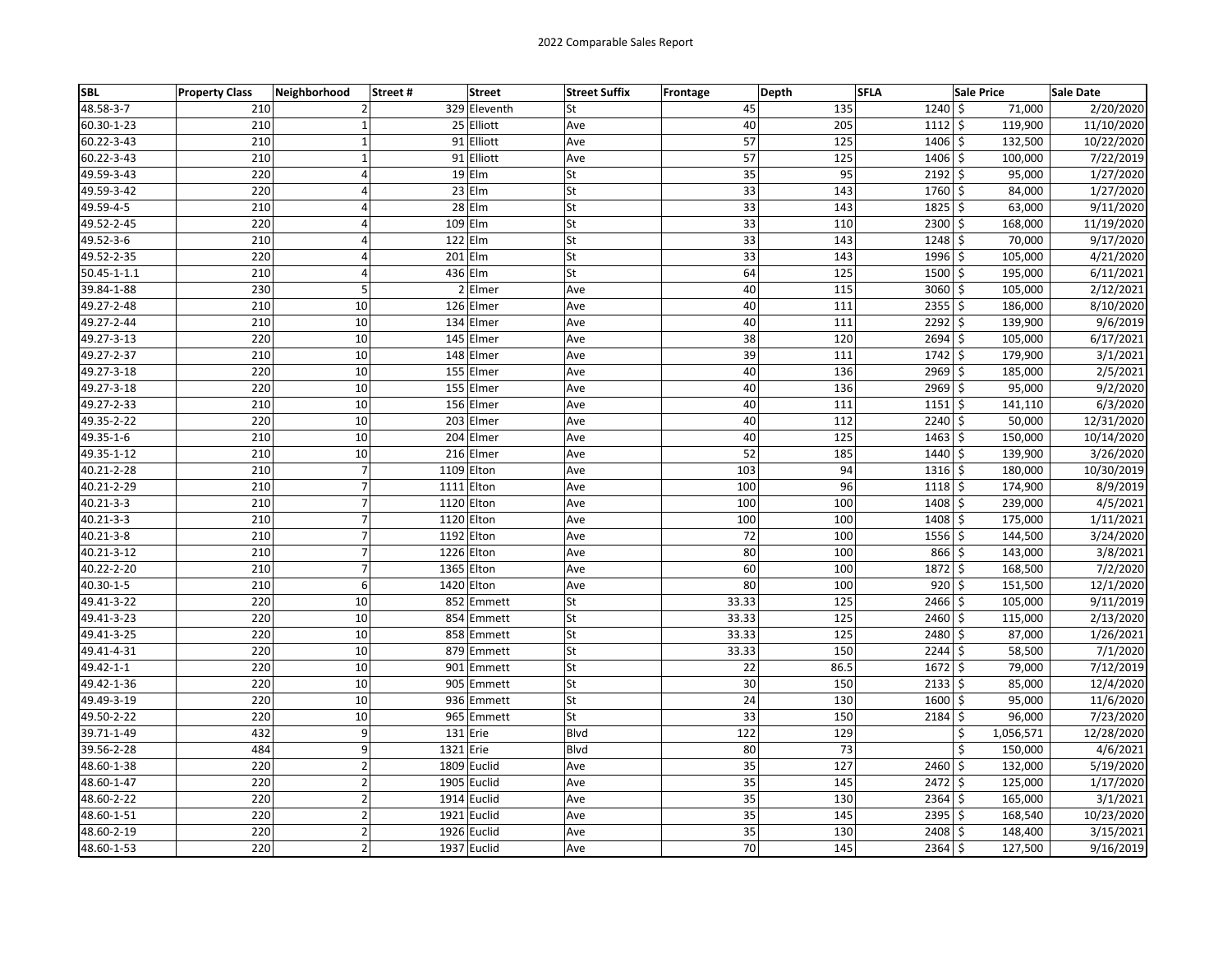| <b>SBL</b>      | <b>Property Class</b> | Neighborhood     | Street#     | <b>Street</b> | <b>Street Suffix</b> | Frontage | Depth  | <b>SFLA</b>    | <b>Sale Price</b> | <b>Sale Date</b> |
|-----------------|-----------------------|------------------|-------------|---------------|----------------------|----------|--------|----------------|-------------------|------------------|
| 48.51-3-23      | 311                   | 2                |             | 2346 Fairlee  | St                   | 81.1     | 133.3  | \$             | 17.000            | 1/21/2021        |
| 48.52-1-24      | 210                   | 2                |             | 2003 Fairview | Ave                  | 72       | 164    | $1592 \mid$ \$ | 155,000           | 9/23/2020        |
| 48.60-1-1       | 210                   | $\overline{2}$   |             | 2008 Fairview | Ave                  | 100      | 160    | 1318 \$        | 106,000           | 12/4/2019        |
| 48.51-2-3       | 210                   | $\overline{2}$   |             | 2151 Fairview | Ave                  | 55       | 108    | $1155$ \$      | 87,500            | 10/30/2020       |
| 48.51-5-3       | 220                   |                  | 2 2170-2172 | Fairview      | Ave                  | 42       | 128    | $2340 \mid 5$  | 188,000           | 3/1/2021         |
| 49.76-5-39      | 220                   | 4                |             | 35 Fehr       | Ave                  | 32       | 117    | $2272$ \$      | 74,250            | 4/24/2020        |
| 49.76-5-38      | 220                   | 4                |             | 39 Fehr       | Ave                  | 32       | 120    | $2260$ \$      | 90,000            | 2/5/2021         |
| 50.47-2-3       | 210                   | 5                |             | 824 Fehr      | Ave                  | 75       | 160    | $2548$ \$      | 290,000           | 9/29/2020        |
| 60.22-3-26      | 210                   | $\mathbf 1$      |             | 20 Fenwick    | Ave                  | 45       | 106    | $1210 \,$ \$   | 110,240           | 1/6/2020         |
| $60.22 - 3 - 2$ | 210                   | $\mathbf{1}$     |             | 108 Fenwick   | Ave                  | 70       | 100    | $1083$ \$      | 172,700           | 12/31/2019       |
| 49.53-1-15      | 220                   | $\overline{2}$   |             | 1863 Ferndale | Ave                  | 120      | 120    | $2248$ \$      | 252,000           | 4/20/2021        |
| 48.52-1-30.1    | 220                   | $\overline{2}$   |             | 423 Fifth     | St                   | 45       | 150    | $2320 \mid 5$  | 150,000           | 12/4/2020        |
| 48.52-1-31      | 210                   | $\overline{2}$   |             | 429 Fifth     | St                   | 45       | 150    | $1726$ \$      | 176,500           | 5/24/2021        |
| 49.54-5-9       | 411                   | 3                | 1202 Fifth  |               | Ave                  | 33       | 100    | \$             | 180,000           | 11/12/2020       |
| 49.54-5-8       | 210                   | 3                | 1206 Fifth  |               | Ave                  | 33       | 100    | $1512 \mid 5$  | 72,000            | 1/27/2021        |
| 49.54-2-34      | 220                   | 3                | 1321 Fifth  |               | Ave                  | 50       | 272    | $1852 \mid$ \$ | 148,400           | 6/12/2020        |
| 49.54-2-35      | 220                   | 3                | 1325 Fifth  |               | Ave                  | 34       | 200    | $2728$ \$      | 145,000           | 9/6/2019         |
| 49.38-2-1       | 220                   | 3                | 1337 First  |               | Ave                  | 50       | 140    | $2016$ \$      | 115,900           | 1/7/2021         |
| 39.35-2-46      | 220                   | $\overline{7}$   |             | 531 Florence  | St                   | 49.5     | 104.68 | $2024$ \$      | 86,500            | 3/10/2021        |
| 39.35-2-37      | 220                   | $\overline{7}$   |             | 556 Florence  | St                   | 33       | 100    | 1430 \$        | 130,000           | 4/13/2021        |
| 49.81-2-5       | 210                   | 3                |             | 781 Florence  | Ave                  | 95       | 85     | $1372 \,$ \$   | 139,048           | 8/2/2019         |
| 49.47-5-37      | 210                   | 3                |             | 1010 Forest   | Rd                   | 40       | 101    | $1368$ \$      | 89,900            | 1/29/2021        |
| 49.48-3-4       | 220                   | 3                |             | 1038 Forest   | Rd                   | 33       | 138    | 2084 \$        | 132,500           | 3/26/2020        |
| 49.48-3-5       | 220                   | 3                |             | 1042 Forest   | Rd                   | 33       | 138    | 1820 \$        | 71,000            | 8/8/2019         |
| 49.48-3-7       | 220                   | 3                |             | 1050 Forest   | Rd                   | 33       | 138    | 1986 \$        | 107,000           | 1/21/2020        |
| 49.56-3-5       | 210                   | 3                |             | 1122 Forest   | Rd                   | 72       | 120    | $1230 \mid 5$  | 109,900           | 12/18/2019       |
| 49.56-3-8       | 210                   | 3                |             | 1134 Forest   | Rd                   | 36       | 120    | $1545$ \$      | 145,000           | 6/19/2020        |
| 49.56-3-11      | 210                   | 3                |             | 1146 Forest   | Rd                   | 36       | 120    | 1470 \$        | 92,700            | 3/23/2020        |
| 39.50-3-48      | 220                   | $\overline{7}$   |             | 1508 Foster   | Ave                  | 35       | 110.3  | $2272 \mid 5$  | 127,000           | 11/24/2020       |
| 39.50-2-37      | 220                   | $\overline{7}$   |             | 1511 Foster   | Ave                  | 31       | 130    | 2600 \$        | 106,000           | 8/31/2020        |
| 39.50-2-23      | 220                   | $\overline{7}$   |             | 1559 Foster   | Ave                  | 30       | 115    | $2272 \mid 5$  | 130,000           | 8/27/2019        |
| 39.50-3-77      | 220                   | $\overline{7}$   |             | 1584 Foster   | Ave                  | 30       | 110    | 2418 \$        | 60,000            | 3/5/2020         |
| 39.50-3-80      | 230                   | 7                |             | 1596 Foster   | Ave                  | 30       | 105    | $2244$ \$      | 116,000           | 10/9/2020        |
| 39.50-3-81      | 220                   | $\overline{7}$   | 1602        | Foster        | Ave                  | 30       | 104    | $1630 \mid 5$  | 93,000            | 6/29/2021        |
| 39.50-2-13      | 220                   | $\overline{7}$   | 1609        | Foster        | Ave                  | 36       | 115    | $2250$ \$      | 127,000           | 11/13/2020       |
| 39.50-3-83      | 220                   | $\overline{7}$   |             | 1612 Foster   | Ave                  | 26.5     | 101    | $1320 \mid 5$  | 60,000            | 5/20/2021        |
| 39.42-1-13      | 411                   | $\overline{7}$   |             | 1663 Foster   | Ave                  | 68       | 114    | Ś              | 150,000           | 10/13/2020       |
| 39.42-1-7       | 220                   | $\boldsymbol{7}$ |             | 1695 Foster   | Ave                  | 30       | 125    | $2208$ \$      | 140,319           | 6/3/2021         |
| 39.43-1-8       | 220                   | $\overline{7}$   |             | 1712 Foster   | Ave                  | 32       | 147.9  | $2332$ \$      | 155,000           | 4/30/2021        |
| 39.43-1-6       | 220                   | $\overline{7}$   |             | 1720 Foster   | Ave                  | 32       | 146.5  | 1888 \$        | 130,000           | 11/6/2019        |
| 39.43-1-5       | 220                   | $\overline{7}$   |             | 1724 Foster   | Ave                  | 32       | 145    | 1840 \$        | 100,000           | 1/13/2020        |
| 39.35-3-36      | 210                   | 7                |             | 1800 Foster   | Ave                  | 32       | 104    | 817S           | 124,000           | 5/7/2020         |
| 39.35-3-37      | 220                   | $\overline{7}$   |             | 1806 Foster   | Ave                  | 31.48    | 104    | $1804 \mid 5$  | 63,000            | 6/24/2020        |
| 39.35-3-39      | 220                   | $\overline{7}$   | 1814        | Foster        | Ave                  | 103      | 105    | 1650 \$        | 120,000           | 5/25/2021        |
| 39.35-1-8       | 312                   | $\overline{7}$   |             | 1821 Foster   | Ave                  | 34.96    | 104.87 | \$             | 22,500            | 6/14/2021        |
| 39.27-2-16      | 210                   | $\overline{7}$   |             | 2087 Foster   | Ave                  | 45       | 200    | 1440 \$        | 154,000           | 9/3/2020         |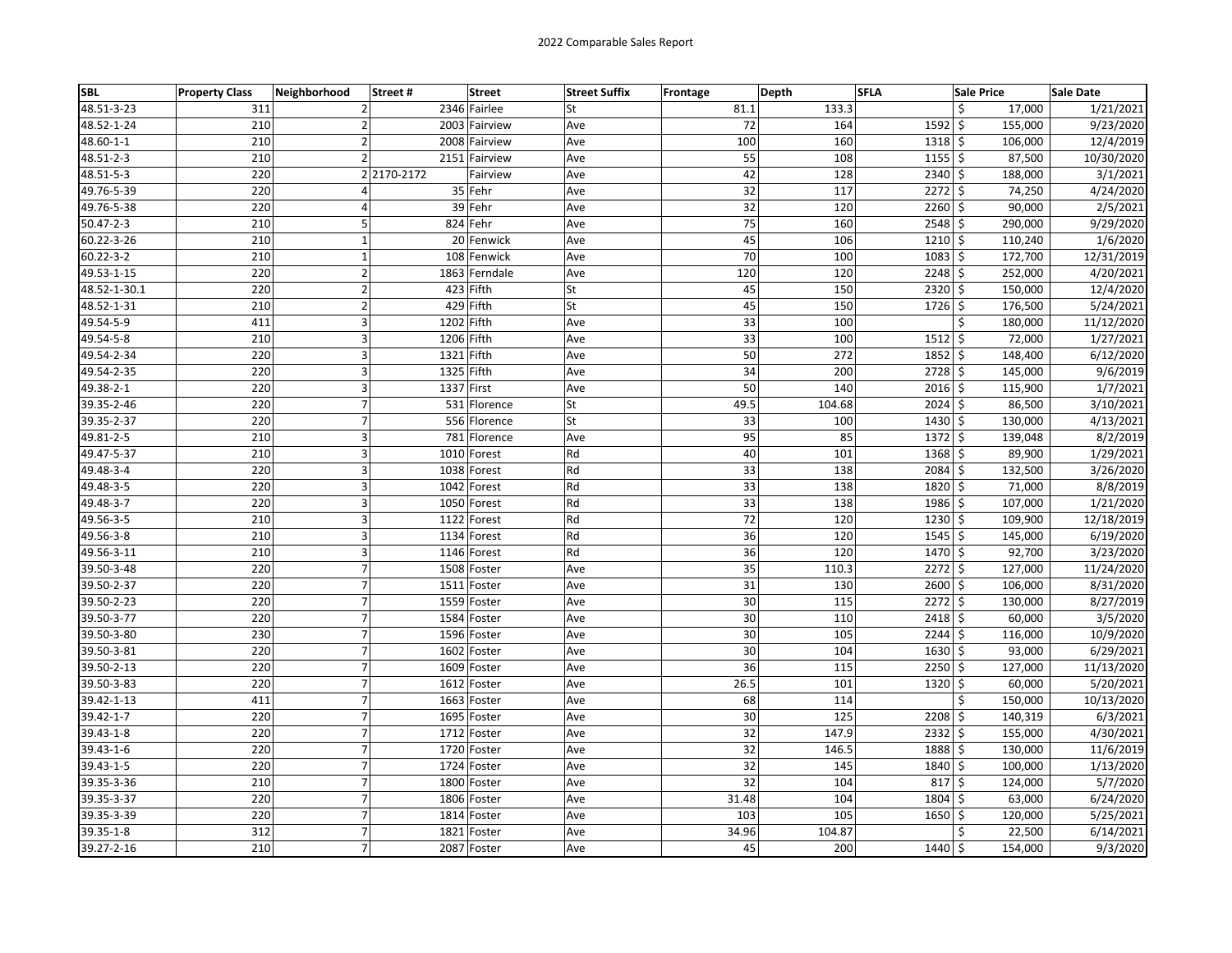| SBL            | <b>Property Class</b> | Neighborhood   | Street# | <b>Street</b>  | <b>Street Suffix</b> | <b>Frontage</b> | Depth       | <b>SFLA</b> |                | <b>Sale Price</b> | Sale Date  |
|----------------|-----------------------|----------------|---------|----------------|----------------------|-----------------|-------------|-------------|----------------|-------------------|------------|
| 39.27-2-14     | 210                   | 7              |         | 2097 Foster    | Ave                  |                 | 65          | 200         | $2391$ \$      | 239,900           | 4/13/2021  |
| 48.50-1-5      | 210                   | $\overline{2}$ |         | 225 Fourteenth | St                   |                 | 40          | 150         | $1452 \mid$ \$ | 140,000           | 1/29/2021  |
| 48.52-1-41     | 210                   | $\overline{2}$ |         | 452 Fourth     | St                   |                 | 30          | 150         | $1264$ \$      | 116,000           | 7/2/2019   |
| 49.54-2-9      | 220                   | 3              |         | 1255 Fourth    | Ave                  |                 | 33          | 200         | $2064$ \$      | 155,000           | 3/24/2021  |
| 49.46-5-61     | 220                   | 3              |         | 1316 Fourth    | Ave                  |                 | 35          | 137         | $2178$ \$      | 96,000            | 11/16/2020 |
| 49.46-5-63     | 220                   | 3              |         | 1328 Fourth    | Ave                  |                 | 35          | 133         | 1396 \$        | 75,000            | 12/5/2019  |
| 49.54-2-2      | 220                   | 3              |         | 1337 Fourth    | Ave                  |                 | 38          | 200         | $2208$ \$      | 115,000           | 10/29/2020 |
| 49.46-5-68     | 210                   | 3              |         | 1348 Fourth    | Ave                  |                 | 35          | 123         | $1440 \mid$ \$ | 45,000            | 12/17/2019 |
| 49.53-2-15     | 220                   | $\overline{2}$ |         | 1617 Fourth    | Ave                  |                 | 55          | 33          | $1194$ \$      | 52,000            | 12/31/2020 |
| 49.47-2-27.111 | 230                   | 3              |         | 819 Francis    | Ave                  |                 | 86          | 174         | 2971 \$        | 235,000           | 6/11/2021  |
| 49.47-2-39     | 220                   | 3              |         | 957 Francis    | Ave                  |                 | 36          | 110         | 1492 \$        | 65,000            | 10/4/2019  |
| 49.47-2-40     | 230                   | $\overline{3}$ |         | 961 Francis    | Ave                  |                 | 47          | 108         | $2028$ \$      | 76,500            | 11/18/2019 |
| 49.84-2-13     | 210                   | $\mathbf 1$    |         | 2 Frank        | St                   |                 | 58          | 40          | 1218 \$        | 114,250           | 4/30/2021  |
| 49.84-2-9      | 210                   | $\mathbf{1}$   |         | 12 Frank       | <b>St</b>            |                 | 32          | 120         | $1248$ \$      | 80,000            | 6/14/2021  |
| 49.76-4-28     | 210                   | $\overline{4}$ |         | 23 Frank       | lSt                  |                 | 34          | 120         | $1134$ \$      | 86,500            | 12/23/2020 |
| 39.72-4-45     | 464                   | 9              |         | 426 Franklin   | lSt                  | 154.75          |             | 109         |                | \$<br>565,000     | 3/5/2020   |
| 40.29-2-6      | 210                   | 6              |         | 1252 Frantzke  | Ave                  |                 | 60          | 100         | $925$ \$       | 141,000           | 1/13/2021  |
| 40.29-2-10     | 210                   | 6              |         | 1260 Frantzke  | Ave                  |                 | 60          | 115         | $1372 \mid$ \$ | 175,000           | 6/9/2021   |
| 40.37-2-2      | 210                   | 6              |         | 1266 Frantzke  | Ave                  |                 | 80          | 100         | $1581$ \$      | 155,000           | 11/4/2020  |
| 40.30-1-23     | 210                   | 6              |         | 1285 Frantzke  | Ave                  |                 | 40          | 120         | $1006$ \$      | 115,000           | 6/19/2020  |
| 39.55-1-8      | 210                   | 9              |         | 3 Front        | <b>St</b>            | 17.16           |             | 72          | $1268$ \$      | 165,000           | 9/16/2019  |
| 39.55-1-10     | 210                   | 9              |         | 7 Front        | lSt                  |                 | 28          | 80          | 2440 \$        | 175,750           | 12/27/2019 |
| 39.55-3-15     | 411                   | 9              |         | 134 Front      | <b>St</b>            |                 | 29          | 166         |                | \$<br>180,000     | 5/12/2020  |
| 39.55-2-107    | 210                   | 9              |         | 137 Front      | St                   |                 | $\mathbf 0$ | $\mathbf 0$ | $1402 \mid 5$  | 185,000           | 1/22/2021  |
| 39.55-2-208    | 210                   | 9              |         | 137 Front      | <b>St</b>            |                 | $\Omega$    | $\Omega$    | 709 \$         | 86,500            | 1/15/2021  |
| 39.55-2-304    | 210                   | 9              |         | 137 Front      | <b>St</b>            |                 | $\mathbf 0$ | $\mathbf 0$ | $1225$ \$      | 177,000           | 3/3/2020   |
| 39.55-2-28     | 411                   | 9              |         | 145 Front      | lSt                  |                 | 50          | 100         |                | Ś<br>239,000      | 10/22/2020 |
| 39.56-1-4      | 210                   | 9              |         | 148 Front      | <b>St</b>            |                 | 21          | 115         | 1484 \$        | 160,000           | 5/5/2021   |
| 39.56-1-203    | 210                   | 9              |         | 150 1/2 Front  | lSt                  |                 | 19          | 36          | 785 \$         | 75,000            | 11/25/2020 |
| 39.55-2-30     | 220                   | 9              |         | 151 Front      | <b>St</b>            |                 | 30          | 264.6       | 2994 \$        | 171,900           | 10/11/2019 |
| 39.56-2-39     | 482                   | 9              |         | 208 Front      | <b>St</b>            |                 | 31          | 100         |                | \$<br>400,000     | 12/10/2019 |
| 39.48-1-5      | 340                   | 9              |         | 303 Front      | lst                  |                 | 36          | 512         |                | Ś<br>12,200       | 3/31/2021  |
| 39.56-1-204    | 210                   | 9              |         | 150 1/2 Front  | <b>St</b>            |                 | 24          | 33          | 710 \$         | 68,850            | 10/30/2020 |
| 39.56-1-205    | 210                   | 9              |         | 150 1/2 Front  | <b>St</b>            |                 | 21          | 27          | 584 \$         | 75,000            | 12/11/2019 |
| 49.52-1-1      | 210                   | 4              |         | 130 Furman     | St                   |                 | 33          | 175         | 1890 \$        | 199,900           | 2/9/2021   |
| 49.52-1-1      | 210                   | 4              |         | 130 Furman     | <b>St</b>            |                 | 33          | 175         | 1890 \$        | 199,900           | 2/9/2021   |
| 49.43-3-19     | 220                   | $\overline{4}$ |         | 223 Furman     | lSt                  |                 | 33          | 175         | $2366$ \$      | 155,000           | 4/21/2020  |
| 49.52-1-10     | 220                   | $\overline{4}$ |         | 224 Furman     | <b>St</b>            |                 | 33          | 175         | $2460 \leq$    | 112,000           | 8/16/2019  |
| 49.44-1-36     | 210                   | 4              |         | 339 Furman     | <b>St</b>            | 32.35           |             | 175.8       | 1707 \$        | 75,000            | 6/10/2021  |
| 49.44-1-34     | 210                   | 4              |         | 401 Furman     | lSt                  |                 | 33          | 175.4       | $1332 \mid 5$  | 95,000            | 11/19/2019 |
| 50.30-1-25     | 210                   | 5              |         | 1016 Garner    | Ave                  |                 | 38          | 203         | $1548$ \$      | 230,000           | 4/30/2021  |
| 50.30-1-11     | 210                   | 5              |         | 1017 Garner    | Ave                  |                 | 35          | 93          | $1230 \mid 5$  | 165,000           | 5/19/2021  |
| 50.30-1-18     | 210                   | 5              |         | 1040 Garner    | Ave                  |                 | 38          | 145         | $1203$ \$      | 105,000           | 9/17/2020  |
| 50.30-1-17     | 210                   | 5              |         | 1044<br>Garner | Ave                  |                 | 35          | 138         | $1674$ \$      | 130,000           | 3/12/2020  |
| 50.22-2-21     | 210                   | 6              |         | 1045<br>Garner | Ave                  |                 | 40          | 88          | $715$ \$       | 70,000            | 1/3/2020   |
| 50.22-2-27     | 210                   | $\overline{6}$ |         | 1067 Garner    | Ave                  |                 | 35          | 120         | $1238$ \$      | 153,000           | 11/14/2019 |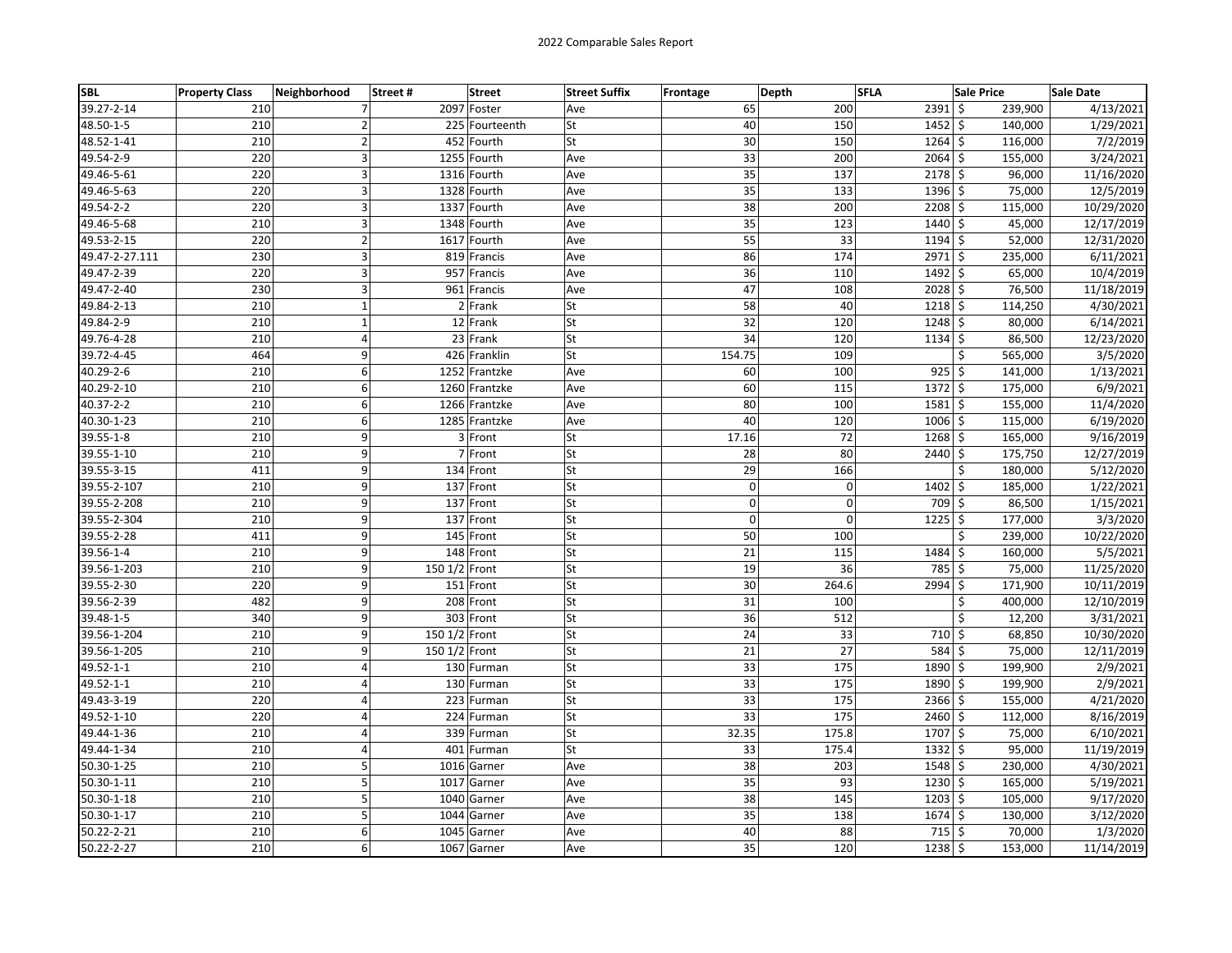| <b>SBL</b>      | <b>Property Class</b> | Neighborhood   | Street# | <b>Street</b>     | <b>Street Suffix</b> | <b>Frontage</b> | Depth | <b>SFLA</b> |               | <b>Sale Price</b> | Sale Date  |
|-----------------|-----------------------|----------------|---------|-------------------|----------------------|-----------------|-------|-------------|---------------|-------------------|------------|
| 50.22-2-30      | 210                   | 6              |         | 1079 Garner       | Ave                  |                 | 40    | 116         | $1320 \,$ \$  | 124,500           | 1/7/2021   |
| 50.22-2-32      | 210                   | 6              |         | 1089 Garner       | Ave                  |                 | 40    | 136         | $1361$ \$     | 165,000           | 6/14/2021  |
| 40.78-3-15      | 210                   | 6              |         | 1149 Garner       | Ave                  |                 | 40    | 130         | $1008$ \$     | 106,500           | 11/15/2019 |
| 40.79-1-13      | 210                   | 6              |         | 1230 Garner       | Ave                  |                 | 42    | 123         | $1664$ \$     | 190,000           | 6/24/2021  |
| 40.79-1-9       | 210                   | 6              |         | 1246 Garner       | Ave                  |                 | 43    | 121         | $1536$ \$     | 160,000           | 2/11/2021  |
| 40.79-1-7       | 210                   | 6              |         | 1254 Garner       | Ave                  |                 | 43    | 119         | $1639$ \$     | 174,900           | 9/2/2020   |
| 40.70-2-21      | 210                   | 6              |         | 1259 Garner       | Ave                  |                 | 50    | 141         | $1514$ \$     | 173,040           | 11/13/2020 |
| 40.79-1-4       | 210                   | 6              |         | 1266 Garner       | Ave                  |                 | 44    | 117         | $1313$ \$     | 165,000           | 8/20/2020  |
| 40.79-1-3       | 210                   | 6              |         | 1270 Garner       | Ave                  |                 | 44    | 117         | 1688 \$       | 165,000           | 7/10/2019  |
| 40.79-1-1       | 210                   | 6              |         | 1278 Garner       | Ave                  |                 | 45    | 115         | $1656$ \$     | 187,500           | 2/8/2021   |
| 40.70-2-16      | 210                   | 6              |         | 1279 Garner       | Ave                  |                 | 50    | 152         | $1857$ \$     | 183,000           | 10/16/2020 |
| 40.71-2-27      | 210                   | 6              |         | 1286 Garner       | Ave                  |                 | 45    | 114         | $1414$ \$     | 175,000           | 12/9/2020  |
| 40.70-2-14      | 210                   | 6              |         | 1287<br>Garner    | Ave                  |                 | 50.5  | 153.7       | $1287$ \$     | 192,000           | 9/22/2020  |
| 40.71-2-36      | 210                   | 6              |         | 1322 Garner       | Ave                  |                 | 40    | 124         | $1664$ \$     | 173,000           | 12/28/2020 |
| 40.71-1-16      | 210                   | 6              |         | 1414 Garner       | Ave                  |                 | 56    | 120         | $1582 \mid 5$ | 145,000           | 9/29/2020  |
| 40.63-1-23      | 210                   | 6              |         | 1451 Garner       | Ave                  |                 | 40    | 145         | $1526$ \$     | 190,000           | 10/15/2020 |
| 40.63-1-18      | 210                   | 6              |         | 1461 Garner       | Ave                  |                 | 40    | 145         | 1584 \$       | 208,550           | 3/23/2020  |
| 60.47-1-31      | 210                   | $\mathbf 1$    |         | 7 Gebhardt        | lSt                  |                 | 160   | 160         | $1248$ \$     | 100,000           | 8/22/2019  |
| 49.24-3-46      | 220                   | 10             |         | 360 Georgetta Dix | Plz                  |                 | 35    | 100         | $2733$ \$     | 165,000           | 6/17/2021  |
| 49.24-4-4       | 220                   | 10             |         | 345 Georgetta Dix | Plz                  |                 | 30    | 100         | 2784 \$       | 92,000            | 5/7/2021   |
| 39.35-2-5       | 210                   | $\overline{7}$ |         | 538 Gerling       | <b>St</b>            |                 | 66    | 96          | $1008$ \$     | 77,000            | 10/18/2019 |
| 39.27-4-8       | 210                   | $\overline{7}$ |         | 547 Gerling       | lSt                  |                 | 72    | 140         | $1355$ \$     | 110,000           | 4/9/2020   |
| 39.27-4-9       | 210                   | $\overline{7}$ |         | 551 Gerling       | <b>St</b>            |                 | 36    | 136         | 1340 \$       | 160,000           | 4/21/2021  |
| 39.36-4-4       | 210                   | $\overline{7}$ |         | 826 Gerling       | St                   |                 | 76    | 120         | $1050$ \$     | 164,900           | 4/5/2021   |
| 39.36-4-6.1     | 210                   | $\overline{7}$ |         | 910 Gerling       | <b>St</b>            |                 | 40    | 120         | 1370 \$       | 94,600            | 7/22/2020  |
| 40.37-1-24      | 210                   | 6              |         | 1214 Gerling      | <b>St</b>            |                 | 126   | 69          | 1392 \$       | 199,000           | 5/22/2020  |
| 40.37-2-28      | 210                   | 6              |         | 1227 Gerling      | lSt                  |                 | 80    | 100         | $1282 \mid 5$ | 135,680           | 9/1/2020   |
| 49.24-5-9       | 220                   | 10             |         | 331 Germania      | Ave                  |                 | 30    | 100         | $2766$ \$     | 114,900           | 1/15/2021  |
| $60.53 - 1 - 5$ | 210                   | $\mathbf 1$    |         | 2901<br>Gibson    | St                   |                 | 50    | 150         | 1390 \$       | 190,000           | 7/31/2019  |
| 60.53-1-4       | 210                   | $\mathbf 1$    |         | 2911<br>Gibson    | St                   |                 | 50    | 150         | $1120 \mid 5$ | 135,000           | 10/21/2020 |
| 60.54-2-53      | 210                   | $\mathbf{1}$   |         | 2955 Gibson       | <b>St</b>            |                 | 55    | 150         | 792 \$        | 150,000           | 8/14/2020  |
| 60.54-2-52      | 210                   | $\mathbf{1}$   |         | 2965 Gibson       | lSt                  |                 | 59    | 173         | 1778 \$       | 85,000            | 6/22/2021  |
| 60.63-2-54      | 210                   | $\mathbf 1$    |         | 165 Gifford       | Rd                   |                 | 40    | 135         | $1186$ \$     | 35,000            | 7/24/2019  |
| 60.63-2-58      | 210                   | $\mathbf{1}$   |         | 183 Gifford       | Rd                   |                 | 80    | 135         | $1237$ \$     | 138,000           | 10/15/2019 |
| 60.71-1-4.2     | 210                   | $\mathbf 1$    |         | 320 Gifford       | Rd                   |                 | 40    | 140         | $1360 \,$ \$  | 169,000           | 12/3/2020  |
| 60.70-3-41.3    | 210                   | $\mathbf{1}$   |         | 422 Gifford       | Rd                   |                 | 50    | 140         | $1535$ \$     | 136,000           | 9/20/2019  |
| 60.70-2-9       | 210                   | $\mathbf 1$    |         | 453 Gifford       | Rd                   |                 | 57    | 135         | $825$ \$      | 85,000            | 7/17/2019  |
| 60.70-3-34      | 210                   | $\mathbf 1$    |         | 512 Gifford       | Rd                   |                 | 55    | 140         | $1242$ \$     | 159,000           | 6/10/2021  |
| 60.70-3-33.1    | 210                   | $\mathbf 1$    |         | 524 Gifford       | Rd                   |                 | 55    | 140         | 1700 \$       | 212,000           | 6/21/2021  |
| 39.74-1-54      | 210                   | 8              |         | 1025 Gillespie    | lSt                  |                 | 85    | 139         | $2110 \mid 5$ | 175,000           | 6/30/2021  |
| 39.74-1-43      | 230                   | 8              |         | 1056 Gillespie    | lSt                  |                 | 38    | 150         | $3812 \mid 5$ | 255,000           | 1/22/2021  |
| 39.84-1-55      | 210                   | 5              |         | 1020 Glenwood     | <b>Blvd</b>          |                 | 36    | 140         | 1700 \$       | 118,000           | 2/12/2021  |
| 39.84-1-23      | 210                   | 5              |         | 1021 Glenwood     | <b>Blvd</b>          |                 | 60    | 78          | 2779 \$       | 167,900           | 4/10/2020  |
| 39.84-1-25      | 210                   | 5              |         | 1029<br>Glenwood  | <b>Blvd</b>          |                 | 47    | 95          | 1758 \$       | 161,900           | 7/9/2020   |
| 39.84-1-30      | 210                   | 5              |         | 1047 Glenwood     | Blvd                 |                 | 40    | 126         | $2059$ \$     | 181,718           | 7/24/2020  |
| 39.84-1-31      | 220                   | 5              |         | 1049 Glenwood     | <b>Blvd</b>          |                 | 40    | 135         | $2466$ \$     | 161,000           | 8/22/2019  |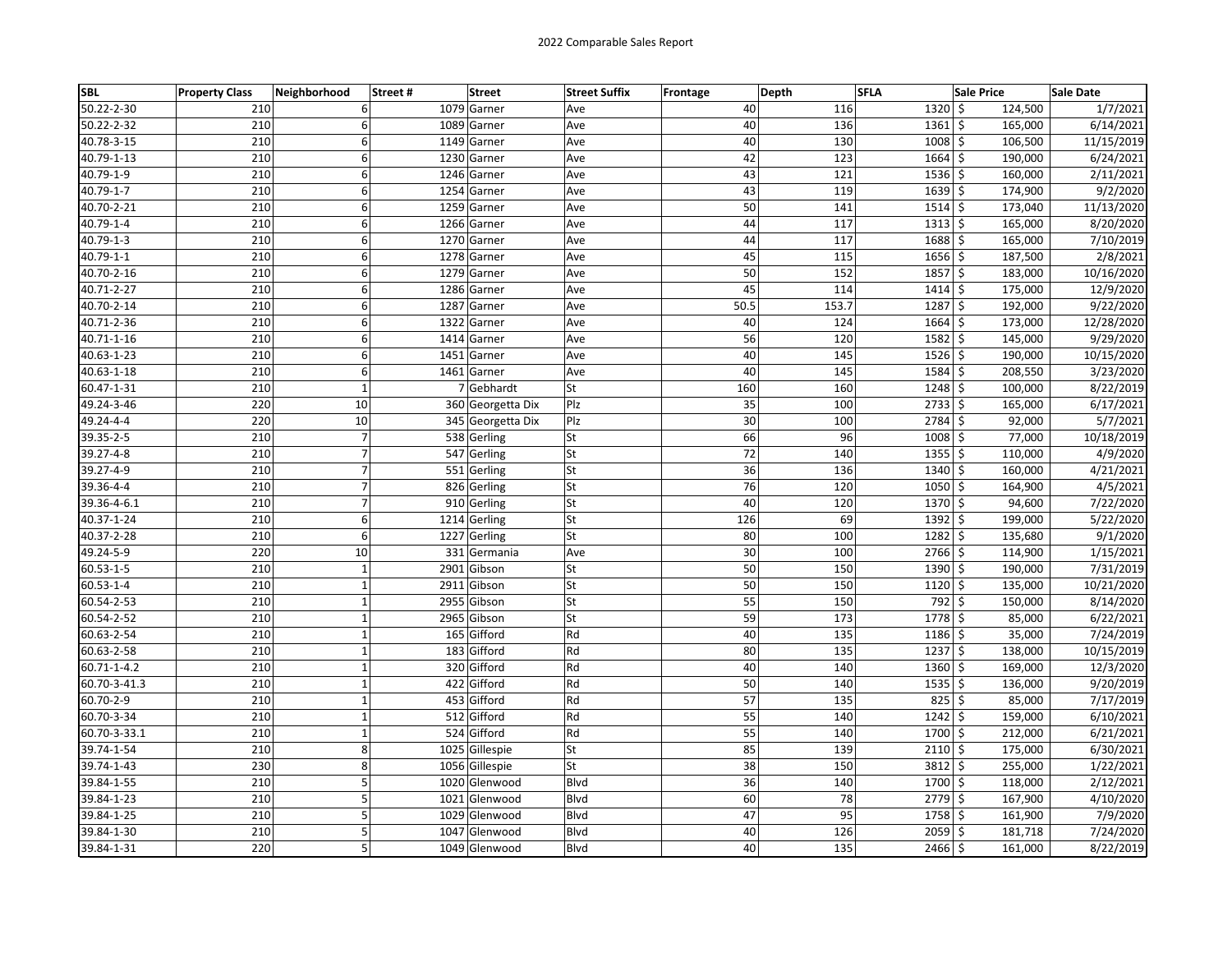| <b>SBL</b>      | <b>Property Class</b> | Neighborhood            | Street#   | <b>Street</b>    | <b>Street Suffix</b> | Frontage | Depth  | <b>SFLA</b>     |               | <b>Sale Price</b>             | <b>Sale Date</b> |
|-----------------|-----------------------|-------------------------|-----------|------------------|----------------------|----------|--------|-----------------|---------------|-------------------------------|------------------|
| 39.84-1-42      | 210                   | 5                       |           | 1064 Glenwood    | Blvd                 |          | 40     | 140             | 1868          | \$<br>215,000                 | 7/21/2020        |
| 39.76-1-34      | 220                   | 8                       |           | 1069 Glenwood    | Blvd                 |          | 40     | 165             | $2622$ \$     | 185,000                       | 7/10/2019        |
| 39.76-2-17      | 220                   | 8                       |           | 1108 Glenwood    | Blvd                 |          | 40     | 140             | 2916 \$       | 140,000                       | 1/3/2020         |
| 39.76-2-16      | 210                   | $\bf 8$                 |           | 1114 Glenwood    | Blvd                 |          | 40     | 140             | 2340 \$       | 168,000                       | 1/6/2020         |
| 39.76-2-16      | 210                   | 8                       |           | 1114 Glenwood    | <b>Blvd</b>          |          | 40     | 140             | 2340          | \$<br>168,000                 | 1/6/2020         |
| 39.76-2-15      | 210                   | 8                       |           | 1118 Glenwood    | <b>Blvd</b>          |          | 40     | 140             | 1548 \$       | 140,000                       | 12/17/2020       |
| 39.76-1-50      | 220                   | 8                       |           | 1143 Glenwood    | Blvd                 |          | 40     | 154             | 2884          | \$<br>174,900                 | 7/24/2019        |
| 39.76-1-51      | 210                   | 8                       |           | 1151 Glenwood    | Blvd                 |          | 40     | 152             | 1994 \$       | 146,390                       | 1/31/2020        |
| 39.68-2-17      | 220                   | 8                       |           | 1241 Glenwood    | <b>Blvd</b>          |          | 40     | 140             | $2544$ \$     | 127,000                       | 7/1/2019         |
| 40.61-1-72      | 220                   | 6                       |           | 1248 Glenwood    | <b>Blvd</b>          |          | 50     | 140             | 3382 \$       | 199,000                       | 9/8/2020         |
| 40.61-1-63      | 220                   | $6\vert$                |           | 1306 Glenwood    | <b>Blvd</b>          |          | 40     | 140             | $2574$ \$     | 189,900                       | 1/30/2020        |
| 39.68-2-28      | 210                   | 8                       |           | 1317 Glenwood    | <b>Blvd</b>          |          | 40.5   | 140             | 1872          | \$<br>193,000                 | 10/30/2020       |
| 40.61-1-62      | 210                   | 6                       |           | 1318 Glenwood    | Blvd                 |          | 40     | 140             | 1680 \$       | 155,000                       | 9/13/2019        |
| 40.61-1-61      | 210                   | 6                       |           | 1328 Glenwood    | <b>Blvd</b>          |          | 40     | 140             | $1741$ \$     | 185,000                       | 10/14/2020       |
| 40.61-1-58      | 220                   | 6                       |           | 1368 Glenwood    | <b>Blvd</b>          |          | 40     | 140             | $2802 \div$   | 164,800                       | 8/26/2019        |
| 39.68-2-33      | 210                   | 8                       |           | 1371 Glenwood    | <b>Blvd</b>          |          | 40.5   | 140             | 1764 \$       | 150,000                       | 8/22/2019        |
| 39.60-2-10      | 220                   | 8                       |           | 1477 Glenwood    | <b>Blvd</b>          |          | 40.5   | 140             | 2635          | \$<br>129,000                 | 11/19/2019       |
| $40.22 - 1 - 1$ | 210                   | $\overline{7}$          | 2398 Golf |                  | Ave                  |          | 100    | 113             | 1092          | \$<br>186,000                 | 5/25/2021        |
| 31.77-2-8.11    | 210                   | $\overline{7}$          | 2412 Golf |                  | Ave                  |          | 115.05 | 117             | 1446 \$       | 211,600                       | 12/14/2020       |
| 40.70-1-1       | 210                   | 6                       |           | 1560 Grand       | Blvd                 |          | 140    | 137.67          | 1317 \$       | 103,092                       | 11/4/2020        |
| 40.62-2-43      | 210                   | $6\vert$                |           | 1563 Grand       | <b>Blvd</b>          |          | 40.84  | 146.8           | 1870 \$       | 157,000                       | 4/16/2020        |
| 40.71-1-7       | 210                   | 6                       |           | 1955 Grand       | Blvd                 |          | 50     | 72              | 2029          | \$<br>219,000                 | 10/8/2020        |
| 40.71-1-9       | 311                   | 6                       |           | 1959 Grand       | Blvd                 |          | 62     | $\overline{34}$ |               | \$<br>219,500                 | 10/2/2020        |
| 49.40-4-2       | 220                   | 10                      |           | 798 Grant        | Ave                  |          | 25     | 67.58           | 1390          | \$<br>35,000                  | 7/12/2019        |
| 49.40-5-53      | 220                   | 10                      |           | 801 Grant        | Ave                  |          | 53.1   | 109             | 2688          | \$<br>67,500                  | 6/17/2021        |
| 49.40-4-21      | 220                   | 10                      |           | 834 Grant        | Ave                  |          | 33.33  | 103             | 1960 \$       | 120,000                       | 11/22/2019       |
| 49.40-5-35      | 220                   | 10                      |           | 837 Grant        | Ave                  |          | 33.33  | 120             | $2084$ \$     | 137,800                       | 8/28/2020        |
| 49.69-3-19      | 210                   | $\mathbf 2$             |           | 1879 Gray        | St                   |          | 45     | 160             | $1058$ \$     | 124,900                       | 1/14/2021        |
| 49.69-1-20      | 210                   | $\overline{2}$          | 1901 Gray |                  | St                   |          | 75     | 80              | 1116          | \$<br>62,000                  | 2/12/2021        |
| 48.84-1-30      | 311                   | $\overline{2}$          |           | 2102 Gray        | St                   |          | 35     | 24              |               | \$<br>85,000                  | 1/13/2020        |
| 60.45-1-10.2    | 210                   | $\mathbf{1}$            |           | 2755 Greeley     | St                   |          | 70     | 121             | $1676$ \$     | 196,000                       | 10/21/2019       |
| 39.55-3-32.11   | 210                   | 9                       |           | 237 Green        | St                   |          | 72     | 96.81           | 3664 \$       | 293,590                       | 10/15/2019       |
| 40.46-2-23      | 210                   | 6                       |           | 1452 Grenoside   | Ave                  |          | 70     | 160             | $1464$ \$     | 190,694                       | 7/11/2019        |
| 40.46-2-28      | 210                   | 6                       |           | 1464 Grenoside   | Ave                  |          | 49     | 160             | 1162          | \$<br>150,000                 | 8/5/2020         |
| 49.25-2-39      | 210                   | 10                      |           | 7 Grove          | PI                   |          | 31     | 125             | 2008 \$       | 51,000                        | 1/3/2020         |
| 48.60-4-1.1     | 230                   | $\overline{2}$          |           | 1822 Guilderland | Ave                  |          | 56     | 144             | 3244          | $\ddot{\varsigma}$<br>114,900 | 7/26/2019        |
| 48.68-6-2       | 220                   | $\overline{2}$          |           | 1934 Guilderland | Ave                  |          | 49     | 123             | 2697 \$       | 80,000                        | 1/19/2021        |
| 48.68-5-6       | 210                   | $\overline{2}$          |           | 2030 Guilderland | Ave                  |          | 63     | 110             | 1517 \$       | 139,000                       | 5/17/2021        |
| 48.68-5-5       | 220                   | $\mathbf{2}$            |           | 2034 Guilderland | Ave                  |          | 40     | 110             | 1948          | \$<br>150,000                 | 4/29/2021        |
| 48.68-5-1       | 220                   | $\mathbf{2}$            |           | 2050 Guilderland | Ave                  |          | 50     | 117             | $1622 \mid 5$ | 104,000                       | 9/4/2020         |
| 48.68-2-16      | 210                   | $\overline{2}$          |           | 2103 Guilderland | Ave                  |          | 67     | 65              | 1214          | \$<br>130,000                 | 12/15/2020       |
| 48.75-2-52      | 220                   | $\overline{2}$          |           | 2201 Guilderland | Ave                  |          | 40     | 87              | 1424          | \$<br>126,000                 | 1/10/2020        |
| 48.75-2-51      | 230                   | $\overline{2}$          |           | 2205 Guilderland | Ave                  |          | 72     | 142             | $2222$ \$     | 159,000                       | 6/10/2020        |
| 48.75-2-19      | 220                   | $\mathbf 2$             |           | 2311 Guilderland | Ave                  |          | 48     | 162             | 2090 \$       | 68,000                        | 1/22/2020        |
| 48.75-2-17      | 210                   | $\overline{\mathbf{c}}$ |           | 2321 Guilderland | Ave                  |          | 93     | 135             | 2170 \$       | 133,000                       | 7/16/2019        |
| 48.83-1-12      | 220                   | $\overline{\mathbf{c}}$ |           | 2427 Guilderland | Ave                  |          | 45     | 101             | 2328          | \$<br>165,000                 | 12/23/2020       |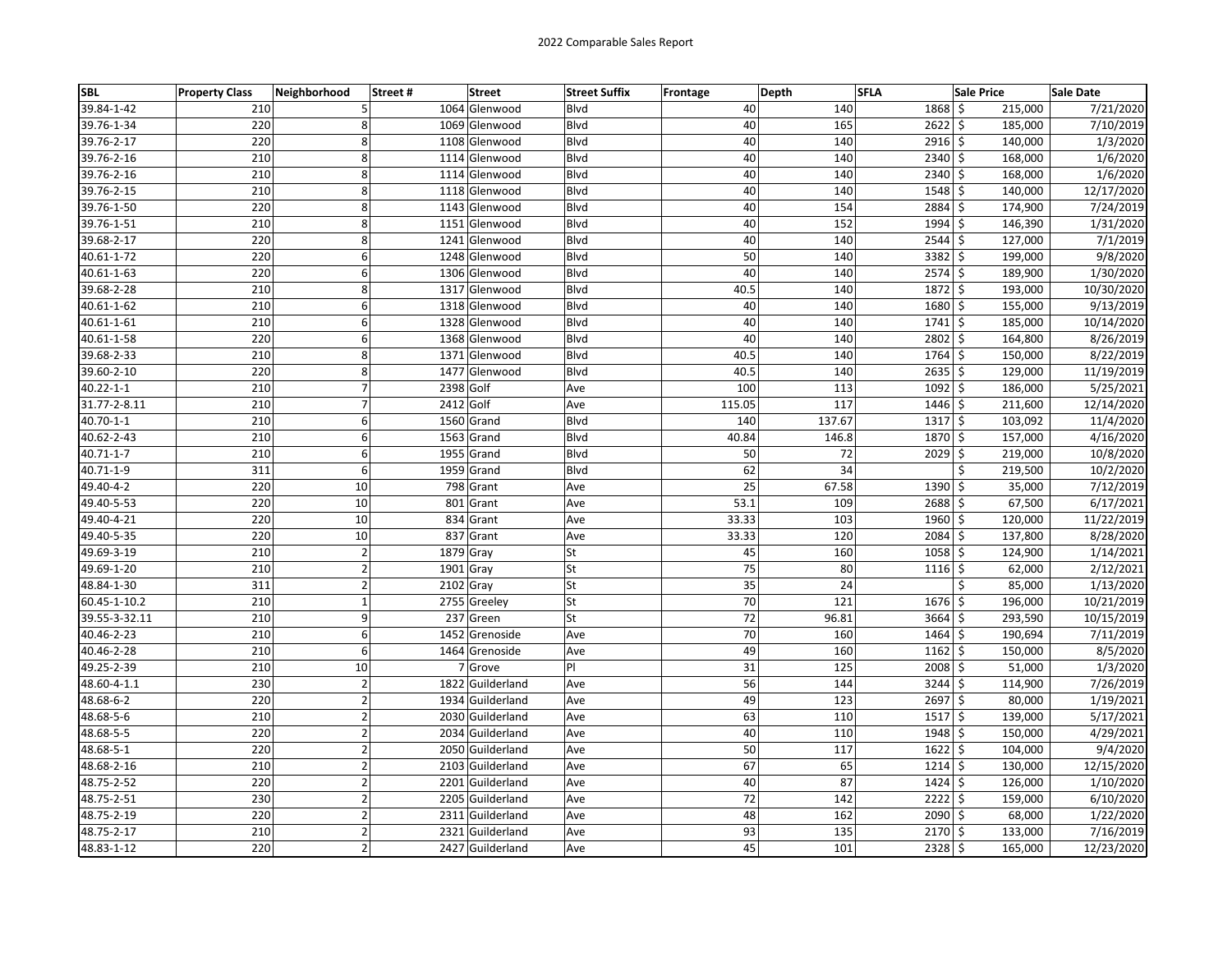| <b>SBL</b>      | <b>Property Class</b> | Neighborhood     | <b>Street</b><br>Street# | <b>Street Suffix</b> | Frontage | Depth       | <b>SFLA</b>        | <b>Sale Price</b> | Sale Date  |
|-----------------|-----------------------|------------------|--------------------------|----------------------|----------|-------------|--------------------|-------------------|------------|
| 48.83-1-11      | 411                   | $\overline{2}$   | 2431 Guilderland         | Ave                  |          | 57<br>150.7 | \$                 | 280,000           | 7/2/2019   |
| 49.68-2-2       | 210                   | 4                | 14 Haigh                 | Ave                  |          | 35<br>107   | $1452 \frac{1}{5}$ | 128,000           | 2/24/2020  |
| 49.60-3-27      | 210                   | 4                | 79 Haigh                 | Ave                  |          | 35<br>103   | $1576$ \$          | 149,900           | 6/17/2021  |
| 49.60-5-33      | 210                   | $\overline{4}$   | 130 Haigh                | Ave                  |          | 35<br>106   | $1541 \;$ \$       | 139,050           | 7/17/2020  |
| 60.46-1-26      | 210                   | $\mathbf{1}$     | 2821 Halsey              | Dr                   |          | 61<br>119   | $1269$ \$          | 140,900           | 12/16/2020 |
| 60.46-1-19      | 210                   | $\mathbf 1$      | 2849 Halsey              | Dr                   |          | 60<br>115   | 1080 \$            | 131,800           | 12/20/2019 |
| 60.46-1-18      | 210                   | $\mathbf{1}$     | 2901 Halsey              | Dr                   |          | 65<br>125   | 1876 \$            | 162,000           | 6/17/2021  |
| 60.54-1-10      | 210                   | $\mathbf 1$      | 2906 Halsey              | Dr                   |          | 60<br>125   | $1594$ \$          | 118,720           | 7/18/2019  |
| 60.46-1-15      | 210                   | $\mathbf 1$      | 2913 Halsey              | Dr                   |          | 60<br>150   | 1089 \$            | 138,000           | 7/15/2020  |
| 60.54-1-15.1    | 210                   | $\mathbf 1$      | 2922 Halsey              | Dr                   | 113      | 125         | 1340 \$            | 128,800           | 8/7/2019   |
| 60.46-1-12      | 210                   | $\mathbf 1$      | 2925 Halsey              | Dr                   |          | 60<br>150   | 1040 \$            | 121,000           | 12/8/2020  |
| 49.74-2-21      | 220                   | 3                | 1778 Hamburg             | <b>St</b>            |          | 35<br>150   | 1980 \$            | 165,000           | 9/11/2020  |
| 49.74-1-52      | 210                   | 3                | 1812 Hamburg             | <b>St</b>            |          | 32<br>155   | 840 \$             | 134,900           | 6/25/2021  |
| 49.74-1-53      | 210                   | $\overline{3}$   | 1816 Hamburg             | <b>St</b>            |          | 40<br>155   | $765$ \$           | 103,350           | 5/17/2021  |
| 49.74-1-56      | 220                   | 3                | 1834 Hamburg             | <b>St</b>            |          | 40<br>150   | $1672 \frac{1}{5}$ | 125,000           | 11/19/2020 |
| 49.32-3-29      | 210                   | 10               | 744 Hamilton             | <b>St</b>            |          | 28<br>103   | $1181$ \$          | 80,000            | 11/8/2019  |
| 49.32-3-31      | 210                   | 10               | 746 Hamilton             | <b>St</b>            | 28.1     | 101.38      | $1239$ \$          | 60,000            | 11/6/2019  |
| 49.32-6-17      | 220                   | 10               | 819 Hamilton             | St                   | 42.33    | 134.37      | $2358$ \$          | 130,000           | 10/17/2019 |
| 50.38-1-15      | 210                   | 5                | 723 Hampton              | Ave                  |          | 130<br>35   | 1704 \$            | 169,900           | 7/29/2019  |
| 50.38-2-48      | 220                   | 5                | 730 Hampton              | Ave                  |          | 93.71<br>60 | $3562$ \$          | 166,000           | 2/11/2020  |
| $50.38 - 1 - 5$ | 220                   | 5                | 809 Hampton              | Ave                  |          | 40<br>130   | $2392$ \$          | 148,900           | 10/25/2019 |
| 50.38-2-55      | 220                   | 5                | 814 Hampton              | Ave                  |          | 40<br>131   | $2594$ \$          | 165,000           | 3/9/2020   |
| 50.38-2-59      | 220                   | 5                | 830 Hampton              | Ave                  |          | 40<br>138   | $2408$ \$          | 171,500           | 7/28/2020  |
| 50.30-2-45      | 220                   | 5                | 835 Hampton              | Ave                  |          | 40<br>130   | $2512$ \$          | 169,600           | 8/21/2019  |
| 50.30-2-44      | 220                   | 5                | 839 Hampton              | Ave                  |          | 40<br>130   | 2304 \$            | 193,000           | 6/25/2021  |
| 39.34-1-12.1    | 210                   | 9                | 302 Harborside           | Dr                   |          | 17<br>57.67 | $2274$ \$          | 550,766           | 1/14/2021  |
| 39.34-1-13.1    | 210                   | 9                | 303 Harborside           | Dr                   |          | 21<br>55.83 | $2340 \mid 5$      | 650,000           | 12/2/2019  |
| 39.34-1-16.1    | 210                   | 9                | 306 Harborside           | Dr                   |          | 17<br>57.67 | $2274$ \$          | 628,500           | 6/30/2021  |
| 49.78-3-10.2    | 210                   | $\overline{2}$   | 305 Harlem               | lSt                  |          | 58<br>140   | $916$ \$           | 92,000            | 11/9/2020  |
| 49.78-2-19      | 220                   | $\mathbf 2$      | 313 Harlem               | St                   | 100      | 100         | 2330 \$            | 139,900           | 7/28/2020  |
| 48.59-1-36      | 210                   | $\overline{2}$   | 460 Harrison             | Ave                  |          | 55<br>60    | $917$ \$           | 72,100            | 8/27/2019  |
| 48.67-1-50      | 220                   | $\overline{2}$   | 532 Harrison             | Ave                  |          | 45<br>137.2 | $2592$ \$          | 140,000           | 12/30/2019 |
| 48.67-2-17      | 210                   | $\mathbf 2$      | 817 Harrison             | Ave                  |          | 90<br>137.2 | 2000 \$            | 165,000           | 9/30/2019  |
| 48.75-1-91      | 220                   | $\mathbf 2$      | 828 Harrison             | Ave                  |          | 45<br>137   | 2486 \$            | 115,000           | 8/1/2019   |
| 48.75-1-81      | 210                   | $\overline{2}$   | 910 Harrison             | Ave                  |          | 45<br>137   | 1394 \$            | 190,000           | 8/11/2020  |
| 48.75-2-10      | 210                   | $\overline{2}$   | 917 Harrison             | Ave                  |          | 45<br>137   | 1287 \$            | 141,000           | 8/11/2020  |
| 48.75-2-14      | 210                   | $\overline{2}$   | 937 Harrison             | Ave                  |          | 45<br>137   | $1156$ \$          | 94,500            | 10/24/2019 |
| 48.83-2-42      | 210                   | $\mathbf 2$      | 2348 Harrison            | Ave                  |          | 30<br>107   | $1582 \mid 5$      | 150,000           | 8/6/2020   |
| 48.83-2-38      | 220                   | $\overline{2}$   | 2362 Harrison            | Ave                  |          | 30<br>107   | 1886 \$            | 153,608           | 3/26/2021  |
| 49.84-3-12      | 210                   | $\mathbf 1$      | 1 Harvard                | lSt                  |          | 33<br>100   | $1630 \mid 5$      | 139,965           | 3/4/2021   |
| 49.84-2-27      | 210                   | $\mathbf{1}$     | 20 Harvard               | <b>St</b>            |          | 33<br>100   | $1332 \mid 5$      | 125,000           | 9/22/2020  |
| 39.50-3-62      | 210                   | $\overline{7}$   | 520 Hattie               | <b>St</b>            |          | 33<br>132   | 1120 \$            | 74,900            | 4/21/2021  |
| 39.50-3-66      | 210                   | $\overline{7}$   | 523 Hattie               | <b>St</b>            |          | 33<br>132   | $1212$ \$          | 74,094            | 2/3/2021   |
| 39.58-1-3       | 220                   | $\overline{7}$   | 610 Hattie               | <b>St</b>            |          | 34<br>134   | 2488 \$            | 90,000            | 7/14/2020  |
| 39.58-1-4       | 220                   | $\boldsymbol{7}$ | 614 Hattie               | <b>St</b>            |          | 34<br>134   | $2236$ \$          | 80,000            | 7/1/2021   |
| 39.51-1-25      | 220                   | $\overline{7}$   | 621 Hattie               | <b>St</b>            |          | 33<br>132   | 2282 \$            | 195,000           | 10/7/2020  |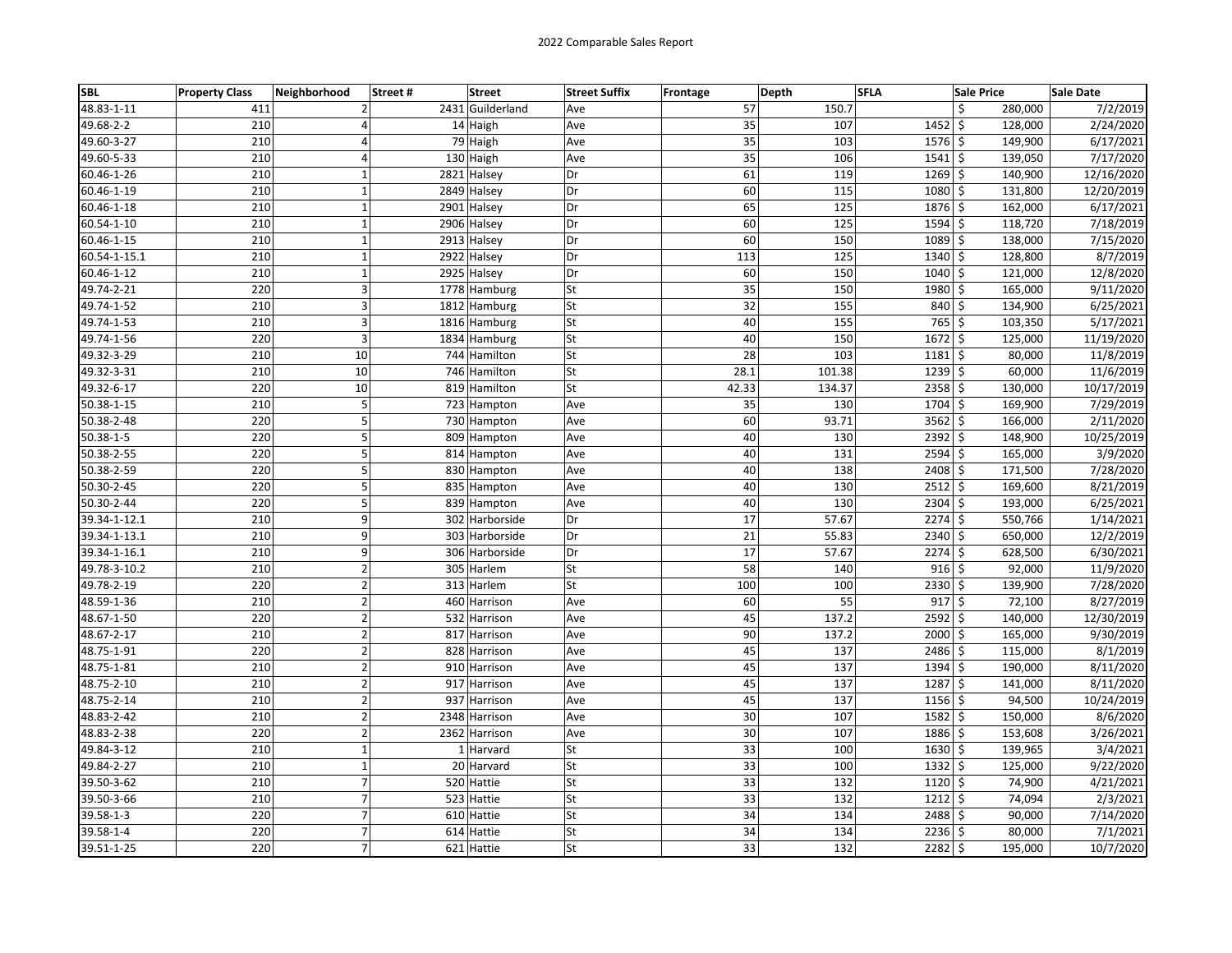| <b>SBL</b>   | <b>Property Class</b> | Neighborhood   | <b>Street</b><br>Street# | <b>Street Suffix</b> | <b>Frontage</b> | Depth                  | <b>SFLA</b>          | <b>Sale Price</b> | Sale Date  |
|--------------|-----------------------|----------------|--------------------------|----------------------|-----------------|------------------------|----------------------|-------------------|------------|
| 39.59-1-2    | 210                   | 7              | 714 Hattie               | lSt                  |                 | 44<br>50               | $1442 \mid$ \$       | 82,000            | 1/15/2021  |
| 49.34-3-30   | 411                   | 10             | 6 Hawk                   | St                   |                 | 35<br>125              | \$                   | 70,000            | 10/8/2020  |
| 49.42-4-10   | 220                   | 10             | 17 Hawk                  | <b>St</b>            |                 | 35<br>125              | 2376 \$              | 170,000           | 10/23/2019 |
| 49.42-4-14   | 220                   | 10             | 25 Hawk                  | <b>St</b>            |                 | 40<br>125              | 2376 \$              | 129,000           | 12/9/2020  |
| 49.65-2-25   | 210                   | 3              | 1445 Hawthorne           | <b>St</b>            |                 | 40<br>74               | 13115                | 71,844            | 10/28/2020 |
| 49.65-4-53   | 210                   | 3              | 1557 Hawthorne           | <b>St</b>            |                 | 40<br>125              | $1417 \,$ \$         | 160,000           | 9/13/2019  |
| 49.53-1-7    | 210                   | $\mathbf 2$    | 849 Hazelwood            | Ave                  |                 | 60<br>100              | 768 \$               | 137,900           | 12/30/2020 |
| 48.60-4-7    | 210                   | $\overline{2}$ | 871 Hazelwood            | Ave                  |                 | 40<br>120              | $864$ \$             | 77,659            | 6/15/2020  |
| 48.60-4-7    | 210                   | $\overline{2}$ | 871 Hazelwood            | Ave                  |                 | 40<br>120              | 864 \$               | 145,220           | 6/23/2021  |
| 48.59-3-23   | 210                   | $\overline{2}$ | 428 Hegeman              | lSt                  | 33.33           | 97                     | $1114$ \$            | 75,000            | 12/6/2019  |
| 48.68-2-3    | 220                   | $\mathbf 2$    | 818 Hegeman              | <b>St</b>            |                 | 50<br>120              | 1857 \$              | 148,400           | 9/18/2020  |
| 48.68-2-6    | 210                   | $\overline{2}$ | 830 Hegeman              | lSt                  |                 | 50<br>120              | $1158$ \$            | 131,000           | 1/28/2021  |
| 48.68-2-11   | 210                   | $\mathbf 2$    | 922 Hegeman              | St                   |                 | 53<br>120              | $2085$ \$            | 183,505           | 11/20/2019 |
| 48.68-5-36   | 210                   | $\overline{2}$ | 1025 Hegeman             | <b>St</b>            |                 | 50<br>205              | 2002 \$              | 195,994           | 12/14/2020 |
| 48.76-2-5    | 220                   | $\overline{2}$ | 1081 Hegeman             | <b>St</b>            |                 | 40<br>150              | $1520$ \$            | 133,100           | 5/21/2021  |
| 48.68-7-26   | 210                   | $\overline{2}$ | 1011 Helderberg          | Ave                  |                 | 33<br>150              | $1678$ \$            | 100,000           | 2/1/2021   |
| 48.68-5-13   | 220                   | $\mathbf 2$    | 1016 Helderberg          | Ave                  |                 | $\overline{34}$<br>195 | $2638$ \$            | 164,948           | 2/23/2021  |
| 48.68-7-24   | 220                   | $\mathbf 2$    | 1023 Helderberg          | Ave                  |                 | 33<br>150              | 1908 \$              | 99,700            | 7/15/2020  |
| 48.68-8-24   | 220                   | $\overline{2}$ | 1067 Helderberg          | Ave                  |                 | $\overline{37}$<br>150 | $2260$ \$            | 179,000           | 4/8/2021   |
| 49.69-1-28   | 210                   | $\overline{2}$ | 1201 Helderberg          | Ave                  |                 | 35<br>180              | 1271 \$              | 140,500           | 4/14/2020  |
| 48.84-1-16   | 220                   | $\mathbf 2$    | 1214 Helderberg          | Ave                  |                 | 45<br>120              | 2390 \$              | 130,000           | 10/1/2019  |
| 40.29-1-12   | 210                   | 6              | 1239 Hendrickson         | Ave                  |                 | 80<br>100              | $1523$ \$            | 220,900           | 8/30/2019  |
| 40.29-1-40.2 | 210                   | 6              | 1178 Hendrickson         | Ave                  |                 | 80<br>100              | 1408 \$              | 206,000           | 5/6/2020   |
| 40.37-1-19   | 210                   | 6              | 1921 Highland            | Ave                  |                 | 120<br>60              | 1447 \$              | 170,000           | 4/30/2020  |
| 60.48-2-37   | 210                   | $\mathbf{1}$   | 41 Hillcrest             | Ave                  |                 | 60<br>70               | $1132$ \$            | 124,900           | 7/31/2020  |
| 60.48-3-14   | 210                   | $\mathbf{1}$   | 74 Hillcrest             | Ave                  |                 | 66<br>140              | 1160 \$              | 145,000           | 5/7/2021   |
| 60.48-3-17   | 210                   | $\mathbf 1$    | 98 Hillcrest             | Ave                  |                 | 66<br>140              | $1152 \,$ \$         | 139,500           | 2/28/2020  |
| 60.48-3-23.1 | 210                   | $\mathbf 1$    | 140 Hillcrest            | Ave                  |                 | 70<br>120              | 1040 \$              | 135,000           | 8/13/2020  |
| 49.62-5-35   | 210                   | 3              | 1315 Hodgson             | lSt                  |                 | 33<br>115              | $1236$ \$            | 45,000            | 3/3/2021   |
| 49.62-5-32   | 210                   | 3              | 1328 Hodgson             | <b>St</b>            |                 | 33<br>99               | $1134$ \$            | 30,000            | 9/3/2019   |
| 49.62-5-30   | 220                   | 3              | 1336 Hodgson             | <b>St</b>            |                 | 33<br>99               | 1584 \$              | 145,000           | 1/21/2021  |
| 49.48-3-15   | 210                   | 3              | 809 Holland              | Rd                   |                 | 33<br>118              | $1565$ \$            | 111,500           | 2/26/2020  |
| 49.47-5-20.1 | 220                   | $\overline{3}$ | 1030 Holland             | Rd                   |                 | $\overline{36}$<br>125 | 1998 \$              | 123,000           | 11/26/2019 |
| 49.47-4-24   | 220                   | 3              | 1025 Howard              | <b>St</b>            |                 | $\overline{35}$<br>135 | $2348$ \$            | 112,800           | 10/18/2019 |
| 49.55-5-27   | 220                   | 3              | 1089 Howard              | St                   |                 | 35<br>135              | $2520$ \$            | 175,000           | 6/23/2021  |
| 49.55-5-21   | 220                   | 3              | 1121 Howard              | lSt                  |                 | 33<br>100              | 1820 \$              | 65,000            | 3/12/2021  |
| 49.55-5-20   | 220                   | 3              | 1125 Howard              | lSt                  |                 | 34<br>100              | $\overline{2276}$ \$ | 129,000           | 12/6/2019  |
| 48.76-2-19   | 210                   | $\mathbf 2$    | 2026 Hugh                | <b>St</b>            |                 | 30<br>120              | $1224$ \$            | 92,000            | 3/2/2020   |
| 48.76-2-23   | 220                   | $\mathbf 2$    | 2046 Hugh                | <b>St</b>            |                 | 35<br>120              | $2345$ \$            | 140,000           | 1/22/2021  |
| 48.76-1-31   | 210                   | $\mathbf 2$    | 2118 Hugh                | <b>St</b>            |                 | 30<br>120              | $1475$ \$            | 131,000           | 7/24/2020  |
| 48.76-1-36   | 220                   | $\overline{2}$ | 2202 Hugh                | <b>St</b>            |                 | 30<br>120              | $2536$ \$            | 159,000           | 1/28/2021  |
| 48.76-1-37.1 | 220                   | $\mathbf 2$    | 2206 Hugh                | <b>St</b>            |                 | 60<br>120              | 2204 \$              | 132,900           | 4/30/2020  |
| 49.33-2-20   | 281                   | 10             | 315 Hulett               | <b>St</b>            |                 | 33<br>155              | $2366$ \$            | 135,000           | 4/10/2020  |
| 49.33-2-20   | 281                   | 10             | 315 Hulett               | <b>St</b>            |                 | 33<br>155              | $583$ \$             | 135,000           | 4/10/2020  |
| 49.32-4-26.1 | 220                   | 10             | 412 Hulett               | <b>St</b>            |                 | 40<br>161              | $2592 \mid$ \$       | 155,000           | 6/11/2021  |
| 49.40-4-45   | 220                   | 10             | 453 Hulett               | <b>St</b>            | 33.33           | 125                    | $2254$ \$            | 40,000            | 10/5/2020  |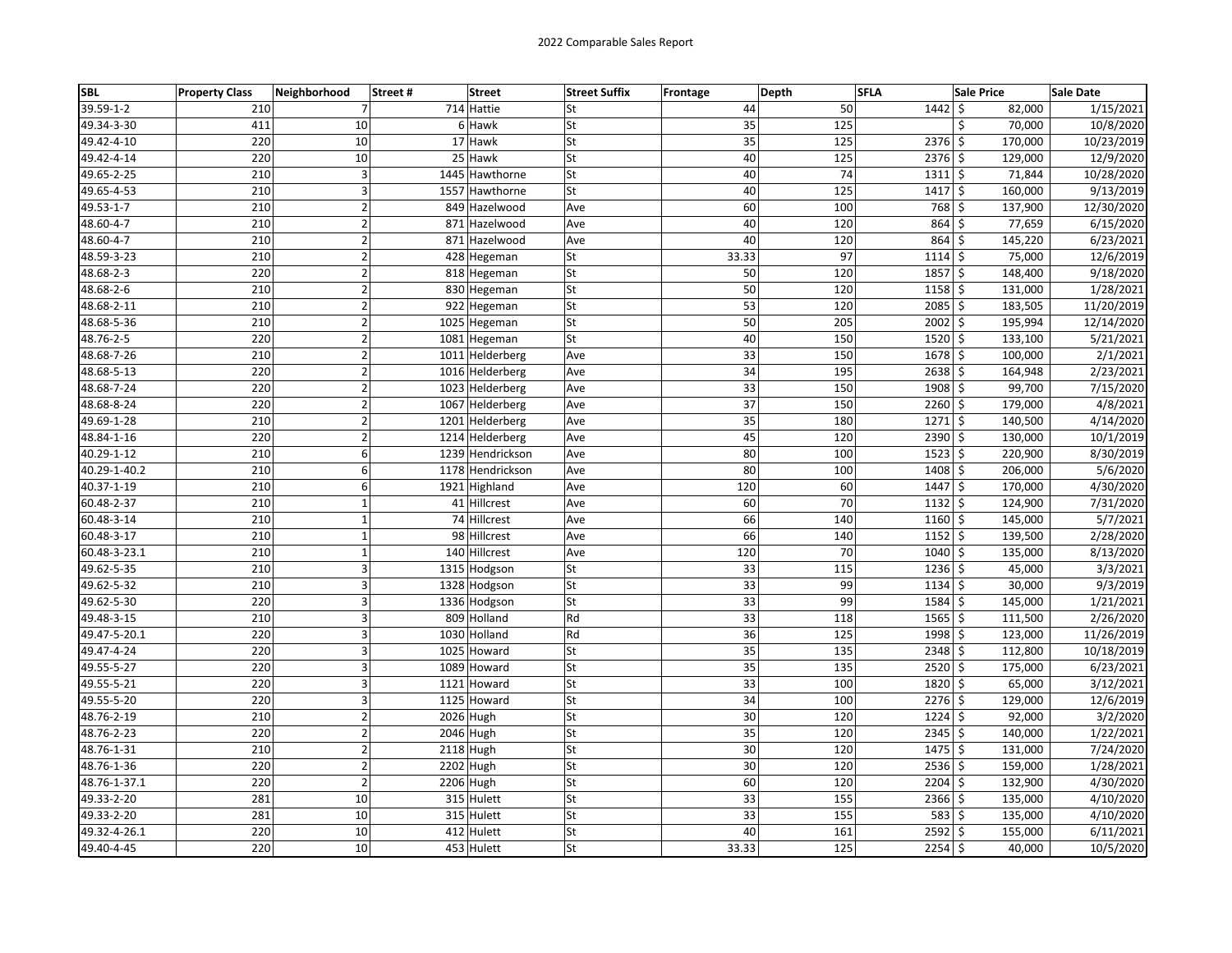| <b>SBL</b>      | <b>Property Class</b> | Neighborhood   | Street#<br><b>Street</b> | <b>Street Suffix</b> | <b>Frontage</b> | Depth  | <b>SFLA</b>    | <b>Sale Price</b>  | <b>Sale Date</b>     |
|-----------------|-----------------------|----------------|--------------------------|----------------------|-----------------|--------|----------------|--------------------|----------------------|
| 49.32-4-42      | 220                   | 10             | 458 Hulett               | lSt                  | 33              | 106.5  | $2460$ \$      | 65,000             | 8/16/2020            |
| 49.40-1-12      | 210                   | 10             | 494 Hulett               | lSt                  | 33              | 125    | $1356$ \$      | 90,000             | 12/30/2020           |
| 39.55-2-40      | 220                   | 9              | 22 Ingersoll             | Ave                  | 36              | 90     | $1952 \mid$ \$ | 98,000             | 5/25/2021            |
| 39.82-2-38      | 311                   | 10             | 105 Irving               | <b>St</b>            | 32.84           | 120    | $1193$ \$      | 65,000             | 12/30/2019           |
| 39.74-2-48      | 220                   | 8              | 8 Jackson                | PI                   | 30              | 88     | 1040           | $\zeta$<br>94,500  | 2/28/2020            |
| 39.74-2-42      | 210                   | 8              | 11 Jackson               | P                    | 25              | 72     | $1632 \mid 5$  | 40,000             | 9/4/2020             |
| 60.30-3-9       | 210                   | $\mathbf{1}$   | 58 Jackson               | Ave                  | 40              | 150    | 1285           | 50,000<br>\$       | 8/10/2020            |
| 60.29-3-14      | 210                   | $\mathbf{1}$   | 69 Jackson               | Ave                  | 40              | 134    | 1340           | \$<br>140,000      | 10/9/2020            |
| $50.55 - 1 - 8$ | 210                   | 5              | 831 Jamaica              | Rd                   | 113             | 132    | $2040 \,$ \$   | 226,000            | 9/4/2019             |
| 49.68-3-6       | 210                   | $\overline{4}$ | 30 James                 | lSt                  | 35              | 104    | $1410 \pm$     | 98,400             | 12/15/2020           |
| 39.56-2-16.1    | 411                   | 9              | 4 Jefferson              | <b>St</b>            | 185             | 60     |                | \$<br>290,000      | 10/1/2020            |
| 50.47-2-11      | 210                   | 5              | 826 Karenwald            | Ln                   | 100             | 150    | 1492           | $\zeta$<br>150,000 | 8/15/2019            |
| 49.50-4-18      | 483                   | 10             | 26 Kelton                | Ave                  | 118             | 67.9   |                | \$<br>150,000      | 10/24/2019           |
| 49.58-3-4       | 411                   | 3              | 39 Kelton                | Ave                  | 35              | 148    |                | \$<br>119,000      | 3/25/2020            |
| 60.63-2-23      | 311                   | $\mathbf{1}$   | 3350 Kent                | Ave                  | 30.47           | 150    |                | Ś<br>4,000         | 8/31/2020            |
| 39.51-3-9       | 210                   | $\overline{7}$ | 921 Kenwood              | <b>St</b>            | 35              | 100    | $1512 \,$ \$   | 62,000             | 6/7/2021             |
| 50.31-1-15      | 220                   | 5              | 1025 Keyes               | Ave                  | 40              | 130    | 2226           | \$<br>120,000      | 4/22/2021            |
| 50.31-2-23      | 210                   | 5              | 1026 Keyes               | Ave                  | 40              | 130    | $1502 \mid 5$  | 89,610             | 10/4/2019            |
| 50.31-2-24      | 210                   | 5              | 1030 Keyes               | Ave                  | 40              | 130    | 1386 \$        | 177,000            | 8/3/2020             |
| 50.31-2-27      | 220                   | 5              | 1040 Keyes               | Ave                  | 40              | 130    | $2304$ \$      | 179,900            | 1/21/2020            |
| 50.31-2-28      | 210                   | 5              | 1046 Keyes               | Ave                  | 40              | 130    | $1341 \;$ \$   | 135,000            | 7/22/2020            |
| 50.31-2-30      | 210                   | 5              | 1052 Keyes               | Ave                  | 40              | 130    | 1390 \$        | 210,000            | 6/10/2021            |
| $50.31 - 1 - 6$ | 210                   | 5              | 1059 Keyes               | Ave                  | 40              | 130    | $1316 \mid 5$  | 185,000            | 6/16/2021            |
| $50.31 - 1 - 5$ | 210                   | 5              | 1063 Keyes               | Ave                  | 40              | 130    | $1352$ \$      | 157,000            | 3/4/2021             |
| 50.31-2-35      | 210                   | 5              | 1070 Keyes               | Ave                  | 40              | 130    | 1278 \$        | 133,000            | 8/20/2020            |
| $50.23 - 4 - 8$ | 210                   | 6              | 1091 Keyes               | Ave                  | 38              | 130    | $1492 \mid 5$  | 105,000            | 8/18/2020            |
| 50.23-2-22      | 210                   | 6              | 1128 Keyes               | Ave                  | 40              | 130    | $1392$ \$      | 186,000            | $\frac{6}{11}{2021}$ |
| 50.23-2-23      | 210                   | 6              | 1130 Keyes               | Ave                  | 40              | 130    | $1232 \mid 5$  | 177,500            | 12/10/2020           |
| 50.23-1-11      | 210                   | 6              | 1139 Keyes               | Ave                  | 40              | 130    | 1302           | \$<br>183,500      | 8/13/2020            |
| 50.23-1-10      | 210                   | 6              | 1145 Keyes               | Ave                  | 40              | 130    | $1538$ \$      | 146,500            | 8/28/2019            |
| 50.23-2-30      | 210                   | 6              | 1154 Keyes               | Ave                  | 40              | 130    | $1040 \le$     | 146,500            | 7/10/2020            |
| 40.79-2-28      | 210                   | 6              | 1283 Keyes               | Ave                  | 40              | 130    | $1296$ \$      | 155,000            | 2/19/2020            |
| 40.79-2-33      | 210                   | 6              | 1309 Keyes               | Ave                  | 40              | 130    | $1322$ \$      | 162,000            | 8/7/2020             |
| 40.79-3-5       | 210                   | 6              | 1330 Keyes               | Ave                  | 40              | 95     | 1601           | \$<br>205,000      | 10/13/2020           |
| 60.46-1-49      | 210                   | $\mathbf 1$    | 312 Kings                | Rd                   | 65              | 136    | 1599           | \$<br>171,000      | 12/15/2020           |
| 60.53-1-17      | 210                   | $\mathbf{1}$   | 402 Kings                | Rd                   | 50              | 150    | 1634 \$        | 230,000            | 1/15/2021            |
| 60.61-2-34      | 210                   | $\mathbf 1$    | 524 Kings                | Rd                   | 60              | 240    | 780 \$         | 118,000            | 3/24/2021            |
| 40.46-1-27      | 210                   | 6              | 1372 Kingston            | Ave                  | 65              | 139.06 | $2052 \mid 5$  | 180,200            | 7/28/2020            |
| 40.46-1-31      | 210                   | 6              | 1388 Kingston            | Ave                  | 65              | 139.6  | 1560           | \$<br>174,000      | 7/31/2020            |
| 40.54-1-12      | 210                   | 6              | 1550 Kingston            | Ave                  | 80              | 140    | 1847 \$        | 195,500            | 10/15/2020           |
| 40.55-1-9       | 210                   | 6              | 1559 Kingston            | Ave                  | 60              | 140    | 1528           | \$<br>205,000      | 3/17/2021            |
| 40.55-1-15.1    | 210                   | 6              | 1570 Kingston            | Ave                  | 77              | 140    | 2015           | \$<br>225,000      | 7/31/2020            |
| 39.80-2-29      | 482                   | 9              | 206 Lafayette            | lSt                  | 33              | 126.5  |                | \$<br>135,000      | 11/6/2019            |
| 49.24-1-37      | 220                   | 10             | 305 Lafayette            | <b>St</b>            | 27              | 70     | 1600           | Ś.<br>110,000      | 7/3/2019             |
| 49.67-2-6       | 210                   | 4              | 1678 Lake                | <b>Blvd</b>          | 60              | 95     | 1160           | \$<br>50,000       | 2/11/2021            |
| 49.67-2-12      | 210                   | 4              | 1690 Lake                | <b>B</b> lvd         | 30              | 119    | 808 \$         | 52,000             | 11/1/2019            |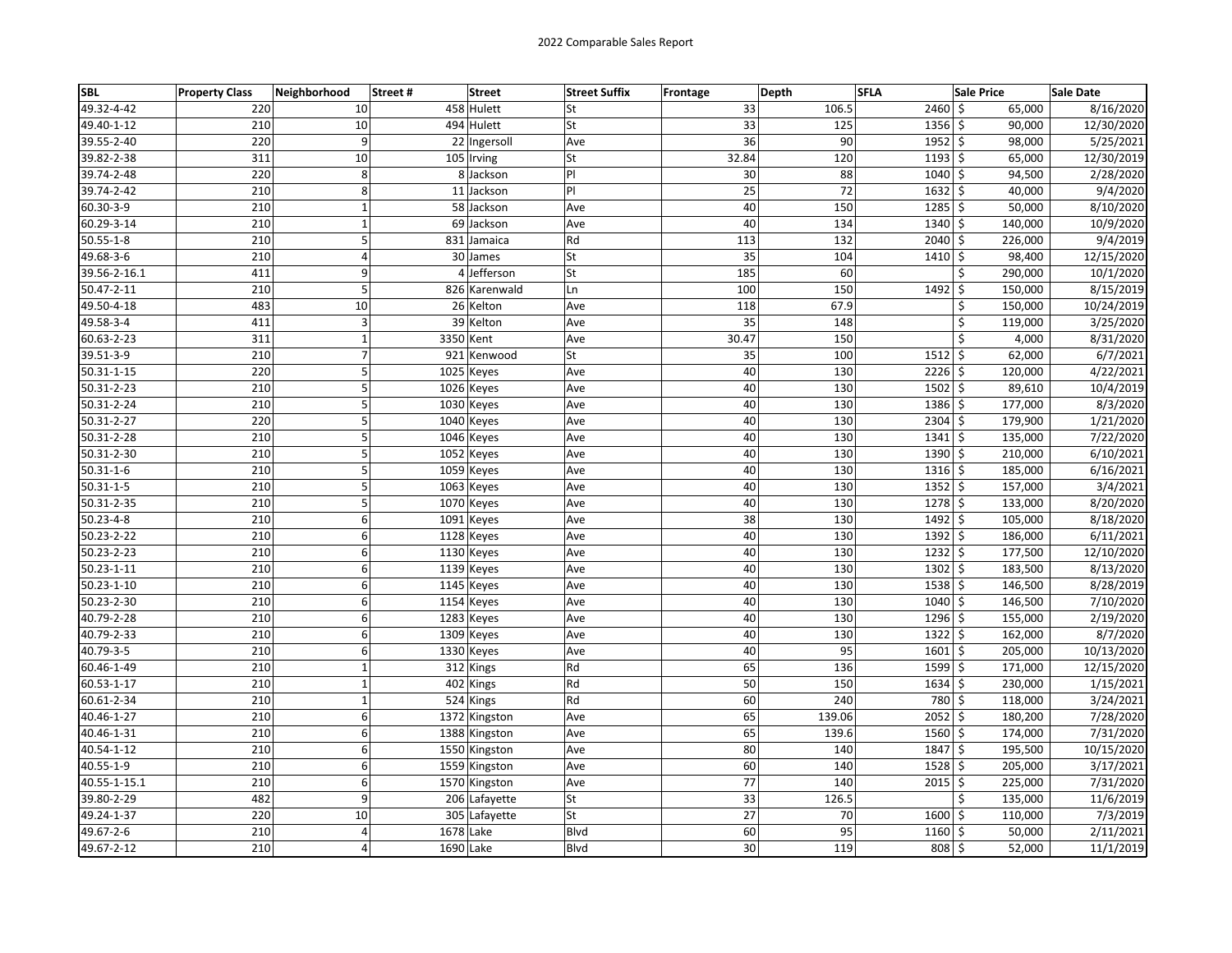| <b>SBL</b>      | <b>Property Class</b> | Neighborhood     | Street#<br><b>Street</b> | <b>Street Suffix</b> | <b>Frontage</b> | Depth | <b>SFLA</b>          | <b>Sale Price</b>  | <b>Sale Date</b> |
|-----------------|-----------------------|------------------|--------------------------|----------------------|-----------------|-------|----------------------|--------------------|------------------|
| 49.72-1-34      | 210                   | 3                | 1011 Lakeview            | Ave                  | 33              | 178   | $1632 \mid 5$        | 125,000            | 11/18/2020       |
| 49.72-1-38      | 210                   | 3                | 1035 Lakeview            | Ave                  | 33              | 170   | $1416 \mid 5$        | 127,000            | 7/29/2020        |
| 49.72-1-41      | 210                   | 3                | 1061 Lakeview            | Ave                  | 50              | 164   | $1831 \;$ \$         | 144,900            | 12/30/2019       |
| 50.38-2-25      | 210                   | 5                | 806 Lakewood             | Ave                  | 40              | 125   | $2186$ \$            | 235,000            | 12/17/2020       |
| 50.30-3-27      | 210                   | 5                | 914 Lakewood             | Ave                  | 38              | 125   | 1480                 | \$<br>143,000      | 12/13/2019       |
| 40.54-1-3       | 210                   | 6                | 1701 Lancaster           | <b>St</b>            | 40              | 141.5 | 1692                 | \$<br>145,000      | 10/30/2020       |
| 39.73-2-11      | 210                   | 9                | 3 Landon                 | Ter                  | 24              | 66    | 1140                 | \$<br>88,700       | 8/18/2020        |
| 39.74-3-35      | 210                   | 8                | 8 Landon                 | Ter                  | 30              | 70    | 924                  | \$<br>78,245       | 6/4/2021         |
| 39.74-3-34      | 210                   | 8                | 10 Landon                | Ter                  | 38              | 75    | 2586 \$              | 107,500            | 2/28/2020        |
| 39.50-3-8.1     | 220                   | $\overline{7}$   | $536$ Lang               | <b>St</b>            | 24.5            | 130   | $2143$ \$            | 48,000             | 10/16/2020       |
| 39.51-1-2       | 220                   | $\boldsymbol{7}$ | 622 Lang                 | <b>St</b>            | 33              | 105   | 1600 \$              | 159,000            | 6/22/2021        |
| 49.39-1-5       | 230                   | 3                | 618 Lansing              | <b>St</b>            | 33              | 140   | 2460                 | \$<br>93,000       | 7/31/2020        |
| 49.39-2-21      | 411                   | 3                | 651 Lansing              | St                   | 49              | 100   |                      | \$<br>230,000      | 7/1/2020         |
| 49.39-1-13      | 220                   | 3                | 654 Lansing              | <b>St</b>            | 33              | 140   | 2180 \$              | 77,000             | 10/21/2020       |
| 49.69-1-18      | 210                   | $\overline{2}$   | 1214 Lark                | <b>St</b>            | 70              | 175   | $1256$ \$            | 170,000            | 11/18/2019       |
| 49.69-3-21      | 210                   | $\overline{2}$   | 1215 Lark                | <b>St</b>            | 84              | 170   | $1125$ \$            | 157,500            | 2/7/2020         |
| 50.77-3-18      | 210                   | $\mathbf{1}$     | 18 Laurel                | Ave                  | 34              | 108   | $1135$ \$            | 100,000            | 1/20/2021        |
| 50.78-2-3       | 210                   | $\mathbf 1$      | 70 Laurel                | Ave                  | 60              | 100   | 891                  | \$<br>124,900      | 3/5/2021         |
| 50.77-3-29      | 210                   | $\mathbf{1}$     | 19 Lawnwood              | Ave                  | 62              | 107   | $832 \mid 5$         | 90,000             | 1/9/2020         |
| 50.70-2-5       | 210                   | $\mathbf{1}$     | 220 Lee                  | Ave                  | 30              | 100   | $664$ \$             | 83,000             | 10/6/2020        |
| $50.71 - 1 - 4$ | 210                   | $\mathbf{1}$     | $226$ Lee                | Ave                  | 129             | 100   | 1386 \$              | 217,700            | 2/24/2020        |
| 39.51-3-21      | 210                   | $\overline{7}$   | 1601 Lenox               | Rd                   | 50              | 140   | $1424$ \$            | 149,900            | 2/22/2021        |
| 39.59-2-10      | 210                   | 8                | 1602 Lenox               | Rd                   | 45              | 100   | 1980 \$              | 205,000            | 6/9/2021         |
| 39.51-3-25      | 210                   | $\overline{7}$   | 1629 Lenox               | Rd                   | 50              | 140   | 1610                 | \$<br>175,000      | 10/7/2020        |
| 39.51-3-33      | 210                   | $\overline{7}$   | 1675 Lenox               | Rd                   | 100             | 140   | $1935$ \$            | 171,000            | 10/30/2020       |
| 39.52-1-6       | 210                   | 6                | 1702 Lenox               | Rd                   | 50              | 153   | $1758$ \$            | 144,900            | 9/13/2019        |
| 39.44-1-53      | 210                   | $\overline{7}$   | 1721 Lenox               | Rd                   | 35              | 140   | $1947$ \$            | 118,450            | 7/16/2019        |
| 39.44-1-54      | 210                   | $\boldsymbol{7}$ | 1725 Lenox               | Rd                   | 35              | 140   | $1582 \mid 5$        | 129,787            | 6/17/2021        |
| 39.44-1-56      | 220                   | $\overline{7}$   | 1733 Lenox               | Rd                   | 35              | 140   | 2370                 | \$<br>130,000      | 11/1/2019        |
| 39.44-1-61      | 220                   | $\overline{7}$   | 1757 Lenox               | Rd                   | 44              | 140   | 2320                 | \$<br>165,500      | 8/16/2019        |
| 39.44-3-5       | 210                   | $\overline{7}$   | 1814 Lenox               | Rd                   | 37              | 168.5 | 1696 \$              | 114,000            | 4/28/2020        |
| 39.44-1-70      | 210                   | $\overline{7}$   | 1825 Lenox               | Rd                   | 37              | 140   | $\overline{1108}$ \$ | 113,197            | 7/14/2020        |
| 39.44-3-2       | 210                   | $\boldsymbol{7}$ | 1830 Lenox               | Rd                   | 68.5            | 150   | $2114 \div$          | 90,000             | 5/25/2021        |
| 39.36-5-8       | 210                   | $\overline{7}$   | 1918 Lenox               | Rd                   | 33.33           | 115   | 900                  | \$<br>103,000      | 12/23/2020       |
| 39.36-2-10      | 210                   | $\overline{7}$   | 2029 Lenox               | Rd                   | 36              | 140   | $1612 \mid 5$        | 180,000            | 1/8/2021         |
| 39.28-2-13.1    | 210                   | $\overline{7}$   | 2101 Lenox               | Rd                   | 45              | 120   | 1807                 | $\zeta$<br>240,000 | 3/5/2021         |
| 39.28-2-20      | 220                   | $\overline{7}$   | 2151 Lenox               | Rd                   | 125             | 140   | 1907                 | \$<br>177,500      | 4/30/2021        |
| 40.21-1-18      | 210                   | $\overline{7}$   | 2174 Lenox               | Rd                   | 86              | 150   | 1782 \$              | 90,000             | 5/15/2020        |
| 31.77-1-19      | 210                   | $\overline{7}$   | 2320 Lenox               | Rd                   | 50              | 155   | 1248                 | \$<br>135,000      | 4/7/2020         |
| 31.77-1-20      | 210                   | $\overline{7}$   | 2324 Lenox               | Rd                   | 50              | 155   | $1470 \mid 5$        | 95,000             | 9/19/2019        |
| 31.77-1-25      | 210                   | $\overline{7}$   | 2426 Lenox               | Rd                   | 49              | 150   | 1022                 | \$<br>117,000      | 5/24/2021        |
| 50.22-3-12      | 210                   | 6                | 1035 Lexington           | Ave                  | 39              | 156   | 1840                 | \$<br>203,000      | 3/1/2021         |
| 50.22-2-15      | 210                   | 6                | 1048 Lexington           | Ave                  | 40              | 162   | 1278 \$              | 179,900            | 2/8/2021         |
| 50.22-2-13      | 210                   | 6                | 1056 Lexington           | Ave                  | 60              | 106   | $1512 \mid 5$        | 162,880            | 11/10/2020       |
| 50.22-2-12      | 210                   | 6                | 1060 Lexington           | Ave                  | 40              | 106   | $1411 \xi$           | 146,000            | 3/10/2021        |
| $50.22 - 3 - 7$ | 210                   | 6                | 1061 Lexington           | Ave                  | 68              | 156   | 1428                 | \$<br>173,840      | 12/2/2020        |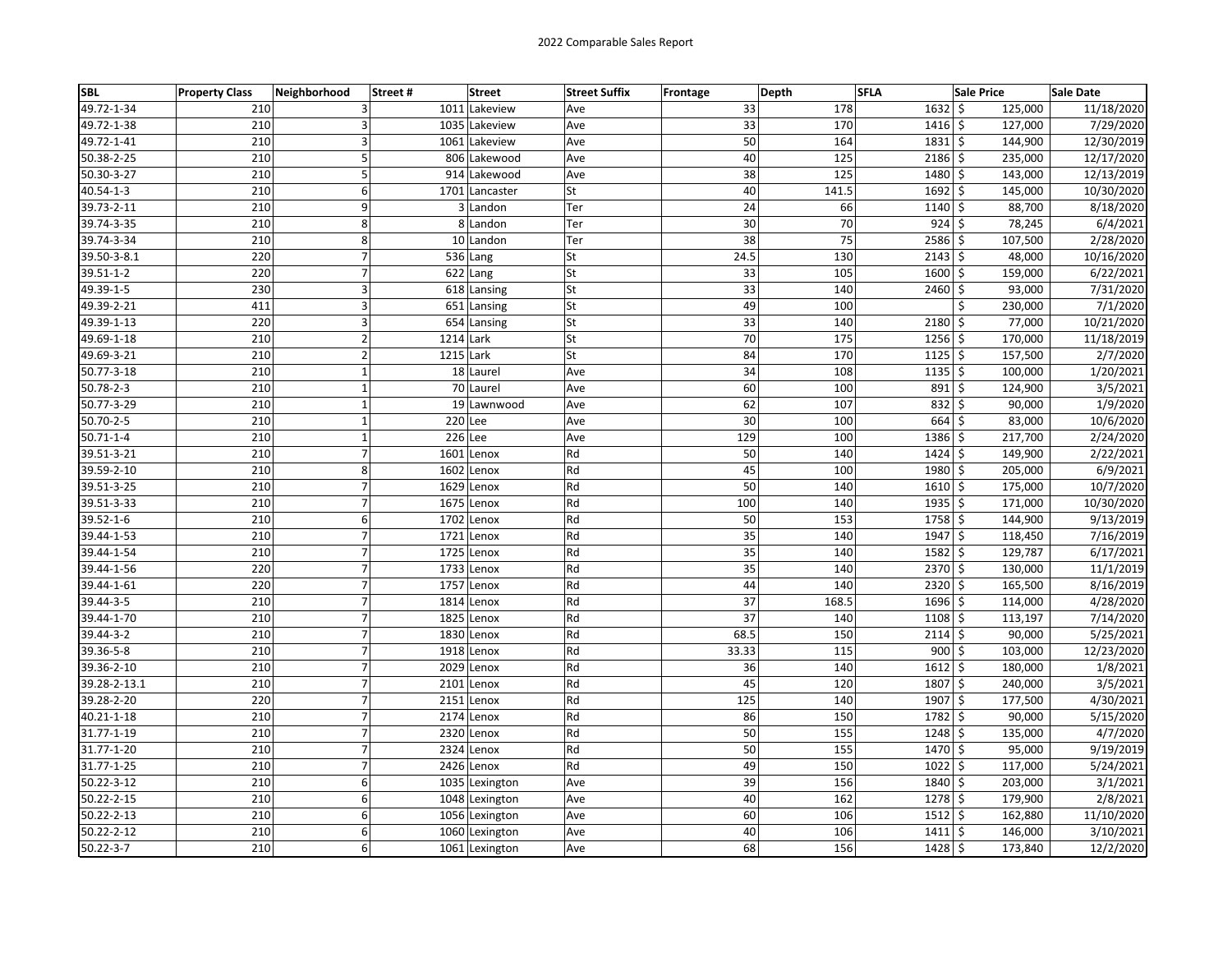| <b>SBL</b>      | <b>Property Class</b> | Neighborhood            | <b>Street</b><br>Street# | <b>Street Suffix</b> | Frontage        | Depth           | <b>SFLA</b>    | <b>Sale Price</b> | <b>Sale Date</b> |
|-----------------|-----------------------|-------------------------|--------------------------|----------------------|-----------------|-----------------|----------------|-------------------|------------------|
| $50.22 - 2 - 4$ | 210                   | 6                       | 1106 Lexington           | Ave                  | 50              | 110             | 2251           | \$<br>211,000     | 8/14/2020        |
| 50.22-1-39      | 210                   | 6                       | 1115 Lexington           | Ave                  | 50              | 100             | $1771$ \$      | 155,000           | 3/9/2021         |
| 50.22-1-39      | 210                   | 6                       | 1115 Lexington           | Ave                  | 50              | 100             | $1771$ \$      | 121,000           | 1/3/2020         |
| 40.78-2-32      | 210                   | 6                       | 1121 Lexington           | Ave                  | 50              | 100             | $1522$ \$      | 187,500           | 9/30/2020        |
| 40.78-3-7       | 210                   | 6                       | 1158 Lexington           | Ave                  | 80              | 95              | 1338           | \$<br>165,000     | 10/22/2019       |
| 40.78-3-5.2     | 210                   | 6                       | 1206 Lexington           | Ave                  | 50              | 143             | $1316$ \$      | 170,000           | 6/23/2020        |
| 40.70-2-26      | 210                   | 6                       | 1320 Lexington           | Ave                  | 75              | 145.9           | 2030           | \$<br>225,000     | 6/8/2021         |
| 40.70-2-41      | 210                   | 6                       | 1353 Lexington           | Ave                  | 70              | 119             | 1166 \$        | 159,000           | 8/14/2020        |
| 40.62-2-18      | 210                   | 6                       | 1455 Lexington           | Ave                  | 47              | 150             | $1525$ \$      | 167,000           | 9/23/2020        |
| 40.62-2-17      | 210                   | 6                       | 1465 Lexington           | Ave                  | 40              | 150             | 1669 \$        | 226,700           | 4/9/2021         |
| 49.40-6-33      | 220                   | 10                      | 807 Lincoln              | Ave                  | 33.33           | 120             | $2652 \mid$ \$ | 40,000            | 3/4/2021         |
| 49.40-5-15      | 220                   | 10                      | 826 Lincoln              | Ave                  | 33.33           | 120             | 2576           | \$<br>68,000      | 7/31/2019        |
| 49.40-5-21      | 220                   | 10                      | 838 Lincoln              | Ave                  | 33.33           | 120             | 2688 \$        | 106,000           | 2/8/2021         |
| 49.40-5-22      | 210                   | 10                      | 840 Lincoln              | Ave                  | 33.33           | 120             | 2680 \$        | 123,000           | 8/26/2020        |
| 49.41-1-33      | 220                   | 10                      | 902 Lincoln              | Ave                  | 35              | 70              | 1984 \$        | 112,000           | 11/11/2020       |
| 49.60-1-3       | 220                   | $\overline{4}$          | 18 Linden                | St                   | 34              | 100             | 1944 \$        | 55,000            | 11/1/2019        |
| 49.59-4-41      | 210                   | $\overline{4}$          | 27 Linden                | lSt                  | 33              | 143             | 1232           | \$<br>140,000     | 10/5/2020        |
| 49.59-4-40      | 220                   | 4                       | 31 Linden                | St                   | 33              | 143             | 1368           | \$<br>50,000      | 8/14/2019        |
| 49.60-1-12      | 220                   | 4                       | 58 Linden                | <b>St</b>            | 33              | 100             | 2386 \$        | 145,000           | 1/12/2021        |
| 49.59-4-33      | 210                   | 4                       | 59 Linden                | lSt                  | 33              | 143             | 1487           | \$<br>153,700     | 9/11/2020        |
| 49.59-4-31      | 220                   | $\overline{4}$          | 67 Linden                | <b>St</b>            | 33              | 143             | $2324$ \$      | 115,000           | 11/26/2019       |
| 49.59-4-28      | 230                   | $\overline{4}$          | 79 Linden                | <b>St</b>            | 33              | 110             | 2196           | \$<br>87,000      | 11/4/2019        |
| 49.59-4-25      | 220                   | 4                       | 91 Linden                | St                   | 33              | 110             | 2164           | \$<br>111,300     | 7/30/2019        |
| 49.60-4-6       | 210                   | $\overline{4}$          | 114 Linden               | <b>St</b>            | $\overline{35}$ | 133             | 1481           | \$<br>65,000      | 3/8/2021         |
| 49.60-4-4       | 210                   | 4                       | 122 Linden               | lSt                  | 35              | 133             | 1527           | \$<br>110,000     | 1/31/2020        |
| 49.52-3-51      | 220                   | $\overline{4}$          | 127 Linden               | <b>St</b>            | 33              | 143             | 1747 \$        | 89,999            | 8/27/2019        |
| 49.52-3-40      | 220                   | $\overline{\mathbf{4}}$ | 223 Linden               | <b>St</b>            | 66              | 143             | 2556           | \$<br>147,000     | 9/19/2019        |
| 50.39-2-28      | 210                   | 5                       | 910 Livingston           | Ave                  | 33              | 100             | 1246           | \$<br>139,920     | 7/13/2020        |
| 50.39-2-31      | 210                   | 5                       | 936 Livingston           | Ave                  | 40              | 167             | 1544           | \$<br>81,500      | 10/18/2019       |
| 49.27-1-3       | 220                   | 10                      | 8 Lomasney               | Ave                  | 40              | 135             | 2294           | \$<br>86,398      | 4/9/2021         |
| 60.47-3-17.1    | 210                   | $\mathbf{1}$            | 34 Lorraine              | Ave                  | 90              | 70              | $1366$ \$      | 142,000           | 10/14/2020       |
| 60.48-1-41.1    | 210                   | $\mathbf{1}$            | 84 Lorraine              | Ave                  | 100             | 140             | $3029$ \$      | 148,900           | 7/27/2020        |
| 60.40-2-42.112  | 210                   | $\mathbf 1$             | 165 Lorraine             | Ave                  | 120             | 140             | $2064$ \$      | 227,000           | 12/19/2019       |
| 60.40-4-36      | 210                   | $\mathbf 1$             | 219 Lorraine             | Ave                  | 90              | 70              | 1006           | \$<br>110,000     | 10/2/2020        |
| 60.40-4-31      | 210                   | $\mathbf{1}$            | 249 Lorraine             | Ave                  | 60              | 70              | 1628           | \$<br>155,000     | 3/3/2021         |
| 60.40-4-23      | 210                   | $\mathbf{1}$            | 295 Lorraine             | Ave                  | 61              | $\overline{70}$ | 1545 \$        | 143,000           | 9/19/2019        |
| 39.76-1-7       | 210                   | 8                       | 1171 Lowell              | Rd                   | 112             | 215.42          | 3462           | \$<br>390,000     | 12/3/2020        |
| 39.76-1-11      | 210                   | 8                       | 1186 Lowell              | Rd                   | 80              | 179.06          | $3341$ \$      | 340,000           | 2/19/2021        |
| 40.37-1-33      | 210                   | 6                       | 1209 Mader               | lSt                  | 80              | 120             | 1404           | \$<br>175,000     | 2/19/2020        |
| 49.48-2-34      | 210                   | 3                       | 797 Main                 | Ave                  | 134             | 173             | 1521           | \$<br>140,000     | 7/18/2019        |
| 49.48-3-34      | 210                   | 3                       | 806 Main                 | Ave                  | 33              | 125             | 1276           | \$<br>80,000      | 11/13/2020       |
| 49.48-3-29      | 210                   | 3                       | 826 Main                 | Ave                  | 33              | 125             | 1000 \$        | 88,000            | 11/14/2019       |
| 49.55-4-3       | 220                   | 3                       | 968 Main                 | Ave                  | 37              | 123             | $2260$ \$      | 185,000           | 6/28/2021        |
| 49.63-5-40      | 210                   | 3                       | 1246 Main                | <b>St</b>            | 35              | 150             | 984            | Ś.<br>60,000      | 1/14/2021        |
| 49.72-1-6       | 220                   | 3                       | 1333 Main                | <b>St</b>            | 35              | 125             | 1344 \$        | 107,000           | 10/30/2020       |
| 60.55-4-26      | 210                   | $\mathbf 1$             | 129 Manchester           | Rd                   | 75              | 140             | 1248           | \$<br>85,000      | 11/30/2020       |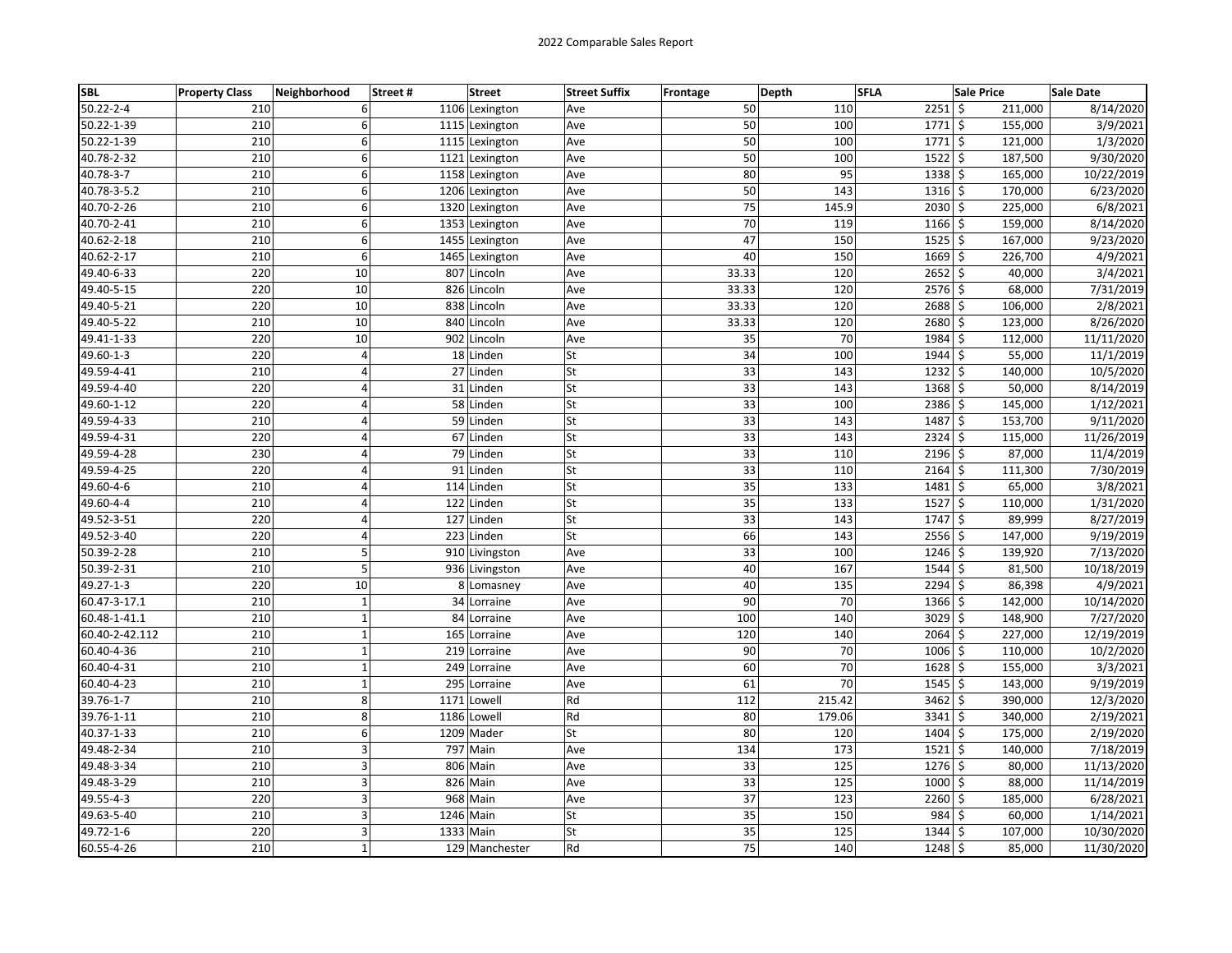| <b>SBL</b>      | <b>Property Class</b> | Neighborhood                     | Street# | <b>Street</b>  | <b>Street Suffix</b> | Frontage | Depth           | <b>SFLA</b> |                | <b>Sale Price</b> | <b>Sale Date</b>       |
|-----------------|-----------------------|----------------------------------|---------|----------------|----------------------|----------|-----------------|-------------|----------------|-------------------|------------------------|
| 60.55-4-30      | 210                   |                                  |         | 147 Manchester | Rd                   |          | 40              | 140         | 975            | \$<br>139,000     | 3/15/2021              |
| 60.55-4-31      | 210                   |                                  |         | 151 Manchester | Rd                   |          | 40              | 140         | $1150 \,$ \$   | 156,000           | 7/19/2019              |
| 60.63-2-68.1    | 210                   | $\mathbf{1}$                     |         | 154 Manchester | Rd                   |          | 50              | 135         | 1848 \$        | 185,000           | 11/24/2020             |
| 60.63-1-19      | 210                   | $\mathbf 1$                      |         | 210 Manchester | Rd                   |          | 60              | 135         | $828$ \$       | 136,000           | 10/29/2020             |
| $60.62 - 3 - 2$ | 210                   | $\mathbf 1$                      |         | 305 Manchester | Rd                   |          | 45              | 140         | 1429           | \$<br>152,250     | 3/3/2021               |
| 60.70-2-35      | 210                   | $\mathbf 1$                      |         | 418 Manchester | Rd                   |          | 40              | 135         | $937$ \$       | 134,000           | 4/16/2021              |
| 60.62-3-31.2    | 210                   | $\mathbf{1}$                     |         | 451 Manchester | Rd                   |          | 40              | 140         | 1460 \$        | 101,000           | 10/16/2020             |
| 60.70-2-29.1    | 210                   | $\mathbf 1$                      |         | 460 Manchester | Rd                   |          | 85              | 135         | 1165 \$        | 173,000           | 7/10/2020              |
| 39.35-1-29      | 220                   | $\overline{7}$                   |         | 428 Manhattan  | <b>St</b>            |          | 39.7            | 102.11      | $1120 \,$ \$   | 93,000            | 2/4/2021               |
| 39.35-1-39      | 220                   | $\overline{7}$                   |         | 435 Manhattan  | St                   |          | 66              | 100         | 1924 \$        | 70,000            | 6/29/2021              |
| 39.35-1-38      | 220                   | $\overline{7}$                   |         | 443 Manhattan  | St                   |          | 33              | 100         | 1862 \$        | 92,000            | 11/12/2020             |
| 39.35-1-32.1    | 220                   | $\overline{7}$                   |         | 444 Manhattan  | St                   |          | 66.66           | 100         | 1872           | \$<br>74,570      | 12/18/2020             |
| 39.35-2-26      | 220                   | $\overline{7}$                   |         | 521 Manhattan  | St                   |          | 26              | 101.1       | 1600 \$        | 80,000            | 6/30/2021              |
| 49.34-2-34      | 411                   | 10                               |         | 947 Maple      | Ave                  |          | 48              | 128         |                | \$<br>520,000     | 7/31/2019              |
| 49.34-2-34      | 411                   | 10                               |         | 947 Maple      | Ave                  |          | 48              | 128         |                | \$<br>690,000     | 12/26/2019             |
| 49.56-2-4       | 220                   | 3                                |         | 892 Maplewood  | Ave                  |          | 40              | 133         | $1510 \,$ \$   | 70,000            | 6/25/2021              |
| 49.55-6-13      | 220                   | 3                                |         | 906 Maplewood  | Ave                  |          | 34              | 67          | 1352           | \$<br>67,900      | 5/17/2021              |
| 60.56-3-10      | 210                   | $\mathbf{1}$                     |         | 3317 Marie     | St                   |          | 60              | 165         | $2072 \mid 5$  | 217,270           | 10/18/2019             |
| 49.81-2-19      | 210                   | 3                                |         | 808 Marion     | Ave                  |          | 40              | 125         | 1075           | \$<br>155,319     | 11/8/2019              |
| 49.81-1-41      | 311                   | 3                                |         | 934 Marion     | Ave                  |          | 80              | 45          |                | \$<br>155,000     | 5/20/2020              |
| 60.39-2-26      | 210                   | $\mathbf{1}$                     |         | 18 Marriott    | Ave                  |          | 80              | 125         | $1394$ \$      | 150,000           | 4/15/2021              |
| 60.39-2-29      | 210                   | $\mathbf 1$                      |         | 40 Marriott    | Ave                  |          | 60              | 125         | 1361           | \$<br>170,100     | 8/6/2020               |
| 60.31-3-15      | 210                   | $\mathbf 1$                      |         | 135 Marriott   | Ave                  |          | 80              | 125         | $1642 \mid 5$  | 190,000           | 9/28/2020              |
| 60.31-3-29.121  | 210                   | $\overline{1}$                   |         | 205 Marriott   | Ave                  |          | 40              | 125         | 1761           | \$<br>210,000     | 5/27/2021              |
| 60.31-3-29.114  | 210                   | $\mathbf{1}$                     |         | 225 Marriott   | Ave                  |          | 40              | 125         | 1500 \$        | 195,000           | 2/13/2020              |
| 60.31-3-11      | 210                   | $\mathbf{1}$                     |         | 235 Marriott   | Ave                  |          | 80              | 125         | 2690 \$        | 225,000           | 5/15/2020              |
| 60.47-2-37      | 210                   | $\mathbf 1$                      |         | 6 Marshall     | Ave                  |          | 40              | 144         | 1409           | \$<br>135,000     | 9/25/2019              |
| 60.39-3-6       | 210                   | $\mathbf 1$                      |         | 33 Marshall    | Ave                  |          | 80              | 150         | 1434           | \$<br>210,000     | 3/1/2021               |
| 60.39-3-4       | 210                   | $\overline{1}$                   |         | 37 Marshall    | Ave                  |          | 40              | 150         | 1206           | \$<br>188,000     | 2/3/2021               |
| 60.39-3-7       | 210                   | $\mathbf{1}$                     |         | 80 Marshall    | Ave                  |          | 144             | 68          | 988            | \$<br>138,000     | 5/29/2020              |
| 49.33-5-46      | 331                   | 10                               |         | 21 Martin      | St                   |          | 26.66           | 34.5        |                | Ś<br>2,236        | 4/30/2021              |
| 49.33-5-47      | 331                   | 10                               |         | 25 Martin      | St                   | 51.84    |                 | 34.5        |                | Ś<br>4,472        | 4/30/2021              |
| 49.67-2-14      | 210                   | 4                                |         | 145 Marx       | St                   |          | 107             | 119         | 1252           | \$<br>82,500      | 9/17/2019              |
| 49.67-2-28      | 210                   | 4                                |         | 154 Marx       | St                   |          | 33              | 116         | 1572           | \$<br>81,000      | 12/19/2019             |
| 39.83-1-21      | 210                   | 10                               |         | 1027 Maryland  | Ave                  |          | 70              | 151         | $2168$ \$      | 239,900           | 12/3/2020              |
| 39.83-1-20      | 210                   | 10                               |         | 1039 Maryland  | Ave                  |          | 30              | 151         | 2721 \$        | 235,000           | 12/11/2020             |
| 39.84-1-6       | 210                   | 5                                |         | 1078 Maryland  | Ave                  |          | 40              | 213         | $1745$ \$      | 180,000           | 11/30/2020             |
| 39.43-3-17      | 210                   | $\overline{\phantom{a}}$         |         | 729 Mason      | St                   |          | 35              | 106         | $1291 \pm$     | 76,000            | 10/30/2020             |
| 39.43-3-58      | 220                   | $\overline{7}$                   |         | 833 Mason      | St                   |          | 45              | 120         | 2710           | \$<br>145,000     | 12/16/2020             |
| 49.51-1-21      | 220                   | $\overline{4}$                   |         | 41 McClellan   | St                   |          | 33              | 162         | 2246           | \$<br>71,000      | 1/3/2020               |
| 49.51-1-17      | 220                   | 4                                |         | 57 McClellan   | St                   |          | $\overline{35}$ | 192         | 2583           | \$<br>142,000     | 1/12/2021              |
| 49.43-2-49      | 220                   | $\overline{4}$                   |         | 147 McClellan  | St                   |          | 33              | 192         | 2448 \$        | 181,000           | 6/28/2021              |
| 49.43-3-5       | 220<br>220            | $\overline{4}$<br>$\overline{4}$ |         | 202 McClellan  | St                   |          | 33<br>44        | 182         | $2462 \mid$ \$ | 100,000<br>Ś      | 6/10/2020<br>8/12/2019 |
| 49.43-2-37      |                       |                                  |         | 247 McClellan  | St                   |          |                 | 150         | 2260           | 113,000           |                        |
| 49.44-1-13      | 220                   | 4                                |         | 422 McClellan  | St                   |          | 33.7            | 182         | $2328$ \$      | 126,000           | 3/11/2021              |
| 49.36-2-18      | 220                   | $\overline{4}$                   |         | 439 McClellan  | St                   |          | 34              | 150         | 2454           | \$<br>193,900     | 11/5/2019              |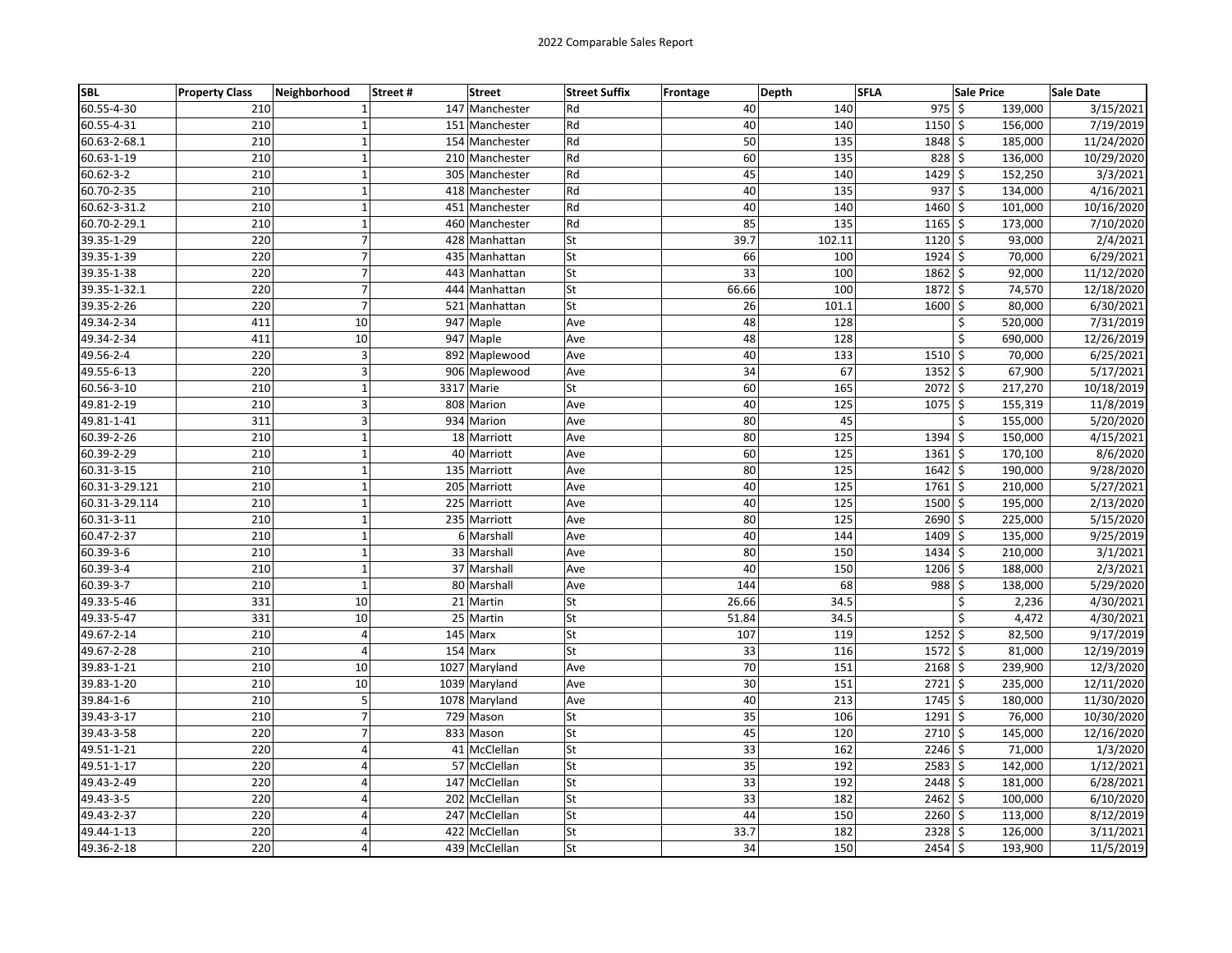| <b>SBL</b>       | <b>Property Class</b> | Neighborhood   | Street# | <b>Street</b>    | <b>Street Suffix</b> | Frontage | Depth           | <b>SFLA</b> |               | <b>Sale Price</b> | Sale Date  |
|------------------|-----------------------|----------------|---------|------------------|----------------------|----------|-----------------|-------------|---------------|-------------------|------------|
| 49.44-1-20       | 411                   | 4              |         | 450 McClellan    | lSt                  |          | 35              | 149         |               | \$<br>157,000     | 3/6/2020   |
| 49.36-3-62       | 230                   | 4              |         | 505 McClellan    | lSt                  |          | 36              | 115         | $2260$ \$     | 110,000           | 10/22/2020 |
| 49.36-3-57       | 210                   | 4              |         | 527 McClellan    | <b>St</b>            |          | 35              | 132         | 1380 \$       | 90,000            | 5/29/2020  |
| 49.36-3-55.1     | 220                   | $\overline{4}$ |         | 601 McClellan    | <b>St</b>            |          | 53              | 145         | 2702 \$       | 134,000           | 2/18/2020  |
| $50.21 - 1 - 18$ | 210                   | 5              |         | 1015 McClellan   | <b>St</b>            |          | $\overline{30}$ | 97          | $1537$ \$     | 170,000           | 12/15/2020 |
| 40.77-2-79       | 210                   | 5              |         | 1117 McClellan   | <b>St</b>            |          | 45              | 144         | $1927$ \$     | 164,300           | 11/1/2019  |
| $50.21 - 2 - 1$  | 210                   | 5              |         | 1128 McClellan   | <b>St</b>            |          | 67              | 142         | $1009$ \$     | 192,000           | 7/31/2020  |
| 40.77-2-85       | 210                   | 5              |         | 1129 McClellan   | lSt                  |          | 50              | 144         | $1344$ \$     | 173,000           | 11/6/2020  |
| 40.78-1-28       | 210                   | 6              |         | 1146 McClellan   | <b>St</b>            |          | 55              | 142         | $1733$ \$     | 172,000           | 12/8/2020  |
| 40.78-1-25       | 210                   | 6              |         | 1160 McClellan   | <b>St</b>            |          | 75              | 142         | $1266$ \$     | 133,000           | 2/8/2021   |
| 40.78-1-21       | 210                   | 6              |         | 1186 McClellan   | <b>St</b>            |          | 100             | 142         | 1760 \$       | 130,540           | 10/19/2020 |
| 40.70-1-31       | 210                   | 6              |         | 1316 McClellan   | lSt                  |          | $\overline{75}$ | 135         | $1477$ \$     | 151,900           | 12/30/2020 |
| 40.70-1-32       | 210                   | 6              |         | 1332 McClellan   | St                   |          | 75              | 135         | $1410 \mid 5$ | 196,000           | 12/3/2020  |
| 40.70-1-33       | 210                   | 6              |         | 1338 McClellan   | <b>St</b>            | 58.33    |                 | 135         | $1465$ \$     | 170,000           | 10/23/2020 |
| 40.54-2-28       | 210                   | 6              |         | 1509 McClellan   | lSt                  |          | 34              | 233.75      | $1584$ \$     | 195,000           | 11/8/2019  |
| 60.70-1-11       | 210                   | $\mathbf{1}$   |         | 3257 McDonald    | Ave                  |          | 70              | 140         | $1004$ \$     | 115,000           | 4/3/2020   |
| 60.69-1-12       | 210                   | $\mathbf 1$    |         | 3260 McDonald    | Ave                  |          | 60              | 150         | $1188$ \$     | 157,000           | 10/29/2020 |
| 60.78-1-14.2     | 210                   | $\mathbf 1$    |         | 3353 McDonald    | Ave                  |          | 75              | 140         | 1040 \$       | 144,975           | 5/27/2021  |
| 49.73-1-43.2     | 312                   | $\overline{3}$ |         | Michigan         | Ave                  |          | 51              | 35          |               | \$<br>10,000      | 1/24/2020  |
| 49.65-4-17       | 220                   | 3              |         | 360 Michigan     | Ave                  |          | 35              | 125         | 2666 \$       | 211,000           | 2/11/2021  |
| 49.65-4-14       | 220                   | 3              |         | 372 Michigan     | Ave                  |          | $\overline{35}$ | 125         | 1874 \$       | 160,000           | 11/20/2020 |
| 49.65-4-4        | 210                   | 3              |         | 514 Michigan     | Ave                  |          | 34              | 145         | $1405$ \$     | 126,000           | 11/19/2019 |
| 49.64-7-29       | 220                   | 3              |         | 813 Michigan     | Ave                  |          | 34              | 145         | $2524$ \$     | 195,000           | 7/29/2020  |
| 49.73-1-43.1     | 220                   | $\overline{3}$ |         | 818 Michigan     | Ave                  |          | 34              | 145         | $2368$ \$     | 175,000           | 6/1/2021   |
| 49.72-3-50       | 220                   | 3              |         | 922 Michigan     | Ave                  |          | 74              | 145         | 2172 \$       | 140,000           | 1/25/2021  |
| 50.22-1-33       | 210                   | 6              |         | 1121 Morningside | Ave                  |          | 50              | 105         | 1500 \$       | 199,900           | 6/15/2021  |
| 40.78-2-29       | 210                   | 6              |         | 1150 Morningside | Ave                  |          | 80              | 113         | $1652$ \$     | 115,000           | 12/4/2020  |
| 39.83-3-16       | 210                   | 10             |         | 9 Morris         | Ave                  |          | 47              | 116         | 1880 \$       | 195,000           | 12/18/2020 |
| 49.34-2-5        | 411                   | 10             |         | 14 Moyston       | lSt                  |          | 40              | 90          |               | Ś<br>87,000       | 6/10/2021  |
| 49.34-1-28       | 220                   | 10             |         | 17 Moyston       | <b>St</b>            |          | 46              | 83          | $3626$ \$     | 121,900           | 5/17/2021  |
| 49.34-1-41       | 210                   | 10             |         | 39 Moyston       | <b>St</b>            |          | 33              | 83          | $1316 \,$ \$  | 80,000            | 4/13/2021  |
| 49.31-3-17       | 311                   | 10             |         | 526 Mumford      | lst                  | 33.33    |                 | 105         |               | Ś<br>5,500        | 1/6/2020   |
| 49.31-4-34       | 220                   | 10             |         | 527 Mumford      | <b>St</b>            | 33.33    |                 | 105         | $2550$ \$     | 81,000            | 7/23/2020  |
| 49.31-4-32       | 220                   | 10             |         | 531 Mumford      | <b>St</b>            | 33.33    |                 | 105         | $2372$ \$     | 78,000            | 4/1/2021   |
| 49.25-3-11       | 230                   | 10             |         | 12 Mynderse      | <b>St</b>            |          | 33              | 100         | $3215$ \$     | 85,000            | 1/10/2020  |
| $50.23 - 3 - 8$  | 210                   | 6              |         | 1151 Myron       | <b>St</b>            |          | 57              | 63          | 2023 \$       | 235,000           | 1/7/2021   |
| $50.23 - 3 - 5$  | 311                   | 6              |         | 1169 Myron       | lSt                  |          | 40              | 18          |               | Ś<br>189,900      | 5/26/2020  |
| 60.21-1-31       | 210                   | $\mathbf 1$    |         | 9 Myrtle         | Ave                  |          | 33              | 118         | $1192 \mid 5$ | 95,000            | 7/17/2019  |
| 60.21-1-33       | 210                   | $\mathbf 1$    |         | 13 Myrtle        | Ave                  |          | 33              | 119         | $546$ \$      | 57,000            | 5/8/2020   |
| 50.77-1-32       | 210                   | $\mathbf 1$    |         | 22 Myrtle        | Ave                  |          | 35              | 98          | $1108$ \$     | 55,000            | 10/4/2019  |
| 60.30-2-35       | 210                   |                | 1 2A    | Nassau           | Ave                  |          | 40              | 90          | $1293$ \$     | 116,600           | 5/19/2020  |
| 60.30-2-30       | 210                   | $\mathbf 1$    |         | 10 Nassau        | Ave                  |          | 40              | 130         | 1075 \$       | 150,000           | 7/31/2019  |
| 60.30-2-28       | 210                   | $\mathbf{1}$   |         | 14 Nassau        | Ave                  |          | 40              | 130         | 1020 \$       | 135,000           | 2/18/2020  |
| 60.30-2-26       | 210                   | $\mathbf 1$    |         | 18 Nassau        | Ave                  |          | 40              | 135         | $1485$ \$     | 155,000           | 7/3/2019   |
| 60.30-2-23       | 210                   | $\mathbf 1$    |         | 23 Nassau        | Ave                  |          | 40              | 120         | $1181 \;$ \$  | 122,000           | 11/14/2019 |
| 60.31-2-2        | 210                   | $\mathbf 1$    |         | 2830 Nassau      | <b>St</b>            |          | 70              | 80          | $972 \;$ \$   | 170,000           | 5/25/2021  |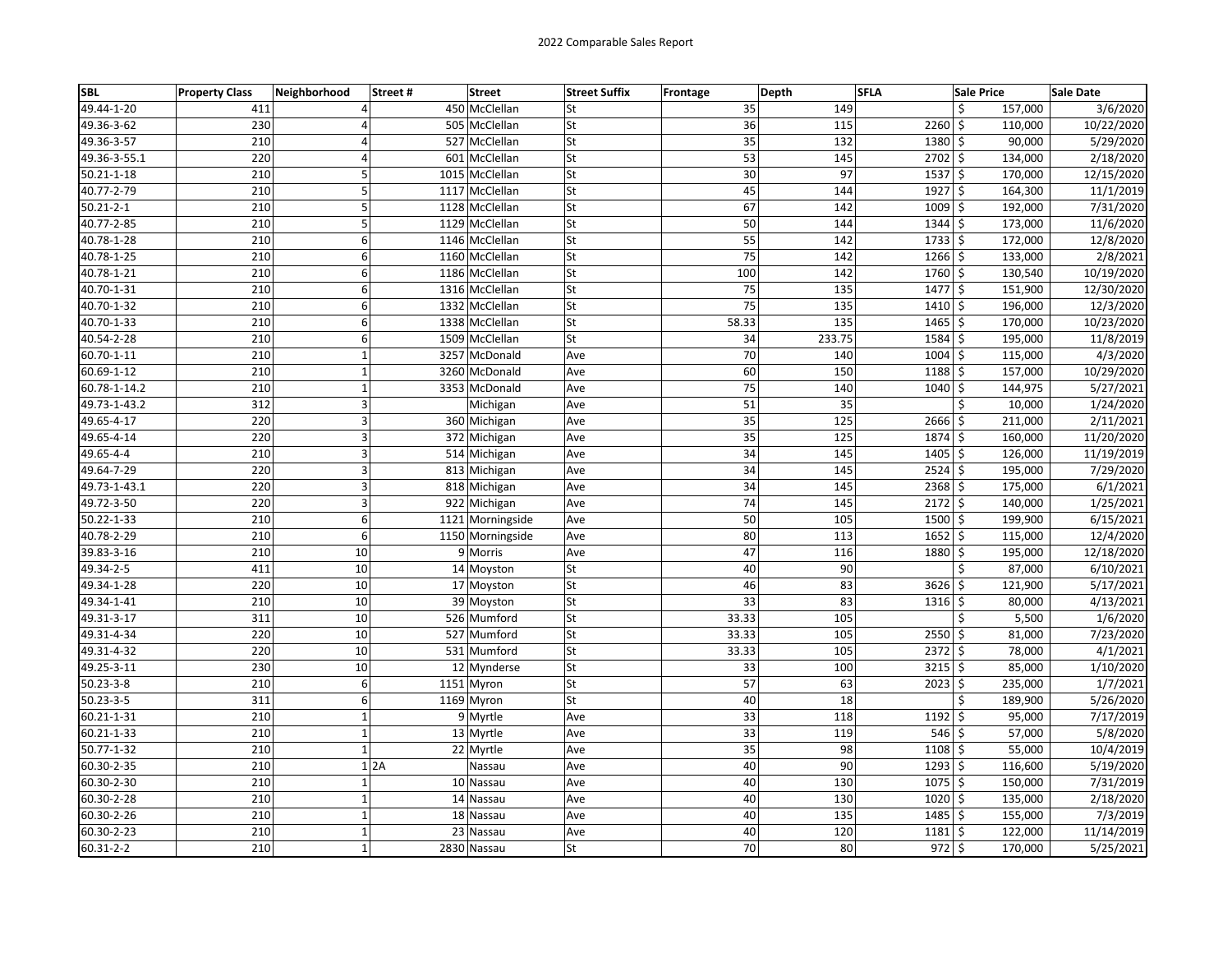| <b>SBL</b>    | <b>Property Class</b> | Neighborhood       | Street # | <b>Street</b>     | <b>Street Suffix</b> | <b>Frontage</b> | Depth  | <b>SFLA</b> |                      | <b>Sale Price</b> | Sale Date  |
|---------------|-----------------------|--------------------|----------|-------------------|----------------------|-----------------|--------|-------------|----------------------|-------------------|------------|
| 49.78-3-18.11 | 220                   | $\overline{2}$     |          | 1475 Nelson       | lSt                  |                 | 170    | 90          | $2052$ \$            | 140,000           | 11/18/2020 |
| 49.78-3-29    | 220                   | $\overline{2}$     |          | 1479 Nelson       | St                   |                 | 50     | 130         | $2052$ \$            | 112,000           | 4/17/2020  |
| 49.78-3-29    | 220                   | $\overline{2}$     |          | 1479 Nelson       | <b>St</b>            |                 | 50     | 130         | 2052 \$              | 158,000           | 6/22/2021  |
| 60.46-1-37    | 210                   | $\mathbf 1$        |          | 308 Nimitz        | Rd                   |                 | 60     | 140         | 1658 \$              | 150,000           | 9/9/2020   |
| 60.46-1-44    | 210                   | $\mathbf 1$        |          | 325 Nimitz        | Ave                  |                 | 75     | 139         | 1188 \$              | 154,000           | 9/13/2019  |
| 48.51-4-30    | 210                   | $\mathbf 2$        |          | 215 Ninth         | St                   |                 | 54     | 77          | $1608$ \$            | 126,100           | 6/30/2020  |
| 48.51-4-28    | 210                   | $\mathbf 2$        |          | 225 Ninth         | lSt                  |                 | 40     | 92          | $1164$ \$            | 105,000           | 9/10/2020  |
| 49.63-3-15    | 210                   | 3                  |          | 1219 Ninth        | Ave                  |                 | 33     | 117         | $1337$ \$            | 119,900           | 1/31/2020  |
| 49.62-5-22    | 220                   | $\overline{3}$     |          | 1325 Ninth        | Ave                  |                 | 33     | 90          | $1628$ \$            | 77,000            | 4/3/2020   |
| 49.62-5-24    | 210                   | 3                  |          | 1333 Ninth        | Ave                  |                 | 33     | 84          | 1440 \$              | 119,900           | 3/10/2021  |
| 49.62-5-25    | 220                   | 3                  |          | 1337 Ninth        | Ave                  |                 | 33     | 80          | $1536$ \$            | 115,000           | 12/18/2019 |
| 49.62-5-25    | 220                   | 3                  |          | 1337 Ninth        | Ave                  |                 | 33     | 80          | $1536$ \$            | 145,000           | 4/9/2021   |
| 49.52-3-28    | 210                   | 4                  |          | 1746 Nora         | Ave                  |                 | 60     | 124         | 1479 \$              | 175,000           | 12/21/2020 |
| 39.55-1-63    | 220                   | 9                  |          | 21 North          | <b>St</b>            |                 | 50     | 115         | $2268$ \$            | 125,000           | 4/9/2021   |
| 39.55-2-4     | 210                   | 9                  |          | 22 North          | lSt                  |                 | 30     | 160         | $1916$ \$            | 175,000           | 12/23/2020 |
| 39.55-2-3     | 210                   | 9                  |          | 24 North          | <b>St</b>            |                 | 28     | 159         | $1636$ \$            | 168,000           | 5/4/2021   |
| 39.55-1-65    | 220                   | 9                  |          | 25 North          | <b>St</b>            |                 | 29     | 114.5       | $2016$ \$            | 90,000            | 2/18/2020  |
| 39.64-2-30    | 449                   | 9                  |          | 10 North Center   | <b>St</b>            |                 | 46.25  | 90          |                      | \$<br>50,000      | 1/15/2020  |
| 39.63-1-41.1  | 418                   | 9                  |          | 1 North Church    | <b>St</b>            |                 | 122    | 187.37      |                      | \$<br>545,000     | 8/14/2020  |
| 39.64-1-16    | 220                   | 9                  |          | 10 North College  | <b>St</b>            |                 | 31     | 150         | 2640 \$              | 205,000           | 10/22/2020 |
| 39.63-2-24    | 210                   | 9                  |          | 11 North College  | <b>St</b>            |                 | 21     | 60          | 1548 \$              | 155,000           | 1/12/2021  |
| 39.56-1-21    | 230                   | 9                  |          | 109 North College | <b>St</b>            |                 | 35     | 63.8        | $2224$ \$            | 175,000           | 12/4/2020  |
| 39.56-1-27    | 210                   | 9                  |          | 125 North College | <b>St</b>            |                 | 31     | 60          | $1433$ \$            | 125,000           | 3/26/2021  |
| 39.63-2-49    | 210                   | 9                  |          | 12 North Ferry    | <b>St</b>            |                 | 26.6   | 140         | $2977$ \$            | 260,000           | 1/5/2021   |
| 39.63-1-22    | 210                   | 9                  |          | 17 North Ferry    | <b>St</b>            |                 | 31     | 98          | 1654 \$              | 185,000           | 1/4/2021   |
| 39.55-1-34    | 220                   | 9                  |          | 115 North Ferry   | <b>St</b>            |                 | 25     | 150         | $2334$ \$            | 87,120            | 11/12/2020 |
| 39.55-1-41    | 210                   | 9                  |          | 120 North Ferry   | <b>St</b>            |                 | 33.33  | 180         | $1668$ \$            | 130,400           | 12/21/2020 |
| 39.65-1-42    | 483                   | 9                  |          | 36 North Jay      | <b>St</b>            |                 | 21     | 150         |                      | \$<br>152,000     | 2/28/2020  |
| 49.64-6-4     | 210                   | $\overline{3}$     |          | 610 Norwood       | Ave                  |                 | 140    | 130         | $2142$ \$            | 198,453           | 4/29/2021  |
| 49.56-2-32    | 220                   | 3                  |          | 945 Norwood       | Ave                  |                 | 35     | 131         | $2166$ \$            | 165,000           | 7/27/2020  |
| 49.64-2-3     | 210                   | 3                  |          | 946 Norwood       | Ave                  |                 | 45     | 196         | $1317 \frac{1}{5}$   | 86,920            | 8/21/2019  |
| 39.81-3-32    | 411                   | 10                 |          | 213 Nott          | Ter                  |                 | 30     | 106         |                      | Ś<br>79,000       | 2/5/2021   |
| 39.81-3-31    | 330                   | 10                 |          | 219 Nott          | Ter                  |                 | 59     | 102         |                      | \$<br>15,000      | 1/20/2021  |
| 39.50-3-41    | 281                   | $\overline{7}$     |          | 553 Nott          | St                   |                 | 34     | 230         | $2844$ \$            | 245,000           | 3/9/2020   |
| 39.50-3-41    | 281                   | $\overline{7}$     |          | 553 Nott          | St                   |                 | 34     | 230         | $2044$ \$            | 245,000           | 3/9/2020   |
| 39.50-3-38    | 210                   | $\overline{7}$     |          | 565 Nott          | <b>St</b>            |                 | 34     | 209         | 2028 \$              | 85,000            | 7/30/2020  |
| 39.59-2-25    | 220                   | 8                  |          | 857 Nott          | lSt                  |                 | 39     | 159         | $\overline{2524}$ \$ | 180,000           | 12/11/2020 |
| 39.59-2-18    | 230                   | 8                  |          | 901 Nott          | <b>St</b>            |                 | 52     | 148         | 4344 \$              | 206,000           | 3/29/2021  |
| 39.59-2-17    | 220                   | $\overline{\bf 8}$ |          | 909 Nott          | <b>St</b>            |                 | 50     | 140         | $2436$ \$            | 150,000           | 5/27/2021  |
| 39.59-2-16    | 230                   | 8                  |          | 913 Nott          | <b>St</b>            |                 | 47     | 115         | $3202 \mid 5$        | 117,000           | 1/17/2020  |
| 39.59-2-16    | 230                   | 8                  |          | 913 Nott          | <b>St</b>            |                 | 47     | 115         | $3202 \mid 5$        | 179,900           | 5/11/2021  |
| 39.60-2-4     | 210                   | 8                  |          | 1110 Nott         | <b>St</b>            |                 | 166.42 | 235         | $5398$ \$            | 467,500           | 2/26/2021  |
| 40.53-3-5     | 220                   | 6                  |          | 1357 Nott         | <b>St</b>            |                 | 60     | 130         | 2676 \$              | 150,000           | 11/4/2020  |
| 40.53-3-6     | 220                   | 6                  |          | 1361 Nott         | <b>St</b>            |                 | 40     | 130         | $2364$ \$            | 120,000           | 11/21/2019 |
| 40.53-3-8     | 210                   | 6                  |          | 1371 Nott         | <b>St</b>            |                 | 40     | 130         | $1380 \mid 5$        | 140,000           | 12/5/2020  |
| 40.53-3-11    | 210                   | $\overline{6}$     |          | 1387 Nott         | <b>St</b>            |                 | 40     | 130         | 1332 \$              | 125,000           | 3/24/2021  |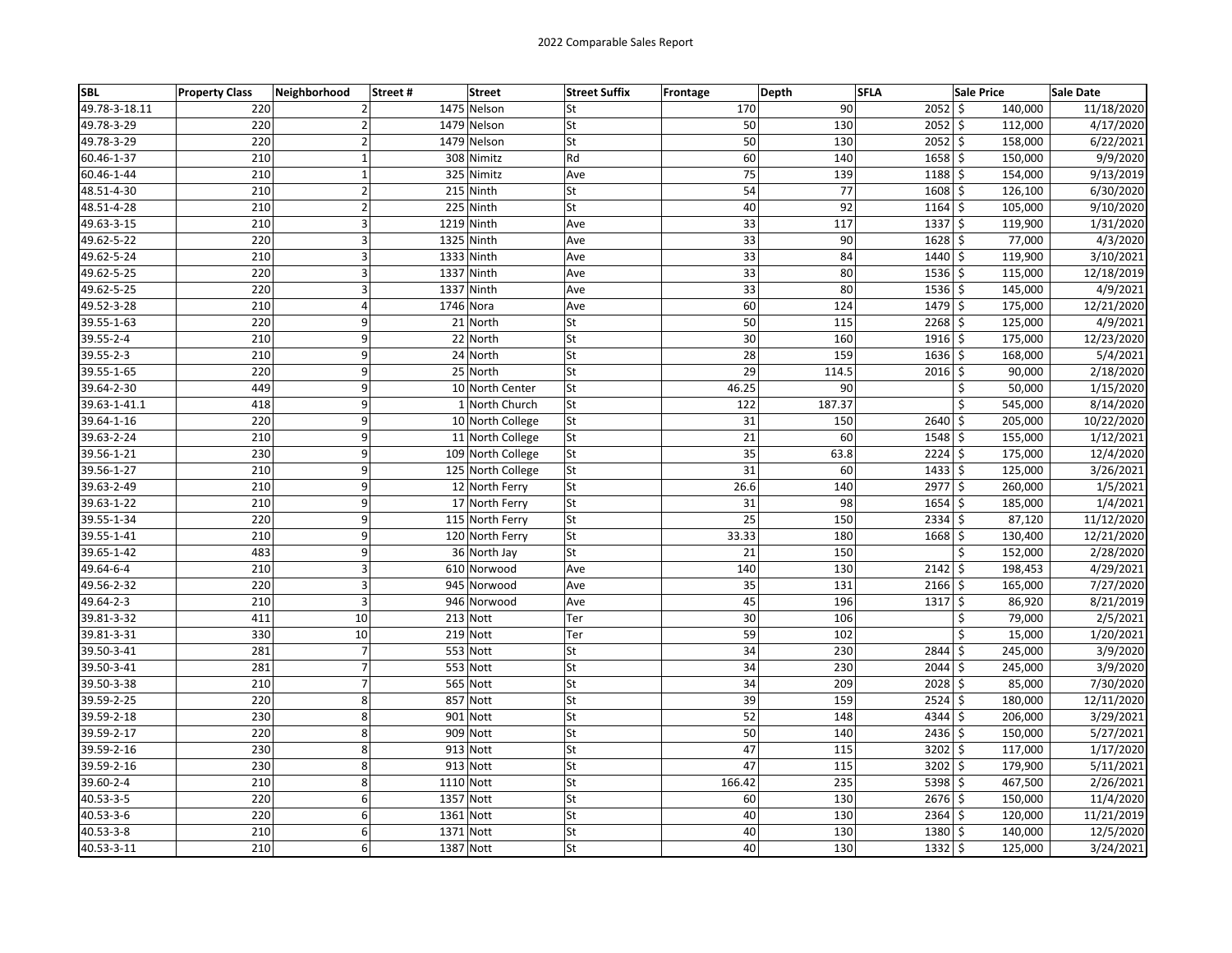| <b>SBL</b>      | <b>Property Class</b> | Neighborhood   | Street # | <b>Street</b>  | <b>Street Suffix</b> | <b>Frontage</b> | Depth           | <b>SFLA</b> |                  | <b>Sale Price</b> | Sale Date  |
|-----------------|-----------------------|----------------|----------|----------------|----------------------|-----------------|-----------------|-------------|------------------|-------------------|------------|
| 40.61-3-11      | 210                   | 6              |          | 1432 Nott      | lSt                  |                 | 40              | 130         | 908 <sup>5</sup> | 165,000           | 9/15/2020  |
| $40.62 - 1 - 4$ | 220                   | 6              |          | 1474 Nott      | lSt                  |                 | 40              | 130         | $2668$ \$        | 127,000           | 7/30/2019  |
| 40.62-1-5       | 220                   | 6              |          | 1480 Nott      | <b>St</b>            |                 | 40              | 130         | 2668 \$          | 154,000           | 8/15/2019  |
| $40.62 - 1 - 6$ | 220                   | 6              |          | 1486 Nott      | <b>St</b>            |                 | 40              | 130         | 1920 \$          | 110,000           | 10/29/2020 |
| 40.62-2-12      | 210                   | 6              |          | 1636 Nott      | <b>St</b>            |                 | 50              | 140         | $1585$ \$        | 160,000           | 12/18/2020 |
| 40.54-2-23      | 210                   | 6              |          | 1653 Nott      | <b>St</b>            |                 | 40              | 130         | 1420 \$          | 130,000           | 11/27/2019 |
| 40.63-1-12      | 210                   | 6              |          | 1804 Nott      | lSt                  |                 | 50              | 140         | $1413 \mid 5$    | 170,000           | 5/28/2020  |
| 40.63-1-6       | 210                   | 6              |          | 1823 Nott      | St                   |                 | 60              | 140         | $828$ \$         | 90,000            | 9/19/2019  |
| 49.55-5-18      | 220                   | $\overline{3}$ |          | 909 Oakwood    | Ave                  |                 | 54              | 34          | $1248$ \$        | 83,510            | 11/13/2020 |
| 48.58-1-10.1    | 210                   | $\overline{2}$ |          | 370 Olean      | lSt                  |                 | 50              | 123         | $1209$ \$        | 132,500           | 10/27/2020 |
| 48.58-1-15      | 210                   | $\mathbf 2$    |          | 416 Olean      | <b>St</b>            |                 | 50              | 101         | $1215$ \$        | 120,840           | 1/29/2021  |
| 48.66-1-8       | 311                   | $\mathbf 2$    |          | 480 Olean      | lSt                  |                 | 40              | 15          |                  | Ś<br>106,000      | 4/22/2020  |
| 48.49-1-91.1    | 311                   | $\mathbf 2$    |          | 2812 Olean     | St                   | 46.84           |                 | 151.61      |                  | \$<br>162,800     | 2/25/2020  |
| 48.49-1-90      | 311                   | $\overline{2}$ |          | 2816 Olean     | <b>St</b>            | 57.5            |                 | 152.61      |                  | \$<br>5,000       | 7/29/2020  |
| 48.49-1-89      | 210                   | $\overline{2}$ |          | 2820 Olean     | <b>St</b>            | 57.5            |                 | 152.13      | $1140 \mid$ \$   | 172,300           | 7/29/2020  |
| 48.49-1-87      | 210                   | $\overline{2}$ |          | 2828 Olean     | <b>St</b>            | 57.5            |                 | 133.6       | $1140 \;$ \$     | 195,614           | 11/16/2020 |
| 48.49-1-86      | 311                   | $\mathbf 2$    |          | 2832 Olean     | <b>St</b>            | 57.5            |                 | 133.64      |                  | \$<br>100         | 2/5/2020   |
| 48.49-1-85      | 210                   | $\mathbf 2$    |          | 2836 Olean     | <b>St</b>            |                 | 57.5            | 133.69      | $1140 \;$ \$     | 175,886           | 2/5/2020   |
| 48.49-1-84      | 210                   | $\overline{2}$ |          | 2840 Olean     | <b>St</b>            |                 | 57.5            | 133.73      | $1140 \,$ \$     | 172,336           | 2/7/2020   |
| 48.49-1-83      | 311                   | $\mathbf 2$    |          | 2844 Olean     | <b>St</b>            |                 | 57.5            | 155.45      |                  | \$<br>100         | 2/7/2020   |
| 48.49-1-82.1    | 210                   | $\mathbf 2$    |          | 2848 Olean     | <b>St</b>            |                 | 56              | 156.05      | $1140 \;$ \$     | 169,759           | 8/8/2019   |
| 48.49-1-80      | 210                   | $\overline{2}$ |          | 2856 Olean     | lSt                  | 65.73           |                 | 157.5       | $1146$ \$        | 185,000           | 6/10/2021  |
| 40.53-1-12      | 210                   | 6              |          | 1659 Oneida    | <b>St</b>            |                 | 40              | 125         | 1944 \$          | 175,000           | 9/30/2020  |
| 40.45-1-50      | 210                   | 6              |          | 1845<br>Oneida | St                   | 40.5            |                 | 102.5       | $1306$ \$        | 166,800           | 11/9/2020  |
| 48.67-3-8       | 210                   | $\overline{2}$ |          | 537 Ontario    | <b>St</b>            |                 | 72              | 180         | 1309 \$          | 170,000           | 2/25/2020  |
| 48.67-2-28      | 210                   | $\overline{2}$ |          | 558 Ontario    | <b>St</b>            |                 | 35              | 171         | 1093 \$          | 125,000           | 8/17/2020  |
| 48.67-2-22      | 210                   | $\overline{2}$ |          | 586 Ontario    | lSt                  |                 | 39              | 176.34      | 1788 \$          | 144,200           | 10/15/2020 |
| 48.75-2-35      | 210                   | $\mathbf 2$    |          | 706 Ontario    | <b>St</b>            |                 | 39              | 178         | $1262 \mid 5$    | 122,000           | 9/10/2020  |
| 48.75-2-38      | 210                   | $\overline{2}$ |          | 905 Ontario    | lSt                  |                 | 40              | 150         | $1339$ \$        | 161,000           | 4/8/2021   |
| 48.75-2-21      | 220                   | $\overline{2}$ |          | 946 Ontario    | <b>St</b>            |                 | 45              | 190         | 1792 \$          | 138,000           | 2/14/2020  |
| 49.38-1-60      | 220                   | 3              |          | 609 Orchard    | <b>St</b>            |                 | 35              | 140         | $1903$ \$        | 180,000           | 11/25/2020 |
| 49.38-1-57      | 411                   | $\overline{3}$ |          | 621 Orchard    | lst                  |                 | 55              | 80          |                  | Ś<br>100,000      | 5/7/2020   |
| 49.46-2-21      | 210                   | $\overline{3}$ |          | 660 Orchard    | <b>St</b>            |                 | 30.8            | 116         | $600 \le$        | 43,000            | 12/23/2020 |
| 49.46-3-25      | 220                   | 3              |          | 717 Orchard    | <b>St</b>            |                 | 37              | 197         | $2266$ \$        | 151,000           | 12/11/2020 |
| 49.46-2-25      | 220                   | 3              |          | 730 Orchard    | lSt                  |                 | 40              | 70          | $1822$ \$        | 48,000            | 9/13/2019  |
| 50.79-1-7       | 210                   | $\mathbf{1}$   |          | 232 Oregon     | Ave                  |                 | $\overline{75}$ | 100         | $1534$ \$        | 211,150           | 12/30/2020 |
| $50.79 - 1 - 7$ | 210                   | $\mathbf 1$    |          | 232 Oregon     | Ave                  |                 | 75              | 100         | 1534 \$          | 211,150           | 12/30/2020 |
| 50.55-1-34      | 210                   | 5              |          | 799 Oregon     | Ave                  |                 | 101             | 148         | $2221$ \$        | 215,100           | 8/20/2019  |
| 49.61-1-23.1    | 210                   | $\mathbf 2$    |          | 1818 Osterlitz | Ave                  |                 | 38              | 150         | $1557$ \$        | 140,000           | 10/25/2019 |
| 49.61-1-2       | 220                   | $\mathbf 2$    |          | 1837 Osterlitz | Ave                  |                 | 38              | 210         | $1600 \,$ \$     | 125,000           | 7/30/2019  |
| 49.55-3-27      | 220                   | $\overline{3}$ |          | 1025 Ostrander | PI                   |                 | 40              | 166         | $2244$ \$        | 70,000            | 1/14/2021  |
| 39.75-2-10      | 210                   | 8              |          | 1157 Oxford    | PI                   |                 | 45              | 122         | 2592 \$          | 211,000           | 8/31/2020  |
| 39.76-1-32      | 210                   | 8              |          | 1223 Oxford    | P                    |                 | 38              | 122         | 1428 \$          | 141,110           | 6/30/2020  |
| 49.24-5-49      | 220                   | 10             |          | 329 Paige      | <b>St</b>            |                 | 50              | 88          | $2210$ \$        | 125,000           | 11/15/2019 |
| 49.32-3-6       | 220                   | 10             |          | 417 Paige      | <b>St</b>            | 33.33           |                 | 118.75      | $2736$ \$        | 65,000            | 2/6/2020   |
| 49.32-3-6       | 220                   | 10             |          | 417 Paige      | <b>St</b>            | 33.33           |                 | 118.75      | $2736$ \$        | 210,000           | 2/22/2021  |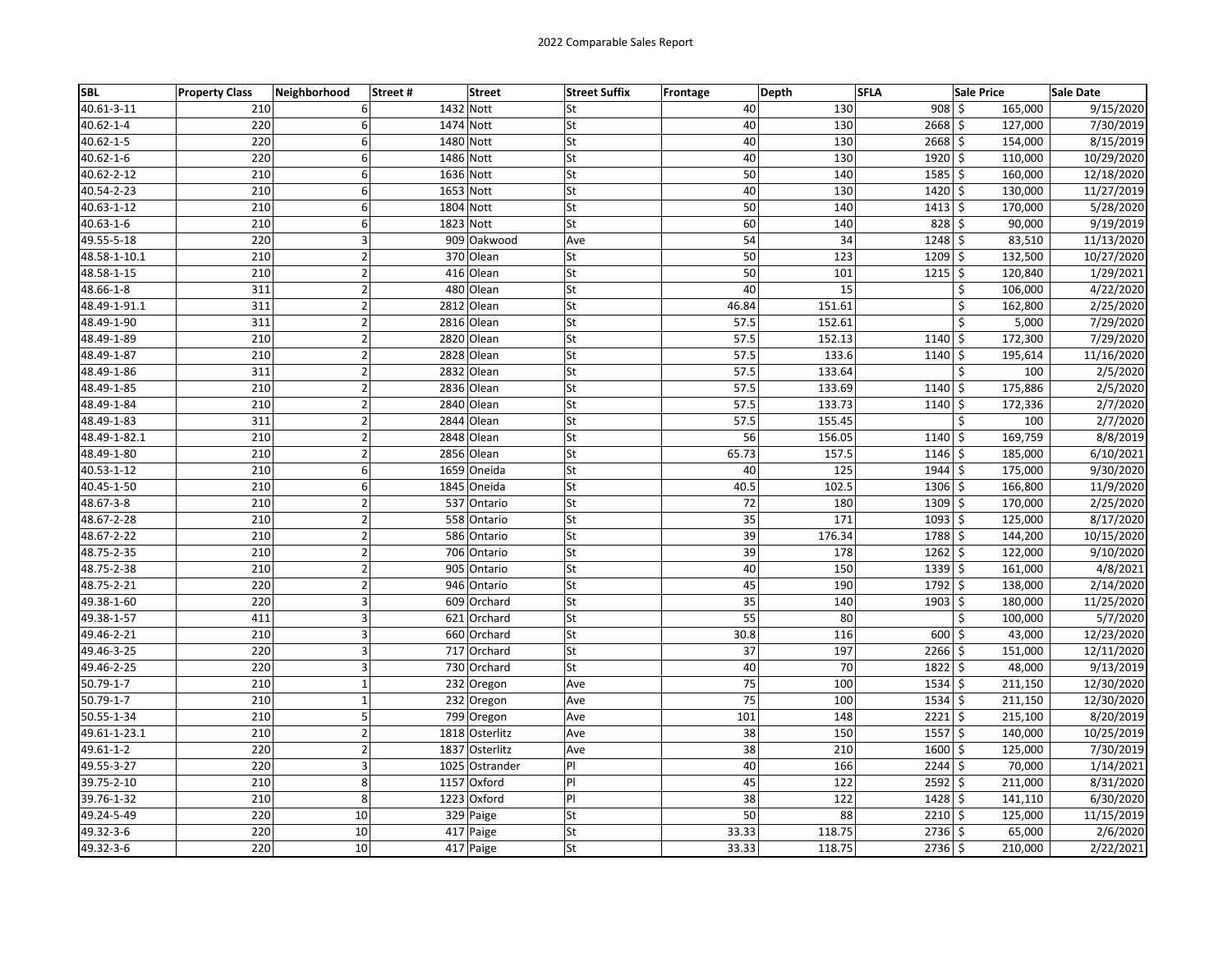| <b>SBL</b>      | <b>Property Class</b> | Neighborhood            | Street#<br><b>Street</b> | <b>Street Suffix</b> | Frontage | Depth  | <b>SFLA</b>   | <b>Sale Price</b>  | <b>Sale Date</b> |
|-----------------|-----------------------|-------------------------|--------------------------|----------------------|----------|--------|---------------|--------------------|------------------|
| 49.32-1-38      | 220                   | 10                      | 501 Paige                | lSt                  | 33.33    | 118.75 | $2550$ \$     | 105,000            | 2/12/2021        |
| 49.32-1-38      | 220                   | 10                      | 501 Paige                | lSt                  | 33.33    | 118.75 | 2550 \$       | 75,000             | 10/4/2019        |
| 49.31-4-4       | 210                   | 10                      | 528 Paige                | <b>St</b>            | 33.33    | 105    | 1880 \$       | 86,000             | 12/23/2019       |
| 49.40-1-32      | 281                   | 10                      | 543 Paige                | <b>St</b>            | 30       | 127.5  | $1296$ \$     | 180,000            | 4/30/2021        |
| 49.40-1-32      | 281                   | 10                      | 543 Paige                | <b>St</b>            | 30       | 127.5  | 1560 \$       | 180,000            | 4/30/2021        |
| 49.31-4-14      | 210                   | 10                      | 546 Paige                | <b>St</b>            | 30       | 112    | 1600          | \$<br>65,000       | 11/5/2020        |
| 50.39-2-22      | 331                   | 5                       | Palmer                   | Ave                  | 174.97   | 105    |               | Ś<br>445,000       | 7/1/2020         |
| 50.31-4-19      | 210                   | 5                       | 1029 Palmer              | Ave                  | 52       | 205    | 1662          | \$<br>131,000      | 7/14/2020        |
| 39.65-2-11      | 220                   | 9                       | 15 Park                  | PI                   | 28       | 100    | 2258 \$       | 55,000             | 6/22/2021        |
| 50.78-3-12      | 210                   | $\mathbf{1}$            | 101 Park                 | Ave                  | 60       | 106    | 1297 \$       | 127,650            | 9/18/2020        |
| 50.79-1-31      | 210                   | $\mathbf 1$             | 127 Park                 | Ave                  | 60       | 106    | $864 \;$ \$   | 149,000            | 10/16/2020       |
| 39.57-2-12      | 220                   | 9                       | 233 Park                 | PI                   | 33       | 95     | 1416          | \$<br>90,000       | 1/31/2020        |
| 39.82-3-12      | 230                   | 10                      | 947 Park                 | Ave                  | 35       | 160    | 2940          | \$<br>120,000      | 2/16/2021        |
| 39.83-2-54      | 411                   | 10                      | 958 Park                 | Ave                  | 80.8     | 163    |               | \$<br>329,000      | 5/14/2021        |
| 39.75-1-24      | 411                   | 8                       | 1019 Park                | Ave                  | 50       | 135    |               | \$<br>230,000      | 3/17/2021        |
| 39.75-1-25      | 411                   | 8                       | 1023 Park                | Ave                  | 50       | 135    |               | \$<br>360,000      | 9/3/2020         |
| 39.75-1-26      | 210                   | 8                       | 1029 Park                | Ave                  | 60       | 134    | 4045          | Ŝ.<br>179,787      | 12/9/2020        |
| 49.61-2-9       | 210                   | $\overline{\mathbf{c}}$ | 1046 Park                | lSt                  | 33       | 70     | 1056          | \$<br>32,500       | 4/9/2021         |
| $50.47 - 1 - 5$ | 210                   | 5                       | 824 Parkside             | Ave                  | 60       | 125    | 1704 \$       | 175,000            | 11/1/2019        |
| 39.84-2-19      | 210                   | 5                       | 1022 Parkwood            | Blvd                 | 70       | 152    | $2013$ \$     | 172,000            | 7/15/2019        |
| 39.84-1-79      | 210                   | 5                       | 1083 Parkwood            | <b>Blvd</b>          | 40       | 140    | $1754$ \$     | 187,620            | 12/1/2020        |
| 39.76-2-33      | 210                   | 8                       | 1131 Parkwood            | <b>B</b> lvd         | 80       | 140    | $3039$ \$     | 180,000            | 9/18/2020        |
| 39.76-2-49      | 210                   | 8                       | 1138 Parkwood            | Blvd                 | 40       | 140    | $1822 \mid 5$ | 110,000            | 2/16/2021        |
| 39.76-2-48      | 220                   | 8                       | 1142 Parkwood            | Blvd                 | 40       | 140    | 2992          | \$<br>175,000      | 6/2/2020         |
| 40.69-2-10      | 210                   | 6                       | 1156 Parkwood            | Blvd                 | 40       | 140    | 1440 \$       | 115,000            | 9/12/2019        |
| 39.76-2-40      | 220                   | 8                       | 1161 Parkwood            | <b>Blvd</b>          | 40       | 140    | 3098 \$       | 154,500            | 8/30/2019        |
| 39.76-2-41      | 210                   | 8                       | 1165 Parkwood            | <b>Blvd</b>          | 40       | 140    | $2460 \leq$   | 120,000            | 6/1/2020         |
| 40.69-2-5       | 210                   | 6                       | 1178 Parkwood            | <b>Blvd</b>          | 50       | 140    | $2322$ \$     | 188,000            | 8/9/2019         |
| 40.69-2-1       | 230                   | 6                       | 1196 Parkwood            | <b>Blvd</b>          | 40       | 149    | 2480          | \$<br>120,000      | 5/27/2021        |
| 40.69-1-25      | 484                   | 6                       | 1200 Parkwood            | <b>Blvd</b>          | 50       | 150    |               | \$<br>210,000      | 3/16/2021        |
| 40.69-1-25      | 484                   | 6                       | 1200 Parkwood            | Blvd                 | 50       | 150    | 3840          | $\zeta$<br>210,000 | 3/16/2021        |
| 40.69-1-13.1    | 210                   | 6                       | 1241 Parkwood            | Blvd                 | 20       | 140    | 1732 \$       | 115,000            | 4/26/2021        |
| 40.61-1-34      | 220                   | 6                       | 1293 Parkwood            | <b>Blvd</b>          | 40       | 140    | $2724$ \$     | 140,000            | 6/22/2020        |
| 40.61-1-16      | 220                   | 6                       | 1306 Parkwood            | <b>Blvd</b>          | 42       | 140    | 2880          | \$<br>100,000      | 1/6/2020         |
| 60.54-1-7       | 210                   | $\mathbf{1}$            | 323 Patrick              | Ct                   | 50       | 146    | $1640 \mid 5$ | 183,000            | 10/23/2020       |
| 39.82-2-25      | 220                   | 10                      | 9 Paulding               | <b>St</b>            | 30       | 120    | $1752 \,$ \$  | 44,000             | 9/6/2019         |
| 39.82-2-32      | 220                   | 10                      | 12 Paulding              | <b>St</b>            | 30       | 120    | 2112 \$       | 59,000             | 2/14/2020        |
| 49.71-4-2       | 210                   | 3                       | 1068 Pearl               | <b>St</b>            | 40       | 70     | $1248$ \$     | 113,000            | 11/6/2020        |
| 49.57-1-12      | 210                   | 3                       | 413 Pennsylvania         |                      | 19       | 72     | $912$ \$      | 60,000             | 3/5/2021         |
| 49.65-1-2       | 220                   | 3                       | 621 Pennsylvania         |                      | 34       | 145    | 1408 \$       | 69,000             | 10/4/2019        |
| 49.64-7-10      | 210                   | 3                       | 714 Pennsylvania         |                      | 34       | 145    | 1406          | \$<br>145,900      | 8/19/2020        |
| 48.58-3-42      | 210                   | $\mathbf 2$             | 341 Perry                | St                   | 40       | 142    | 1184          | \$<br>138,000      | 12/7/2020        |
| 50.21-1-42      | 220                   | 5                       | 1038 Phoenix             | Ave                  | 40       | 136    | $2752 \mid 5$ | 173,000            | 10/6/2020        |
| 39.84-2-85      | 220                   | 5                       | 1041 Phoenix             | Ave                  | 46       | 148    | 2844 \$       | 152,000            | 12/20/2019       |
| 40.77-1-64      | 210                   | 5                       | 1149 Phoenix             | Ave                  | 40       | 145    | $1262 \mid 5$ | 118,450            | 11/16/2020       |
| 40.77-2-15      | 210                   | 5                       | 1150 Phoenix             | Ave                  | 45       | 145    | 2132          | \$<br>190,000      | 10/22/2020       |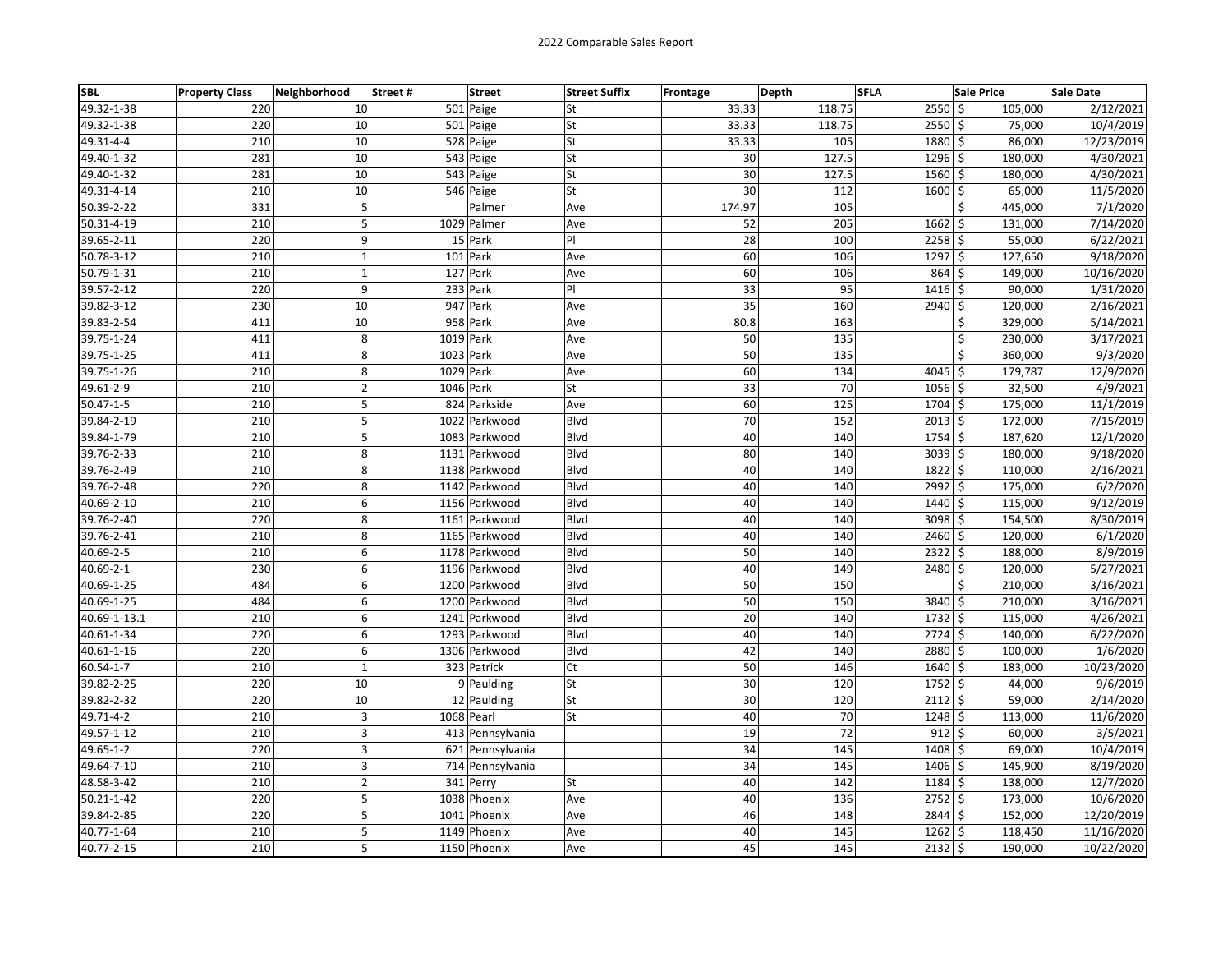| <b>SBL</b>      | <b>Property Class</b> | Neighborhood   | Street# | <b>Street</b>             | <b>Street Suffix</b> | <b>Frontage</b> | Depth | <b>SFLA</b> |                    | <b>Sale Price</b> | Sale Date  |
|-----------------|-----------------------|----------------|---------|---------------------------|----------------------|-----------------|-------|-------------|--------------------|-------------------|------------|
| 40.77-1-67      | 210                   | 5              |         | 1155 Phoenix              | Ave                  |                 | 51    | 148         | $1772 \,$ \$       | 156,000           | 7/26/2019  |
| 40.77-2-11      | 210                   | 5              |         | 1166 Phoenix              | Ave                  |                 | 45    | 145         | $2236$ \$          | 205,000           | 12/8/2020  |
| 40.77-2-4       | 210                   | 5              |         | 1194 Phoenix              | Ave                  |                 | 45    | 145         | $2101 \frac{1}{2}$ | 205,000           | 11/13/2020 |
| 50.38-3-33      | 210                   | 5              |         | 826 Pinewood              | Ave                  |                 | 40    | 140         | $1554$ \$          | 139,900           | 5/19/2020  |
| 50.38-3-44      | 210                   | 5              |         | 839 Pinewood              | Ave                  |                 | 40    | 125         | 1702 \$            | 145,000           | 6/21/2021  |
| 50.38-3-39      | 210                   | 5              |         | 850 Pinewood              | Ave                  |                 | 40    | 125         | $1295$ \$          | 167,400           | 8/13/2020  |
| 49.55-2-34      | 220                   | 3              |         | 1076 Pleasant             | lSt                  |                 | 50    | 130         | 1660 \$            | 63,500            | 10/19/2020 |
| 49.63-2-21      | 220                   | 3              |         | 1109 Pleasant             | St                   |                 | 50    | 200         | $1924$ \$          | 114,000           | 2/5/2020   |
| 49.63-1-14      | 220                   | 3              |         | 1118 Pleasant             | <b>St</b>            |                 | 32    | 117         | 2084 \$            | 113,000           | 9/30/2019  |
| 49.63-1-17      | 220                   | 3              |         | 1130 Pleasant             | <b>St</b>            |                 | 64    | 150         | $2138$ \$          | 161,000           | 10/9/2020  |
| 49.63-4-30.2    | 220                   | 3              |         | 1221 Pleasant             | <b>St</b>            |                 | 32    | 222         | $2082 \mid 5$      | 165,000           | 12/8/2020  |
| 49.63-4-29      | 210                   | 3              |         | 1229 Pleasant             | <b>St</b>            |                 | 32    | 210         | $1395$ \$          | 135,000           | 6/8/2021   |
| 49.71-2-10      | 220                   | $\overline{3}$ |         | 1326 Pleasant             | St                   |                 | 35    | 125         | $2208$ \$          | 136,000           | 2/10/2020  |
| 49.71-3-20      | 210                   |                | 3 1357A | Pleasant                  | <b>St</b>            |                 | 33    | 128         | 1540 \$            | 100,000           | 7/30/2019  |
| 50.23-3-12      | 210                   | 6              |         | 2079 Plum                 | <b>St</b>            |                 | 36    | 172         | 1738 \$            | 140,500           | 5/25/2021  |
| 50.23-3-10      | 210                   | 6              |         | 2087 Plum                 | <b>St</b>            |                 | 38    | 141         | 1804 \$            | 215,000           | 11/20/2020 |
| 49.36-1-35      | 210                   | $\overline{a}$ |         | 438 Plymouth              | Ave                  |                 | 40    | 140         | 1480 \$            | 132,000           | 3/26/2020  |
| 49.36-1-9       | 210                   | $\overline{4}$ |         | 509 Plymouth              | Ave                  |                 | 39    | 132         | $1322 \mid 5$      | 165,000           | 12/29/2020 |
| 49.36-1-10      | 210                   | 4              |         | 515 Plymouth              | Ave                  |                 | 39    | 132         | $1428$ \$          | 225,000           | 4/29/2021  |
| 49.36-1-14      | 210                   | $\overline{4}$ |         | 531 Plymouth              | Ave                  |                 | 39    | 132         | 1437 \$            | 202,000           | 4/13/2021  |
| 49.28-3-30      | 210                   | 3              |         | 801 Plymouth              | Ave                  |                 | 58.5  | 132         | 1988 \$            | 173,000           | 9/15/2020  |
| 49.28-3-44      | 210                   | 5              |         | 814 Plymouth              | Ave                  |                 | 40    | 140         | $1392$ \$          | 145,000           | 5/11/2020  |
| 49.28-3-41      | 220                   | 5              |         | 828 Plymouth              | Ave                  |                 | 40    | 140         | $3006$ \$          | 179,900           | 12/16/2019 |
| 49.28-3-40      | 483                   | 5              |         | 836 Plymouth              | Ave                  |                 | 92.75 | 160.9       |                    | Ś<br>180,000      | 6/16/2021  |
| 49.35-2-5       | 220                   | 10             |         | 1326 Poplar               | St                   |                 | 36    | 125         | 2408 \$            | 140,000           | 4/7/2021   |
| 49.27-3-22      | 220                   | 10             |         | 1327 Poplar               | <b>St</b>            |                 | 40    | 136         | $2472 \mid 5$      | 100,000           | 10/19/2020 |
| 39.82-1-41      | 220                   | 10             |         | 116 Porter                | lSt                  |                 | 29    | 100         | 1488 \$            | 85,000            | 2/28/2020  |
| 49.84-4-23      | 210                   | $\mathbf 1$    |         | 8 Princeton               | <b>St</b>            |                 | 33    | 100         | $1008$ \$          | 87,000            | 11/12/2020 |
| $50.77 - 1 - 3$ | 210                   | $\mathbf 1$    |         | 29 Princeton              | <b>St</b>            |                 | 94    | 107         | 1440 \$            | 135,000           | 5/20/2021  |
| 39.82-2-76.1    | 210                   | 10             |         | 101 Prospect              | <b>St</b>            |                 | 60    | 87          | $1924$ \$          | 165,000           | 11/4/2019  |
| 39.74-3-20      | 220                   | 8              |         | 108 Prospect              | <b>St</b>            |                 | 36    | 150         | 2396 \$            | 80,000            | 6/1/2020   |
| 39.82-1-11      | 210                   | 10             |         | 114 Prospect              | <b>St</b>            |                 | 36    | 88          | 1711 \$            | 50,000            | 7/15/2019  |
| 39.82-1-17      | 220                   | 10             |         | 126 Prospect              | <b>St</b>            |                 | 36    | 150         | $2112 \mid 5$      | 80,000            | 6/10/2021  |
| 39.82-2-63      | 220                   | 10             |         | 127 Prospect              | <b>St</b>            |                 | 30    | 153         | 2212 \$            | 50,000            | 2/10/2020  |
| 39.82-2-63      | 220                   | 10             |         | 127 Prospect              | <b>St</b>            |                 | 30    | 153         | $2212 \mid 5$      | 165,000           | 6/17/2021  |
| 39.82-1-18      | 210                   | 10             |         | 128 Prospect              | <b>St</b>            |                 | 36    | 150         | $1664$ \$          | 116,494           | 6/25/2021  |
| $60.22 - 3 - 5$ | 210                   | $\mathbf 1$    |         | 2540 Putnam               | lSt                  |                 | 60    | 110         | $1162 \mid 5$      | 149,000           | 7/21/2020  |
| 60.23-1-33      | 210                   | $\mathbf 1$    |         | 2571 Putnam               | <b>St</b>            |                 | 60    | 110         | 1424 \$            | 148,000           | 8/5/2019   |
| 60.53-1-50      | 210                   | $\mathbf 1$    |         | 4225 Queen Philomena Blvd |                      |                 | 50    | 92          | $1448$ \$          | 148,000           | 8/2/2019   |
| 60.53-1-60      | 411                   | $\mathbf 1$    |         | 4280 Queen Philomena Blvd |                      |                 | 90    | 80          |                    | \$<br>1,760,000   | 2/14/2020  |
| 39.52-1-32      | 210                   | 6              |         | 1541 Randolph             | Rd                   |                 | 62    | 142         | 1892 \$            | 200,000           | 6/8/2021   |
| 39.60-1-4       | 210                   | 6              |         | 1560 Randolph             | Rd                   |                 | 85    | 171.27      | $2126$ \$          | 256,000           | 12/9/2020  |
| 39.52-1-28      | 210                   | 6              |         | 1581 Randolph             | Rd                   |                 | 62    | 159         | $1920 \,$ \$       | 189,000           | 2/16/2021  |
| 39.44-3-24      | 210                   | $\overline{7}$ |         | 1775 Randolph             | Rd                   |                 | 65    | 181.32      | $1172 \,$ \$       | 162,000           | 11/20/2020 |
| 49.35-3-25      | 210                   | 10             |         | 510 Rankin                | Ave                  |                 | 105   | 128         | $2011 \frac{1}{2}$ | 190,000           | 12/28/2020 |
| 49.35-3-26      | 210                   | 10             |         | 518 Rankin                | Ave                  |                 | 81    | 132         | $1932$ \$          | 180,000           | 7/23/2020  |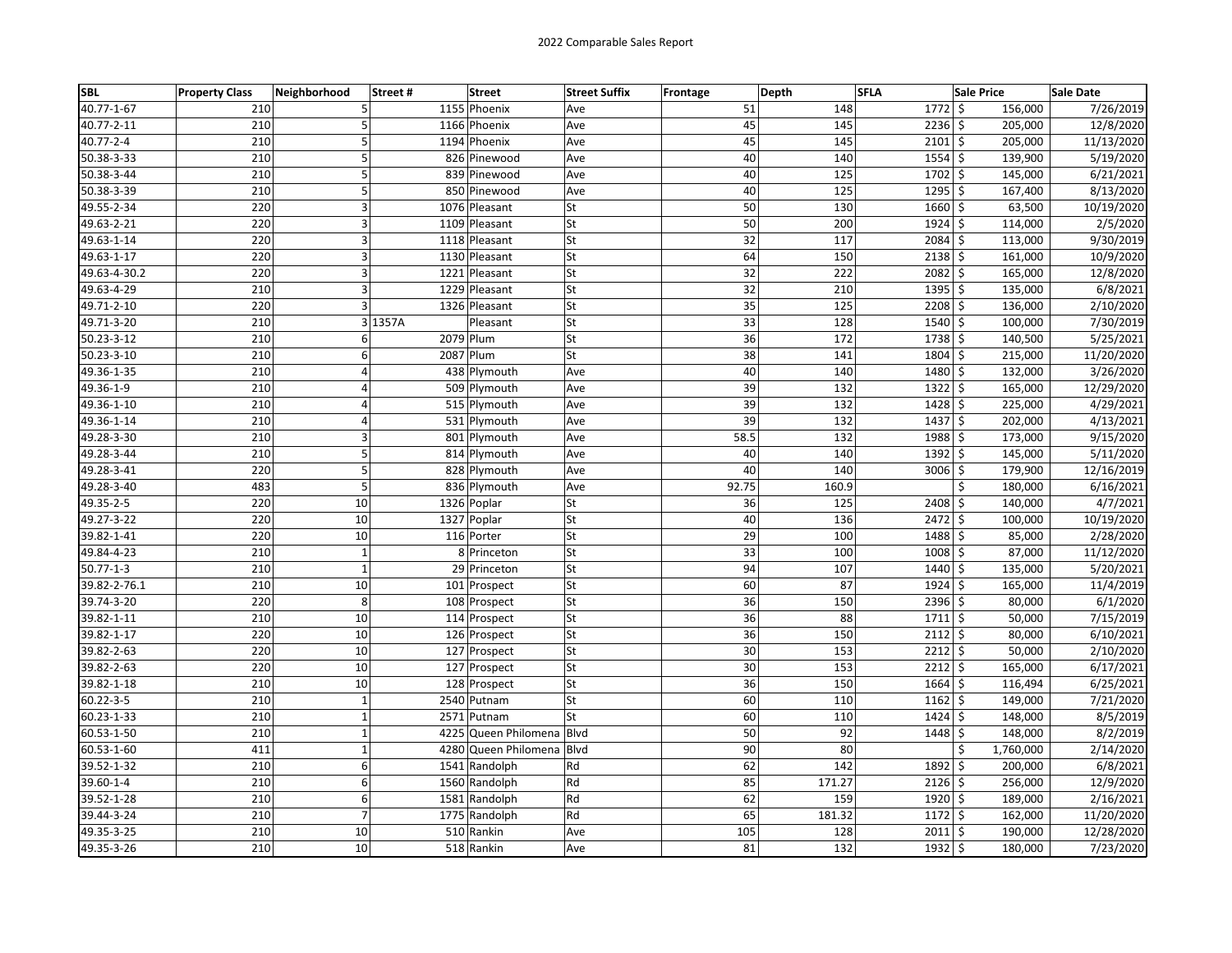| <b>SBL</b>    | <b>Property Class</b> | Neighborhood     | Street#<br><b>Street</b> | <b>Street Suffix</b>     | <b>Frontage</b> | Depth  | <b>SFLA</b>                 | <b>Sale Price</b>  | <b>Sale Date</b> |
|---------------|-----------------------|------------------|--------------------------|--------------------------|-----------------|--------|-----------------------------|--------------------|------------------|
| 49.28-3-12    | 220                   | 5                | 722 Rankin               | Ave                      | 37              | 132    | $2364$ \$                   | 170,000            | 6/3/2021         |
| 49.28-2-58    | 210                   | 5                | 809 Rankin               | Ave                      | 38              | 170    | 1407                        | \$<br>125,000      | 2/26/2020        |
| 49.28-3-7     | 210                   | 5                | 810 Rankin               | Ave                      | 40              | 140    | 1697 \$                     | 135,000            | 4/16/2021        |
| 50.78-1-15.1  | 210                   | $\mathbf 1$      | $131$ Ray                | Ave                      | 45              | 100    | $1356 \overline{\smash{5}}$ | 166,000            | 5/11/2020        |
| 50.78-1-15.2  | 210                   | $\mathbf 1$      | $143$ Ray                | Ave                      | 65              | 100    | 1827                        | $\zeta$<br>169,494 | 9/13/2019        |
| 50.78-1-8.6   | 210                   | $\mathbf 1$      | $170$ Ray                | Ave                      | 45              | 100    | $1370 \mid 5$               | 154,300            | 1/8/2021         |
| 50.78-1-7.4   | 210                   | $\mathbf 1$      | 175 Ray                  | Ave                      | 60              | 100    | 1092                        | \$<br>134,000      | 7/29/2019        |
| 50.78-1-8.3   | 210                   | $\mathbf 1$      | 180 Ray                  | Ave                      | 240             | 87     | 2240                        | \$<br>262,000      | 6/8/2021         |
| 50.70-1-36.22 | 210                   | $\mathbf 1$      | $247$ Ray                | Ave                      | 45              | 100    | $1408$ \$                   | 169,494            | 2/2/2021         |
| 50.70-1-33.2  | 210                   | $\mathbf 1$      | $359$ Ray                | Ave                      | 59              | 103    | $1356$ \$                   | 159,900            | 9/13/2019        |
| 39.35-4-32    | 220                   | $\boldsymbol{7}$ | 725 Raymond              | <b>St</b>                | 35              | 165    | $2020$ \$                   | 109,200            | 1/12/2021        |
| 39.44-2-4     | 210                   | $\overline{7}$   | 1013 Raymond             | lSt                      | 50              | 165    | $1175$ \$                   | 73,500             | 1/25/2021        |
| 39.44-2-16    | 210                   | $\overline{7}$   | 1055 Raymond             | lSt                      | 50              | 165    | 1464                        | \$<br>150,000      | 11/7/2019        |
| 39.44-3-42    | 210                   | $\overline{7}$   | 1110 Raymond             | <b>St</b>                | 100             | 144.4  | 2264 \$                     | 165,000            | 9/18/2019        |
| 40.45-1-16    | 210                   | 6                | 1283 Regal               | Ave                      | 60              | 132    | $1257$ \$                   | 138,000            | 3/18/2021        |
| 40.46-1-36    | 210                   | 6                | 1445 Regal               | Ave                      | 80              | 130.5  | $1725$ \$                   | 117,500            | 7/30/2020        |
| 50.31-3-7     | 311                   | 5                | Regent                   | St                       | 40              | 275    |                             | Ś<br>14,400        | 2/5/2020         |
| 50.31-4-17    | 220                   | 5                | 1012 Regent              | <b>St</b>                | 40              | 158    | $2128$ \$                   | 157,000            | 10/16/2020       |
| 50.31-4-14    | 220                   | 5                | 1022 Regent              | St                       | 40              | 165    | $2420 \mid 5$               | 199,000            | 1/15/2021        |
| 49.64-6-3     | 210                   | 3                | 1309 Richard             | <b>St</b>                | 100             | 140    | $\frac{1}{470}$ \$          | 115,000            | 8/28/2020        |
| 49.64-6-15    | 210                   | 3                | 1313 Richard             | <b>St</b>                | 35              | 125    | $1200 \leq$                 | 93,000             | 8/26/2019        |
| 49.64-6-23    | 210                   | 3                | 1334 Richard             | lSt                      | 35              | 125    | $1426$ \$                   | 130,000            | 9/30/2019        |
| 49.73-2-20    | 210                   | 3                | 1610 Richard             | <b>St</b>                | 40              | 120    | $1428$ \$                   | 120,000            | 12/14/2020       |
| 39.56-2-10    | 220                   | 9                | 10 River                 | St                       | 30              | 85     | 1692 \$                     | 120,000            | 7/3/2020         |
| 39.48-1-25    | 220                   | 9                | 11 River                 | <b>St</b>                | 30              | 163.89 | 1930 \$                     | 155,000            | 1/7/2020         |
| 39.48-1-26    | 220                   | 9                | 13 River                 | <b>St</b>                | 30              | 163.5  | $1892 \,$ \$                | 100,000            | 10/9/2019        |
| 49.60-2-30    | 210                   | $\overline{4}$   | 67 Robinson              | lSt                      | 33              | 100    | $1639$ \$                   | 85,000             | 10/26/2020       |
| 49.60-2-23    | 220                   | 4                | 95 Robinson              | <b>St</b>                | 31              | 100    | $1792 \mid 5$               | 87,500             | 4/27/2020        |
| 49.60-4-36    | 210                   | 4                | 123 Robinson             | lSt                      | 35              | 59     | 1000                        | \$<br>80,000       | 10/16/2020       |
| 49.60-5-5     | 210                   | 4                | 126 Robinson             | <b>St</b>                | 35              | 109    | 1188 \$                     | 125,777            | 12/9/2019        |
| 49.52-4-48    | 210                   | 4                | 317 Robinson             | <b>St</b>                | 78              | 109    | 1680 \$                     | 195,000            | 3/17/2021        |
| 50.45-1-26    | 210                   | $\overline{a}$   | 318 Robinson             | <b>St</b>                | 40              | 96     | $1523$ \$                   | 93,100             | 8/23/2019        |
| 50.45-1-23    | 210                   | 4                | 400 Robinson             | $\overline{\mathsf{St}}$ | 85              | 96     | $2737$ \$                   | 150,000            | 4/15/2021        |
| 50.45-1-16    | 210                   | $\overline{4}$   | 401 Robinson             | <b>St</b>                | 85              | 130    | 1888                        | \$<br>201,000      | 11/4/2020        |
| 60.30-3-58    | 210                   | $\mathbf{1}$     | 29 Roosevelt             | Ave                      | 50              | 130    | 1047                        | \$<br>115,000      | 1/29/2021        |
| 60.38-1-8     | 210                   | $\mathbf{1}$     | 56 Roosevelt             | Ave                      | 40              | 133    | $1041 \,$ \$                | 101,500            | 3/11/2020        |
| 60.30-3-52    | 210                   | $\mathbf 1$      | 61 Roosevelt             | Ave                      | 80              | 130    | 1010 \$                     | 85,000             | 7/10/2019        |
| 60.38-1-6     | 210                   | $\mathbf 1$      | 66 Roosevelt             | Ave                      | 40              | 130    | $1041 \;$ \$                | 145,000            | 6/15/2021        |
| 60.38-1-5     | 210                   | $\mathbf{1}$     | 70 Roosevelt             | Ave                      | 40              | 133    | 1041                        | \$<br>93,000       | 8/5/2019         |
| 60.38-1-2     | 210                   | $\mathbf{1}$     | 82 Roosevelt             | Ave                      | 40              | 132    | 1225                        | \$<br>118,556      | 8/11/2020        |
| 60.38-1-1.1   | 210                   | $\mathbf 1$      | 88 Roosevelt             | Ave                      | 40              | 128    | 1085                        | \$<br>145,000      | 3/2/2021         |
| 40.45-1-8     | 210                   | 6                | 202 Rosa                 | Rd                       | 42              | 150    | $1385$ \$                   | 163,500            | 3/1/2021         |
| 40.37-4-1     | 210                   | 6                | 306 Rosa                 | Rd                       | 70              | 159    | 1518 \$                     | 141,000            | 7/25/2019        |
| 40.37-1-28    | 210                   | 6                | 405 Rosa                 | Rd                       | 80              | 125    | 1820                        | Ś<br>174,000       | 7/17/2020        |
| 40.37-1-27    | 220                   | 6                | 407 Rosa                 | Rd                       | 40              | 125    | 2043                        | \$<br>120,000      | 11/20/2019       |
| 40.37-1-26    | 483                   | $\overline{6}$   | 409 Rosa                 | Rd                       | 69.63           | 130    |                             | \$<br>163,000      | 4/29/2020        |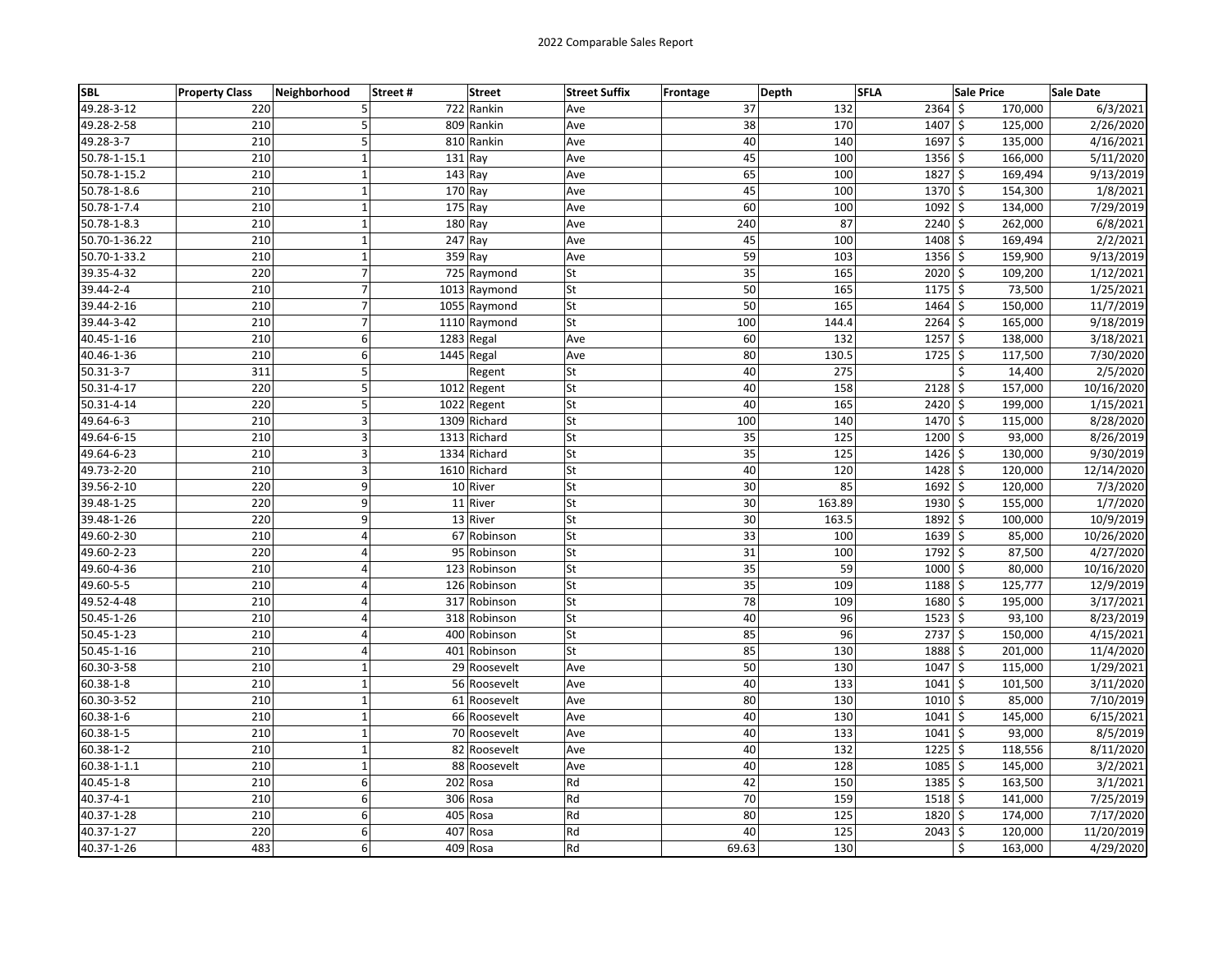| <b>SBL</b>       | <b>Property Class</b> | Neighborhood   | Street# | <b>Street</b>   | <b>Street Suffix</b> | Frontage | Depth           | <b>SFLA</b> |                      | <b>Sale Price</b> | Sale Date  |
|------------------|-----------------------|----------------|---------|-----------------|----------------------|----------|-----------------|-------------|----------------------|-------------------|------------|
| $40.37 - 3 - 1$  | 484                   | 6              |         | 502 Rosa        | Rd                   |          | 200             | 140         |                      | \$<br>1,076,069   | 12/28/2020 |
| 40.30-1-16       | 210                   | 6              |         | 2157 Rosa       | Rd                   |          | 42.36           | 114.76      | $1424$ \$            | 116,500           | 12/16/2019 |
| 48.67-3-43       | 210                   | $\overline{2}$ |         | 2221 Rose       | lSt                  |          | 72              | 120         | $1608$ \$            | 176,000           | 2/18/2020  |
| 48.67-3-42       | 210                   | $\overline{2}$ |         | 2224 Rose       | <b>St</b>            |          | 36              | 125         | $1411 \frac{1}{5}$   | 190,000           | 6/4/2021   |
| 39.76-2-19       | 484                   | 8              |         | 1279 Rugby      | Rd                   |          | 29              | 40          |                      | Ś<br>61,000       | 8/31/2020  |
| 39.84-2-92       | 220                   | 5              |         | 1440 Rugby      | Rd                   |          | 33              | 131         | $2308$ \$            | 80,000            | 1/3/2020   |
| 39.84-2-92       | 220                   | 5              |         | 1440 Rugby      | Rd                   |          | 33              | 131         | $\overline{2308}$ \$ | 80,000            | 11/25/2020 |
| 40.77-2-24       | 230                   | 5              |         | 1469 Rugby      | Rd                   |          | 46              | 140         | $3373$ \$            | 184,900           | 10/22/2019 |
| $50.21 - 1 - 4$  | 220                   | 5              |         | 1484 Rugby      | Rd                   |          | 33              | 147         | $2254$ \$            | 165,000           | 1/20/2021  |
| $50.21 - 1 - 4$  | 220                   | 5              |         | 1484 Rugby      | Rd                   |          | 33              | 147         | $2254$ \$            | 130,500           | 10/22/2019 |
| 40.77-2-29       | 220                   | 5              |         | 1503 Rugby      | Rd                   |          | 40              | 140         | $2782 \mid 5$        | 115,000           | 10/28/2019 |
| $50.21 - 1 - 7$  | 220                   | 5              |         | 1516 Rugby      | Rd                   |          | 40              | 110         | $2628$ \$            | 170,000           | 5/6/2020   |
| $50.21 - 1 - 12$ | 230                   | 5              |         | 1562 Rugby      | Rd                   |          | 40              | 205         | 2249 \$              | 115,000           | 12/18/2020 |
| 40.77-2-74       | 220                   | 5              |         | 1573 Rugby      | Rd                   |          | 37              | 169         | $2172 \mid 5$        | 154,000           | 3/30/2021  |
| $50.21 - 1 - 16$ | 220                   | 5              |         | 1594 Rugby      | Rd                   |          | 40              | 150         | $2764$ \$            | 200,000           | 8/12/2020  |
| 50.21-2-43       | 220                   | 5              |         | 1656 Rugby      | Rd                   |          | 39              | 150         | 2280 \$              | 200,000           | 2/22/2021  |
| 50.21-2-44       | 210                   | 5              |         | 1664 Rugby      | Rd                   |          | 39              | 150         | $1744$ \$            | 175,000           | 12/23/2020 |
| 49.65-4-21       | 210                   | $\overline{3}$ |         | 1522 Rutgers    | St                   |          | 35              | 125         | 895 \$               | 100,000           | 8/4/2020   |
| 49.65-4-23       | 210                   | 3              |         | 1530 Rutgers    | <b>St</b>            |          | 35              | 125         | $1244$ \$            | 85,000            | 8/6/2020   |
| 49.65-4-24       | 210                   | 3              |         | 1534 Rutgers    | lSt                  |          | 35              | 125         | 784 \$               | 120,000           | 6/17/2021  |
| 49.66-1-22       | 210                   | 3              |         | 1541 Rutgers    | <b>St</b>            |          | 35              | 125         | 940 \$               | 83,000            | 11/17/2020 |
| 49.66-1-21       | 210                   | $\overline{3}$ |         | 1545 Rutgers    | <b>St</b>            |          | 35              | 125         | $952 \mid 5$         | 76,500            | 1/9/2020   |
| 49.66-2-22       | 210                   | 3              |         | 1609 Rutgers    | St                   |          | 38              | 125         | $1372 \mid$ \$       | 129,000           | 6/10/2021  |
| 49.66-2-27       | 210                   | $\overline{3}$ |         | 1618 Rutgers    | <b>St</b>            |          | 37              | 125         | $932$ \$             | 78,723            | 11/9/2020  |
| 39.36-1-2.1      | 220                   | $\overline{7}$ |         | 718 Salina      | <b>St</b>            |          | 150.14          | 99          | 1852 \$              | 153,400           | 2/19/2021  |
| 60.38-3-18       | 210                   | $\mathbf 1$    |         | 6 Sanford       | <b>St</b>            |          | 50              | 207         | $775$ \$             | 127,200           | 12/18/2020 |
| 60.38-3-23       | 210                   | $\mathbf 1$    |         | 16 Sanford      | <b>St</b>            |          | 50              | 120         | $1099$ \$            | 104,900           | 6/29/2020  |
| 49.64-5-3        | 220                   | 3              |         | 1302 Santa Fe   | <b>St</b>            |          | 20              | 90          | $1503$ \$            | 195,000           | 5/28/2021  |
| 49.64-5-5        | 210                   | 3              |         | 1312 Santa Fe   | <b>St</b>            |          | 35              | 125         | $1575$ \$            | 156,800           | 2/6/2020   |
| 49.64-5-9        | 210                   | 3              |         | 1334 Santa Fe   | <b>St</b>            |          | 35              | 125         | 1544 \$              | 118,000           | 12/23/2020 |
| 49.64-7-22       | 210                   | 3              |         | 1444 Santa Fe   | <b>St</b>            |          | 35              | 125         | 1382 \$              | 148,500           | 4/6/2020   |
| 49.65-3-48       | 220                   | 3              |         | 1533 Santa Fe   | lSt                  |          | 35              | 125         | $1542 \mid$ \$       | 94,000            | 9/25/2020  |
| 49.73-1-74       | 210                   | 3              |         | 1568 Santa Fe   | <b>St</b>            |          | 35              | 125         | $1271 \mid 5$        | 120,000           | 11/22/2019 |
| 49.73-2-2        | 210                   | 3              |         | 1573 Santa Fe   | <b>St</b>            |          | 35              | 142         | $1477$ \$            | 159,000           | 3/2/2020   |
| 49.32-6-15       | 230                   | 10             |         | 321 Schenectady | lSt                  |          | 31              | 189         | $2648$ \$            | 52,000            | 8/30/2019  |
| 49.32-6-14.1     | 210                   | 10             |         | 323 Schenectady | <b>St</b>            |          | 39              | 189         | $1144$ \$            | 78,000            | 12/21/2020 |
| 49.32-3-23       | 220                   | 10             |         | 424 Schenectady | <b>St</b>            |          | 33.33           | 88.75       | $\overline{2260}$ \$ | 120,000           | 6/28/2021  |
| 49.32-1-46       | 220                   | 10             |         | 514 Schenectady | <b>St</b>            |          | 33.33           | 118.75      | $2826$ \$            | 82,000            | 5/8/2020   |
| 49.32-1-51       | 220                   | 10             |         | 524 Schenectady | <b>St</b>            |          | 33.33           | 118.75      | $2634$ \$            | 85,000            | 6/22/2020  |
| 49.65-4-35       | 210                   | 3              |         | 1537 Schuyler   | <b>St</b>            |          | 36              | 125         | $1277$ \$            | 129,900           | 8/30/2019  |
| 49.65-4-32       | 210                   | $\overline{3}$ |         | 1549 Schuyler   | <b>St</b>            |          | $\overline{36}$ | 125         | $1411 \frac{1}{5}$   | 127,094           | 2/14/2020  |
| 49.45-1-27       | 210                   | $\overline{2}$ |         | 417 Second      | <b>St</b>            |          | 42              | 118         | 1728 \$              | 215,000           | 6/21/2021  |
| 48.52-3-42       | 210                   | $\overline{2}$ |         | 422 Second      | lSt                  |          | 38              | 150         | 1272 \$              | 65,000            | 6/29/2021  |
| 49.38-1-38       | 220                   | 3              |         | 1038 Second     | Ave                  |          | 33              | 125         | 1908 \$              | 54,500            | 4/16/2020  |
| 49.46-2-24       | 220                   | 3              |         | 1201 Second     | Ave                  |          | 35              | 110         | $2262 \mid 5$        | 67,500            | 6/17/2021  |
| 49.46-2-55       | 220                   | $\overline{3}$ |         | 1309 Second     | Ave                  |          | 35              | 150         | $2134$ \$            | 69,000            | 11/4/2019  |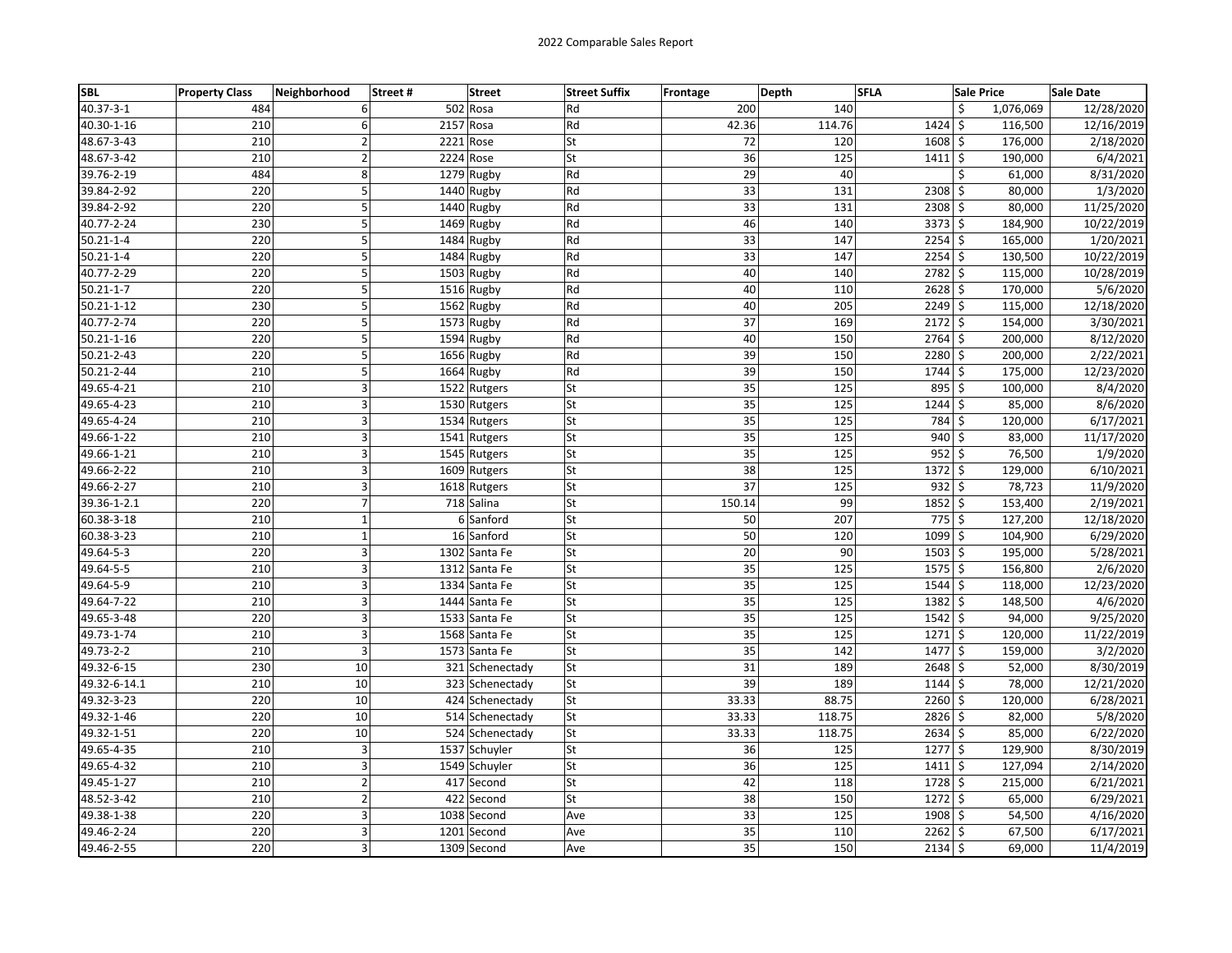| <b>SBL</b>      | <b>Property Class</b> | Neighborhood            | <b>Street</b><br>Street# | <b>Street Suffix</b> | Frontage | Depth | <b>SFLA</b> |                     | <b>Sale Price</b> | Sale Date  |
|-----------------|-----------------------|-------------------------|--------------------------|----------------------|----------|-------|-------------|---------------------|-------------------|------------|
| 49.46-2-53      | 210                   | 3                       | 1317 Second              | Ave                  |          | 35    | 150         | 780 \$              | 16,500            | 1/23/2020  |
| 49.46-2-7       | 220                   | 3                       | 1322 Second              | Ave                  |          | 31    | 140         | 1788 \$             | 62,000            | 8/5/2020   |
| 60.21-3-5       | 210                   | $\mathbf{1}$            | 11 Selden                | <b>St</b>            |          | 75    | 125         | $1260 \mid 5$       | 106,700           | 1/21/2020  |
| $60.21 - 3 - 3$ | 210                   | $\mathbf 1$             | 17 Selden                | <b>St</b>            |          | 50    | 120         | $1120 \frac{1}{5}$  | 133,500           | 10/4/2019  |
| 39.43-2-52      | 311                   | $\overline{7}$          | Seneca                   | <b>St</b>            |          | 82    | 155.7       |                     | Ś<br>15,000       | 10/28/2020 |
| 39.35-3-33      | 220                   | $\overline{7}$          | 521 Seneca               | lSt                  |          | 33    | 95          | $1408$ \$           | 90,000            | 11/26/2019 |
| 39.35-3-29      | 220                   | $\overline{7}$          | 603 Seneca               | St                   |          | 80    | 99.68       | 2966 \$             | 115,000           | 8/15/2019  |
| 39.35-3-23      | 230                   | $\overline{7}$          | 631 Seneca               | <b>St</b>            |          | 40    | 54          | $2268$ \$           | 118,000           | 12/23/2019 |
| 49.63-2-4       | 220                   | 3                       | 1118 Seventh             | Ave                  |          | 50    | 150         | 2670 \$             | 85,000            | 5/18/2021  |
| 39.65-3-15      | 411                   | 9                       | 103 Seward               | PI                   |          | 70    | 77          |                     | Ś<br>310,000      | 3/25/2020  |
| 60.39-3-8       | 210                   | $\mathbf 1$             | 3060 Shafer              | <b>St</b>            |          | 60    | 144         | $1152$ \$           | 140,000           | 3/4/2021   |
| 60.39-3-9.1     | 210                   | $\mathbf 1$             | 3066 Shafer              | <b>St</b>            | 43.71    |       | 144.99      | $1576$ \$           | 256,000           | 5/21/2021  |
| 48.59-1-8       | 210                   | $\overline{2}$          | 392 Shannon              | <b>St</b>            |          | 31    | 81          | $1000$ \$           | 100,850           | 9/10/2019  |
| 49.27-1-31      | 210                   | 10                      | $2$ Sheldon              | <b>St</b>            |          | 72    | 114         | $1344$ \$           | 136,900           | 10/20/2020 |
| 60.56-1-15      | 411                   | $\mathbf 1$             | 10 Shirley               | Dr                   |          | 60    | 197         |                     | \$<br>217,560     | 9/25/2019  |
| 60.48-4-45      | 210                   | $\mathbf 1$             | 100 Shirley              | Dr                   |          | 120   | 170         | $1623$ \$           | 172,000           | 11/22/2019 |
| 60.48-4-44      | 210                   | $\mathbf 1$             | 106 Shirley              | Dr                   |          | 60    | 170         | $1125$ \$           | 144,160           | 7/11/2019  |
| 48.49-1-24      | 210                   | $\mathbf 2$             | 221 Sixteenth            | St                   |          | 40    | 150         | $933$ \$            | 142,000           | 6/15/2021  |
| 48.49-1-13      | 210                   | $\overline{2}$          | 238 Sixteenth            | <b>St</b>            |          | 40    | 150         | $1122$ \$           | 129,900           | 11/15/2019 |
| 48.49-1-11      | 210                   | $\overline{2}$          | 246 Sixteenth            | lSt                  |          | 45    | 180         | $1315$ \$           | 116,600           | 7/22/2019  |
| 48.52-1-16      | 230                   | $\overline{2}$          | 381 Sixth                | <b>St</b>            |          | 60    | 150         | 2580 \$             | 190,000           | 12/17/2019 |
| 49.55-2-8       | 220                   | 3                       | 1114 Sixth               | Ave                  |          | 43    | 100         | $1672 \mid$ \$      | 70,000            | 6/10/2020  |
| 49.55-2-7       | 220                   | 3                       | 1118 Sixth               | Ave                  |          | 35    | 100         | 1848 \$             | 75,000            | 6/10/2020  |
| 49.55-1-10      | 220                   | $\overline{3}$          | 1119 Sixth               | Ave                  |          | 33    | 127         | 2188 \$             | 78,000            | 2/13/2021  |
| 49.55-2-5       | 210                   | $\overline{3}$          | 1126 Sixth               | Ave                  |          | 33    | 100         | $\frac{1}{1192}$ \$ | 121,500           | 4/28/2021  |
| 49.54-5-16      | 220                   | 3                       | 1201 Sixth               | Ave                  |          | 41    | 70          | 2560 \$             | 40,000            | 4/2/2021   |
| 49.54-5-18      | 220                   | 3                       | 1211 Sixth               | Ave                  |          | 33    | 68          | 1948 \$             | 45,000            | 4/14/2021  |
| 49.54-4-20      | 220                   | 3                       | 1329 Sixth               | Ave                  |          | 41    | 150         | $1708$ \$           | 105,900           | 5/8/2020   |
| 49.61-2-41      | 220                   | $\overline{2}$          | 1618 Sixth               | Ave                  |          | 34    | 100         | 1870 \$             | 56,000            | 9/26/2019  |
| 49.68-4-3       | 210                   | $\overline{\mathbf{4}}$ | 18 Snowden               | Ave                  |          | 35    | 109.47      | 1808 \$             | 120,000           | 4/6/2021   |
| 49.68-4-11      | 210                   | 4                       | 50 Snowden               | Ave                  |          | 35    | 108.5       | $1459$ \$           | 179,000           | 10/9/2020  |
| 49.68-4-14      | 210                   | $\overline{a}$          | 62 Snowden               | Ave                  |          | 35    | 108.5       | 1495 \$             | 147,900           | 12/16/2019 |
| 49.68-4-19      | 210                   | 4                       | 82 Snowden               | Ave                  |          | 35    | 108         | 1868 \$             | 141,500           | 8/13/2020  |
| 39.65-3-35      | 220                   | 9                       | 702 South                | Ave                  |          | 33    | 125         | $2520$ \$           | 70,000            | 8/13/2020  |
| 39.65-3-40      | 220                   | 9                       | 705 South                | Ave                  |          | 29    | 129         | $2020$ \$           | 76,000            | 7/26/2019  |
| 39.65-3-37      | 230                   | 9                       | 706 South                | Ave                  |          | 33    | 125         | $3111$ \$           | 105,000           | 9/22/2020  |
| 39.63-3-8.1     | 483                   | 9                       | 1 South Church           | lSt                  |          | 56    | 86.75       |                     | \$<br>210,000     | 11/24/2020 |
| 39.63-3-19.1    | 483                   | 9                       | 5 South Church           | <b>St</b>            |          | 77    | 193         |                     | \$<br>315,000     | 8/22/2019  |
| 39.63-3-15      | 411                   | $\overline{9}$          | 11 South Church          | <b>St</b>            |          | 31    | 126         |                     | Ś<br>333,000      | 1/28/2020  |
| 39.71-1-23      | 330                   | 9                       | 145 South Church         | <b>St</b>            |          | 40.7  | 56          |                     | \$<br>8,500       | 11/5/2020  |
| 39.63-4-37      | 481                   | 9                       | 113 South Ferry          | <b>St</b>            |          | 21    | 47          |                     | \$<br>225,000     | 7/30/2020  |
| 39.71-2-23      | 210                   | 9                       | 135 South Ferry          | <b>St</b>            |          | 19    | 64          | 1284                | \$<br>152,995     | 3/1/2021   |
| 39.71-2-22      | 482                   | 9                       | 137 South Ferry          | <b>St</b>            |          | 16    | 60          |                     | \$<br>259,000     | 9/5/2019   |
| 49.76-5-33      | 210                   | $\overline{a}$          | 38 Spruce                | <b>St</b>            |          | 40    | 68          | 1890 \$             | 100,000           | 4/23/2021  |
| 49.68-6-19      | 210                   | $\overline{4}$          | 54 Spruce                | <b>St</b>            |          | 40    | 88          | $1388$ \$           | 110,000           | 12/3/2019  |
| 49.68-6-16      | 210                   | $\overline{4}$          | 59 Spruce                | <b>St</b>            |          | 40    | 70          | 1465 \$             | 90,000            | 4/30/2020  |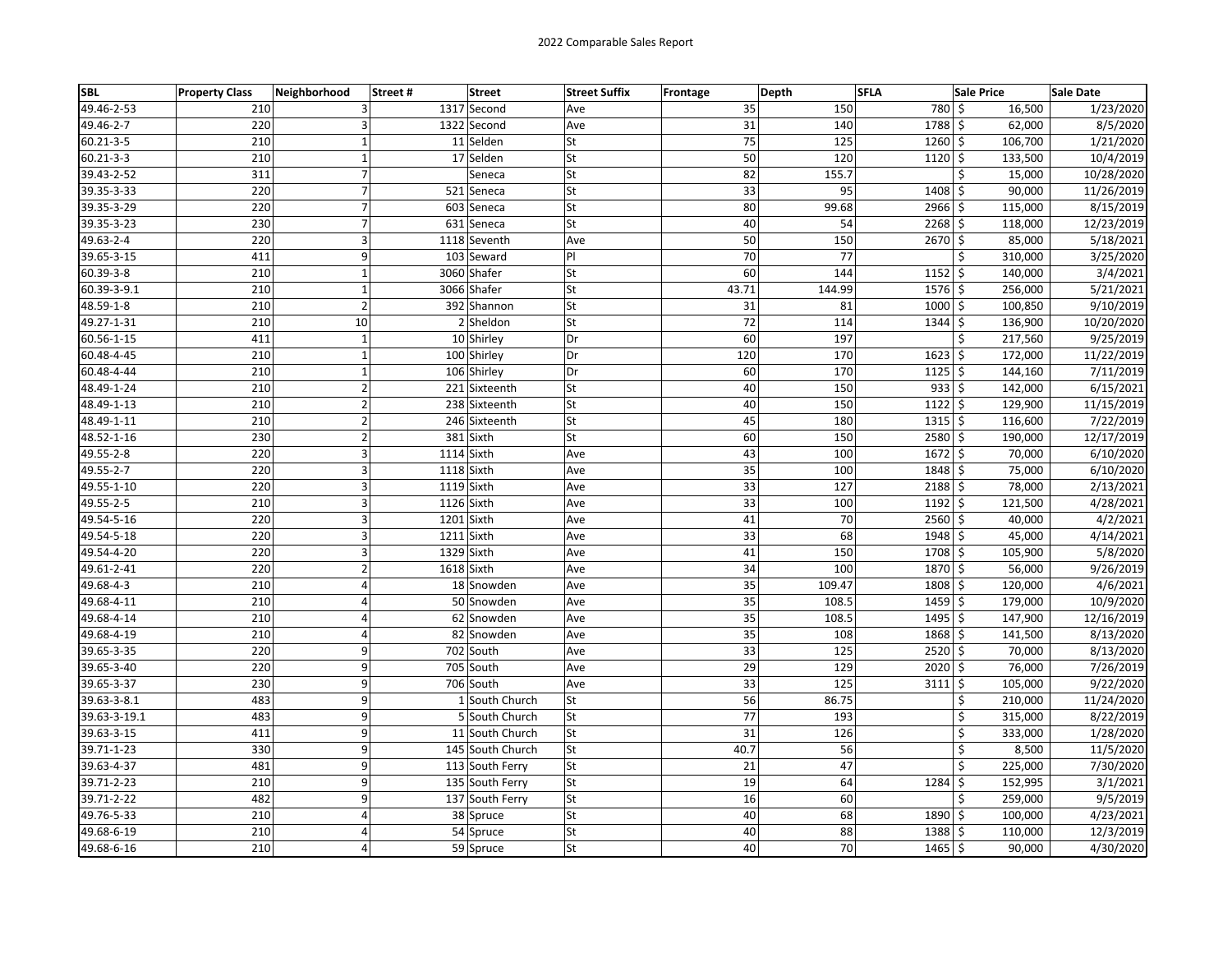| SBL             | <b>Property Class</b> | Neighborhood   | Street # | <b>Street</b> | <b>Street Suffix</b> | <b>Frontage</b> | Depth | <b>SFLA</b> |                            | <b>Sale Price</b> | Sale Date  |
|-----------------|-----------------------|----------------|----------|---------------|----------------------|-----------------|-------|-------------|----------------------------|-------------------|------------|
| 49.35-3-18      | 210                   | 10             |          | 1415 Stanford | lSt                  |                 | 50    | 85          | $1525$ \$                  | 179,900           | 1/15/2021  |
| 49.35-1-29      | 210                   | 10             |          | 1430 Stanford | lSt                  |                 | 73    | 117         | $1000$ \$                  | 115,300           | 12/17/2019 |
| 49.41-3-41      | 220                   | 10             |          | 839 Stanley   | <b>St</b>            |                 | 33.33 | 125         | 2576 \$                    | 55,000            | 4/24/2020  |
| 49.41-4-2       | 220                   | 10             |          | 901 Stanley   | <b>St</b>            |                 | 33    | 82.5        | $2562 \mid$ \$             | 90,000            | 1/5/2021   |
| 49.41-4-62      | 220                   | 10             |          | 913 Stanley   | <b>St</b>            |                 | 33    | 150         | $2504$ \$                  | 55,000            | 10/22/2020 |
| 49.49-4-2       | 210                   | 10             |          | 1002 Stanley  | <b>St</b>            |                 | 32    | 33          | $1214$ \$                  | 72,000            | 8/8/2019   |
| 49.49-3-26      | 210                   | 10             |          | 1019 Stanley  | lSt                  |                 | 33    | 150         | 1704 \$                    | 40,000            | 4/19/2021  |
| 49.49-3-22      | 220                   | 10             |          | 1029 Stanley  | lSt                  |                 | 33    | 150         | 2248 \$                    | 110,000           | 3/8/2021   |
| 60.71-2-27      | 210                   | $\mathbf{1}$   |          | 216 Starling  | Ave                  |                 | 77    | 120         | $1040 \,$ \$               | 152,900           | 8/10/2020  |
| 60.48-1-58.1    | 210                   | $\mathbf 1$    |          | 79 Starr      | Ave                  |                 | 46    | 109         | $941$ \$                   | 113,402           | 5/13/2020  |
| 60.40-5-5       | 210                   | $\mathbf 1$    |          | 80 Starr      | Ave                  |                 | 90    | 140         | $872 \mid 5$               | 116,600           | 4/2/2020   |
| 60.40-4-72.1    | 210                   | $\mathbf 1$    |          | 185 Starr     | Ave                  |                 | 60    | 70          | $1540 \,$ \$               | 148,489           | 8/29/2019  |
| 60.40-4-66.1    | 210                   | $\mathbf 1$    |          | 225 Starr     | Ave                  |                 | 60    | 70          | 1808 \$                    | 184,000           | 7/1/2020   |
| 60.40-4-64.1    | 210                   | $\mathbf{1}$   |          | 235 Starr     | Ave                  |                 | 110   | 70          | $2040$ \$                  | 188,500           | 7/30/2020  |
| 39.63-3-31      | 484                   | 9              |          | 21 State      | lSt                  |                 | 20    | 100         | \$                         | 60,000            | 7/17/2020  |
| 39.71-1-9       | 330                   | 9              |          | 138 State     | <b>St</b>            |                 | 24    | 110         | \$                         | 388,539           | 4/8/2020   |
| 39.80-2-18.11   | 461                   | 9              |          | 500 State     | <b>St</b>            |                 | 132.7 | 200         | \$                         | 3,263,000         | 12/30/2020 |
| 49.25-1-3       | 482                   | 10             |          | 716 State     | <b>St</b>            |                 | 30    | 110         | Ś                          | 190,000           | 6/1/2020   |
| 49.25-1-4       | 482                   | 10             |          | 718 State     | <b>St</b>            |                 | 30    | 114         | \$                         | 225,000           | 2/8/2021   |
| 39.81-3-24      | 482                   | 10             |          | 721 State     | <b>St</b>            |                 | 32    | 110         | \$                         | 230,000           | 8/17/2020  |
| 49.25-2-1.1     | 464                   | 10             |          | 751 State     | <b>St</b>            |                 | 66.66 | 112         | \$                         | 150,000           | 6/17/2021  |
| 49.25-1-25      | 230                   | 10             |          | 764 State     | lSt                  |                 | 30    | 125         | Ŝ.<br>2300                 | 54,000            | 4/3/2020   |
| 49.33-5-25      | 433                   | 10             |          | 850 State     | <b>St</b>            |                 | 32    | 165         | Ś                          | 155,022           | 4/30/2021  |
| 49.33-5-32      | 411                   | 10             |          | 922 State     | St                   |                 | 66.5  | 100         | \$                         | 600,000           | 12/29/2020 |
| 49.42-5-33      | 411                   | 10             |          | 1005 State    | <b>St</b>            |                 | 30    | 150         | Ś                          | 75,000            | 4/23/2020  |
| 49.51-2-1       | 483                   | 4              |          | 1203 State    | <b>St</b>            |                 | 25    | 127.4       | \$                         | 200,000           | 1/3/2020   |
| 49.51-2-47      | 230                   | $\overline{4}$ |          | 1213 State    | lSt                  |                 | 32    | 200         | 1920<br>$\mathsf{\hat{S}}$ | 110,000           | 7/26/2019  |
| 49.76-5-4       | 421                   | 4              |          | 1483 State    | <b>St</b>            |                 | 35    | 130         | \$                         | 140,000           | 5/11/2021  |
| 49.76-5-1       | 431                   | 4              |          | 1509 State    | lSt                  |                 | 193.2 | 200         | Ś                          | 455,000           | 5/19/2021  |
| 50.69-1-21      | 210                   | $\mathbf 1$    |          | 1531 State    | <b>St</b>            |                 | 33    | 125         | $1883$ \$                  | 96,000            | 1/22/2021  |
| 50.77-1-20      | 210                   | $\mathbf 1$    |          | 1568 State    | <b>St</b>            |                 | 45    | 128         | $1058$ \$                  | 78,000            | 9/9/2020   |
| 50.77-1-20      | 210                   | $\mathbf{1}$   |          | 1568 State    | lst                  |                 | 45    | 128         | $1058$ \$                  | 185,000           | 6/11/2021  |
| 60.21-1-26      | 210                   | $\mathbf 1$    |          | 1576 State    | <b>St</b>            |                 | 50    | 108         | Ś                          | 118,000           | 4/2/2020   |
| 60.30-3-31      | 422                   | $\mathbf 1$    |          | 1712 State    | <b>St</b>            |                 | 90    | 150         | \$                         | 250,000           | 8/2/2019   |
| 60.30-3-63      | 484                   | $\mathbf 1$    |          | 1730 State    | St                   |                 | 132   | 170         | \$                         | 400,000           | 6/8/2021   |
| 60.47-1-1.2     | 431                   | $\mathbf{1}$   |          | 1814 State    | <b>St</b>            |                 | 140   | 160         | \$                         | 235,000           | 8/9/2019   |
| $60.47 - 1 - 2$ | 482                   | $\mathbf 1$    |          | 1818 State    | lSt                  |                 | 160   | 160         | Ś                          | 500,000           | 12/19/2019 |
| 60.47-1-9       | 442                   | $\mathbf 1$    |          | 1868 State    | <b>St</b>            |                 | 193   | 420         | \$                         | 1,200,000         | 1/13/2021  |
| 60.47-1-10.111  | 484                   | 5              |          | 1872 State    | <b>St</b>            |                 | 104   | 171         | Ś                          | 400,000           | 1/13/2021  |
| 60.47-3-12.21   | 483                   | $\mathbf 1$    |          | 1901 State    | <b>St</b>            |                 | 94.45 | 172         | Ś                          | 260,000           | 7/3/2019   |
| 60.56-1-13      | 423                   | $\mathbf{1}$   |          | 2013 State    | <b>St</b>            |                 | 93.73 | 190         | \$                         | 320,000           | 1/15/2021  |
| 60.56-2-5       | 220                   | $\mathbf 1$    |          | 2032<br>State | <b>St</b>            |                 | 33    | 216         | 1560 \$                    | 92,000            | 10/2/2020  |
| 60.56-3-46      | 453                   | $\mathbf{1}$   |          | 2037 State    | <b>St</b>            |                 | 150   | 284.93      | Ś.                         | 3,791,160         | 12/24/2020 |
| 60.30-1-10      | 210                   | $\mathbf 1$    |          | 2 Steers      | Ave                  |                 | 40    | 120         | $1079$ \$                  | 112,000           | 4/22/2020  |
| 60.30-1-11      | 210                   | $\mathbf 1$    |          | 4 Steers      | Ave                  |                 | 40    | 120         | $1080 \mid 5$              | 122,000           | 5/27/2020  |
| 60.30-1-6.1     | 220                   | $\mathbf 1$    |          | 5 Steers      | Ave                  |                 | 94    | 146         | $2464$ \$                  | 177,000           | 6/17/2020  |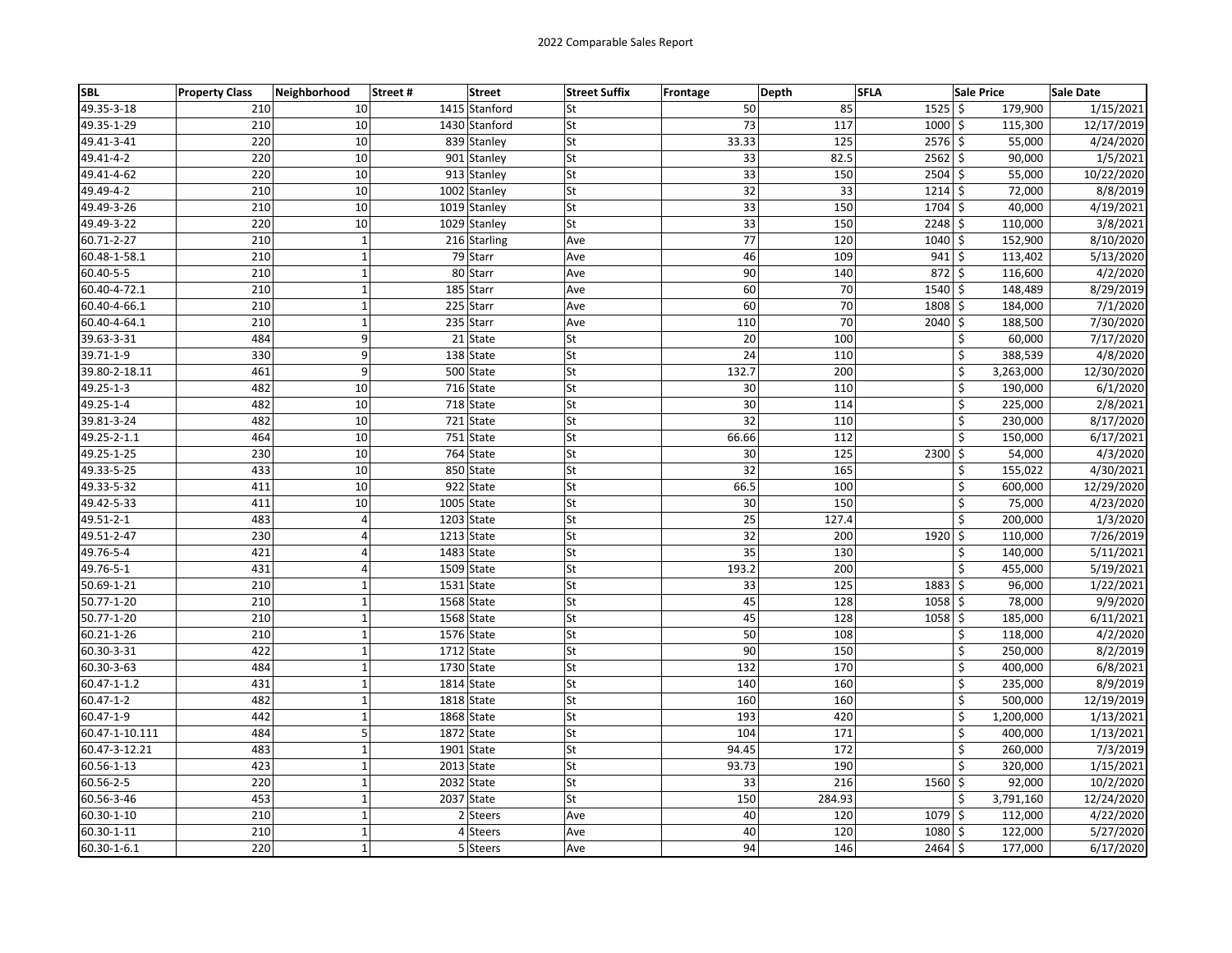| <b>SBL</b>   | <b>Property Class</b> | Neighborhood   | Street #<br><b>Street</b> | <b>Street Suffix</b> | <b>Frontage</b> | Depth           | <b>SFLA</b> |                | <b>Sale Price</b> | Sale Date             |
|--------------|-----------------------|----------------|---------------------------|----------------------|-----------------|-----------------|-------------|----------------|-------------------|-----------------------|
| 60.22-3-34   | 210                   | $\mathbf{1}$   | 98 Steers                 | Ave                  |                 | 102             | 65          | $828$ \$       | 109,000           | 10/1/2019             |
| 49.42-2-2    | 220                   | 10             | 6 Steuben                 | St                   |                 | 32              | 86.7        | $2056$ \$      | 70,000            | 6/10/2020             |
| 30.76-1-8    | 210                   | $\overline{7}$ | 2 Stevenson               | <b>St</b>            |                 | 50              | 150         | 2009 \$        | 177,500           | 10/27/2020            |
| 49.49-2-2    | 220                   | 10             | 904 Strong                | <b>St</b>            |                 | 30              | 100         | 2090 \$        | 60,000            | 6/28/2021             |
| 49.49-1-55   | 210                   | 10             | 913 Strong                | <b>St</b>            |                 | $\overline{30}$ | 102         | $920$ \$       | 25,000            | 10/28/2020            |
| 49.49-1-48.1 | 210                   | 10             | 929 Strong                | <b>St</b>            |                 | 60              | 102         | $1294$ \$      | 77,000            | 9/18/2020             |
| 49.49-2-23   | 220                   | 10             | 962 Strong                | lSt                  |                 | 30              | 100         | $1371$ \$      | 55,000            | 3/29/2021             |
| 49.49-1-34   | 220                   | 10             | 967 Strong                | lSt                  |                 | 30              | 102         | $1628$ \$      | 50,000            | 8/21/2020             |
| 49.49-5-41   | 220                   | 10             | 1007 Strong               | <b>St</b>            |                 | 30              | 102         | $1592 \mid$ \$ | 75,000            | 3/17/2020             |
| 49.49-6-6    | 220                   | 10             | 1014 Strong               | <b>St</b>            |                 | 30              | 100         | $1564$ \$      | 28,750            | 8/28/2019             |
| 49.49-5-37   | 210                   | 10             | 1015 Strong               | <b>St</b>            |                 | 30              | 102         | 792 \$         | 82,400            | 10/30/2019            |
| 60.54-2-12   | 210                   | $\mathbf 1$    | 318 Sullivan              | Rd                   |                 | 60              | 150         | $1292 \mid 5$  | 177,000           | $\frac{1}{7}$ /6/2020 |
| 49.24-2-4    | 220                   | 10             | 402 Summit                | Ave                  |                 | 25              | 125         | $2272$ \$      | 75,000            | 11/14/2019            |
| 50.21-2-21   | 210                   | 5              | 1129 Sumner               | Ave                  |                 | 40              | 142         | $1232 \mid 5$  | 146,000           | 7/3/2020              |
| 40.78-1-35   | 210                   | 6              | 1153 Sumner               | Ave                  |                 | 40              | 145         | $1512 \mid 5$  | 144,000           | 9/25/2019             |
| 40.78-1-35   | 210                   | 6              | 1153 Sumner               | Ave                  |                 | 40              | 145         | $1512 \mid 5$  | 167,000           | 4/19/2021             |
| 40.78-1-36   | 210                   | 6              | 1155 Sumner               | Ave                  |                 | 40              | 145         | $1278$ \$      | 131,500           | 8/28/2019             |
| 40.78-1-39   | 220                   | 6              | 1161 Sumner               | Ave                  |                 | 50              | 145         | $2276$ \$      | 164,900           | 11/4/2019             |
| 40.78-2-13   | 210                   | 6              | 1170 Sumner               | Ave                  |                 | 50              | 145         | $1862 \mid$ \$ | 140,000           | 12/19/2019            |
| 40.78-2-12   | 210                   | 6              | 1172 Sumner               | Ave                  |                 | 50              | 145         | $1520 \mid 5$  | 131,000           | 8/20/2020             |
| 40.78-1-44   | 210                   | 6              | 1175 Sumner               | Ave                  |                 | 50              | 145         | 1660 \$        | 142,994           | 9/11/2020             |
| 40.78-1-46   | 210                   | 6              | 1179 Sumner               | Ave                  |                 | 50              | 142         | 1994 \$        | 205,000           | 8/23/2019             |
| 40.78-1-50   | 210                   | 6              | 1193 Sumner               | Ave                  |                 | 50              | 142         | $1543$ \$      | 179,000           | 11/18/2019            |
| 40.78-2-1    | 210                   | 6              | 1214 Sumner               | Ave                  |                 | 60              | 131         | $1248$ \$      | 190,000           | 4/22/2021             |
| 40.70-2-48   | 210                   | 6              | 1226 Sumner               | Ave                  |                 | 60              | 140         | 1456 \$        | 160,000           | 1/10/2020             |
| 40.70-2-51   | 210                   | 6              | 1238 Sumner               | Ave                  |                 | 60              | 148         | 1248 \$        | 140,000           | 8/29/2019             |
| 40.70-2-53   | 210                   | 6              | 1246 Sumner               | Ave                  |                 | 60              | 154         | $1559$ \$      | 195,000           | 3/3/2021              |
| 40.70-1-12   | 210                   | 6              | 1309 Sumner               | Ave                  |                 | 60              | 135         | $1771 \mid 5$  | 195,220           | 9/30/2020             |
| 40.70-2-59   | 210                   | 6              | 1324 Sumner               | Ave                  |                 | 75              | 172         | $1170 \mid$ \$ | 234,900           | 11/6/2020             |
| 40.70-1-8    | 210                   | 6              | 1327 Sumner               | Ave                  |                 | 70              | 135         | $1936$ \$      | 205,000           | 9/30/2019             |
| 40.70-1-7    | 210                   | 6              | 1331 Sumner               | Ave                  |                 | 70              | 135         | $1424$ \$      | 169,000           | 2/19/2021             |
| 49.46-2-3    | 220                   | 3              | 659 Sunset                | lSt                  |                 | 33              | 100         | 1854 \$        | 86,000            | 12/2/2020             |
| 49.42-5-2    | 230                   | 10             | 7 Swan                    | <b>St</b>            |                 | 35              | 70          | 2770 \$        | 180,000           | 1/21/2020             |
| 49.42-5-15   | 411                   | 10             | 33 Swan                   | lSt                  |                 | 46              | 79          |                | \$<br>80,000      | 7/23/2019             |
| 30.68-1-22   | 465                   | $\overline{7}$ | 2210 Technology           | Dr                   |                 | $\mathbf 0$     | $\Omega$    |                | \$<br>900,000     | 12/7/2020             |
| 49.66-2-2.1  | 210                   | 3              | 364 Ten Eyck              | Ave                  |                 | 45              | 79          | $944$ \$       | 82,400            | 6/29/2021             |
| 49.73-1-52   | 210                   | 3              | 813 Ten Eyck              | Ave                  |                 | 40              | 135         | $1032 \mid 5$  | 120,840           | 11/20/2019            |
| 49.73-1-54   | 210                   | 3              | 818 Ten Eyck              | Ave                  |                 | 40              | 120         | $1278$ \$      | 135,000           | 7/30/2020             |
| 49.71-5-9    | 220                   | 3              | 1126 Tenth                | Ave                  |                 | 33              | 130         | $2304$ \$      | 150,000           | 4/7/2020              |
| 49.71-1-36   | 210                   | 3              | 1272 Tenth                | Ave                  |                 | 66              | 130         | $1058$ \$      | 91,500            | 5/1/2020              |
| 49.71-1-36   | 210                   | $\overline{3}$ | 1272<br>Tenth             | Ave                  |                 | 66              | 130         | $1058$ \$      | 128,000           | 4/15/2021             |
| 49.71-1-28   | 210                   | 3              | 1342<br>Tenth             | Ave                  |                 | 33              | 94          | 708 \$         | 47,700            | 5/4/2021              |
| 39.52-2-8    | 210                   | 6              | 1061<br>Teviot            | Rd                   |                 | 98              | 187.43      | 2284 \$        | 247,000           | 9/23/2020             |
| 39.52-2-9    | 210                   | 6              | 1071<br>Teviot            | Rd                   |                 | 80              | 165.42      | $1154$ \$      | 152,500           | 2/24/2020             |
| 40.69-1-5    | 220                   | 6              | 1255 The Plaza            |                      |                 | 93              | 74          | $1440 \mid 5$  | 218,000           | 5/14/2021             |
| 40.78-2-4    | 210                   | $\overline{6}$ | 1601 The Plaza            |                      |                 | 129             | 105         | $1170 \mid 5$  | 159,900           | 3/8/2021              |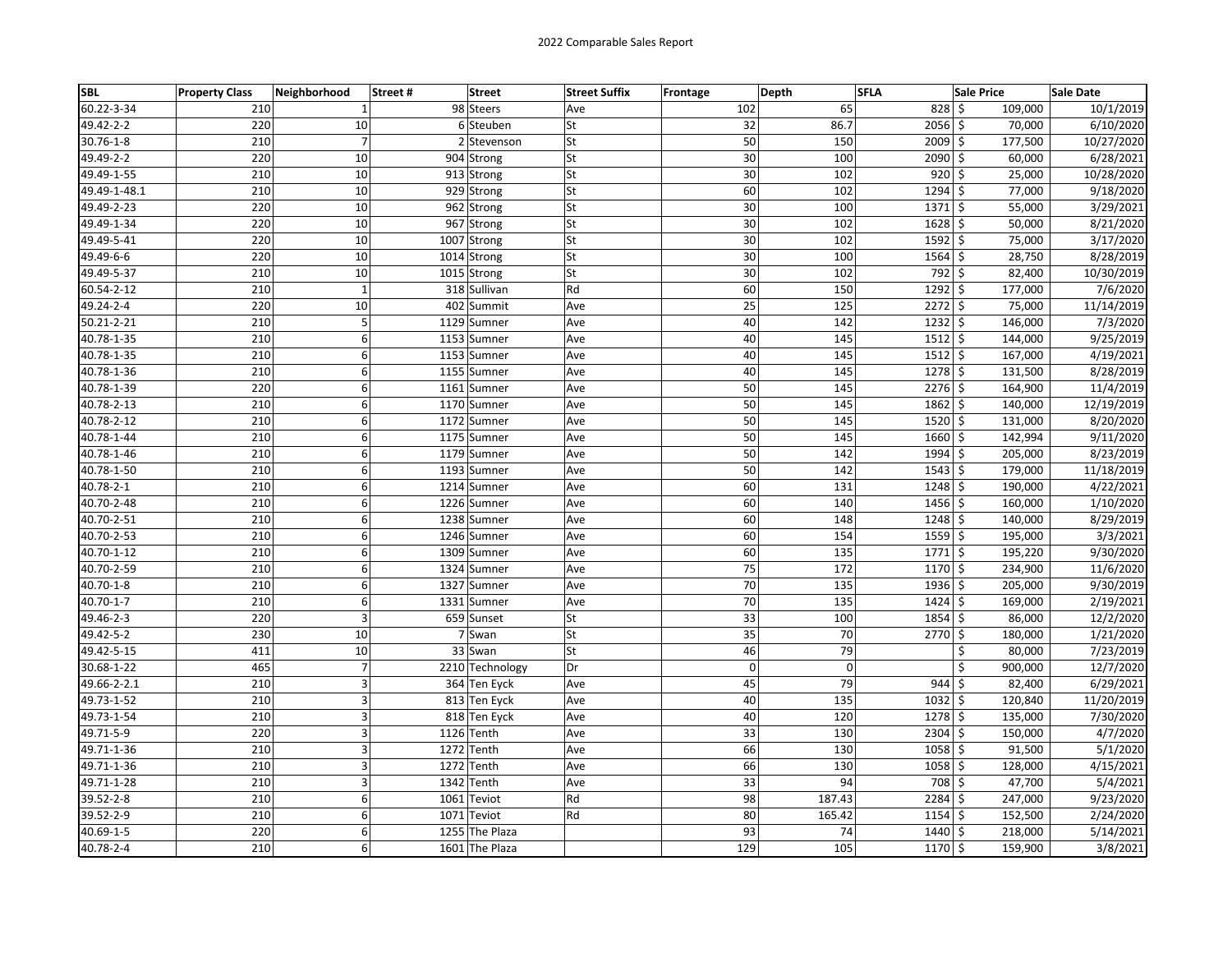| <b>SBL</b>    | <b>Property Class</b> | Neighborhood   | Street # | <b>Street</b>    | <b>Street Suffix</b> | <b>Frontage</b> | Depth           | <b>SFLA</b> |               | <b>Sale Price</b> | Sale Date  |
|---------------|-----------------------|----------------|----------|------------------|----------------------|-----------------|-----------------|-------------|---------------|-------------------|------------|
| 40.78-2-43    | 210                   | 6              |          | 1750 The Plaza   |                      |                 | 96              | 96          | $1618$ \$     | 100,000           | 4/6/2021   |
| 40.78-3-36    | 210                   | 6              |          | 1906 The Plaza   |                      |                 | 62              | 174         | 1478 \$       | 144,000           | 9/13/2019  |
| 48.52-2-36    | 220                   | $\overline{2}$ |          | 450 Third        | lSt                  |                 | 40              | 150         | 2520 \$       | 120,000           | 7/16/2019  |
| 49.46-5-26    | 220                   | 3              |          | 1105 Third       | Ave                  |                 | 36              | 127         | 1874 \$       | 122,300           | 1/15/2021  |
| 49.46-3-18    | 220                   | 3              |          | 1106 Third       | Ave                  |                 | 44              | 151         | $2602 \,$ \$  | 140,760           | 9/4/2019   |
| 49.46-5-14    | 210                   | 3              |          | 1215 Third       | Ave                  |                 | 35              | 150         | $1551 \,$ \$  | 70,000            | 5/14/2021  |
| 49.46-2-31    | 210                   | 3              |          | 1234 Third       | Ave                  |                 | 35              | 150         | $1218$ \$     | 116,600           | 8/31/2020  |
| 49.46-5-8     | 220                   | 3              |          | 1301<br>Third    | Ave                  |                 | 35              | 142         | 1780 \$       | 148,000           | 11/15/2019 |
| 49.46-5-6     | 210                   | $\overline{3}$ |          | 1309 Third       | Ave                  |                 | $\overline{35}$ | 132         | $1621 \mid 5$ | 80,000            | 11/24/2020 |
| 49.46-5-5     | 210                   | 3              |          | 1313 Third       | Ave                  |                 | 35              | 130         | $1536$ \$     | 135,000           | 4/19/2021  |
| 49.45-3-58    | 220                   | $\mathbf 2$    |          | 1526 Third       | Ave                  |                 | 62              | 90          | $2208$ \$     | 50,000            | 5/21/2020  |
| 48.50-1-19    | 210                   | $\overline{2}$ |          | 312 Thirteenth   | lSt                  |                 | 120             | 150         | 1750 \$       | 120,000           | 8/9/2019   |
| 48.68-1-44    | 220                   | $\mathbf 2$    |          | 819 Thompson     | St                   |                 | 75              | 135         | $2000$ \$     | 115,000           | 11/27/2019 |
| 48.68-1-34    | 210                   | $\overline{2}$ |          | 865 Thompson     | <b>St</b>            |                 | 36              | 205         | $1252$ \$     | 123,000           | 8/16/2019  |
| 48.68-1-33    | 210                   | $\overline{2}$ |          | 869 Thompson     | <b>St</b>            |                 | 36              | 205         | $1281 \,$ \$  | 134,900           | 1/24/2020  |
| 48.75-2-55    | 210                   | $\overline{2}$ |          | 908 Thompson     | <b>St</b>            |                 | $\overline{35}$ | 119         | $1164$ \$     | 150,000           | 1/14/2021  |
| 49.78-3-2     | 311                   | $\mathbf 2$    |          | Torrington       | Ave                  |                 | 75              | 140         |               | \$<br>15,000      | 2/25/2021  |
| 48.59-1-4     | 220                   | $\mathbf 2$    |          | 2218 Turner      | Ave                  |                 | 46              | 138         | $2068$ \$     | 135,000           | 11/25/2020 |
| 48.58-3-28    | 210                   | $\overline{2}$ |          | 2312 Turner      | Ave                  |                 | 30              | 150         | $1760 \,$ \$  | 25,000            | 7/2/2020   |
| 48.58-3-34    | 220                   | $\mathbf 2$    |          | 2336 Turner      | Ave                  |                 | 30              | 150         | $1932$ \$     | 125,000           | 2/12/2020  |
| 48.50-1-53    | 210                   | $\mathbf 2$    |          | 2505 Turner      | Ave                  |                 | 45              | 150         | $1175$ \$     | 147,400           | 1/3/2020   |
| 48.50-1-49    | 210                   | $\overline{2}$ |          | 2510 Turner      | Ave                  |                 | 40              | 85          | $1181$ \$     | 146,000           | 11/30/2020 |
| 48.50-1-23.11 | 210                   | $\overline{2}$ |          | 2609 Turner      | Ave                  |                 | 45              | 100         | 828 \$        | 148,000           | 12/18/2020 |
| 48.42-1-39    | 210                   | $\overline{2}$ |          | 107 Twelfth      | St                   |                 | 60              | 150         | $1626$ \$     | 193,400           | 3/19/2020  |
| 48.42-1-41    | 220                   | $\mathbf 2$    |          | 117 Twelfth      | <b>St</b>            |                 | 43              | 150         | 1440 \$       | 100,000           | 3/11/2021  |
| 48.58-1-24.1  | 210                   | $\overline{2}$ |          | 406 Twelfth      | <b>St</b>            |                 | 38              | 135         | $1301$ \$     | 95,000            | 10/2/2020  |
| 48.58-2-30    | 210                   | $\overline{2}$ |          | 415 Twelfth      | lSt                  |                 | 45              | 135         | $1350$ \$     | 114,900           | 11/4/2019  |
| 48.66-2-3.2   | 220                   | $\mathbf 2$    |          | 453 Twelfth      | <b>St</b>            |                 | 45              | 135         | $1920 \mid 5$ | 187,500           | 12/27/2019 |
| 48.66-1-19    | 411                   | $\overline{2}$ |          | 492 Twelfth      | lSt                  |                 | 45              | 135         |               | Ś<br>169,900      | 2/4/2020   |
| 48.66-1-19    | 411                   | $\overline{2}$ |          | 492 Twelfth      | <b>St</b>            |                 | 45              | 135         | $1085$ \$     | 169,900           | 2/4/2020   |
| 49.74-1-47    | 210                   | 3              |          | 514 Twenty First | <b>St</b>            |                 | 35              | 146         | $1312 \,$ \$  | 129,900           | 3/26/2021  |
| 49.74-1-47    | 210                   | 3              |          | 514 Twenty First | <b>St</b>            |                 | 35              | 146         | $1312 \mid 5$ | 88,872            | 8/21/2020  |
| 40.53-2-31    | 210                   | 6              |          | 1515 Unadilla    | <b>St</b>            |                 | 40              | 135         | $1179$ \$     | 154,900           | 10/6/2020  |
| 40.53-3-2     | 210                   | 6              |          | 1528 Unadilla    | <b>St</b>            |                 | 80              | 153         | 1404 \$       | 170,500           | 12/17/2019 |
| 40.53-2-20    | 210                   | 6              |          | 1547 Unadilla    | St                   |                 | 53.75           | 160         | $900$ \$      | 120,000           | 7/15/2020  |
| 39.63-3-3     | 411                   | 9              |          | 6 Union          | <b>St</b>            |                 | 60              | 89          |               | Ś<br>402,000      | 12/19/2019 |
| 39.63-3-6     | 220                   | 9              |          | 14 Union         | lSt                  |                 | 31              | 78.75       | $2976$ \$     | 251,000           | 10/8/2020  |
| 39.74-1-6     | 220                   | 8              |          | 18 Union         | Ave                  |                 | 50              | 132         | 2884 \$       | 219,000           | 8/26/2020  |
| 39.74-1-10    | 411                   | 8              |          | 26 Union         | Ave                  |                 | 100             | 150         |               | Ś<br>675,000      | 1/31/2020  |
| 39.75-1-80    | 220                   | 8              |          | 68 Union         | Ave                  |                 | 52              | 184         | $2277$ \$     | 185,000           | 6/26/2020  |
| 39.63-1-29    | 210                   | 9              |          | 113 Union        | St                   |                 | 48              | 136         | 4424 \$       | 225,500           | 9/30/2020  |
| 39.63-4-5     | 210                   | 9              |          | 212 Union        | <b>St</b>            |                 | 29.83           | 184         | 2796 \$       | 280,000           | 1/6/2021   |
| 39.64-2-28.1  | 482                   | 9              |          | 309 Union        | <b>St</b>            |                 | 110.83          | 171.2       |               | \$<br>600,000     | 1/22/2021  |
| 39.65-1-27    | 482                   | 9              |          | 511<br>Union     | <b>St</b>            |                 | 35.41           | 125         |               | Ś<br>500,000      | 6/7/2021   |
| 39.65-2-21.2  | 421                   | 9              |          | 607 Union        | <b>St</b>            |                 | 33              | 154         |               | \$<br>242,500     | 7/2/2019   |
| 39.65-2-20    | 483                   | $\overline{9}$ |          | 609 Union        | <b>St</b>            |                 | 33.33           | 91.84       |               | Ś<br>445,500      | 2/5/2020   |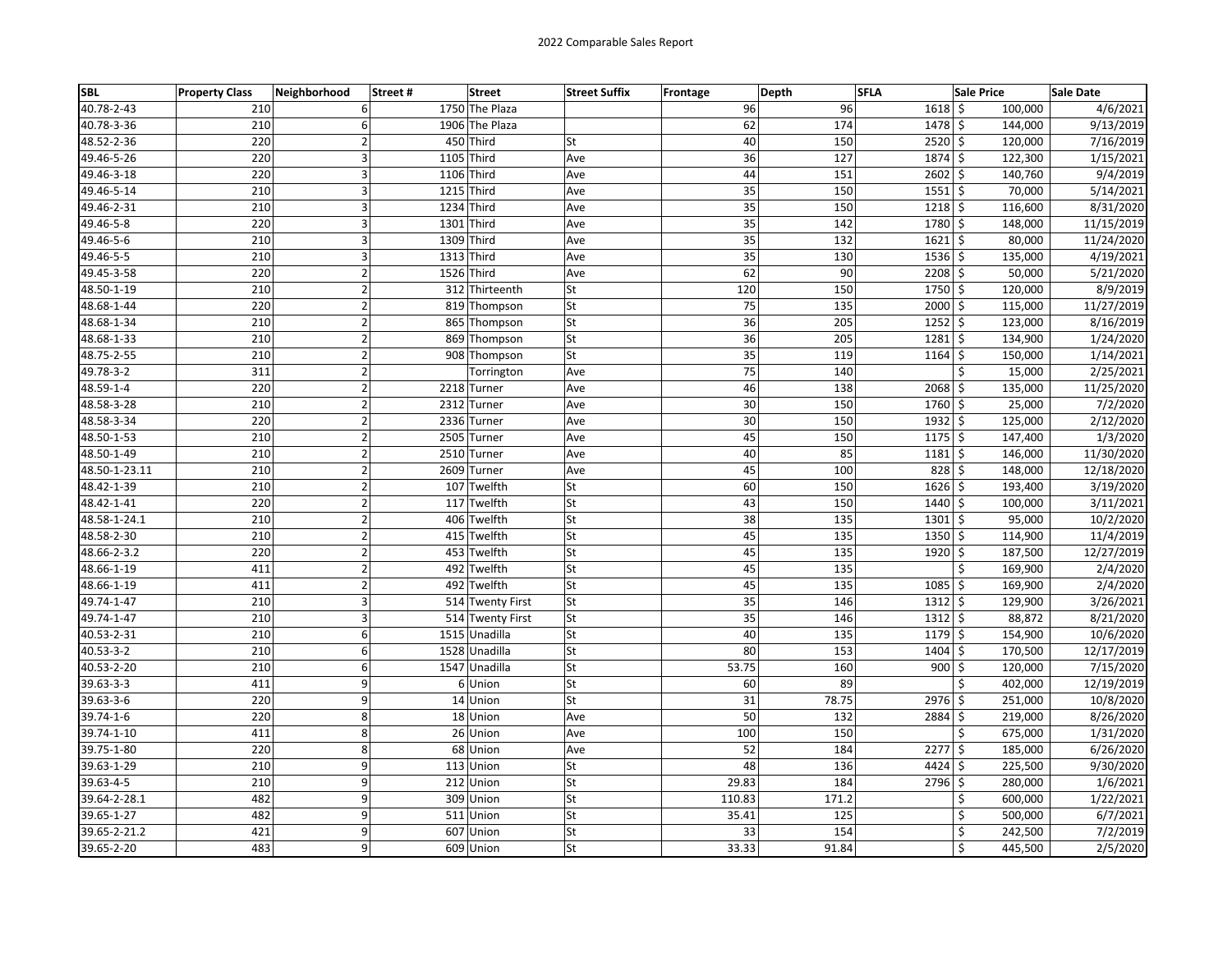| <b>SBL</b>      | <b>Property Class</b> | Neighborhood | Street# | <b>Street</b>   | <b>Street Suffix</b> | Frontage | Depth  | <b>SFLA</b>        | <b>Sale Price</b> | Sale Date  |
|-----------------|-----------------------|--------------|---------|-----------------|----------------------|----------|--------|--------------------|-------------------|------------|
| 39.73-1-2       | 230                   | 9            |         | 704 Union       | St                   | 33.5     | 111.85 | \$                 | 130,000           | 1/3/2020   |
| 39.73-1-7       | 411                   | 9            |         | 714 Union       | St                   | 26       | 150    | \$                 | 172,500           | 8/7/2019   |
| 39.74-1-66      | 230                   | 8            |         | 819 Union       | St                   | 50       | 110    | \$<br>2546         | 152,000           | 1/25/2021  |
| 39.74-1-61      | 411                   | 8            |         | 831 Union       | St                   | 49       | 195    | \$                 | 255,000           | 5/29/2020  |
| 39.74-2-13      | 411                   | 8            |         | 840 Union       | St                   | 43       | 171    | Ś                  | 140,000           | 10/9/2020  |
| 39.74-1-56      | 482                   | 9            |         | 841 Union       | St                   | 32       | 100    | \$                 | 325,000           | 5/4/2021   |
| 39.74-2-20      | 220                   | 8            |         | 854 Union       | St                   | 31       | 212    | 1768 \$            | 144,000           | 5/20/2020  |
| 39.74-2-22      | 220                   | 8            |         | 858 Union       | St                   | 33       | 133    | $3168$ \$          | 146,000           | 1/14/2021  |
| 39.82-3-2       | 411                   | 10           |         | 862 Union       | St                   | 33       | 120    | \$                 | 145,000           | 12/3/2020  |
| 39.82-3-4       | 411                   | 10           |         | 866 Union       | St                   | 42       | 121    | \$                 | 237,450           | 7/25/2019  |
| 39.82-3-5       | 220                   | 10           |         | 1000 Union      | St                   | 26.5     | 150    | 2902 \$            | 150,000           | 2/18/2020  |
| 39.75-1-19      | 220                   | 8            |         | 1003 Union      | St                   | 40       | 150    | $2482 \mid 5$      | 149,484           | 12/13/2019 |
| 39.75-1-23      | 411                   | 8            | 1011    | Union           | St                   | 54       | 149.5  | \$                 | 855,000           | 9/10/2020  |
| 39.83-2-9       | 411                   | 10           |         | 1204 Union      | St                   | 50       | 200    | \$                 | 170,000           | 9/27/2019  |
| 39.83-1-6       | 220                   | 10           |         | 1211 Union      | St                   | 25       | 150    | $1481 \;$ \$       | 90,000            | 3/2/2021   |
| 39.84-1-19      | 230                   | 5            |         | 1225 Union      | St                   | 50       | 90.5   | $3012 \,$ \$       | 198,000           | 6/4/2021   |
| 39.84-2-52      | 483                   | 5            |         | 1339 Union      | St                   | 106      | 154.2  | Ś                  | 210,000           | 2/26/2021  |
| 49.28-1-9       | 210                   | 5            |         | 1348 Union      | St                   | 50       | 200    | 2400 \$            | 171,500           | 8/13/2020  |
| 39.84-2-80      | 210                   | 5            |         | 1353 Union      | St                   | 45       | 150    | $2679$ \$          | 197,500           | 6/26/2020  |
| 39.84-2-80      | 210                   | 5            |         | 1353 Union      | St                   | 45       | 150    | $2679$ \$          | 197,500           | 6/26/2020  |
| 49.28-1-12      | 483                   | 5            |         | 1354 Union      | <b>St</b>            | 78.5     | 200    | \$                 | 175,000           | 11/4/2020  |
| 50.21-1-34      | 411                   | 5            |         | 1379 Union      | St                   | 50       | 122    | Ś                  | 212,000           | 12/23/2019 |
| 50.21-1-20      | 483                   | 5            |         | 1415 Union      | St                   | 45       | 175    | \$                 | 145,000           | 6/11/2021  |
| 50.21-2-73      | 210                   | 5            |         | 1507 Union      | St                   | 50       | 200    | 2024<br>\$         | 152,000           | 8/7/2020   |
| 50.21-3-13      | 411                   | 5            |         | 1508 Union      | St                   | 41       | 160    | \$                 | 193,500           | 8/26/2020  |
| 50.21-2-71      | 220                   | 5            |         | 1511 Union      | St                   | 52       | 175    | $2549$ \$          | 196,000           | 12/29/2020 |
| 50.21-3-15.1    | 483                   | 5            |         | 1512 Union      | St                   | 41       | 160    | \$                 | 155,000           | 12/4/2020  |
| 50.29-1-3       | 220                   | 5            |         | 1518 Union      | St                   | 43       | 160    | $3053$ \$          | 220,000           | 1/21/2021  |
| $50.29 - 1 - 5$ | 210                   | 5            |         | 1522 Union      | St                   | 45       | 161    | $1701 \,$ \$       | 185,000           | 4/9/2021   |
| 50.29-1-9       | 220                   | 5            |         | 1530 Union      | St                   | 50.3     | 98.8   | 2860 \$            | 185,000           | 9/4/2020   |
| $50.30 - 2 - 6$ | 483                   | 5            |         | 1574 Union      | St                   | 120      | 162.6  | \$                 | 355,000           | 12/10/2020 |
| 50.30-1-29      | 483                   | 5            |         | 1593 Union      | St                   | 36       | 118    | Ś                  | 85,000            | 10/7/2019  |
| 50.31-1-19      | 485                   | 5            |         | 1617 Union      | St                   | 40       | 133.05 | \$                 | 280,000           | 11/25/2019 |
| 50.31-2-19      | 485                   | 5            |         | 1671 Union      | St                   | 65       | 126.5  | \$                 | 425,000           | 9/15/2020  |
| 50.39-2-12      | 483                   | 5            |         | 1716 Union      | St                   | 45       | 169    | \$                 | 197,500           | 11/22/2019 |
| 50.39-1-5       | 482                   | 5            |         | 1729 Union      | St                   | 45       | 180    | \$                 | 320,000           | 7/1/2019   |
| 50.39-1-6       | 434                   | 5            |         | 1731 Union      | St                   | 75       | 160    | \$                 | 1,825,944         | 12/28/2020 |
| 50.39-2-19      | 483                   | 5            |         | 1740 Union      | St                   | 100      | 90     | \$                 | 630,000           | 3/26/2021  |
| 39.82-3-34      | 220                   | 10           |         | 961 University  |                      | 38       | 159    | $1962 \mid 5$      | 95,000            | 4/13/2020  |
| 39.75-1-16      | 220                   | 8            |         | 1024 University |                      | 40       | 124    | $3421 \frac{1}{5}$ | 224,000           | 4/28/2021  |
| 39.75-1-14      | 418                   | 8            |         | 1032 University |                      | 40       | 124    | Ś                  | 165,000           | 2/6/2020   |
| 39.74-1-27      | 230                   | 8            |         | 1033 University |                      | 40       | 109    | $2616$ \$          | 157,000           | 5/14/2020  |
| 39.74-1-26      | 220                   | 8            |         | 1037 University |                      | 40       | 104    | $2572 \mid$ \$     | 125,000           | 1/19/2021  |
| 39.75-1-11      | 411                   | 8            |         | 1044 University |                      | 40       | 124    | \$                 | 166,500           | 12/23/2019 |
| 39.75-1-6       | 210                   | 8            |         | 1064 University |                      | 80       | 124    | 2420 \$            | 211,300           | 7/19/2019  |
| 39.75-1-5       | 220                   | 8            |         | 1072 University |                      | 40       | 124    | $2352$ \$          | 215,000           | 6/18/2021  |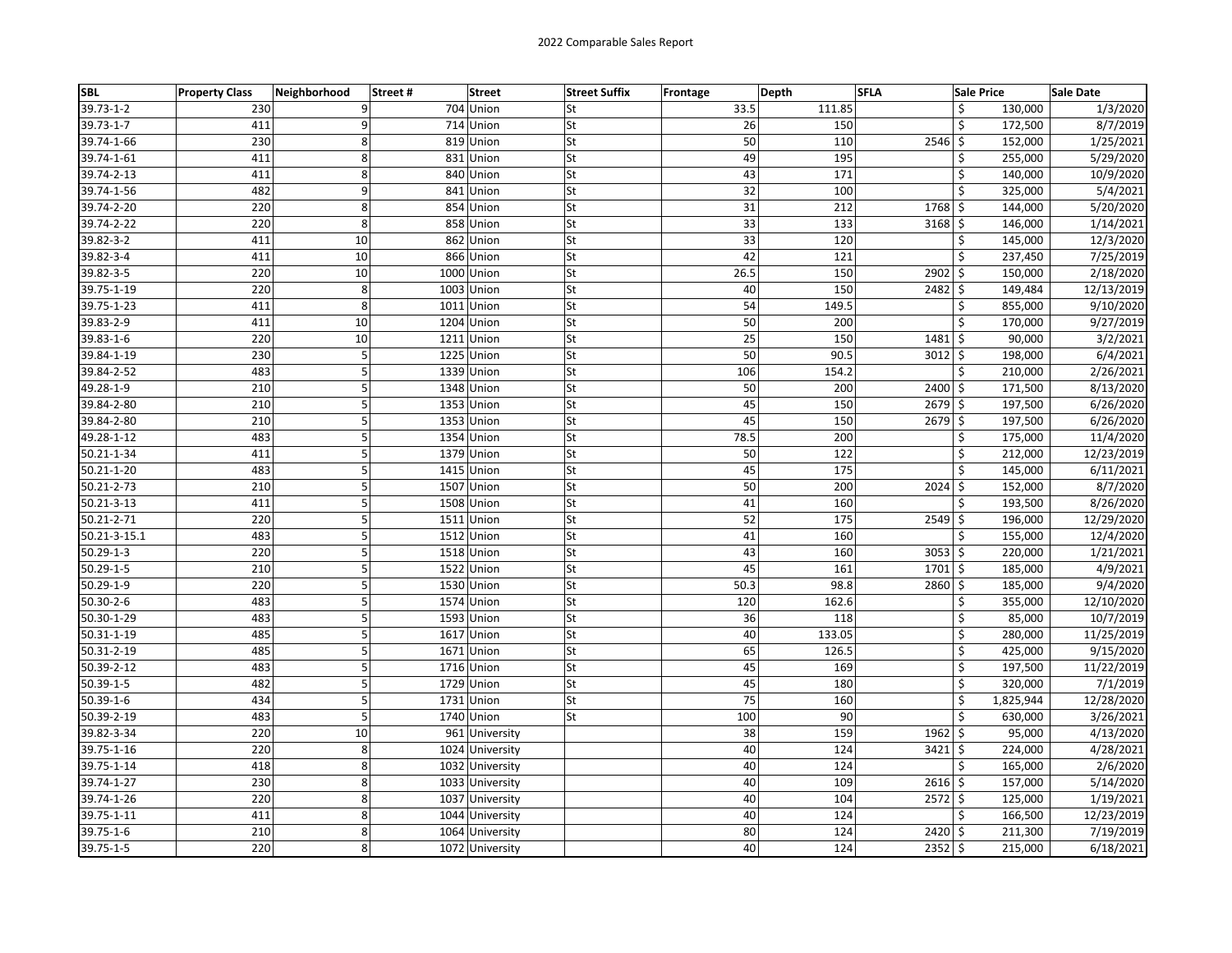| SBL             | <b>Property Class</b> | Neighborhood     | Street# | <b>Street</b>       | <b>Street Suffix</b> | <b>Frontage</b> | Depth  | <b>SFLA</b>          | <b>Sale Price</b> | Sale Date  |
|-----------------|-----------------------|------------------|---------|---------------------|----------------------|-----------------|--------|----------------------|-------------------|------------|
| 49.82-1-18      | 210                   | 3                |         | 40 Utopia           | St                   | 63              |        | $960$ \$<br>140      | 118,000           | 3/4/2020   |
| 60.71-2-33.1    | 210                   | $\mathbf{1}$     |         | 222 Van Buren       | Ave                  | 40              |        | $1445$ \$<br>120     | 143,900           | 12/4/2019  |
| 49.56-3-21      | 220                   | 3                |         | 1167 Van Cortland   |                      | 33              |        | 1738 \$<br>150       | 145,000           | 6/2/2021   |
| 49.56-3-21      | 220                   | 3                |         | 1167 Van Cortland   |                      | 33              |        | 1738 \$<br>150       | 60,000            | 10/31/2019 |
| 49.64-5-33      | 220                   | 3                |         | 1315 Van Cortland   |                      | $\overline{34}$ |        | 145<br>1360 \$       | 89,900            | 12/18/2020 |
| 49.64-5-28      | 210                   | 3                |         | 1349 Van Cortland   |                      | 35              |        | 125<br>$1324$ \$     | 125,000           | 11/15/2019 |
| 49.81-2-1       | 210                   | 3                |         | 1731 Van Cortland   |                      | 45              |        | 125<br>$1338$ \$     | 136,500           | 12/4/2020  |
| 49.81-1-47      | 210                   | 3                |         | 1760 Van Cortland   |                      | 80              |        | 125<br>1782 \$       | 105,000           | 10/11/2019 |
| 40.77-2-67      | 210                   | 5                |         | 1120 Van Curler     |                      | 45              |        | 144<br>1744 \$       | 82,400            | 4/20/2021  |
| 40.77-2-46      | 210                   | 5                |         | 1159 Van Curler     |                      | 50              |        | 144<br>1497 \$       | 165,000           | 5/28/2021  |
| 40.77-2-47      | 210                   | 5                |         | 1161 Van Curler     |                      | 50              |        | 145<br>1540 \$       | 175,500           | 4/20/2020  |
| 40.78-1-5       | 210                   | 6                |         | 1182 Van Curler     |                      | 50              |        | 144<br>$1356$ \$     | 112,700           | 6/24/2020  |
| $40.78 - 1 - 1$ | 210                   | 6                |         | 1198 Van Curler     |                      | 60              |        | 156<br>$2198$ \$     | 226,500           | 4/12/2021  |
| 40.62-1-29      | 210                   |                  | 6       | 1451 Van Curler     |                      | 80              |        | 130<br>$1753$ \$     | 162,234           | 9/24/2019  |
| 40.62-1-26      | 210                   | 6                |         | 1460 Van Curler     |                      | 60              |        | $1449$ \$<br>150     | 127,767           | 6/1/2020   |
| 30.84-1-16      | 210                   | $\overline{7}$   |         | 508 Van Debogart    | <b>St</b>            | 50              |        | 190<br>1188 \$       | 145,000           | 6/25/2021  |
| 39.79-2-30.11   | 340                   | 9                |         | Van Guysling        |                      | 224.04          | 159.27 |                      | \$<br>1,720,000   | 4/1/2021   |
| 40.39-1-14      | 210                   | 6                |         | 2100 Van Rensselaer |                      | 65              |        | 112<br>1831          | \$<br>228,000     | 5/24/2021  |
| 40.39-1-3       | 210                   | 6                |         | 2105 Van Rensselaer |                      | 65              | 134.01 | $1200 \mid 5$        | 150,500           | 12/3/2019  |
| 40.39-1-5       | 210                   | 6                |         | 2111 Van Rensselaer |                      | 65              |        | $936$ \$<br>111.8    | 147,000           | 9/11/2020  |
| 40.39-1-7       | 210                   |                  | 6       | 2119 Van Rensselaer |                      | 65              |        | $1283$ \$<br>111.8   | 173,000           | 4/7/2021   |
| 49.72-2-24      | 210                   | 3                |         | 1035 Van Velsen     |                      | 145             |        | 100<br>$1632 \,$ \$  | 165,000           | 5/5/2021   |
| 49.72-2-26      | 220                   | $\overline{3}$   |         | 1055 Van Velsen     |                      | 95              |        | 100<br>1742 \$       | 128,000           | 12/10/2020 |
| 49.72-2-38.2    | 210                   | $\overline{3}$   |         | 1137 Van Velsen     |                      | 34              |        | 90<br>$1652 \mid$ \$ | 94,000            | 5/14/2020  |
| 49.80-1-6.1     | 210                   | 3                |         | 1138 Van Velsen     |                      | 59              |        | 166<br>1016 \$       | 174,900           | 6/7/2021   |
| 39.51-1-46      | 220                   | $\overline{7}$   |         | 1580 Van Vranken    |                      | 65              |        | $2314$ \$<br>145     | 67,500            | 10/7/2020  |
| 39.51-1-33      | 220                   | $\overline{7}$   |         | 1581 Van Vranken    |                      | 43              |        | 192<br>2898 \$       | 122,500           | 3/5/2020   |
| 39.51-2-23      | 230                   | $\boldsymbol{7}$ |         | 1610 Van Vranken    |                      | 33              |        | 175<br>$2556$ \$     | 154,700           | 11/9/2020  |
| 39.51-1-41      | 411                   | $\overline{7}$   |         | 1623 Van Vranken    |                      | 33              |        | 192                  | \$<br>135,000     | 10/2/2020  |
| 39.51-2-14      | 220                   | $\overline{7}$   |         | 1638 Van Vranken    |                      | 33              |        | 2260 \$<br>110       | 105,000           | 9/5/2019   |
| 39.43-2-31      | 220                   | $\overline{7}$   |         | 1639 Van Vranken    |                      | 33              |        | $2078$ \$<br>106     | 110,000           | 4/17/2020  |
| 39.43-3-12      | 210                   | $\overline{7}$   |         | 1710 Van Vranken    |                      | 42              |        | 170<br>$1344$ \$     | 134,000           | 2/3/2020   |
| 39.43-3-8       | 220                   | $\boldsymbol{7}$ |         | 1738 Van Vranken    |                      | 56              |        | 175<br>$2354$ \$     | 85,000            | 10/28/2019 |
| 39.43-3-6       | 220                   | $\overline{7}$   |         | 1748 Van Vranken    |                      | 33              |        | 160<br>$2270$ \$     | 77,000            | 10/22/2019 |
| 39.43-2-48      | 486                   | $\boldsymbol{7}$ |         | 1751 Van Vranken    |                      | 148             |        | 165                  | \$<br>755,000     | 12/4/2020  |
| 39.43-2-50      | 482                   | $\overline{7}$   |         | 1769 Van Vranken    |                      | 70              |        | 125                  | \$<br>270,000     | 10/28/2020 |
| 39.35-4-37      | 331                   | $\overline{7}$   |         | 1912 Van Vranken    |                      | 33              |        | 150                  | Ś<br>6,500        | 11/12/2019 |
| 39.35-4-1.1     | 482                   | $\overline{7}$   |         | 1936 Van Vranken    |                      | 198.4           | 157.83 |                      | \$<br>1,868,235   | 6/28/2021  |
| 39.35-4-1.1     | 482                   | $\overline{7}$   |         | 1936 Van Vranken    |                      | 198.4           | 157.83 |                      | Ś<br>1,200,000    | 1/27/2020  |
| 39.27-3-22      | 230                   | $\overline{7}$   |         | 2029 Van Vranken    |                      | 50              |        | 130<br>2684 \$       | 162,500           | 6/1/2021   |
| 39.28-1-8       | 210                   | $\overline{7}$   |         | 2129 Van Vranken    |                      | 33              |        | 100<br>$1046$ \$     | 84,800            | 7/16/2020  |
| 39.28-1-26      | 210                   | $\overline{7}$   |         | 2160 Van Vranken    |                      | 36              |        | 300<br>$1008$ \$     | 55,000            | 7/31/2019  |
| 39.28-1-27      | 210                   | $\overline{7}$   |         | 2164 Van Vranken    |                      | 66              |        | 1386 \$<br>300       | 128,000           | 6/24/2021  |
| 30.84-1-24      | 220                   | $\overline{7}$   |         | 2237 Van Vranken    |                      | 33              |        | 2400 \$<br>150       | 70,000            | 1/15/2021  |
| 30.84-1-29.1    | 483                   | $\boldsymbol{7}$ |         | 2301 Van Vranken    |                      | 50              |        | 150                  | \$<br>79,900      | 6/11/2020  |
| 30.76-2-26      | 210                   | $\overline{7}$   |         | 2422 Van Vranken    |                      | 50              |        | 150<br>$1602 \mid 5$ | 146,775           | 11/13/2020 |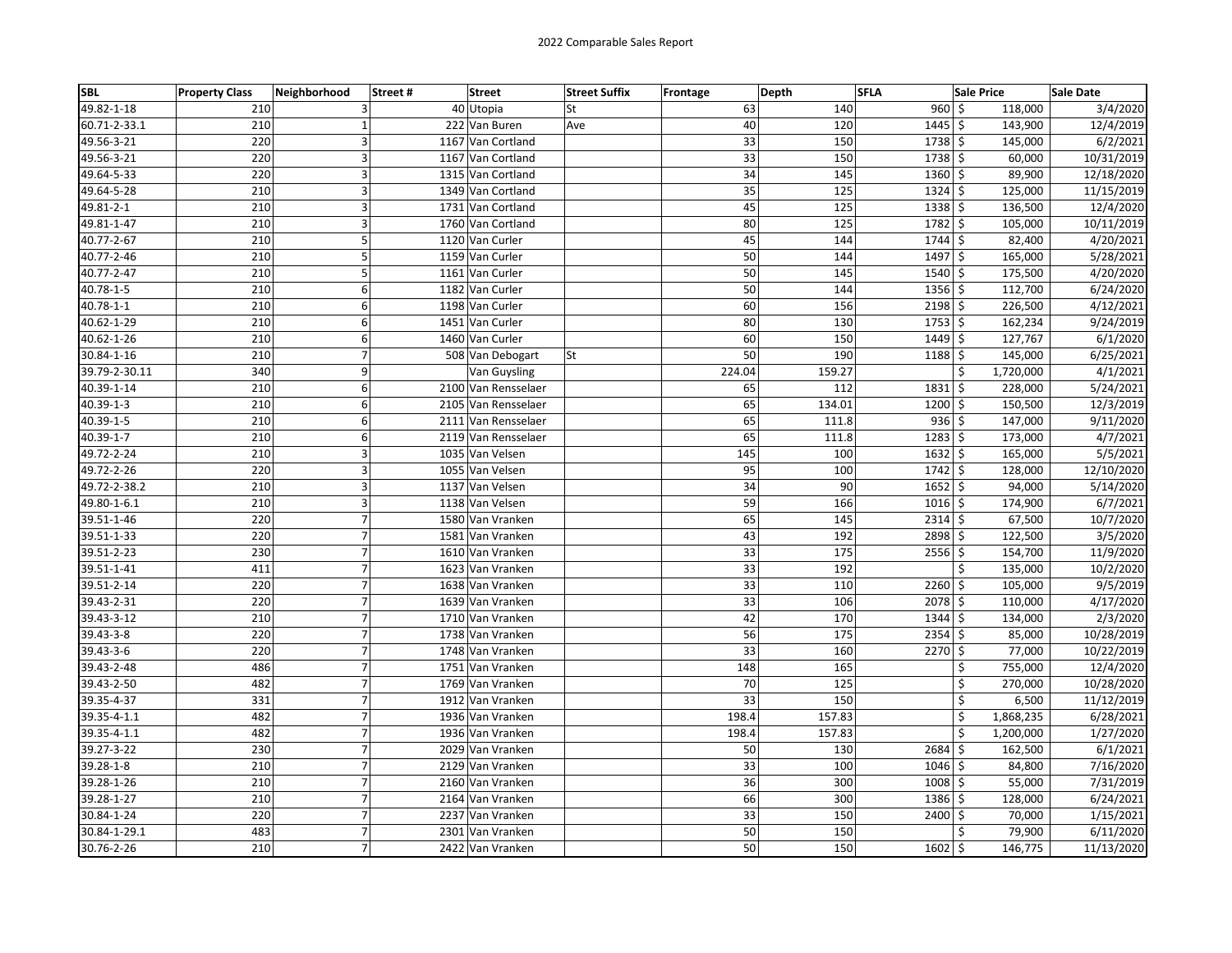| <b>SBL</b>    | <b>Property Class</b> | Neighborhood     | Street#<br><b>Street</b> | <b>Street Suffix</b> | <b>Frontage</b> | Depth  | <b>SFLA</b>        | <b>Sale Price</b>             | <b>Sale Date</b> |
|---------------|-----------------------|------------------|--------------------------|----------------------|-----------------|--------|--------------------|-------------------------------|------------------|
| 30.76-2-14.2  | 210                   | 7                | 2504 Van Vranken         |                      | 50              | 136    | $2029$ \$          | 195,000                       | 7/24/2020        |
| 30.76-2-13    | 210                   | $\overline{7}$   | 2508 Van Vranken         |                      | 45              | 159    | $1248$ \$          | 140,500                       | 9/16/2019        |
| 30.76-2-8     | 210                   | $\overline{7}$   | 2516 Van Vranken         |                      | 52              | 300    | $3011 \frac{1}{2}$ | 22,000                        | 12/21/2020       |
| 30.76-2-1.1   | 220                   | 7                | 2544 Van Vranken         |                      | 69.88           | 148.5  | 3307 \$            | 244,000                       | 10/2/2019        |
| 50.69-1-26    | 220                   | $\mathbf 1$      | 22 Vassar                | <b>St</b>            | 33              | 115    | 1864               | Ŝ.<br>85,000                  | 12/27/2019       |
| 50.69-1-32    | 210                   | $\mathbf{1}$     | 31 Vassar                | <b>St</b>            | 50              | 100    | $1496$ \$          | 148,800                       | 1/19/2021        |
| 50.69-1-28    | 220                   | $\mathbf{1}$     | 34 Vassar                | lSt                  | 66              | 115    | 1820               | \$<br>105,000                 | 7/31/2019        |
| 49.64-3-11    | 220                   | 3                | 906 Vermont              | Ave                  | 35              | 145    | $1536 \;$ \$       | 69,000                        | 8/7/2019         |
| 49.64-2-19    | 220                   | 3                | 955 Vermont              | Ave                  | 35              | 214    | $2214$ \$          | 90,000                        | 9/5/2019         |
| 39.27-3-11    | 311                   | $\overline{7}$   | Verona                   | Ave                  | 40              | 129    |                    | \$<br>13,500                  | 1/18/2021        |
| 39.27-3-12    | 311                   | $\boldsymbol{7}$ | Verona                   | Ave                  | 40              | 132    |                    | Ś<br>13,500                   | 1/18/2021        |
| 39.28-1-12.11 | 210                   | $\overline{7}$   | 46 Verona                | Ave                  | 80              | 100    | 1248               | \$<br>175,000                 | 11/24/2020       |
| 49.25-2-31    | 230                   | 10               | 114 Victory              | Ave                  | 30              | 125    | 2832               | \$<br>65,000                  | 7/31/2020        |
| 49.25-3-45    | 220                   | 10               | 217 Victory              | Ave                  | 33              | 100    | 2610 \$            | 87,500                        | 6/25/2020        |
| 49.26-1-14    | 210                   | 10               | 317 Victory              | Ave                  | 33              | 100    | $1822 \div$        | 67,000                        | 4/15/2021        |
| 49.26-1-13.11 | 220                   | 10               | 319 Victory              | Ave                  | 38              | 97     | 3309 \$            | 140,000                       | 2/1/2021         |
| 49.26-2-28    | 220                   | 10               | 407 Victory              | Ave                  | 33              | 100    | $2248$ \$          | 60,000                        | 10/25/2019       |
| 48.66-1-32    | 210                   | $\mathbf 2$      | 530 Vischer              | Ave                  | 35              | 122    | $2316 \,$ \$       | 150,380                       | 8/26/2020        |
| 48.75-1-7     | 210                   | $\overline{2}$   | 823 Vischer              | Ave                  | 35              | 190    | $1100 \le$         | 170,000                       | 1/22/2021        |
| 48.60-2-33.1  | 220                   | $\overline{2}$   | 1905 Wabash              | Ave                  | 35              | 130    | 1638 \$            | 134,500                       | 11/17/2020       |
| 48.60-2-35    | 210                   | $\overline{2}$   | 1917 Wabash              | Ave                  | 70              | 130    | $1293$ \$          | 120,900                       | 12/27/2019       |
| 48.60-2-38    | 220                   | $\overline{2}$   | 1933 Wabash              | Ave                  | $\overline{35}$ | 130    | $2320$ \$          | 90,000                        | 9/13/2019        |
| 48.60-3-14    | 220                   | $\mathbf 2$      | 1958 Wabash              | Ave                  | 30              | 75     | 1908 \$            | 82,500                        | 7/9/2019         |
| 48.60-3-6     | 220                   | $\overline{2}$   | 2010 Wabash              | Ave                  | 37              | 150    | 2256               | 55,000<br>\$                  | 7/1/2019         |
| 48.60-2-48    | 220                   | $\overline{2}$   | 2017 Wabash              | Ave                  | 53              | 130    | 1988 \$            | 170,000                       | 5/25/2021        |
| 59.28-2-31    | 210                   | $\mathbf 1$      | 18 Wagner                | Ave                  | 63              | 100    | $1080 \leq$        | 105,000                       | 12/6/2019        |
| 59.28-2-36    | 210                   | $\mathbf{1}$     | 36 Wagner                | Ave                  | 60              | 100    | $1115$ \$          | 115,000                       | 5/28/2020        |
| 50.70-1-64    | 210                   | $\mathbf 1$      | 173 Ward                 | Ave                  | 45              | 116    | $1296$ \$          | 160,000                       | 2/26/2020        |
| 50.78-1-19.5  | 210                   | $\mathbf 1$      | 174 Ward                 | Ave                  | 50              | 100    | 1230               | \$<br>115,000                 | 2/2/2020         |
| 50.70-1-63    | 210                   | $\mathbf 1$      | 177 Ward                 | Ave                  | 45              | 108    | 864                | \$<br>119,975                 | 8/12/2019        |
| 50.70-1-57.1  | 210                   | $\mathbf{1}$     | 199 Ward                 | Ave                  | 60              | 83     | $1512 \mid 5$      | 180,000                       | 9/27/2019        |
| 50.70-1-49.1  | 210                   | $\mathbf 1$      | 490 Ward                 | Ave                  | 46              | 120    | 1310               | $\ddot{\varsigma}$<br>132,000 | 10/7/2020        |
| 39.62-1-4     | 411                   | 9                | 10 Washington            | Ave                  | 37              | 240    |                    | \$<br>825,000                 | 2/19/2020        |
| 39.63-1-51    | 210                   | 9                | 21 Washington            | Ave                  | 25              | 135    | 2231               | \$<br>226,000                 | 8/4/2020         |
| 39.62-1-12    | 210                   | 9                | 48 Washington            | Ave                  | 49              | 410    | $3657$ \$          | 379,000                       | 10/4/2019        |
| 59.28-1-10    | 210                   | $\mathbf{1}$     | 2126 Watt                | <b>St</b>            | 95              | 231    | $1376$ \$          | 220,000                       | 2/3/2021         |
| 59.36-1-14    | 210                   | $\mathbf{1}$     | 2230 Watt                | <b>St</b>            | 60              | 480    | 2210               | \$<br>125,000                 | 1/28/2021        |
| 60.29-2-3.1   | 426                   | $\mathbf{1}$     | 2441 Watt                | <b>St</b>            | 328             | 175    |                    | \$<br>1,600,000               | 7/12/2019        |
| 60.29-2-31    | 411                   | $\mathbf{1}$     | 2520 Watt                | <b>St</b>            | 50              | 125.08 |                    | Ś<br>165,000                  | 4/17/2020        |
| 60.29-2-30    | 411                   | $\mathbf 1$      | 2522 Watt                | <b>St</b>            | 50              | 120    |                    | \$<br>165,000                 | 4/17/2020        |
| 39.84-2-50    | 220                   | 5                | 1048 Waverly             | PI                   | 40              | 145    | 2516               | \$<br>175,000                 | 2/11/2021        |
| 39.84-2-48    | 220                   | 5                | 1056 Waverly             | PI                   | 40              | 145    | 2628 \$            | 150,000                       | 10/30/2020       |
| 39.84-2-46    | 210                   | 5                | 1066 Waverly             | P                    | 40              | 145    | $3005$ \$          | 237,500                       | 10/16/2020       |
| 39.84-2-34    | 210                   | 5                | 1075<br>Waverly          | PI                   | 40              | 145    | $2931$ \$          | 230,000                       | 5/1/2020         |
| 39.84-2-36    | 210                   | 5                | 1087 Waverly             | P                    | 40              | 140    | $1664$ \$          | 175,000                       | 10/26/2020       |
| 39.76-2-68    | 210                   | 8                | 1143 Waverly             | P                    | 40              | 140    | 1982               | \$<br>168,000                 | 7/19/2019        |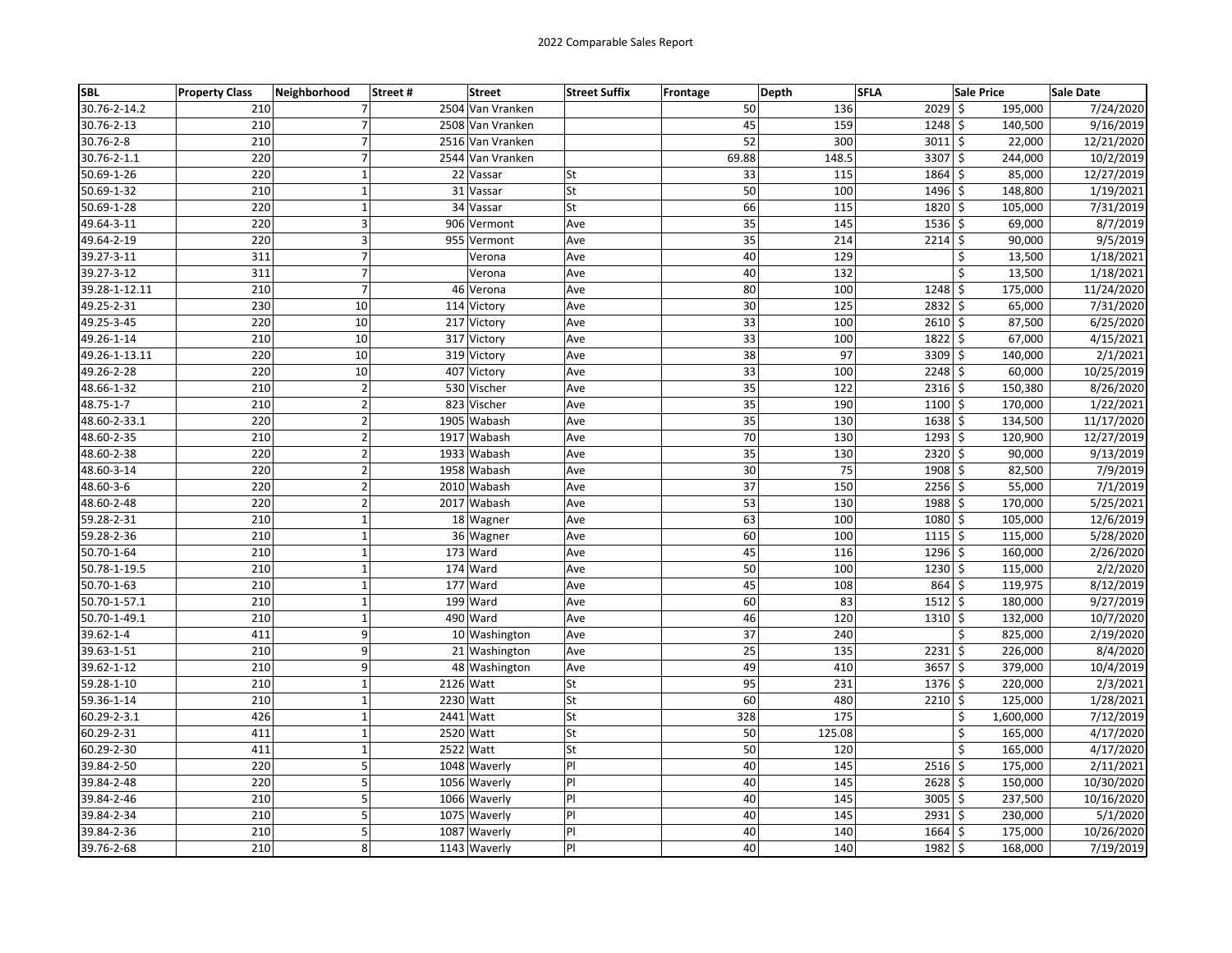| SBL             | <b>Property Class</b> | Neighborhood   | Street # | <b>Street</b>   | <b>Street Suffix</b> | <b>Frontage</b> | Depth | <b>SFLA</b> |               | <b>Sale Price</b> | Sale Date  |
|-----------------|-----------------------|----------------|----------|-----------------|----------------------|-----------------|-------|-------------|---------------|-------------------|------------|
| 40.69-2-15      | 210                   | 6              |          | 1165 Waverly    | IPI.                 |                 | 40    | 140         | $2533$ \$     | 199,900           | 12/22/2020 |
| 40.69-2-26      | 210                   | 6              |          | 1170 Waverly    | PI                   |                 | 80    | 148         | $2019$ \$     | 149,510           | 10/17/2019 |
| 40.69-1-27      | 210                   | 6              |          | 1221 Waverly    | PI                   |                 | 60    | 140         | $1502 \mid 5$ | 250,000           | 7/1/2021   |
| 40.69-1-29      | 210                   | 6              |          | 1225 Waverly    | P                    |                 | 60    | 140         | 1404 \$       | 150,000           | 10/17/2019 |
| 40.61-2-13      | 210                   | 6              |          | 1234 Waverly    | PI                   |                 | 45    | 148         | 2067 \$       | 160,000           | 2/26/2021  |
| 40.69-1-32      | 210                   | 6              |          | 1247 Waverly    | P                    |                 | 60    | 140         | $1358$ \$     | 146,000           | 4/29/2020  |
| 40.61-2-15      | 210                   | 6              |          | 1259 Waverly    | PI                   |                 | 100   | 140         | $1593$ \$     | 152,440           | 2/21/2020  |
| 40.61-2-18      | 210                   | 6              |          | 1275 Waverly    | PI                   |                 | 53    | 140         | 2079 \$       | 183,900           | 8/12/2020  |
| 40.61-2-19      | 210                   | 6              |          | 1301 Waverly    | P                    |                 | 100   | 140         | 1776 \$       | 164,000           | 8/9/2019   |
| 49.54-4-13      | 220                   | 3              |          | 1034 Webster    | <b>St</b>            |                 | 33    | 100         | 1496 \$       | 55,000            | 2/24/2020  |
| 49.63-1-26      | 220                   | 3              |          | 1117 Webster    | <b>St</b>            |                 | 32    | 150         | $2466$ \$     | 130,000           | 6/23/2021  |
| 49.62-4-12      | 220                   | 3              |          | 1122 Webster    | lSt                  |                 | 33    | 150         | $2460$ \$     | 90,000            | 9/9/2020   |
| 49.63-1-25      | 220                   | 3              |          | 1123 Webster    | St                   |                 | 32    | 150         | $2254$ \$     | 105,000           | 3/18/2021  |
| 49.63-3-37      | 220                   | 3              |          | 1205 Webster    | <b>St</b>            |                 | 33    | 100         | 1880 \$       | 70,000            | 3/11/2021  |
| 49.62-5-9.1     | 210                   | 3              |          | 1206 Webster    | <b>St</b>            |                 | 33    | 138         | $1284$ \$     | 95,000            | 9/10/2020  |
| 49.62-5-11      | 220                   | 3              |          | 1218 Webster    | <b>St</b>            |                 | 33    | 138         | $1728$ \$     | 139,565           | 12/17/2019 |
| 49.63-3-22      | 220                   | 3              |          | 1251 Webster    | <b>St</b>            |                 | 33    | 100         | 1720 \$       | 125,000           | 11/6/2020  |
| 49.62-5-18      | 220                   | 3              |          | 1268 Webster    | St                   |                 | 77    | 138         | $1716 \,$ \$  | 188,000           | 3/12/2021  |
| 49.71-2-25      | 210                   | $\overline{3}$ |          | 1351 Webster    | <b>St</b>            |                 | 33    | 125         | $1779$ \$     | 95,500            | 3/4/2021   |
| 39.83-2-26      | 220                   | 10             |          | 904 Wendell     | Ave                  |                 | 47    | 101         | $2230$ \$     | 132,000           | 6/16/2021  |
| 39.83-2-30      | 220                   | 10             |          | 932 Wendell     | Ave                  |                 | 35    | 160         | $2612 \mid 5$ | 150,000           | 1/31/2020  |
| 39.75-1-65      | 411                   | 8              |          | 1019 Wendell    | Ave                  |                 | 120   | 163         |               | Ś<br>240,000      | 3/2/2021   |
| 39.75-2-44      | 230                   | 8              |          | 1028 Wendell    | Ave                  |                 | 40    | 140         | 2666 \$       | 180,000           | 10/30/2020 |
| 39.75-2-47      | 230                   | 8              |          | 1038 Wendell    | Ave                  |                 | 45    | 140         | 2480 \$       | 35,000            | 10/11/2019 |
| 39.75-1-74      | 411                   | 8              |          | 1079 Wendell    | Ave                  |                 | 40    | 125         |               | \$<br>195,000     | 12/14/2020 |
| 39.75-1-75      | 220                   | 8              |          | 1083 Wendell    | Ave                  |                 | 44    | 108         | $3160$ \$     | 185,000           | 12/11/2020 |
| 39.68-1-28      | 210                   | 8              |          | 1164 Wendell    | Ave                  |                 | 77.04 | 157         | $3511$ \$     | 253,000           | 11/10/2020 |
| 39.67-1-5.1     | 210                   | 8              |          | 1173 Wendell    | Ave                  |                 | 140   | 165.3       | 4468 \$       | 280,000           | 10/1/2019  |
| 39.68-1-30      | 210                   | 8              |          | 1186 Wendell    | Ave                  |                 | 60    | 157         | $3511$ \$     | 245,000           | 3/19/2021  |
| 39.68-1-31      | 210                   | 8              |          | 1196 Wendell    | Ave                  |                 | 60    | 157         | $3623$ \$     | 240,000           | 10/23/2020 |
| 39.60-2-22      | 210                   | 8              |          | 1424 Wendell    | Ave                  | 152.93          |       | 152         | 3476 \$       | 300,000           | 10/29/2020 |
| 39.52-1-15.1    | 210                   | 6              |          | 1565 Wendell    | Ave                  |                 | 70    | 150         | 1984 \$       | 237,500           | 12/26/2019 |
| 39.52-2-12      | 210                   | 6              |          | 1625 Wendell    | Ave                  |                 | 65    | 160         | 1767 \$       | 143,000           | 12/10/2020 |
| 39.52-3-12      | 210                   | 6              |          | 1726 Wendell    | Ave                  |                 | 75    | 175.75      | $2526$ \$     | 299,900           | 5/6/2021   |
| 49.68-4-49      | 220                   | $\overline{4}$ |          | 43 Western      | Pkwy                 |                 | 36    | 105         | $2232$ \$     | 108,500           | 5/26/2020  |
| 49.68-4-39      | 210                   | 4              |          | 91 Western      | Pkwy                 |                 | 25    | 105         | $1312 \mid 5$ | 55,000            | 2/17/2021  |
| 49.68-4-31      | 220                   | 4              |          | 131 Western     | Pkwy                 |                 | 78    | 105         | $2466$ \$     | 153,800           | 2/4/2020   |
| $50.53 - 1 - 6$ | 210                   | 5              |          | 139 Western     | Pkwy                 |                 | 70    | 100         | $1242 \mid 5$ | 170,000           | 3/11/2021  |
| 49.47-5-32      | 220                   | 3              |          | 1025<br>Willett | St                   |                 | 35    | 135         | $2260$ \$     | 190,000           | 11/30/2020 |
| 49.47-5-28      | 220                   | 3              |          | 1045<br>Willett | lSt                  |                 | 43    | 135         | $2796$ \$     | 125,000           | 4/6/2021   |
| 49.47-5-27      | 210                   | $\overline{3}$ |          | 1051<br>Willett | <b>St</b>            |                 | 63    | 57          | 1548 \$       | 130,000           | 9/18/2020  |
| 49.56-1-51      | 220                   | 3              |          | 1101 Willett    | St                   |                 | 35    | 135         | $1928$ \$     | 75,000            | 10/28/2019 |
| 49.55-5-15      | 220                   | 3              |          | 1118 Willett    | <b>St</b>            |                 | 33    | 135         | 1952 \$       | 90,000            | 9/13/2019  |
| 49.55-5-17      | 220                   | 3              |          | 1126 Willett    | <b>St</b>            |                 | 34    | 81          | $2532$ \$     | 110,000           | 10/26/2020 |
| 48.76-3-22      | 210                   | $\mathbf 2$    |          | 2014 Williams   | <b>St</b>            |                 | 40    | 120         | $1407$ \$     | 125,000           | 8/23/2019  |
| 48.76-3-21      | 210                   | $\overline{2}$ |          | 2018 Williams   | <b>St</b>            |                 | 30    | 120         | $1355$ \$     | 175,000           | 5/18/2021  |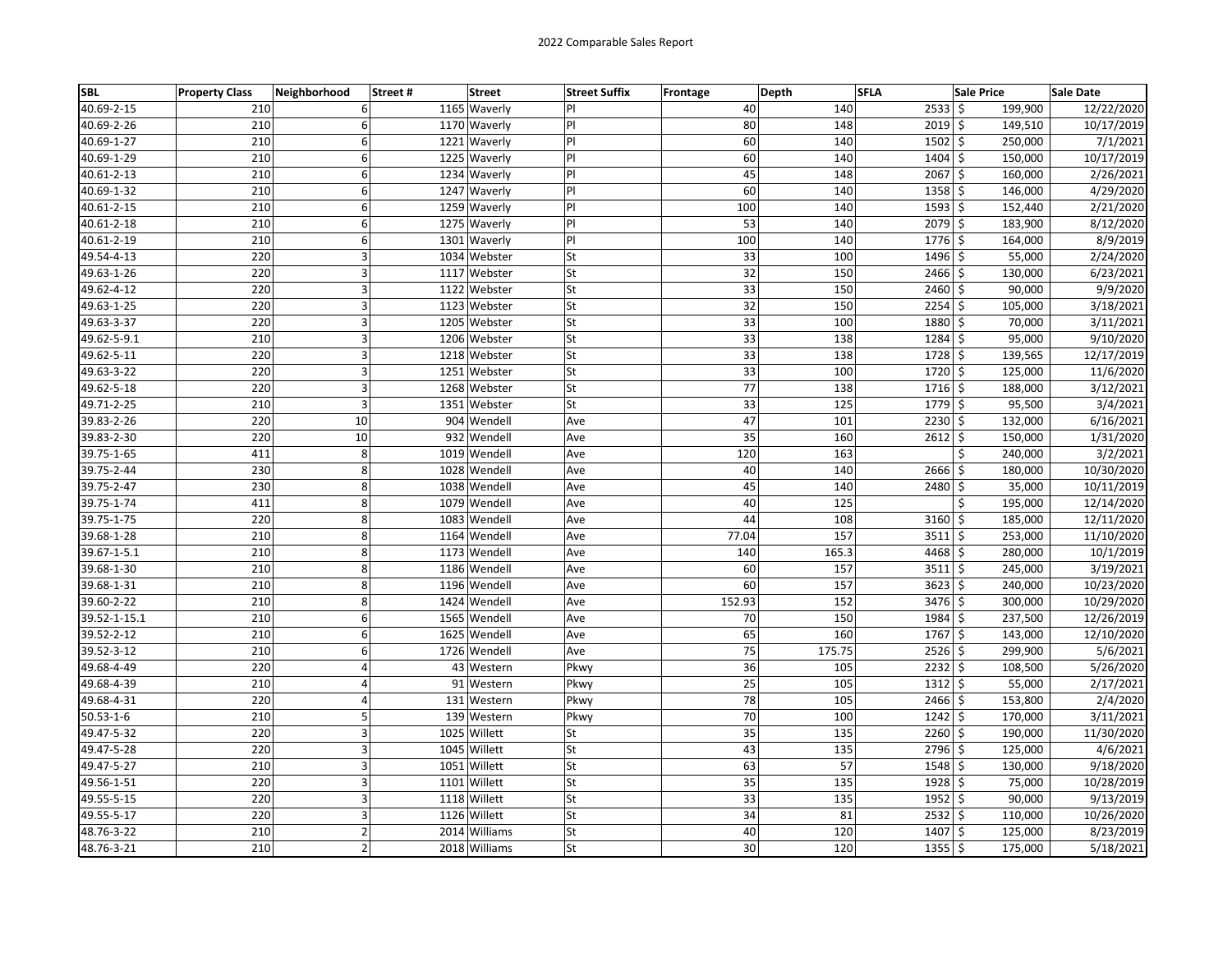| <b>SBL</b>      | <b>Property Class</b> | Neighborhood            | <b>Street</b><br>Street# | <b>Street Suffix</b> | Frontage | Depth                  | <b>SFLA</b>   | <b>Sale Price</b>  | <b>Sale Date</b> |
|-----------------|-----------------------|-------------------------|--------------------------|----------------------|----------|------------------------|---------------|--------------------|------------------|
| 48.76-1-27      | 210                   | $\overline{2}$          | 2109 Williams            | lSt                  |          | 48<br>120              | 1748 \$       | 167,000            | 1/31/2020        |
| 48.76-3-10.1    | 210                   | $\overline{2}$          | 2132 Williams            | St                   | 100      | 120                    | $1530 \div$   | 158,500            | 3/13/2020        |
| 48.76-1-22      | 210                   | $\overline{2}$          | 2205 Williams            | <b>St</b>            |          | 60<br>120              | 1760 \$       | 125,000            | 8/30/2019        |
| 48.83-2-12      | 210                   | $\overline{2}$          | 2346 Williams            | <b>St</b>            |          | 50<br>87               | 1440 \$       | 64,000             | 9/15/2020        |
| 48.83-2-12      | 210                   | $\mathbf 2$             | 2346 Williams            | <b>St</b>            |          | 50<br>87               | 1440          | \$<br>85,000       | 5/17/2021        |
| 49.68-5-38      | 220                   | $\overline{4}$          | 75 Willow                | Ave                  |          | 32<br>112              | $2160 \,$ \$  | 134,900            | 3/31/2021        |
| 49.68-5-37      | 220                   | 4                       | 79 Willow                | Ave                  |          | $\overline{32}$<br>112 | 1436 \$       | 73,000             | 10/7/2020        |
| 60.40-2-27.1    | 210                   | $\mathbf 1$             | 142 Willowcreek          | Ave                  |          | 60<br>70               | 1504 \$       | 137,800            | 7/24/2019        |
| 60.40-2-14.1    | 210                   | $\mathbf 1$             | 161 Willowcreek          | Ave                  |          | 70<br>80               | $1342 \mid 5$ | 175,000            | 9/28/2020        |
| 60.40-2-30.1    | 210                   | $\mathbf{1}$            | 194 Willowcreek          | Ave                  |          | 60<br>140              | 1362          | \$<br>164,000      | 6/30/2021        |
| 60.40-3-47.11   | 210                   | $\mathbf 1$             | 216 Willowcreek          | Ave                  |          | 60<br>140              | 1702          | \$<br>136,000      | 10/21/2019       |
| 60.40-3-49      | 210                   | $\mathbf 1$             | 224 Willowcreek          | Ave                  |          | 60<br>70               | 1210          | \$<br>186,300      | 8/9/2019         |
| 60.40-3-49      | 210                   | $\mathbf{1}$            | 224 Willowcreek          | Ave                  |          | 70<br>60               | 1210          | \$<br>209,900      | 1/28/2021        |
| 60.38-2-16      | 210                   | $\mathbf 1$             | 24 Wilson                | Ave                  |          | 40<br>205              | $1276$ \$     | 178,000            | 4/9/2021         |
| 60.38-2-15      | 210                   | $\mathbf 1$             | 28 Wilson                | Ave                  |          | 40<br>195              | 1406 \$       | 100,000            | 2/11/2020        |
| 60.53-1-42      | 210                   | $\mathbf 1$             | 2844 Windermere          | Rd                   |          | 40<br>150              | $1514 \,$ \$  | 132,000            | 11/3/2020        |
| $60.54 - 2 - 3$ | 210                   | $\mathbf{1}$            | 2914 Windermere          | Rd                   |          | 40<br>150              | 864           | \$<br>120,000      | 6/10/2020        |
| 39.82-1-8       | 220                   | 10                      | 712 Windsor              | Ter                  |          | 33<br>91               | 1672          | \$<br>40,000       | 5/7/2021         |
| 49.64-1-37      | 220                   | 3                       | 1257 Wing                | Ave                  |          | 35<br>135              | 1986 \$       | 85,000             | 1/15/2021        |
| 49.67-3-14.11   | 281                   | $\overline{4}$          | 1 Winston                | PI                   |          | 50<br>244              | $1120$ \$     | 75,500             | 11/13/2020       |
| 49.67-3-14.11   | 281                   | $\overline{\mathbf{4}}$ | 1 Winston                | P                    |          | 50<br>244              | $377$ \$      | 75,500             | 11/13/2020       |
| 49.67-3-14.11   | 281                   | 4                       | 1 Winston                | PI                   |          | 50<br>244              | 752           | \$<br>75,500       | 11/13/2020       |
| 50.38-2-20      | 210                   | 5                       | 815 Woodland             | Ave                  |          | 40<br>125              | 1584          | \$<br>196,000      | 6/22/2021        |
| 50.38-3-58      | 210                   | 5                       | 818 Woodland             | Ave                  |          | 40<br>125              | 1460 \$       | 165,000            | 10/2/2020        |
| 50.38-2-14      | 210                   | 5                       | 839 Woodland             | Ave                  |          | 40<br>125              | 1712 \$       | 159,000            | 2/2/2021         |
| 50.38-2-11      | 210                   | 5                       | 851 Woodland             | Ave                  |          | 40<br>125              | 1920 \$       | 170,000            | 12/31/2020       |
| 50.30-3-21      | 210                   | 5                       | 909 Woodland             | Ave                  |          | 50<br>125              | 1592          | \$<br>162,000      | 7/24/2019        |
| 60.63-2-41      | 210                   | $\mathbf{1}$            | 3315 Woodlawn            | Ave                  |          | 70<br>140              | 864           | $\zeta$<br>135,000 | 11/4/2019        |
| $60.63 - 3 - 5$ | 210                   | $\mathbf{1}$            | 3328 Woodlawn            | Ave                  |          | 70<br>140              | 1222          | \$<br>147,900      | 9/15/2020        |
| 60.63-2-38      | 210                   | $\mathbf{1}$            | 3337 Woodlawn            | Ave                  |          | 69<br>140              | 1322          | \$<br>185,000      | 2/24/2021        |
| 49.65-1-16      | 210                   | 3                       | 1446 Woolsey             | <b>St</b>            |          | 35<br>108              | $1131 \, \s$  | 115,000            | 9/13/2019        |
| 49.65-4-78      | 210                   | 3                       | 1545 Woolsey             | lSt                  |          | 48<br>108              | $1520$ \$     | 150,000            | 11/14/2019       |
| 49.65-5-3       | 210                   | 3                       | 1605 Woolsey             | <b>St</b>            |          | 35<br>125              | $1222$ \$     | 123,900            | 1/5/2021         |
| 49.73-2-45      | 210                   | 3                       | 1606 Woolsey             | <b>St</b>            |          | $\overline{35}$<br>125 | 1558          | \$<br>155,000      | 10/30/2020       |
| 49.73-2-43      | 210                   | 3                       | 1612 Woolsey             | lSt                  |          | 35<br>125              | 1428          | \$<br>96,000       | 8/15/2019        |
| 49.73-2-49      | 210                   | 3                       | 1625 Woolsey             | <b>St</b>            |          | 35<br>125              | 1558 \$       | 125,000            | 8/20/2019        |
| 49.73-2-39      | 210                   | 3                       | 1630 Woolsey             | lSt                  |          | 35<br>120              | $1831$ \$     | 159,574            | 3/10/2020        |
| 50.37-1-10      | 210                   | 5                       | 755 Wright               | Ave                  |          | 60<br>150              | $2256$ \$     | 190,000            | 11/18/2020       |
| 50.29-3-17      | 210                   | 5                       | 831 Wright               | Ave                  |          | 50<br>150              | 2651          | \$<br>225,000      | 5/10/2021        |
| 49.49-2-37      | 220                   | 10                      | 40 Wyllie                | St                   |          | 30<br>100              | 2464          | \$<br>169,600      | 6/3/2021         |
| 49.49-7-6       | 220                   | 10                      | 45 Wyllie                | <b>St</b>            |          | 60<br>67               | 1278          | \$<br>111,700      | 5/1/2020         |
| 49.49-6-29      | 411                   | 10                      | 70 Wyllie                | <b>St</b>            |          | 60<br>120              |               | \$<br>210,000      | 6/29/2021        |
| 49.49-6-28      | 220                   | 10                      | 74 Wyllie                | lSt                  |          | 30<br>100              | $1224$ \$     | 70,000             | 11/1/2019        |
| 49.49-7-13      | 220                   | 10                      | 75 Wyllie                | <b>St</b>            | 120      | 100                    | 1624          | Ś<br>95,900        | 10/22/2019       |
| 40.46-2-44      | 210                   | 6                       | 1465 Wyoming             | Ave                  |          | 40<br>140              | 1222          | \$<br>119,000      | 3/6/2020         |
| 40.46-2-41      | 210                   | 6                       | 1481 Wyoming             | Ave                  |          | 80<br>140              | 1443          | \$<br>175,000      | 2/4/2021         |